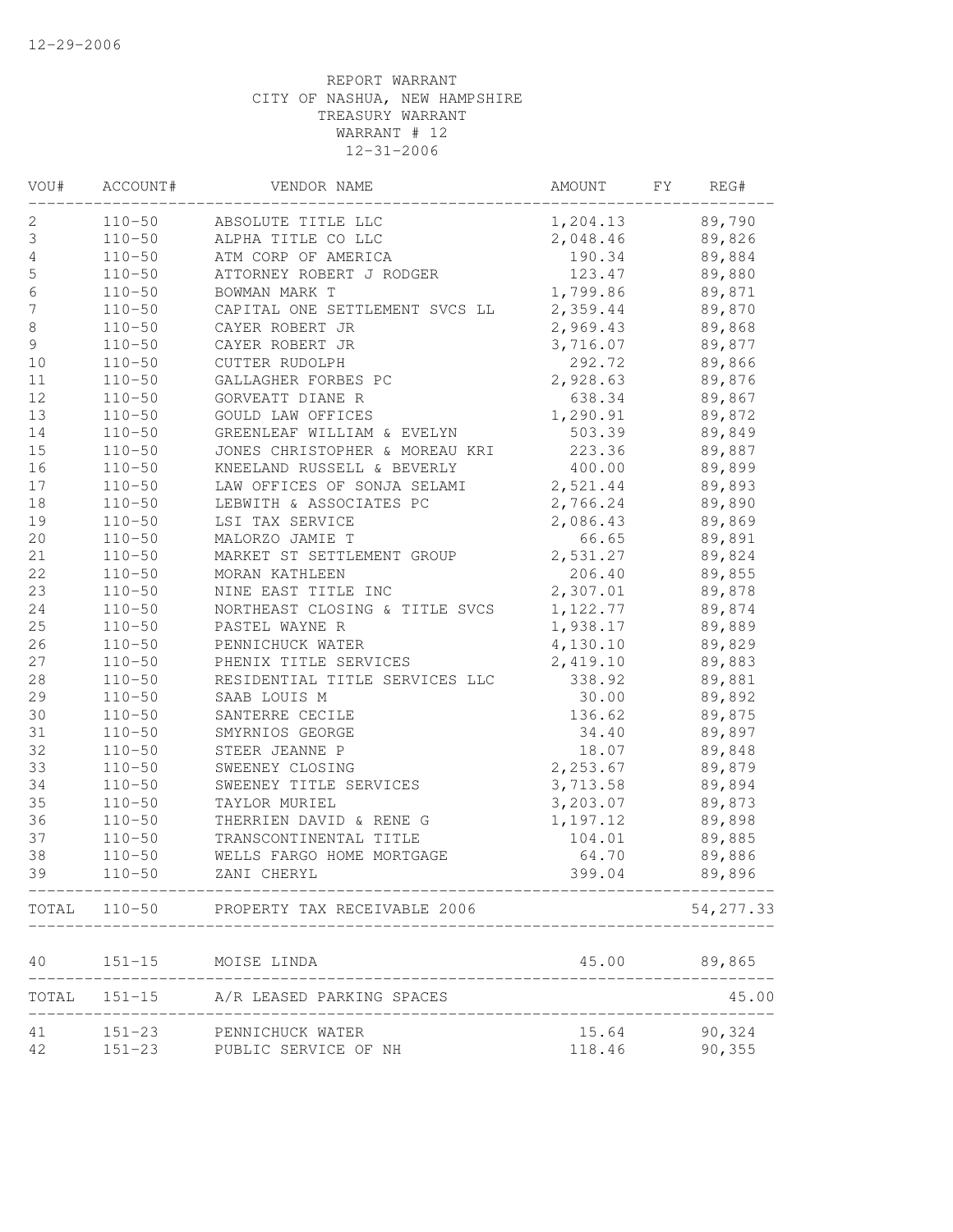| VOU#           | ACCOUNT#                               | VENDOR NAME                                                                                        | AMOUNT                     | FΥ | REG#                       |
|----------------|----------------------------------------|----------------------------------------------------------------------------------------------------|----------------------------|----|----------------------------|
| TOTAL          | $151 - 23$                             | A/R-VERMONT TRANSIT UTILITIES                                                                      |                            |    | 134.10                     |
| 43<br>44       | $170 - 00$<br>$170 - 00$               | NEW ENGLAND PAPER & SUPPLY<br>RIS PAPER COMPANY INC                                                | 654.78<br>277.05           |    | 89,825<br>89,728           |
| TOTAL          | $170 - 00$                             | INVENTORY OF SUPPLIES                                                                              |                            |    | 931.83                     |
| 45             | $214 - 1$                              | NH RETIREMENT SYSTEM                                                                               | 189,498.93                 |    | 225                        |
| TOTAL          | $214 - 1$                              | PENSION 1                                                                                          |                            |    | 189, 498.93                |
| 45             | $214 - 2$                              | NH RETIREMENT SYSTEM                                                                               | 103,844.56                 |    | 225                        |
| TOTAL          | $214 - 2$                              | PENSION <sub>2</sub>                                                                               |                            |    | 103,844.56                 |
| 45             | $214 - 4$                              | NH RETIREMENT SYSTEM                                                                               | 114,545.15                 |    | 225                        |
| TOTAL          | $214 - 4$                              | PENSION 4 - POLICE                                                                                 |                            |    | 114,545.15                 |
| 45             | $214 - 5$                              | NH RETIREMENT SYSTEM                                                                               | 112,948.54                 |    | 225                        |
| TOTAL          | $214 - 5$                              | PENSION 4 - FIRE                                                                                   |                            |    | 112,948.54                 |
| 45             | $214 - 8$                              | NH RETIREMENT SYSTEM                                                                               | 1,483.70                   |    | 225                        |
| TOTAL          | $214 - 8$                              | PENSION 8                                                                                          |                            |    | 1,483.70                   |
| 46<br>47       | $214 - A$<br>$214 - A$                 | ANTHEM BLUE CROSS BLUE SHIELD<br>ANTHEM BLUE CROSS BLUE SHIELD                                     | 14,534.27<br>103.86        |    | 227<br>238                 |
| TOTAL          | $214 - A$                              | BLUE CROSS HMO-SCHOOL                                                                              |                            |    | 14,638.13                  |
| 48<br>49<br>50 | $214 - BD$<br>$214 - BD$<br>$214 - BD$ | FEDERAL RESERVE BANK OF CLEVEL<br>FEDERAL RESERVE BANK OF CLEVEL<br>FEDERAL RESERVE BANK OF CLEVEL | 300.00<br>850.00<br>250.00 |    | 89,616<br>89,621<br>89,622 |
|                |                                        | TOTAL 214-BD BONDS DEDUCTION                                                                       | --------------             |    | 1,400.00                   |
| 51<br>52       |                                        | 214-BH ANTHEM BLUE CROSS BLUE SHIELD 136,745.10<br>214-BH ANTHEM BLUE CROSS BLUE SHIELD 22,048.35  |                            |    | 227<br>238                 |
|                |                                        | TOTAL 214-BH BLUE/CROSS HMO- CITY                                                                  |                            |    | 158,793.45                 |
| 53<br>54       | $214-C$                                | 214-C ANTHEM BLUE CROSS BLUE SHIELD<br>ANTHEM BLUE CROSS BLUE SHIELD                               | 950.91 227<br>579.78       |    | 238                        |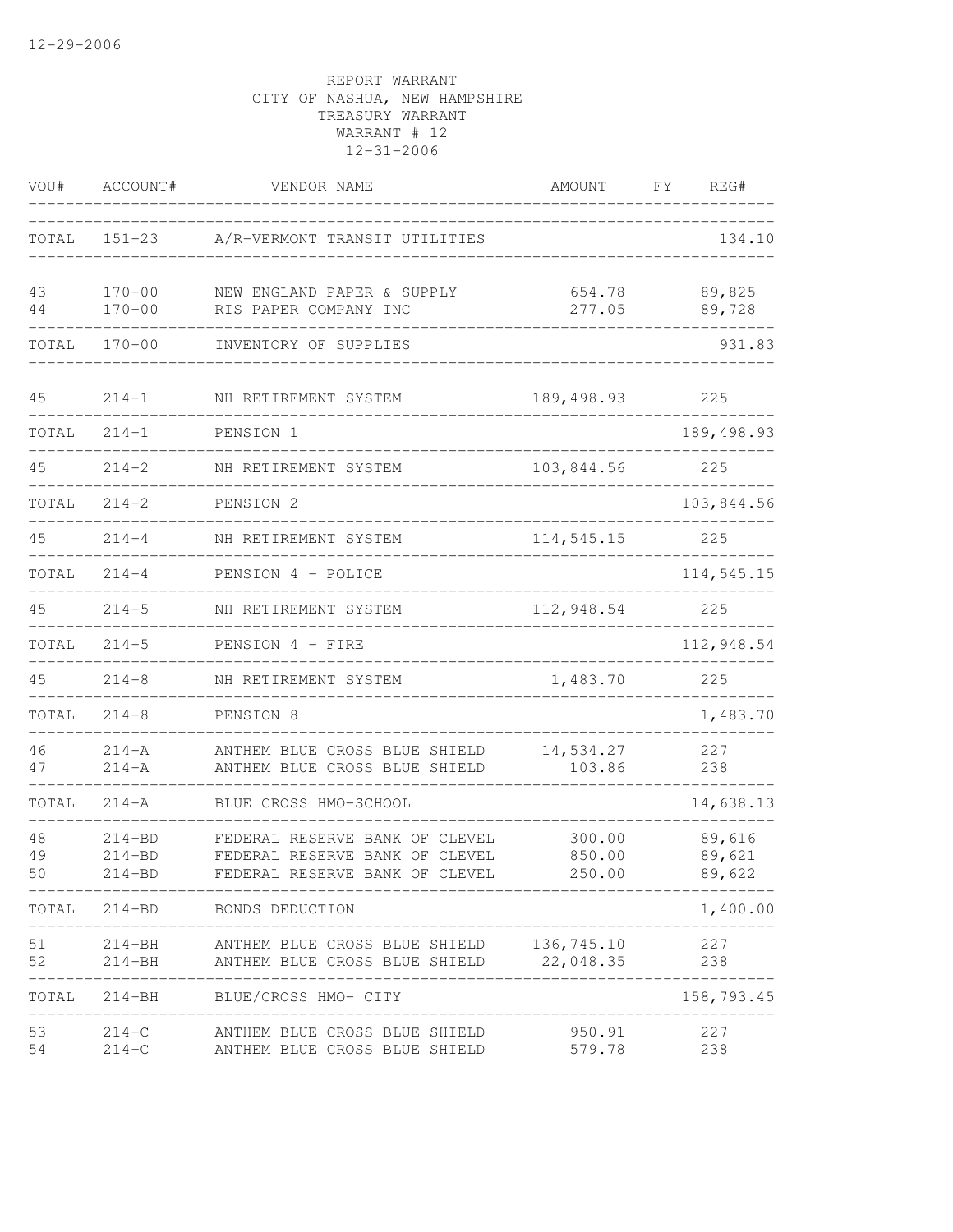| VOU#     | ACCOUNT#               | VENDOR NAME                                                         | AMOUNT                  | FΥ | REG#             |
|----------|------------------------|---------------------------------------------------------------------|-------------------------|----|------------------|
| TOTAL    | $214 - C$              | B/C B/S J PLAN-DED SCHOOL                                           |                         |    | 1,530.69         |
| 55<br>56 | $214-DC$<br>$214-DC$   | COSTA PHILLIP A<br>COSTANTINI SHELLEY                               | 76.50<br>450.00         |    | 89,929<br>89,676 |
| 57       | $214-DC$               | DELANEY AMANDA                                                      | 192.25                  |    | 89,765           |
| 58<br>59 | $214-DC$<br>$214-DC$   | HOVEY DEBORAH<br>MANSFIELD WILLIAM R                                | 200.00<br>192.00        |    | 89,834<br>89,635 |
| 60       | $214-DC$               | PARADIS KELLEY I                                                    | 192.25                  |    | 89,711           |
| TOTAL    | $214-DC$               | DEPENDENT CARE DEDUCTION                                            |                         |    | 1,303.00         |
| 190,22   | $214-DI$               | UNUM LIFE INSURANCE                                                 | 1,488.84                |    | 90,234           |
| TOTAL    | $214-DI$               | SCHOOL DISABILITY                                                   |                         |    | 1,488.84         |
| 61       | $214 - H$              | NORTHEAST DELTA                                                     | 1,198.84                |    | 229              |
| TOTAL    | $214 - H$              | N.E.DELTA-SCHOOL                                                    |                         |    | 1,198.84         |
| 62       | $214-HC$               | HARVARD PILGRIM HEALTH CARE                                         | 35,837.88               |    | 231              |
| 63       | $214-HC$               | HARVARD PILGRIM HEALTH CARE                                         | 22, 412.11              |    | 240              |
| TOTAL    | $214-HC$               | HARVARD COM HP                                                      |                         |    | 58,249.99        |
| 64<br>65 | $214-HJ$<br>$214 - HJ$ | ANTHEM BLUE CROSS BLUE SHIELD<br>ANTHEM BLUE CROSS BLUE SHIELD      | 33, 472.22<br>47,972.49 |    | 227<br>238       |
| TOTAL    | $214-HJ$               | BC/BS J PLAN DED-CITY                                               |                         |    | 81, 444.71       |
| 66       | $214-I$                | ANTHEM BLUE CROSS BLUE SHIELD                                       | 41,864.91               |    | 227              |
| TOTAL    | $214-I$                | B/C P.O.S-SCHOOL                                                    |                         |    | 41,864.91        |
| 67       | $214 - J$              | ITT HARTFORD                                                        | 7,569.10                |    | 230              |
| TOTAL    | $214 - J$              | OPT LIFE SCHOOL                                                     |                         |    | 7,569.10         |
| 67       | $214-L$                | ----------------------------<br>ITT HARTFORD<br>------------------- | 1,434.46                |    | 230              |
| TOTAL    | $214 - L$              | TERM LIFE DEDUCTION                                                 |                         |    | 1,434.46         |
| 68       | 214-P                  | NORTHEAST DELTA                                                     | 5,363.83                |    | 229              |
| 69       | $214-P$                | NORTHEAST DELTA                                                     | 624.72                  |    | 239              |
| TOTAL    |                        | 214-P NORTHEAST DELTA DEDUCTION                                     |                         |    | 5,988.55         |
| 70       |                        | 214-PO ANTHEM BLUE CROSS BLUE SHIELD                                | 19,153.40               |    | 227              |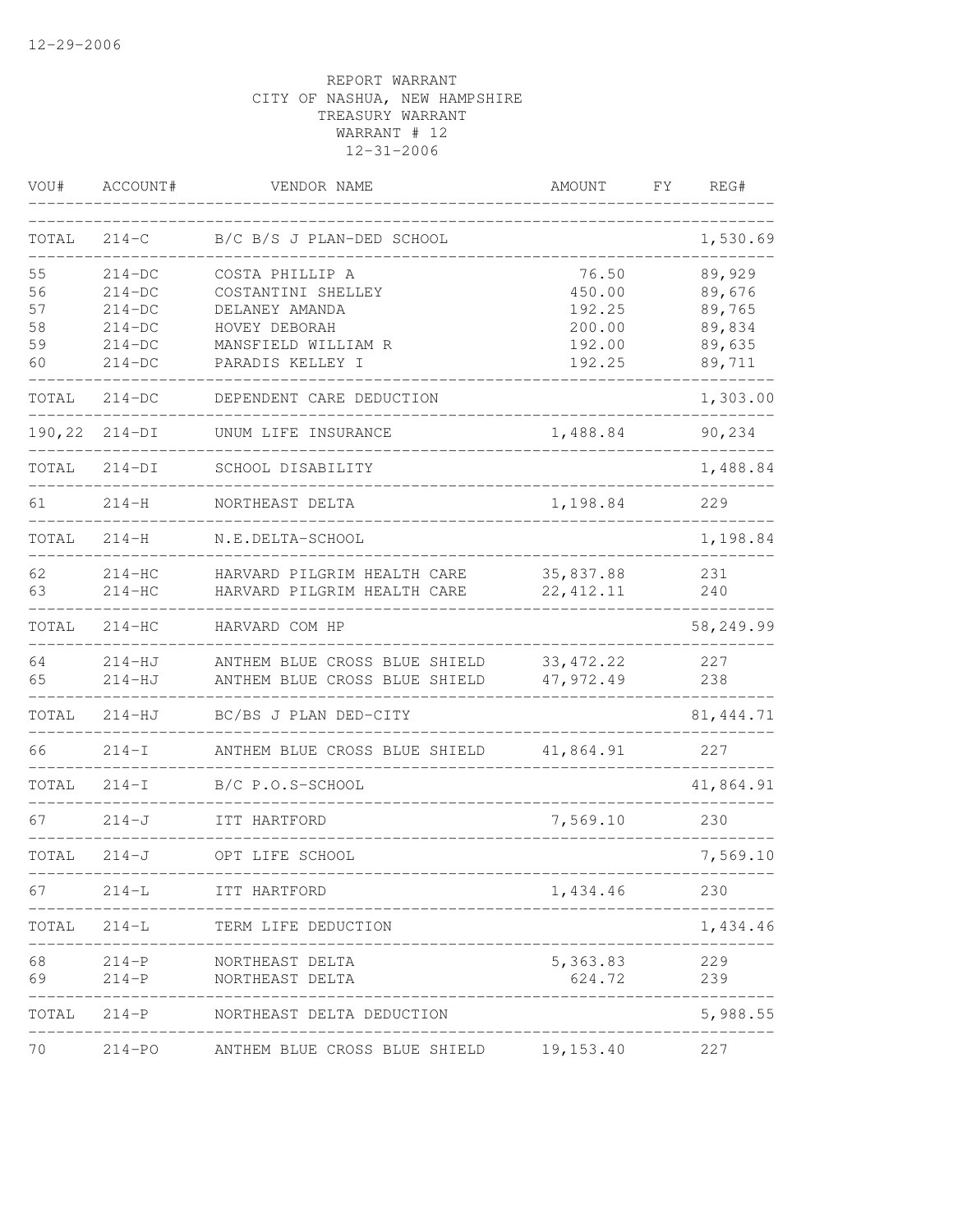| VOU#     | ACCOUNT#                 | VENDOR NAME                                  | AMOUNT           | FY | REG#             |
|----------|--------------------------|----------------------------------------------|------------------|----|------------------|
| 71       | $214 - PO$               | ANTHEM BLUE CROSS BLUE SHIELD                | 498.70           |    | 238              |
| TOTAL    | $214 - PQ$               | BC/BS POINT OF SERV- CITY                    |                  |    | 19,652.10        |
| 72       | $214 - TD$               | NORTHEAST DELTA                              | 18,236.22        |    | 229              |
| TOTAL    | $214 - TD$               | TEACHER DENTAL                               |                  |    | 18,236.22        |
| 73       | $214-TK$                 | ITT HARTFORD                                 | 7,906.11         |    | 230              |
| TOTAL    | $214-TK$                 | OPTIONAL LIFE DEDUCTION                      |                  |    | 7,906.11         |
| 74<br>75 | $214-TS$<br>$214-TS$     | FIDELITY INVESTMENTS<br>FIDELITY INVESTMENTS | 700.00<br>100.00 |    | 89,619<br>89,620 |
| TOTAL    | $214-TS$                 | TSA DEDUCTION                                |                  |    | 800.00           |
| 190,22   | $214 - V$                | VISION SERVICE PLAN - NH                     | 37.60            |    | 90,235           |
| TOTAL    | $214 - V$                | VISION CARE DEDUCTION                        |                  |    | 37.60            |
| 76<br>77 | $258 - 00$<br>$258 - 00$ | MARYNICZ JACOB<br>YOUTH EDUCAT EMPLOY        | 10.00<br>20.00   |    | 89,860<br>89,858 |
| TOTAL    | $258 - 00$               | TVB REFUND PENDING                           |                  |    | 30.00            |
| 190,22   | $288 - 00$               | RICOH CUSTOMER FINANCE CORP                  | 2,058.98         |    | 90,102           |
| TOTAL    | $288 - 00$               | SCHOOL SUSPENSE ACCOUNT                      |                  |    | 2,058.98         |
|          |                          |                                              |                  |    |                  |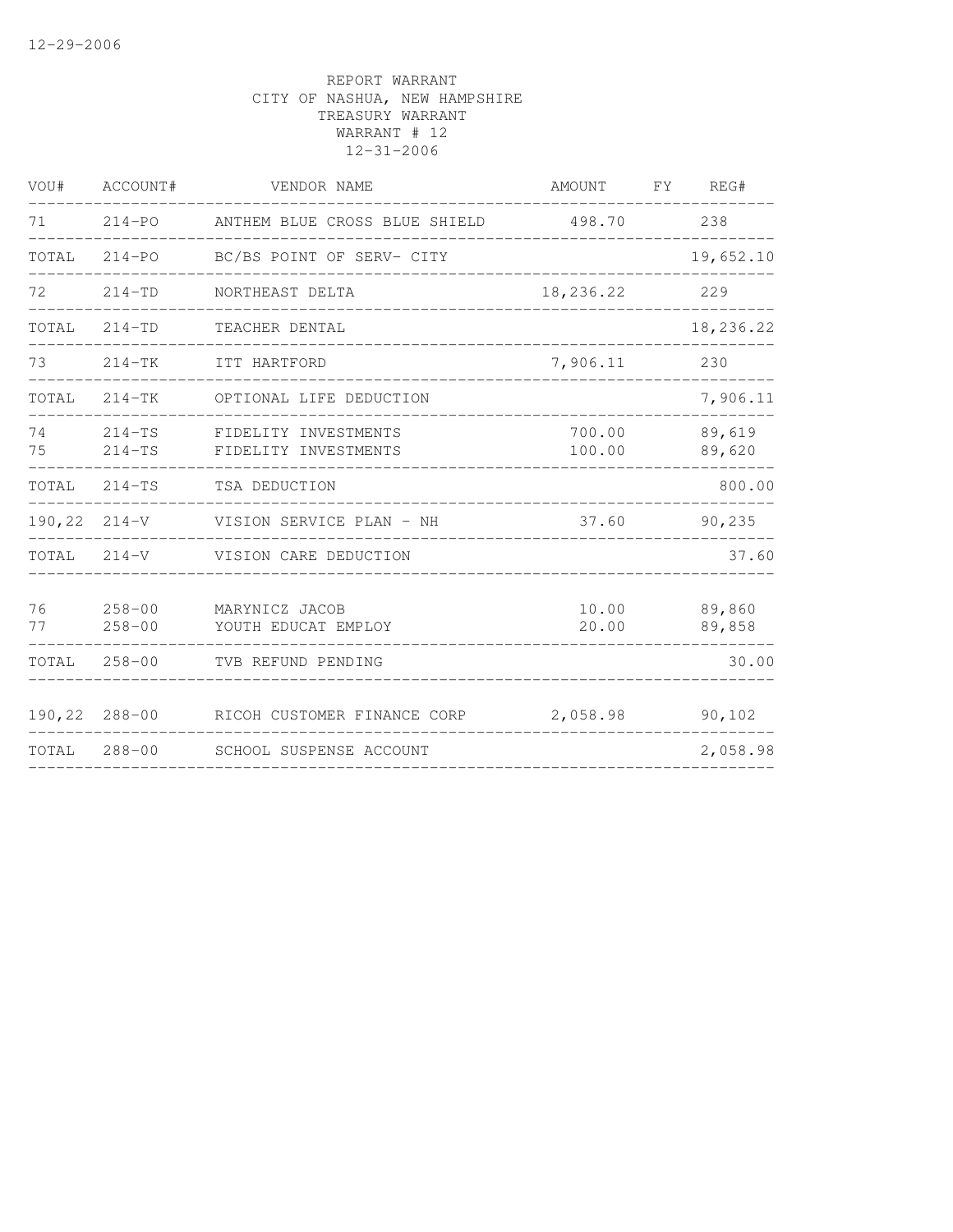| VOU#  | ACCOUNT#  | VENDOR NAME                                                                     | AMOUNT             | FY | REG#             |
|-------|-----------|---------------------------------------------------------------------------------|--------------------|----|------------------|
|       |           | 190, 229 3044-53100 FERRARIS STEVE<br>190,230 3044-53100 WARNER JONATHAN (JEFF) | 862.80<br>2,925.00 |    | 90,236<br>90,237 |
| TOTAL | 304       | CHARLOTTE AVE ART IN RESIDENCE                                                  |                    |    | 3,787.80         |
|       |           |                                                                                 |                    |    |                  |
| 78    | 305-59100 | ANDERSON CECIL                                                                  | 125.00             |    | 89,803           |
| 79    | 305-59100 | JEYNES MIKE                                                                     | 275.00             |    | 89,738           |
| 80    | 305-59100 | JOHNSON PETER N                                                                 | 125.00             |    | 89,802           |
| 81    | 305-59100 | SHAHOOD THOMAS W III                                                            | 112.50             |    | 89,771           |
| 82    | 305-59100 | WALLENT FRANK J                                                                 | 30.00              |    | 89,701           |
| TOTAL | 305       | SRF - CIVIC & COMM ACTIVITIES                                                   |                    |    | 667.50           |
|       |           |                                                                                 |                    |    |                  |
| 83    | 308-83012 | ANTHEM BLUE CROSS BLUE SHIELD                                                   | 136,639.99         |    | 238              |
| 84    | 308-83013 | ANTHEM BLUE CROSS BLUE SHIELD                                                   | 196,304.63         |    | 227              |
| 85    | 308-83017 | HARVARD PILGRIM HEALTH CARE                                                     | 82,835.01          |    | 231              |
| 86    | 308-83017 | HARVARD PILGRIM HEALTH CARE                                                     | 30,823.67          |    | 240              |
| 87    | 308-83018 | ANTHEM BLUE CROSS BLUE SHIELD                                                   | 6,789.08           |    | 227              |
| 88    | 308-83018 | ANTHEM BLUE CROSS BLUE SHIELD                                                   | 62,049.15          |    | 238              |
| 89    | 308-83019 | ANTHEM BLUE CROSS BLUE SHIELD                                                   | 21,693.40          |    | 227              |
| 90    | 308-83019 | ANTHEM BLUE CROSS BLUE SHIELD                                                   | 96,016.15          |    | 238              |
| 91    | 308-83020 | NORTHEAST DELTA                                                                 | 16,618.31          |    | 229              |
| 92    | 308-83020 | NORTHEAST DELTA                                                                 | 18,853.99          |    | 239              |
| 93    | 308-83021 | ANTHEM BLUE CROSS BLUE SHIELD                                                   | 300, 142.63        |    | 238              |
| 94    | 308-83021 | NORTHEAST DELTA                                                                 | 4,672.36           |    | 229              |
| 95    | 308-83021 | NORTHEAST DELTA                                                                 |                    |    |                  |
|       |           |                                                                                 | 2,844.00           |    | 239              |
| 96    | 308-83022 | NORTHEAST DELTA                                                                 | 100,813.10         |    | 229              |
| 97    | 308-83023 | LEMIEUX MAUREEN                                                                 | 70.00              |    | 90,238           |
| 98    | 308-83025 | FRED C CHURCH INC                                                               | 13,750.00          |    | 237              |
| 99    | 308-83025 | JOHN R SHARRY INC                                                               | 4,500.00           |    | 89,813           |
| 100   | 308-83030 | ITT HARTFORD                                                                    | 6,108.60           |    | 230              |
| 100   | 308-83031 | ITT HARTFORD                                                                    | 11,950.15          |    | 230              |
| 101   | 308-83040 | FRED C CHURCH INC                                                               | 309.60             |    | 234              |
| 102   | 308-83053 | ASSOCIATED RADIOLOGISTS PA W/                                                   | 31.00              |    | 89,925           |
| 103   | 308-83053 | SO NH REGIONAL MEDICAL CENTER                                                   | 1,079.36           |    | 89,926           |
| 104   | 308-83053 | TEEBOOM KEVIN                                                                   | 200.00             |    | 89,833           |
| 105   | 308-83056 | ST JOSEPH BUSINESS & HEALTH                                                     | 273.00             |    | 89,758           |
| 106   | 308-83063 | HEWLETT PACKARD COMPANY                                                         | 1, 119.41          |    | 89,731           |
| 107   | 308-83063 | MARVELL PLATE GLASS INC<br>W/C                                                  | 1,892.98           |    | 89,952           |
| 108   | 308-83064 | DIAMOND TRIUMPH AUTO GLASS INC                                                  | 730.00             |    | 89,985           |
| 109   | 308-83070 | TREASURER STATE OF NH<br>W/C                                                    | 100.00             |    | 90,360           |
| $110$ | 308-83075 | GAYDA EUGENE                                                                    | 7,000.00           |    | 89,623           |
| 111   | 308-83076 | FRED C CHURCH INC                                                               | 95,564.00          |    | 237              |
| 112   | 308-83077 | AMERICAN STOP LOSS                                                              | 41,277.03          |    | 228              |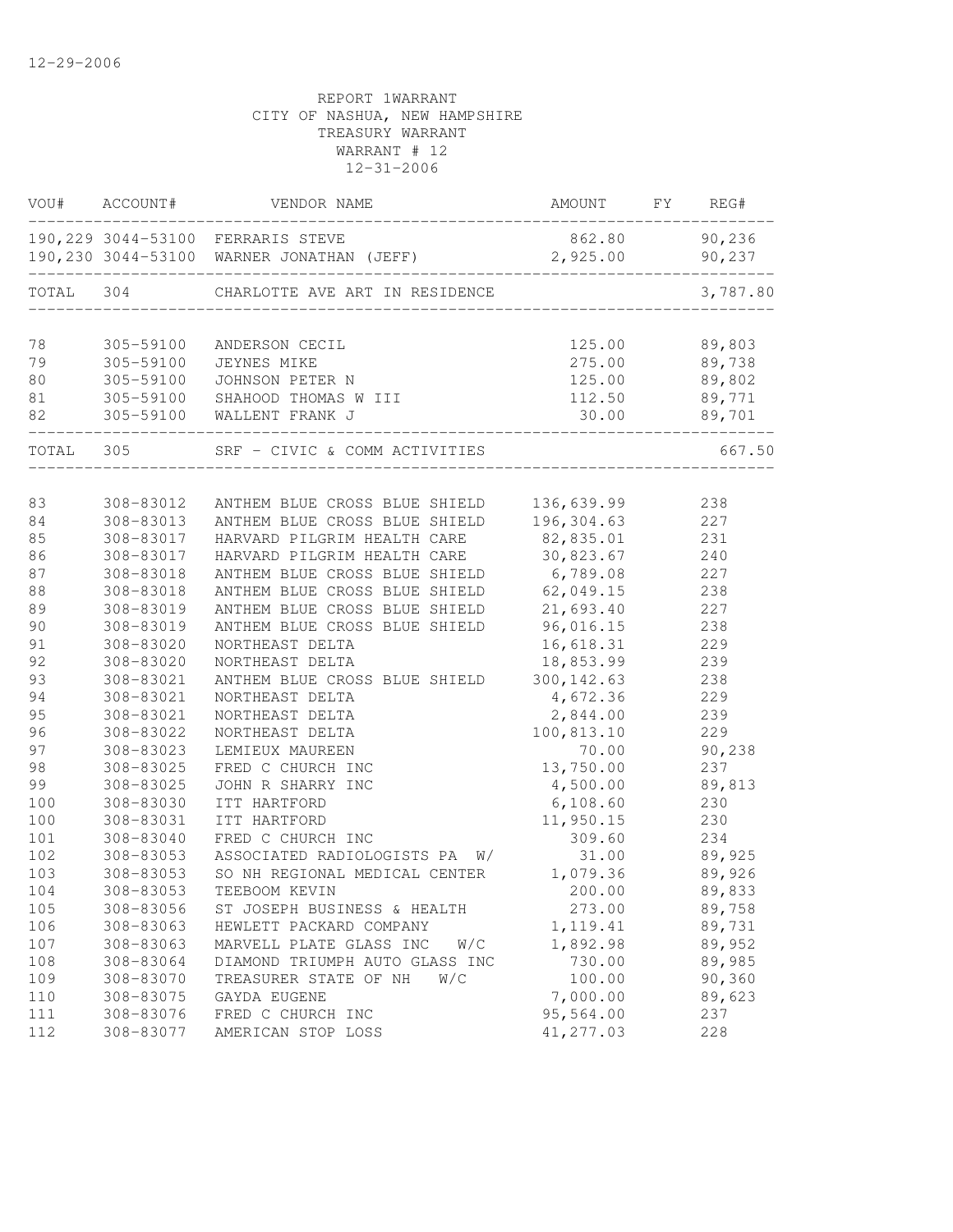| VOU#      | ACCOUNT#                                 | VENDOR NAME                                                       | AMOUNT                | FY<br>REG#              |
|-----------|------------------------------------------|-------------------------------------------------------------------|-----------------------|-------------------------|
| TOTAL 308 |                                          | SRF - INSURANCE                                                   |                       | 1,263,050.60            |
|           |                                          | 190,231 3086-49050 BLAUVELT DARCY                                 | 194.07                | 90,151                  |
|           | 3086-82025                               | NH RETIREMENT SYSTEM                                              | 758.79                | 225                     |
|           | 190,232 3086-83004                       | VISION SERVICE PLAN - NH                                          | 32.58                 | 90,240                  |
|           | 3086-83006                               | ANTHEM BLUE CROSS BLUE SHIELD                                     | 2,376.77              | 227                     |
|           | 3086-83009                               | NORTHEAST DELTA                                                   | 79.99                 | 229                     |
|           | 3086-83031                               | ITT HARTFORD                                                      | 28.84                 | 230                     |
|           |                                          | 190,233 3086-83102 UNUM LIFE INSURANCE                            | 52.08                 | 90,239                  |
| TOTAL     | 308                                      | JAVITS GRANT PROGRAM                                              |                       | 3,523.12                |
|           |                                          |                                                                   |                       |                         |
|           |                                          | 190, 234 3097-41015 STAPLES BUSINESS ADVANTAGE                    | 363.94                | 89,948                  |
|           | 190,235 3097-44005<br>190,236 3097-49075 | ACE PRINTING COMPANY                                              | 420.00                | 89,951                  |
|           | 190, 237 3097-49075                      | CENTRAL PAPER PRODUCTS CO<br>SERV-PAK CORPORATION                 | 10,102.27<br>1,588.80 | 90,218<br>89,763        |
|           | 190,238 3097-49085                       | COCA COLA                                                         | 5,164.40              | 90,037                  |
|           | 190,239 3097-49085                       | COSTA FRUIT & PRODUCE CO INC                                      | 11,986.15             | 90,231                  |
|           | 190,239 3097-49085                       | COSTA FRUIT & PRODUCE CO INC                                      | 28,633.75             | 90,232                  |
|           | 190,240 3097-49085                       | FANTINI BAKING CO., INC.                                          | 3,020.77              | 90,126                  |
|           | 190,240 3097-49085                       | FANTINI BAKING CO., INC.                                          | 1,390.76              | 90,127                  |
|           | 190, 241 3097-49085                      | GARELICK FARMS-LYNN                                               | 22, 262.01            | 89,922                  |
|           | 190, 242 3097-49085                      | GILL'S PIZZA CO.                                                  | 13,652.10             | 90,104                  |
|           | 190, 243 3097-49085                      | M SAUNDERS INC                                                    | 5,829.12              | 90,082                  |
|           | 190, 243 3097-49085                      | M SAUNDERS INC                                                    | 162.15                | 90,083                  |
|           | 190,244 3097-49085                       | MCKEE FOODS CORP                                                  | 359.76                | 89,782                  |
|           | 190,245 3097-49085                       | NEW ENGLAND ICE CREAM                                             | 951.69                | 90,115                  |
|           | 190,246 3097-49085                       | SURPLUS DISTRIBUTION SECTION                                      | 1,977.25              | 89,909                  |
|           | 190, 247 3097-64335                      | NORTHEAST FOOD SVC EQUIPMENT &                                    | 489.58                | 89,675                  |
|           | 190,248 3097-707                         | GUILD PRISCILLA                                                   | 22.00                 | 90,187                  |
|           | 190,249 3097-74092                       | AFFILIATED HVAC SERVICES LLC                                      | 170.00                | 90,056                  |
|           | 190,250 3097-74092                       | BASSETT SERVICES CORPORATION                                      | 508.07                | 90,058                  |
|           | 190, 251 3097-74092                      | GRANITE STATE SEWER AND                                           | 162.40                | 90,011                  |
|           | 3097-82025                               | NH RETIREMENT SYSTEM                                              | 4,424.64              | 225                     |
|           | 190,252 3097-83004                       | VISION SERVICE PLAN - NH                                          | 130.32                | 90,242                  |
|           |                                          | 3097-83006 ANTHEM BLUE CROSS BLUE SHIELD                          | 19,938.64             | 227                     |
|           |                                          | 3097-83031 ITT HARTFORD                                           | 116.20                | 230                     |
|           |                                          | 190, 253 3097-83102 UNUM LIFE INSURANCE                           | 111.45                | 90,241                  |
|           | 190,254 3097-94005 NHLRA                 |                                                                   | 135.00                | 90,365                  |
|           |                                          | 190,255 3097-94005 RALPH PAULE<br>_______________________________ | 65.00                 | 90,012<br>_____________ |
|           |                                          | TOTAL 309 SRF - FOOD SERVICES                                     |                       | 134, 138.22             |
|           | 190,256 3117-66005 LVR INC               |                                                                   | 105.40                | 90,035                  |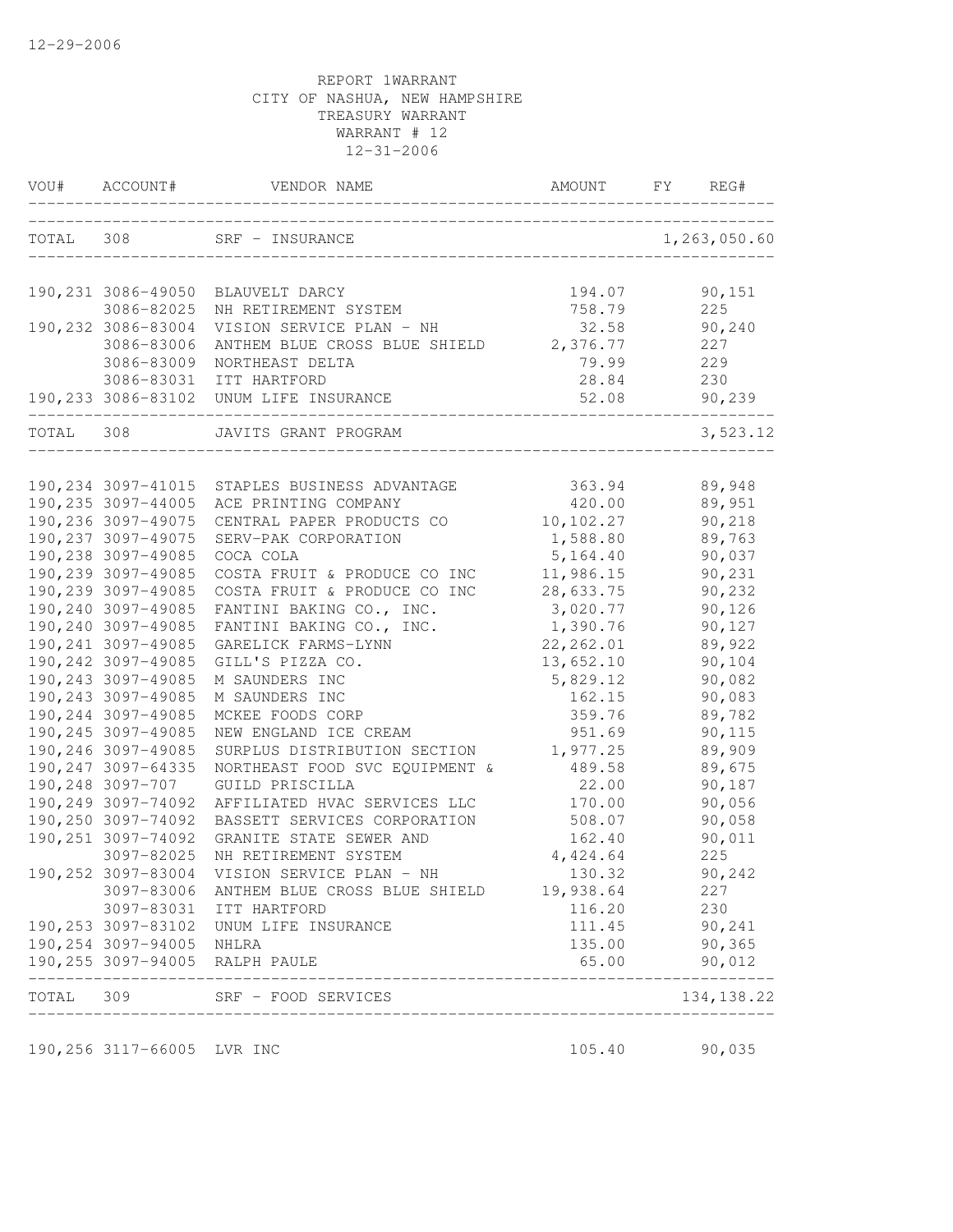| VOU#       | ACCOUNT#               | VENDOR NAME                                                   | AMOUNT                          | FY | REG#          |
|------------|------------------------|---------------------------------------------------------------|---------------------------------|----|---------------|
| TOTAL      | 311                    | DRIVER'S EDUCATION                                            |                                 |    | 105.40        |
| 120        | 312-41015              | REGAL FORMS INC                                               | 2,370.00                        |    | 89,750        |
| 121        | 312-43005              | PRINTGRAPHICS OF MAINE                                        | 600.00                          |    | 223           |
| 122        | 312-64080              | MAC MULKIN CHEVROLET INC                                      | 826.77                          |    | 90,201        |
| 123        | $312 - 705$            | D & R TOWING INC                                              | 170.00                          |    | 90,199        |
| 124        | $312 - 705$            | QUICK RESPONSE TOWING LLC                                     | 1,135.00                        |    | 89,953        |
| 125        | $312 - 705$            | SILVERTHORN CHRISTOPHER                                       | 35.00                           |    | 89,852        |
| 126        |                        | 312-74092 COCCI COMPUTER SERVICES INC                         | 149.00                          |    | 89,796        |
| TOTAL 312  |                        | SRF - FINANCIAL SERVICES                                      |                                 |    | 5,285.77      |
|            |                        | 190,257 3122-49035 AMSCO SCHOOL PUBLICATIONS INC 80.33 89,643 |                                 |    |               |
|            |                        | TOTAL 312 ADULT ED/CONTINUING ED                              |                                 |    | 80.33         |
|            |                        |                                                               | _______________________________ |    |               |
|            | 127 323-91025          | MARINO ANGELO                                                 | 87.10                           |    | 89,924        |
| TOTAL      | 323                    | $SRF - GIS$                                                   |                                 |    | 87.10         |
|            |                        |                                                               |                                 |    |               |
|            |                        | 190,258 3247-46040 ELITE SPORTSWEAR LP                        | 1,757.30                        |    | 90,073        |
|            | 190,259 3247-46040     | M & N SPORTS LLC                                              | 2,307.90                        |    | 89,797        |
|            |                        | 190,260 3247-46040 VARSITY SWIM SHOP                          | 1,643.80                        |    | 90,119        |
|            |                        | 190,261 3247-49075 M & N SPORTS LLC                           | 1,459.00                        |    | 89,797        |
|            | 190,262 3247-59130     | TEBBETTS SY                                                   | 144.00                          |    | 90,150        |
| TOTAL      | 324                    | ATHLETICS REVENUE FUND                                        |                                 |    | 7,312.00      |
|            |                        |                                                               |                                 |    |               |
| 128        | 331-31050              | CINGULAR WIRELESS LLC                                         | 22.97                           |    | 90,330        |
| 129        | 331-31050              | VERIZON WIRELESS                                              | 134.64                          |    | 90,333        |
| 130        | 331-59100              | GATE CITY FENCE CO INC                                        | 7,775.00                        |    | 89,755        |
| 131        | $331 - 64030$          | CENTURY INC                                                   | 48.00                           |    | 89,850        |
| 132<br>133 | 331-64030<br>331-82030 | INTERNATIONAL CANINE EXCHANGE<br>NH RETIREMENT SYSTEM         | 11,200.00<br>5,404.28           |    | 89,864<br>225 |
|            |                        |                                                               |                                 |    |               |
| TOTAL      | 331                    | SRF - POLICE DEPARTMENT<br>__________________                 |                                 |    | 24,584.89     |
| 134        | 332-49025              | IDEA BANK                                                     | 107.50                          |    | 89,648        |
| 135        | 332-49050              | ASEBA                                                         | 185.00                          |    | 90,076        |
| 136        | 332-53006              | OCCUPATIONAL HEALTH CTRS SOUTH                                | 2,328.00                        |    | 89,775        |
| 137        | 332-64040              | INFORMATION MANAGEMENT CORP                                   | 7,150.00                        |    | 89,742        |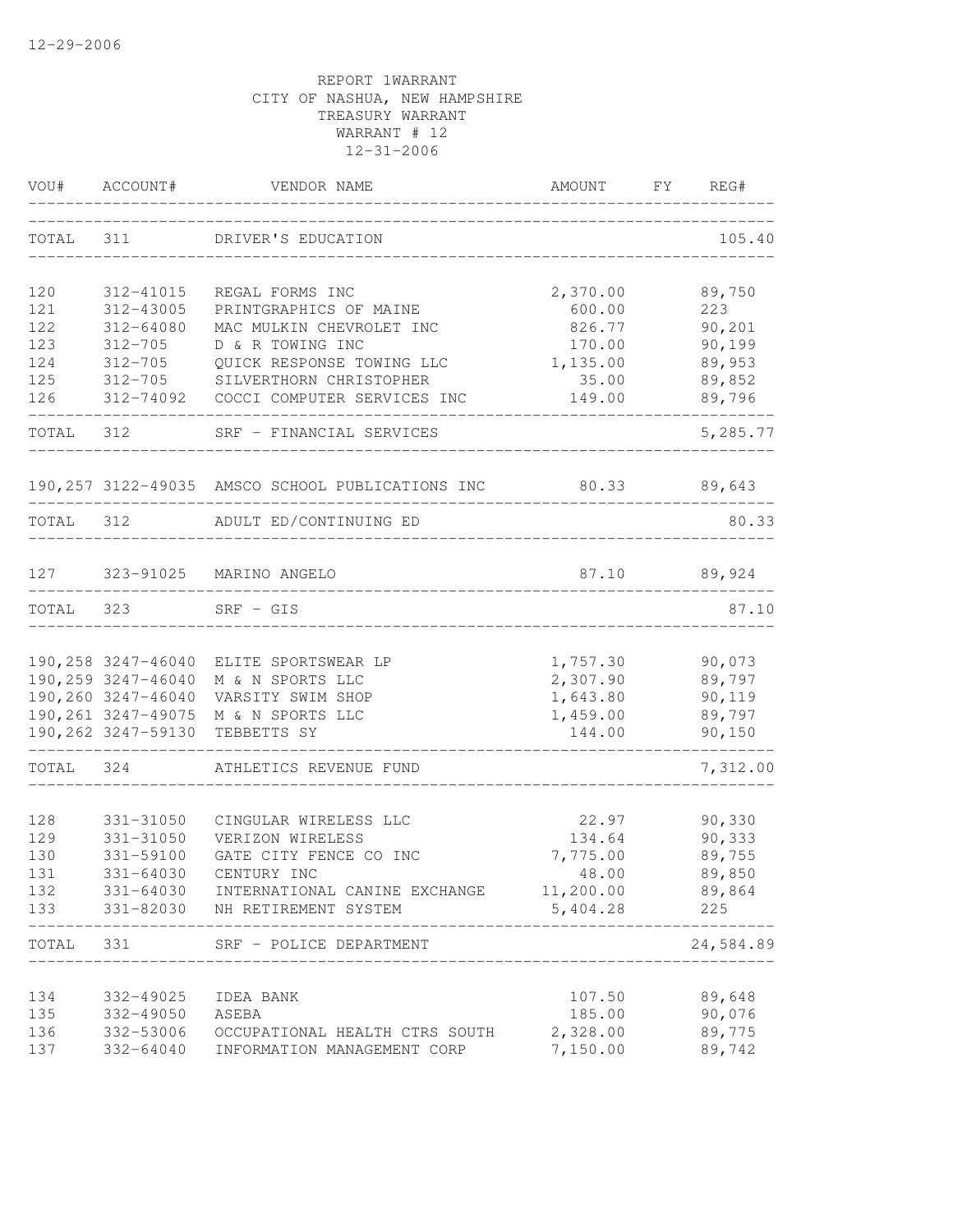|                          | VOU# ACCOUNT#                                                                                                                          | VENDOR NAME                                                                                                                                    | AMOUNT FY REG#                                               |                                                              |
|--------------------------|----------------------------------------------------------------------------------------------------------------------------------------|------------------------------------------------------------------------------------------------------------------------------------------------|--------------------------------------------------------------|--------------------------------------------------------------|
|                          |                                                                                                                                        | TOTAL 332 SRF - FIRE DEPARTMENT                                                                                                                | _____________________________                                | 9,770.50                                                     |
|                          |                                                                                                                                        | 190,263 3337-49075 BOZEK NANCY                                                                                                                 |                                                              | 124.08 90,039                                                |
|                          | TOTAL 333                                                                                                                              | TITLE I SCHL IMPRV MT PLEASANT                                                                                                                 | --------------------------------                             | 124.08                                                       |
|                          |                                                                                                                                        | 190, 264 3347-49075 JEANNOTTE'S MARKET<br>190,265 3347-49075 STAPLES BUSINESS ADVANTAGE                                                        |                                                              | 49.01 89,724<br>$87.30$ $89,948$                             |
|                          |                                                                                                                                        | TOTAL 334 TITLE I SCHL IMPRV AMHERST ST                                                                                                        |                                                              | 136.31                                                       |
|                          | 190,266 3357-49075<br>3357-82025<br>190,267 3357-83004<br>3357-83031<br>190,268 3357-83102<br>190,269 3357-91040<br>190,270 3357-91040 | PAQUETTE JOANNE D<br>NH RETIREMENT SYSTEM<br>VISION SERVICE PLAN - NH<br>ITT HARTFORD<br>UNUM LIFE INSURANCE<br>MOREHOUSE LINDA<br>RILEY NANCY | 18.57<br>191.32<br>16.29<br>27.44<br>31.63<br>54.34<br>20.19 | 90,029<br>225<br>90,244<br>230<br>90,243<br>90,027<br>90,013 |
| TOTAL 335                |                                                                                                                                        | TITLE IB READ 1ST MT PLEASANT                                                                                                                  |                                                              | 359.78                                                       |
|                          |                                                                                                                                        | 190, 271 3387-53102 CATHOLIC ANSWERS                                                                                                           | 1,125.00 90,166                                              |                                                              |
|                          |                                                                                                                                        | TOTAL 338 TITLE IV SDF YOUTH COUNCIL                                                                                                           |                                                              | 1,125.00                                                     |
| 140<br>140<br>141<br>142 | 341-01954<br>341-41015                                                                                                                 | STAPLES BUSINESS ADVANTAGE<br>STAPLES BUSINESS ADVANTAGE<br>341-91025 ETKIND PAUL<br>341-91025 UNH CONTINUING EDUCATION REGIS                  | 137.20 89,998<br>487.72 89,719<br>285.00                     | $35.67$ 89,998<br>90,353                                     |
| TOTAL 341                |                                                                                                                                        | SRF - COMMUNITY SERVICES                                                                                                                       | ________________________________                             | 945.59                                                       |
| 143<br>144               | 342-01918<br>342-41015                                                                                                                 | AMERICAN ACADEMY OF<br>STAPLES BUSINESS ADVANTAGE                                                                                              | 214.00<br>50.54                                              | 90,293<br>89,998                                             |
| TOTAL                    | 342                                                                                                                                    | SRF - PUBLIC HEALTH                                                                                                                            |                                                              | 264.54                                                       |
|                          |                                                                                                                                        | 190,272 3436-53109 PLUSTIME NH                                                                                                                 | 5,250.00                                                     | 90,142                                                       |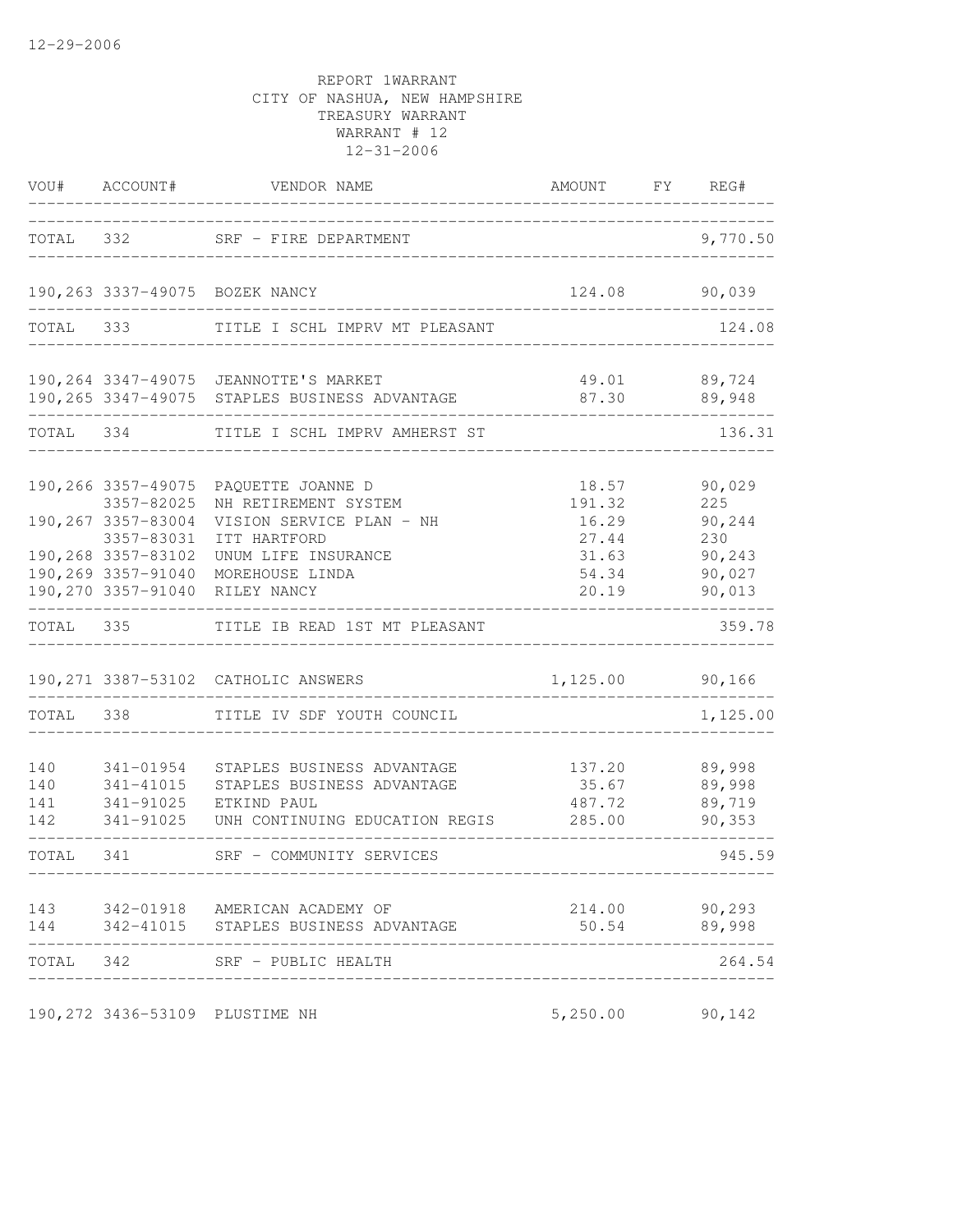| TOTAL 343 TITLE IV 21ST CENT-QUAL.STAFF<br>5,250.00<br>190,273 3437-53109 ATTITASH GRAND SUMMIT HOTEL 1,000.00 90,329<br>190,274 3437-53109 CHILDREN'S MUSEUM OF PORTSMOUT 6,840.00<br>90,155<br>190,275 3437-91040<br>4,267.39<br>WENTWORTH BY THE SEA<br>90,245<br>TOTAL 343<br>TITLE IV 21ST CENT QUAL. STAFF<br>12,107.39<br>190,276 3440-49075<br>90,072<br>AC MOORE INC<br>326.50<br>190, 277 3440-49075<br>88.81<br>90,177<br>BURKE MAGGIE<br>190, 278 3440-49075<br>58.57<br>90,064<br>COGSWELL CATHERINE<br>190, 279 3440-49075<br>89,922<br>GARELICK FARMS-LYNN<br>117.47<br>190, 279 3440-49075<br>89,923<br>GARELICK FARMS-LYNN<br>196.57<br>190,280 3440-49075<br>90,061<br>49.88<br>GRANTHAM JENNIFER<br>190,281 3440-49075<br>90,068<br>116.02<br>HAMM LINDA<br>190,282 3440-49075<br>90,135<br>19.89<br>JUBERT EMILY<br>190,283 3440-49075<br>90,178<br>74.80<br>LEVESQUE LAURA<br>190,284 3440-49075<br>89,814<br>MARKET BASKET<br>463.77<br>190,285 3440-49075<br>90,090<br>SAKELARIS JENNIFER<br>35.00<br>190,286 3440-49075<br>SAM'S CLUB<br>625.90<br>90,381<br>190,287 3440-49075<br>89,948<br>374.05<br>STAPLES BUSINESS ADVANTAGE<br>190,288 3440-49075<br>37.55<br>90,176<br>WALKER ASHLEY<br>190,289 3440-49075<br>312.62<br>89,999<br>WALMART COMMUNITY<br>TOTAL 344 AFTER SCHOOL PROGRAM<br>2,897.40<br>190,290 3447-53103<br>BOYS & GIRLS CLUB OF GREATER N<br>2,900.00<br>89,678<br>190, 291 3447-53103<br>3,000.00<br>CITYSPAN<br>90,154<br>190, 292 3447-53103<br>39.00<br>STATE OF NH CRIMINAL RECORDS<br>90,246<br>190,293 3447-53109<br>2,000.00<br>REGENTS OF UNIVERSITY CALIFORN<br>90, 162<br>190,294 3447-53111<br>89,634<br>NASHUA ADULT LEARNING CENTER<br>3,594.50<br>190,295 3447-55020<br>FIRST STUDENT INC<br>1,279.95<br>90,053<br>991.35<br>225<br>3447-82025<br>NH RETIREMENT SYSTEM<br>3447-83006<br>1,358.73<br>227<br>ANTHEM BLUE CROSS BLUE SHIELD<br>3447-83031 ITT HARTFORD<br>2.80<br>230<br>15,166.33<br>TOTAL<br>344<br>TITLE IV SDF 21ST CENTURY<br>90,317<br>190,296 3507-49035<br>225.00<br>NELMS<br>190,297 3507-53102 COLLINS EDUCATION ASSOCIATES L<br>2,500.00<br>90,091<br>90,095<br>190,298 3507-53102 DOHERTY SUZANNE Ed.D<br>1,250.00<br>1,580.79<br>3507-82025<br>225<br>NH RETIREMENT SYSTEM<br>6,542.81<br>3507-83006<br>227<br>ANTHEM BLUE CROSS BLUE SHIELD | VOU# ACCOUNT# | VENDOR NAME | AMOUNT FY REG# |  |
|--------------------------------------------------------------------------------------------------------------------------------------------------------------------------------------------------------------------------------------------------------------------------------------------------------------------------------------------------------------------------------------------------------------------------------------------------------------------------------------------------------------------------------------------------------------------------------------------------------------------------------------------------------------------------------------------------------------------------------------------------------------------------------------------------------------------------------------------------------------------------------------------------------------------------------------------------------------------------------------------------------------------------------------------------------------------------------------------------------------------------------------------------------------------------------------------------------------------------------------------------------------------------------------------------------------------------------------------------------------------------------------------------------------------------------------------------------------------------------------------------------------------------------------------------------------------------------------------------------------------------------------------------------------------------------------------------------------------------------------------------------------------------------------------------------------------------------------------------------------------------------------------------------------------------------------------------------------------------------------------------------------------------------------------------------------------------------------------------------------------------------------------------------------------------------------------------------------------------------------------------------------------------------------------------------------------------------------|---------------|-------------|----------------|--|
|                                                                                                                                                                                                                                                                                                                                                                                                                                                                                                                                                                                                                                                                                                                                                                                                                                                                                                                                                                                                                                                                                                                                                                                                                                                                                                                                                                                                                                                                                                                                                                                                                                                                                                                                                                                                                                                                                                                                                                                                                                                                                                                                                                                                                                                                                                                                      |               |             |                |  |
|                                                                                                                                                                                                                                                                                                                                                                                                                                                                                                                                                                                                                                                                                                                                                                                                                                                                                                                                                                                                                                                                                                                                                                                                                                                                                                                                                                                                                                                                                                                                                                                                                                                                                                                                                                                                                                                                                                                                                                                                                                                                                                                                                                                                                                                                                                                                      |               |             |                |  |
|                                                                                                                                                                                                                                                                                                                                                                                                                                                                                                                                                                                                                                                                                                                                                                                                                                                                                                                                                                                                                                                                                                                                                                                                                                                                                                                                                                                                                                                                                                                                                                                                                                                                                                                                                                                                                                                                                                                                                                                                                                                                                                                                                                                                                                                                                                                                      |               |             |                |  |
|                                                                                                                                                                                                                                                                                                                                                                                                                                                                                                                                                                                                                                                                                                                                                                                                                                                                                                                                                                                                                                                                                                                                                                                                                                                                                                                                                                                                                                                                                                                                                                                                                                                                                                                                                                                                                                                                                                                                                                                                                                                                                                                                                                                                                                                                                                                                      |               |             |                |  |
|                                                                                                                                                                                                                                                                                                                                                                                                                                                                                                                                                                                                                                                                                                                                                                                                                                                                                                                                                                                                                                                                                                                                                                                                                                                                                                                                                                                                                                                                                                                                                                                                                                                                                                                                                                                                                                                                                                                                                                                                                                                                                                                                                                                                                                                                                                                                      |               |             |                |  |
|                                                                                                                                                                                                                                                                                                                                                                                                                                                                                                                                                                                                                                                                                                                                                                                                                                                                                                                                                                                                                                                                                                                                                                                                                                                                                                                                                                                                                                                                                                                                                                                                                                                                                                                                                                                                                                                                                                                                                                                                                                                                                                                                                                                                                                                                                                                                      |               |             |                |  |
|                                                                                                                                                                                                                                                                                                                                                                                                                                                                                                                                                                                                                                                                                                                                                                                                                                                                                                                                                                                                                                                                                                                                                                                                                                                                                                                                                                                                                                                                                                                                                                                                                                                                                                                                                                                                                                                                                                                                                                                                                                                                                                                                                                                                                                                                                                                                      |               |             |                |  |
|                                                                                                                                                                                                                                                                                                                                                                                                                                                                                                                                                                                                                                                                                                                                                                                                                                                                                                                                                                                                                                                                                                                                                                                                                                                                                                                                                                                                                                                                                                                                                                                                                                                                                                                                                                                                                                                                                                                                                                                                                                                                                                                                                                                                                                                                                                                                      |               |             |                |  |
|                                                                                                                                                                                                                                                                                                                                                                                                                                                                                                                                                                                                                                                                                                                                                                                                                                                                                                                                                                                                                                                                                                                                                                                                                                                                                                                                                                                                                                                                                                                                                                                                                                                                                                                                                                                                                                                                                                                                                                                                                                                                                                                                                                                                                                                                                                                                      |               |             |                |  |
|                                                                                                                                                                                                                                                                                                                                                                                                                                                                                                                                                                                                                                                                                                                                                                                                                                                                                                                                                                                                                                                                                                                                                                                                                                                                                                                                                                                                                                                                                                                                                                                                                                                                                                                                                                                                                                                                                                                                                                                                                                                                                                                                                                                                                                                                                                                                      |               |             |                |  |
|                                                                                                                                                                                                                                                                                                                                                                                                                                                                                                                                                                                                                                                                                                                                                                                                                                                                                                                                                                                                                                                                                                                                                                                                                                                                                                                                                                                                                                                                                                                                                                                                                                                                                                                                                                                                                                                                                                                                                                                                                                                                                                                                                                                                                                                                                                                                      |               |             |                |  |
|                                                                                                                                                                                                                                                                                                                                                                                                                                                                                                                                                                                                                                                                                                                                                                                                                                                                                                                                                                                                                                                                                                                                                                                                                                                                                                                                                                                                                                                                                                                                                                                                                                                                                                                                                                                                                                                                                                                                                                                                                                                                                                                                                                                                                                                                                                                                      |               |             |                |  |
|                                                                                                                                                                                                                                                                                                                                                                                                                                                                                                                                                                                                                                                                                                                                                                                                                                                                                                                                                                                                                                                                                                                                                                                                                                                                                                                                                                                                                                                                                                                                                                                                                                                                                                                                                                                                                                                                                                                                                                                                                                                                                                                                                                                                                                                                                                                                      |               |             |                |  |
|                                                                                                                                                                                                                                                                                                                                                                                                                                                                                                                                                                                                                                                                                                                                                                                                                                                                                                                                                                                                                                                                                                                                                                                                                                                                                                                                                                                                                                                                                                                                                                                                                                                                                                                                                                                                                                                                                                                                                                                                                                                                                                                                                                                                                                                                                                                                      |               |             |                |  |
|                                                                                                                                                                                                                                                                                                                                                                                                                                                                                                                                                                                                                                                                                                                                                                                                                                                                                                                                                                                                                                                                                                                                                                                                                                                                                                                                                                                                                                                                                                                                                                                                                                                                                                                                                                                                                                                                                                                                                                                                                                                                                                                                                                                                                                                                                                                                      |               |             |                |  |
|                                                                                                                                                                                                                                                                                                                                                                                                                                                                                                                                                                                                                                                                                                                                                                                                                                                                                                                                                                                                                                                                                                                                                                                                                                                                                                                                                                                                                                                                                                                                                                                                                                                                                                                                                                                                                                                                                                                                                                                                                                                                                                                                                                                                                                                                                                                                      |               |             |                |  |
|                                                                                                                                                                                                                                                                                                                                                                                                                                                                                                                                                                                                                                                                                                                                                                                                                                                                                                                                                                                                                                                                                                                                                                                                                                                                                                                                                                                                                                                                                                                                                                                                                                                                                                                                                                                                                                                                                                                                                                                                                                                                                                                                                                                                                                                                                                                                      |               |             |                |  |
|                                                                                                                                                                                                                                                                                                                                                                                                                                                                                                                                                                                                                                                                                                                                                                                                                                                                                                                                                                                                                                                                                                                                                                                                                                                                                                                                                                                                                                                                                                                                                                                                                                                                                                                                                                                                                                                                                                                                                                                                                                                                                                                                                                                                                                                                                                                                      |               |             |                |  |
|                                                                                                                                                                                                                                                                                                                                                                                                                                                                                                                                                                                                                                                                                                                                                                                                                                                                                                                                                                                                                                                                                                                                                                                                                                                                                                                                                                                                                                                                                                                                                                                                                                                                                                                                                                                                                                                                                                                                                                                                                                                                                                                                                                                                                                                                                                                                      |               |             |                |  |
|                                                                                                                                                                                                                                                                                                                                                                                                                                                                                                                                                                                                                                                                                                                                                                                                                                                                                                                                                                                                                                                                                                                                                                                                                                                                                                                                                                                                                                                                                                                                                                                                                                                                                                                                                                                                                                                                                                                                                                                                                                                                                                                                                                                                                                                                                                                                      |               |             |                |  |
|                                                                                                                                                                                                                                                                                                                                                                                                                                                                                                                                                                                                                                                                                                                                                                                                                                                                                                                                                                                                                                                                                                                                                                                                                                                                                                                                                                                                                                                                                                                                                                                                                                                                                                                                                                                                                                                                                                                                                                                                                                                                                                                                                                                                                                                                                                                                      |               |             |                |  |
|                                                                                                                                                                                                                                                                                                                                                                                                                                                                                                                                                                                                                                                                                                                                                                                                                                                                                                                                                                                                                                                                                                                                                                                                                                                                                                                                                                                                                                                                                                                                                                                                                                                                                                                                                                                                                                                                                                                                                                                                                                                                                                                                                                                                                                                                                                                                      |               |             |                |  |
|                                                                                                                                                                                                                                                                                                                                                                                                                                                                                                                                                                                                                                                                                                                                                                                                                                                                                                                                                                                                                                                                                                                                                                                                                                                                                                                                                                                                                                                                                                                                                                                                                                                                                                                                                                                                                                                                                                                                                                                                                                                                                                                                                                                                                                                                                                                                      |               |             |                |  |
|                                                                                                                                                                                                                                                                                                                                                                                                                                                                                                                                                                                                                                                                                                                                                                                                                                                                                                                                                                                                                                                                                                                                                                                                                                                                                                                                                                                                                                                                                                                                                                                                                                                                                                                                                                                                                                                                                                                                                                                                                                                                                                                                                                                                                                                                                                                                      |               |             |                |  |
|                                                                                                                                                                                                                                                                                                                                                                                                                                                                                                                                                                                                                                                                                                                                                                                                                                                                                                                                                                                                                                                                                                                                                                                                                                                                                                                                                                                                                                                                                                                                                                                                                                                                                                                                                                                                                                                                                                                                                                                                                                                                                                                                                                                                                                                                                                                                      |               |             |                |  |
|                                                                                                                                                                                                                                                                                                                                                                                                                                                                                                                                                                                                                                                                                                                                                                                                                                                                                                                                                                                                                                                                                                                                                                                                                                                                                                                                                                                                                                                                                                                                                                                                                                                                                                                                                                                                                                                                                                                                                                                                                                                                                                                                                                                                                                                                                                                                      |               |             |                |  |
|                                                                                                                                                                                                                                                                                                                                                                                                                                                                                                                                                                                                                                                                                                                                                                                                                                                                                                                                                                                                                                                                                                                                                                                                                                                                                                                                                                                                                                                                                                                                                                                                                                                                                                                                                                                                                                                                                                                                                                                                                                                                                                                                                                                                                                                                                                                                      |               |             |                |  |
|                                                                                                                                                                                                                                                                                                                                                                                                                                                                                                                                                                                                                                                                                                                                                                                                                                                                                                                                                                                                                                                                                                                                                                                                                                                                                                                                                                                                                                                                                                                                                                                                                                                                                                                                                                                                                                                                                                                                                                                                                                                                                                                                                                                                                                                                                                                                      |               |             |                |  |
|                                                                                                                                                                                                                                                                                                                                                                                                                                                                                                                                                                                                                                                                                                                                                                                                                                                                                                                                                                                                                                                                                                                                                                                                                                                                                                                                                                                                                                                                                                                                                                                                                                                                                                                                                                                                                                                                                                                                                                                                                                                                                                                                                                                                                                                                                                                                      |               |             |                |  |
|                                                                                                                                                                                                                                                                                                                                                                                                                                                                                                                                                                                                                                                                                                                                                                                                                                                                                                                                                                                                                                                                                                                                                                                                                                                                                                                                                                                                                                                                                                                                                                                                                                                                                                                                                                                                                                                                                                                                                                                                                                                                                                                                                                                                                                                                                                                                      |               |             |                |  |
|                                                                                                                                                                                                                                                                                                                                                                                                                                                                                                                                                                                                                                                                                                                                                                                                                                                                                                                                                                                                                                                                                                                                                                                                                                                                                                                                                                                                                                                                                                                                                                                                                                                                                                                                                                                                                                                                                                                                                                                                                                                                                                                                                                                                                                                                                                                                      |               |             |                |  |
|                                                                                                                                                                                                                                                                                                                                                                                                                                                                                                                                                                                                                                                                                                                                                                                                                                                                                                                                                                                                                                                                                                                                                                                                                                                                                                                                                                                                                                                                                                                                                                                                                                                                                                                                                                                                                                                                                                                                                                                                                                                                                                                                                                                                                                                                                                                                      |               |             |                |  |
|                                                                                                                                                                                                                                                                                                                                                                                                                                                                                                                                                                                                                                                                                                                                                                                                                                                                                                                                                                                                                                                                                                                                                                                                                                                                                                                                                                                                                                                                                                                                                                                                                                                                                                                                                                                                                                                                                                                                                                                                                                                                                                                                                                                                                                                                                                                                      |               |             |                |  |
|                                                                                                                                                                                                                                                                                                                                                                                                                                                                                                                                                                                                                                                                                                                                                                                                                                                                                                                                                                                                                                                                                                                                                                                                                                                                                                                                                                                                                                                                                                                                                                                                                                                                                                                                                                                                                                                                                                                                                                                                                                                                                                                                                                                                                                                                                                                                      |               |             |                |  |
|                                                                                                                                                                                                                                                                                                                                                                                                                                                                                                                                                                                                                                                                                                                                                                                                                                                                                                                                                                                                                                                                                                                                                                                                                                                                                                                                                                                                                                                                                                                                                                                                                                                                                                                                                                                                                                                                                                                                                                                                                                                                                                                                                                                                                                                                                                                                      |               |             |                |  |
|                                                                                                                                                                                                                                                                                                                                                                                                                                                                                                                                                                                                                                                                                                                                                                                                                                                                                                                                                                                                                                                                                                                                                                                                                                                                                                                                                                                                                                                                                                                                                                                                                                                                                                                                                                                                                                                                                                                                                                                                                                                                                                                                                                                                                                                                                                                                      |               |             |                |  |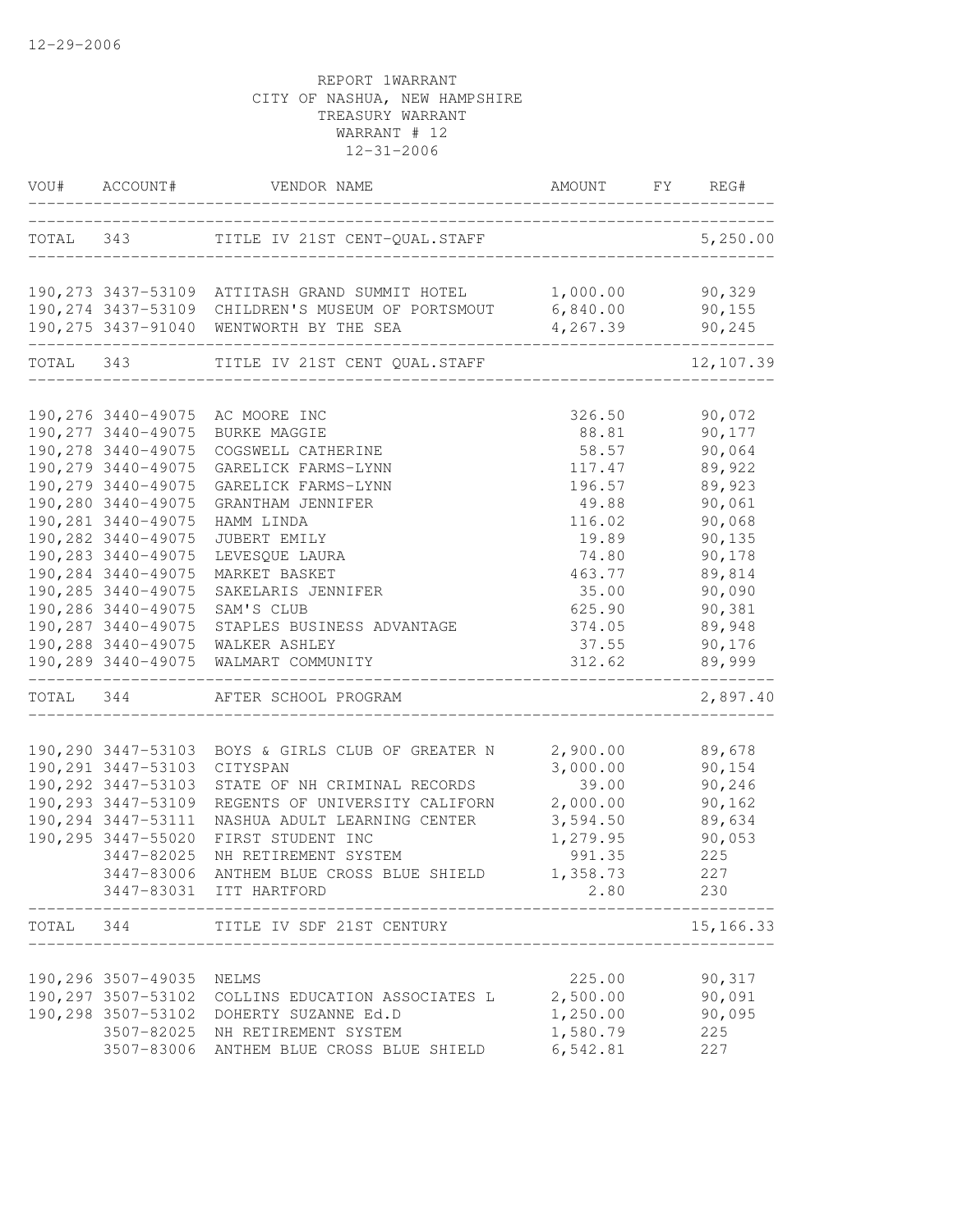| VOU#      | ACCOUNT#                         | VENDOR NAME                                                       | AMOUNT                             | FY | REG#       |
|-----------|----------------------------------|-------------------------------------------------------------------|------------------------------------|----|------------|
|           | 3507-83009                       | NORTHEAST DELTA                                                   | 862.01                             |    | 229        |
|           | 3507-83031                       | ITT HARTFORD                                                      | 139.72                             |    | 230        |
|           | 190,299 3507-91040               | COLLINS EDUCATION ASSOCIATES L                                    | 106.28                             |    | 90,091     |
|           | 190,300 3507-91040               | DOHERTY SUZANNE Ed.D                                              | 82.40                              |    | 90,095     |
|           |                                  | 190,301 3507-91040 GIBSON MELISSA                                 | 185.00                             |    | 90,161     |
|           | 190,302 3507-91040               | TUTTLE RUTH                                                       | 125.83                             |    | 90,023     |
| TOTAL 350 |                                  | TITLE 11A TEACHER QUALITY                                         |                                    |    | 13,599.84  |
|           |                                  |                                                                   |                                    |    |            |
|           | 3516-82025                       | NH RETIREMENT SYSTEM                                              | 362.29                             |    | 225        |
|           | 190,303 3516-83004<br>3516-83006 | VISION SERVICE PLAN - NH                                          | 16.29                              |    | 90, 248    |
|           |                                  | ANTHEM BLUE CROSS BLUE SHIELD 1,006.50<br>3516-83031 ITT HARTFORD |                                    |    | 227<br>230 |
|           |                                  | 190,304 3516-83102 UNUM LIFE INSURANCE                            | 17.64<br>20.19                     |    | 90,247     |
| TOTAL 351 |                                  | TITLE IID ENHANCE ED THRU TECH                                    |                                    |    | 1,422.91   |
|           |                                  |                                                                   |                                    |    |            |
|           | 3557-82025                       | NH RETIREMENT SYSTEM                                              | 352.12                             |    | 225        |
|           | 190,305 3557-83004               | VISION SERVICE PLAN - NH                                          | 16.29                              |    | 90, 250    |
|           | 3557-83031                       | ITT HARTFORD                                                      | 27.44                              |    | 230        |
|           |                                  | 190,306 3557-83102 UNUM LIFE INSURANCE                            | 31.63                              |    | 90,249     |
|           | 190,307 3557-91040               | ROCKHILL READING COUNCIL                                          | 300.00                             |    | 90,118     |
| TOTAL 355 |                                  | TITLE IB READING 1ST FES                                          |                                    |    | 727.48     |
|           |                                  |                                                                   |                                    |    |            |
|           |                                  | 190,308 3658-49050 COLLEGE HOUSE INC                              | 515.30                             |    | 90,111     |
|           |                                  | 190,309 3658-49050 NEIL ENTERPRISES                               | 166.48                             |    | 90,189     |
| TOTAL 365 |                                  | SOUTH STUDENT SHOP                                                |                                    |    | 681.78     |
|           |                                  |                                                                   |                                    |    |            |
| 157       |                                  | 371-53025 TRC ENVIRONMENTAL CORP                                  | 10,482.81 89,895                   |    |            |
| TOTAL 371 |                                  | SRF - COMMUNITY DEVELOPMENT                                       | __________________________________ |    | 10,482.81  |
|           |                                  |                                                                   |                                    |    |            |
| 158       |                                  | 373-53075 LOAN PACKAGING LLC                                      | 1,000.00                           |    | 89,835     |
| 159       |                                  | 373-53075 MERRA & KANAKIS                                         | 779.00                             |    | 90,345     |
| 160       |                                  | 373-53075 NASHUA REGIONAL PLANNING COMMI                          | 4,728.00                           |    | 90,223     |
| TOTAL     | 373                              | SRF - ECONOMIC DEVELOPMENT                                        |                                    |    | 6,507.00   |
|           |                                  |                                                                   |                                    |    |            |
| 161       | 374-07030                        | DIMERCO MALISSA & R FRASER CO                                     | 4,350.00                           |    | 90,251     |
| 162       | 374-07143                        | TURNSTONE CORP/RETAINAGE                                          | 1,150.00                           |    | 226        |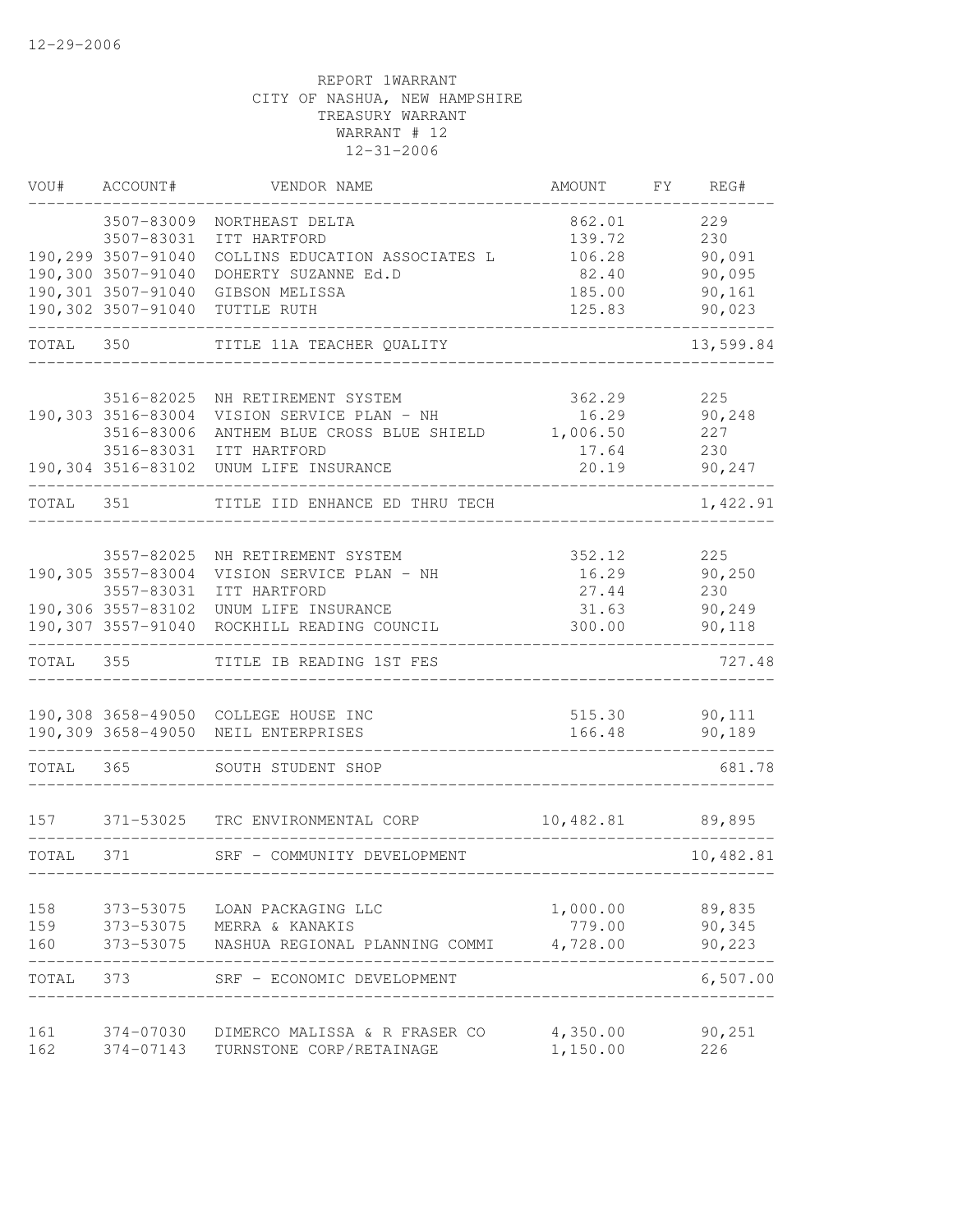| VOU#      | ACCOUNT#            | VENDOR NAME                                                 | AMOUNT     | FΥ | REG#       |
|-----------|---------------------|-------------------------------------------------------------|------------|----|------------|
| 163       | 374-09031           | COMPLIANCE NETWORK OF NE                                    | 320.00     |    | 89,838     |
| 164       | 374-09031           | TRANSIT MANAGEMENT OF NASHUA                                | 144.96     |    | 224        |
| 165       | 374-09031           | TRANSIT MANAGEMENT OF NASHUA                                | 151.83     |    | 235        |
| 166       | 374-09031           | TRANSIT MANAGEMENT OF NASHUA                                | 139.29     |    | 241        |
| 167       | 374-09061           | A & H COMPANY INC                                           | 235.00     |    | 89,640     |
| 168       | 374-09061           | ARAMARK UNIFORM SERVICES                                    | 33.21      |    | 89,739     |
| 169       | 374-09071           | SHATTUCK MALONE OIL CO                                      | 6, 291.25  |    | 90,295     |
| 170       | 374-09081           | MICHELIN NORTH AMERICA INC                                  | 548.99     |    | 89,669     |
| $1\,7\,1$ | 374-09091           | AUTO ELECTRIC WAREHOUSE INC                                 | 179.00     |    | 89,625     |
| 172       | 374-09091           | CUMMINS NORTHEAST INC                                       | 1,809.85   |    | 89,978     |
| 173       | 374-09091           | GILLIG CORP                                                 | 199.34     |    | 89,932     |
| 174       | 374-09091           | NE DETROIT DIESEL-ALLISON INC                               | 756.31     |    | 89,777     |
| 175       | 374-09091           | NORTHERN BUS SALES INC                                      | 128.00     |    | 89,770     |
| 176       | 374-09091           | RYDER FLEET PRODUCTS.COM INC                                | 164.09     |    | 89,962     |
| 177       | 374-09091           | STAPLES BUSINESS ADVANTAGE                                  | 134.46     |    | 89,998     |
| 178       | 374-09091           | SUBURBAN AUTO & TRUCK PARTS IN                              | 13.98      |    | 90,210     |
| 179       | 374-09103           | PUBLIC SERVICE OF NH                                        | 1,126.51   |    | 90,355     |
| 179       | 374-09104           | PUBLIC SERVICE OF NH                                        | 118.47     |    | 90, 355    |
| 180       | 374-09113           | KEYSPAN ENERGY DELIVERY                                     | 1,336.39   |    | 90,322     |
| 181       | 374-09124           | PENNICHUCK WATER                                            | 15.64      |    | 90,324     |
| 182       | 374-09133           | PAETEC COMMUNICATIONS INC                                   | 27.61      |    | 90,300     |
| 183       | 374-09133           | VERIZON                                                     | 134.83     |    | 90,319     |
| 184       | 374-09201           | TRANSIT MANAGEMENT OF NASHUA                                | 17,301.41  |    | 224        |
| 185       | 374-09201           | TRANSIT MANAGEMENT OF NASHUA                                | 18, 135.96 |    | 235        |
| 186       | 374-09201           | TRANSIT MANAGEMENT OF NASHUA                                | 16,672.33  |    | 241        |
| 187       | 374-09208           | TRANSIT MANAGEMENT OF NASHUA                                | 587.10     |    | 224        |
| 188       | 374-09208           | TRANSIT MANAGEMENT OF NASHUA                                | 587.10     |    | 235        |
| 189       | 374-09208           | TRANSIT MANAGEMENT OF NASHUA                                | 587.10     |    | 241        |
| 190       | 374-09211           | TRANSIT MANAGEMENT OF NASHUA                                | 1,503.93   |    | 224        |
| 191       | 374-09211           | TRANSIT MANAGEMENT OF NASHUA                                | 1,552.38   |    | 235        |
| 192       | 374-09211           | TRANSIT MANAGEMENT OF NASHUA                                | 1,452.96   |    | 241        |
| 193       | 374-09214           | TRANSIT MANAGEMENT OF NASHUA                                | 44.91      |    | 224        |
| 194       | 374-09214           |                                                             | 44.91      |    | 235        |
| 195       | 374-09214           | TRANSIT MANAGEMENT OF NASHUA                                |            |    |            |
|           |                     | TRANSIT MANAGEMENT OF NASHUA                                | 44.92      |    | 241        |
| 196       | 374-09261           | ARAMARK UNIFORM SERVICES                                    | 83.52      |    | 89,739     |
| 197       | 374-53095           | VANASSE HANGEN BRUSTLIN INC<br>____________________________ | 6,344.85   |    | 89,633     |
| TOTAL     | 374                 | SRF - URBAN PROGRAMS                                        |            |    | 84, 452.39 |
| 198       | 375-45050           | NASHUA PUBLIC LIBRARY                                       | 32.00      |    | 90,252     |
| TOTAL 375 |                     | SRF - PUBLIC LIBRARIES                                      |            |    | 32.00      |
|           |                     |                                                             |            |    |            |
|           | 190,310 3767-31005  | ONE COMMUNICATIONS                                          | 4.92       |    | 90,361     |
|           | 3767-31005          | VERIZON                                                     | 160.41     |    | 90,319     |
|           | 190, 311 3767-49035 | HAWTHORNE                                                   | 33.00      |    | 90,229     |
|           |                     |                                                             |            |    |            |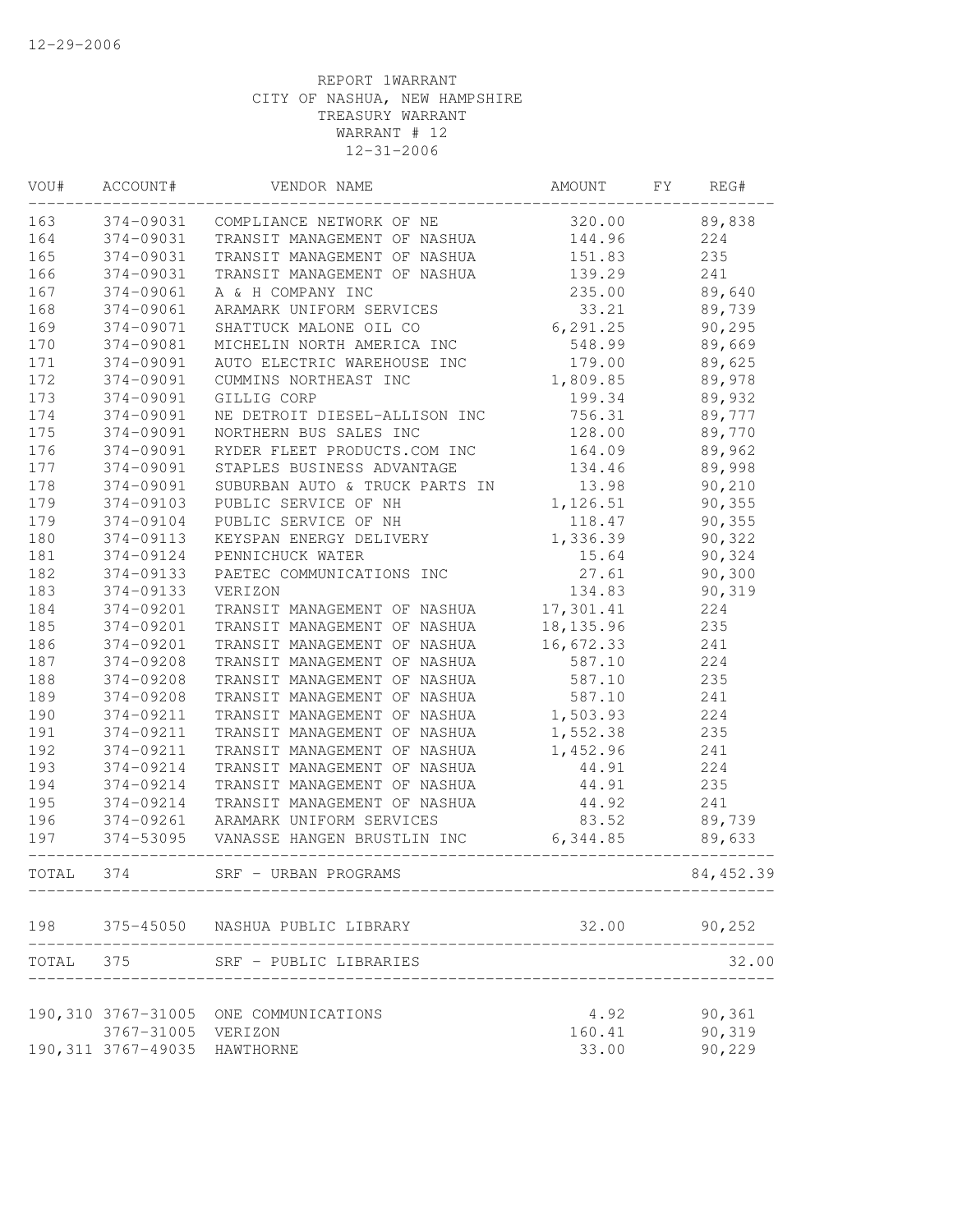|           | VOU# ACCOUNT#                | VENDOR NAME                                    | AMOUNT                                   | FY | REG#               |
|-----------|------------------------------|------------------------------------------------|------------------------------------------|----|--------------------|
|           |                              | 190,312 3767-49035 SCHOLASTIC BOOK CLUBS INC   | 45.30                                    |    | 89,778             |
|           | 190, 313 3767-49035          | SCHOLASTIC BOOK FAIRS                          | 192.09                                   |    | 90,050             |
|           | 190, 314 3767-49050          | MCINTIRE BUSINESS PRODUCTS INC                 | 13.63                                    |    | 90,228             |
|           | 190, 315 3767-49050          | PEARSON EDUCATION                              | 517.94                                   |    | 90,092             |
|           | 190,316 3767-49050           | REALLY GOOD STUFF INC                          | 63.65                                    |    | 90,020             |
|           | 190, 317 3767-49050          | SCHOOL SPECIALTY                               | 163.91                                   |    | 90,036             |
|           | 190,318 3767-49050           | STAPLES BUSINESS ADVANTAGE                     | 87.57                                    |    | 89,948             |
|           | 190,319 3767-49050           | UPSTART                                        | 50.25                                    |    | 89,785             |
|           | 190,320 3767-53101           | CROWDER LUCIE L                                | 386.76                                   |    | 90,004             |
|           | 190,321 3767-53101           | HUNTINGTON LEARNING CENTER                     | 855.37                                   |    | 90,179             |
|           | 190,322 3767-53101           | SHEA DENISE C                                  | 1,600.00                                 |    | 90,158             |
|           | 3767-82025                   | NH RETIREMENT SYSTEM                           | 816.63                                   |    | 225                |
|           | 190,323 3767-83004           | VISION SERVICE PLAN - NH                       | 16.29                                    |    | 90,254             |
|           | 3767-83006                   | ANTHEM BLUE CROSS BLUE SHIELD                  | 3,351.49                                 |    | 227                |
|           | 3767-83009                   | NORTHEAST DELTA                                | 2,967.92                                 |    | 229                |
|           | 3767-83031                   | ITT HARTFORD                                   | 80.94                                    |    | 230                |
|           | 190,324 3767-83102           | UNUM LIFE INSURANCE                            | 22.09                                    |    | 90,253             |
|           | 190,325 3767-94030           | COTE SHANNON                                   | 175.00                                   |    | 90,080             |
|           | 190,326 3767-94030           | HICKEY JESSICA                                 | 175.00                                   |    | 90,190             |
|           | 190,327 3767-94030           | ROCKHILL READING COUNCIL                       | 90.00                                    |    | 90,118             |
|           | 190,328 3767-94030           | SDE INC                                        | 507.00                                   |    | 90,059             |
|           | 190,329 3767-94030           | STROILI MARGARET                               | 175.00                                   |    | 90,191             |
| TOTAL 376 |                              | TITLE I ESEA                                   |                                          |    | 12,552.16          |
|           |                              |                                                |                                          |    |                    |
|           |                              | 190,330 3887-49050 HYNES STACY                 | 17.99<br>9.89                            |    | 90,024             |
|           |                              | 3887-82025 NH RETIREMENT SYSTEM                |                                          |    | 225                |
|           |                              | 3887-83006 ANTHEM BLUE CROSS BLUE SHIELD 50.75 |                                          |    | 227                |
|           |                              | 3887-83031 ITT HARTFORD                        | 1.20<br>-------------------------------- |    | 230                |
| TOTAL 388 |                              | TITLE V INNOVATIVE PROGRAMS                    |                                          |    | 79.83              |
|           |                              |                                                |                                          |    |                    |
|           |                              | 190,331 3907-53102 WILLIAMS VERONICA           | 187.50                                   |    | 90,121             |
|           |                              | 190,332 3907-55035 FIRST STUDENT INC           | 226.44                                   |    | 90,053             |
|           |                              | 190,333 3907-64192 B & H PHOTO VIDEO PRO AUDIO | 895.77                                   |    | 89,638             |
|           |                              | 190,334 3907-64192 C & M DISTRIBUTING CO       | 1,099.00                                 |    | 90,070             |
|           |                              | 190,335 3907-64192 C B SULLIVAN COMPANY INC    | 279.20                                   |    | 90,087             |
|           |                              | 190,336 3907-64192 FISHER SCIENTIFIC           | 277.19                                   |    | 90,044             |
|           |                              | 190,337 3907-91040 HENRY SUSAN                 | 341.00                                   |    | 90,078             |
|           | -----------------------      | 190,338 3907-91040 LOFTUS JUDITH               | 40.05                                    |    | 90,033<br>-------- |
| TOTAL 390 | -------------------          | VOC ED SECONDARY PERKINS                       |                                          |    | 3,346.15           |
|           |                              |                                                |                                          |    |                    |
|           | 190,339 3927-49050 COCA COLA |                                                | $-10.00$<br>415.02                       |    | 90,037             |
|           |                              | 190,340 3927-49050 IPSWICH SHELLFISH CO        |                                          |    | 90,160             |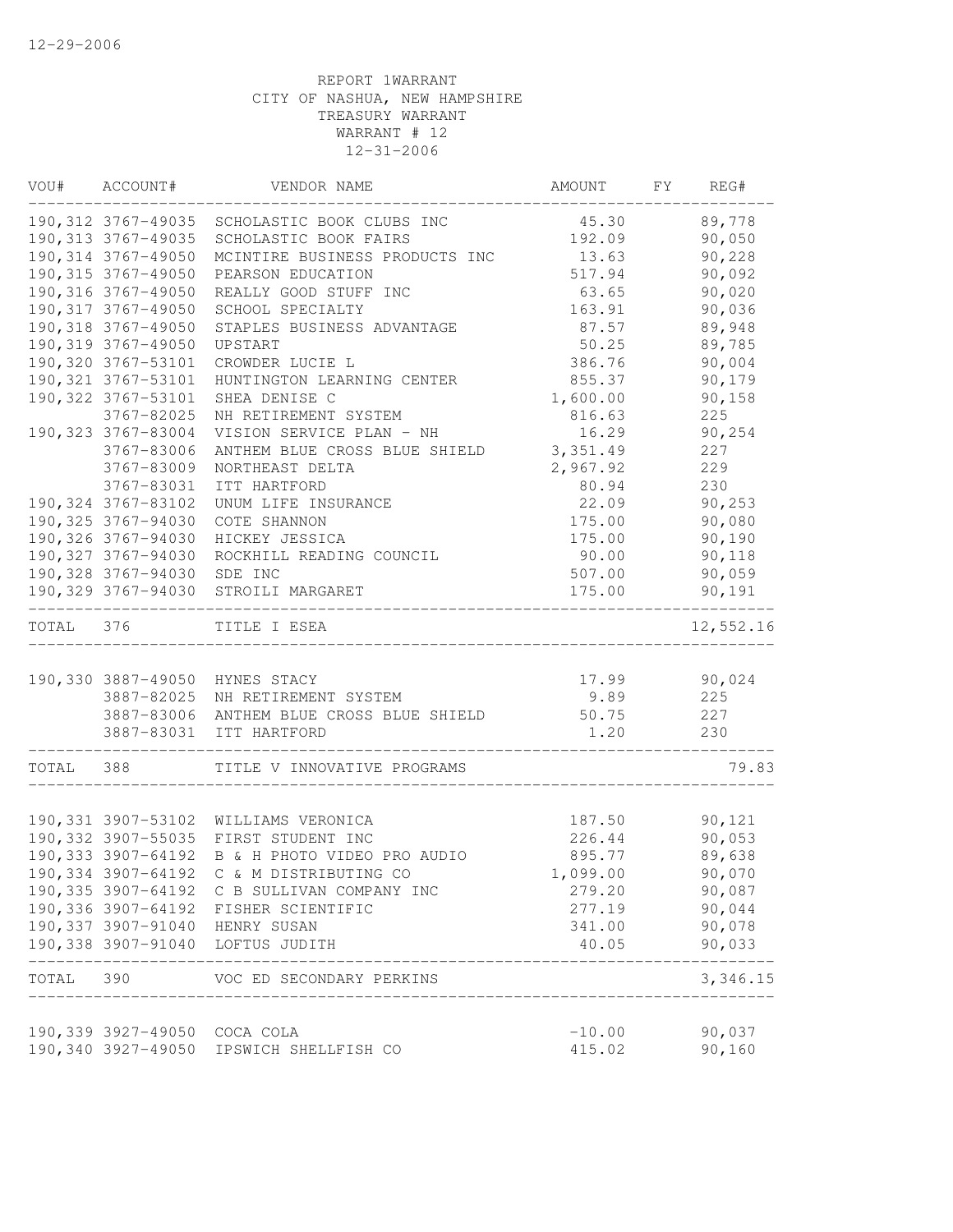|                     |                                                                                    |                                                                                                                                                                                                                                                                                                                                                                              | AMOUNT FY                                                                           | REG#               |
|---------------------|------------------------------------------------------------------------------------|------------------------------------------------------------------------------------------------------------------------------------------------------------------------------------------------------------------------------------------------------------------------------------------------------------------------------------------------------------------------------|-------------------------------------------------------------------------------------|--------------------|
|                     |                                                                                    |                                                                                                                                                                                                                                                                                                                                                                              |                                                                                     | 90,057             |
| 392                 | CULINARY ARTS                                                                      |                                                                                                                                                                                                                                                                                                                                                                              |                                                                                     | 7,453.99           |
|                     |                                                                                    |                                                                                                                                                                                                                                                                                                                                                                              |                                                                                     |                    |
| 190,342 3937-49050  | MARKET BASKET                                                                      | 13.83                                                                                                                                                                                                                                                                                                                                                                        |                                                                                     | 89,814<br>225      |
| 190,343 3937-83004  | VISION SERVICE PLAN - NH                                                           | 16.29<br>1,358.73                                                                                                                                                                                                                                                                                                                                                            |                                                                                     | 90, 256<br>227     |
|                     | UNUM LIFE INSURANCE                                                                | 8.12<br>8.87                                                                                                                                                                                                                                                                                                                                                                 |                                                                                     | 230<br>90,255      |
| 393                 | DAY CARE                                                                           |                                                                                                                                                                                                                                                                                                                                                                              |                                                                                     | 1,506.00           |
|                     |                                                                                    |                                                                                                                                                                                                                                                                                                                                                                              |                                                                                     |                    |
|                     | MCGRAW HILL COMPANIES                                                              | 1,373.18                                                                                                                                                                                                                                                                                                                                                                     |                                                                                     | 89,762             |
| 190, 347 3957-53109 | NORTHEAST DEAF AND HARD OF                                                         | 152.25                                                                                                                                                                                                                                                                                                                                                                       |                                                                                     | 90,257<br>90,084   |
| 190,348 3957-53109  | WALLACE CINDY                                                                      | 88.18                                                                                                                                                                                                                                                                                                                                                                        |                                                                                     | 90,165             |
|                     |                                                                                    |                                                                                                                                                                                                                                                                                                                                                                              |                                                                                     | 90,159<br>225      |
|                     |                                                                                    |                                                                                                                                                                                                                                                                                                                                                                              |                                                                                     | 227                |
| 3957-83009          | NORTHEAST DELTA                                                                    | 3,077.39                                                                                                                                                                                                                                                                                                                                                                     |                                                                                     | 229                |
| 3957-83031          | ITT HARTFORD                                                                       | 460.04                                                                                                                                                                                                                                                                                                                                                                       |                                                                                     | 230                |
| 190,350 3957-94030  | LRP PUBLICATIONS                                                                   | 595.00                                                                                                                                                                                                                                                                                                                                                                       |                                                                                     | 90,077             |
| TOTAL 395           | IDEA BASIC SPEC ED                                                                 |                                                                                                                                                                                                                                                                                                                                                                              |                                                                                     | 35,618.47          |
|                     |                                                                                    |                                                                                                                                                                                                                                                                                                                                                                              |                                                                                     |                    |
|                     |                                                                                    | 862.09                                                                                                                                                                                                                                                                                                                                                                       |                                                                                     | 90,175<br>227      |
| TOTAL 397           |                                                                                    |                                                                                                                                                                                                                                                                                                                                                                              |                                                                                     | 1,012.09           |
|                     | 3937-82025<br>190,346 3957-53103<br>190,349 3957-53109<br>3957-82025<br>3957-83006 | 190,341 3927-49050 NORTHCENTER FOODSERVICE<br>NH RETIREMENT SYSTEM<br>3937-83006<br>3937-83031 ITT HARTFORD<br>190,344 3937-83102<br>190,345 3957-49050<br>STATE OF NH CRIMINAL RECORDS<br>WATERS MARCIA<br>NH RETIREMENT SYSTEM<br>ANTHEM BLUE CROSS BLUE SHIELD<br>190,351 3977-705 MCGREGOR SHEA JENNIFER<br>3977-83006 ANTHEM BLUE CROSS BLUE SHIELD<br>SPECIAL ED LOCAL | 100.16<br>ANTHEM BLUE CROSS BLUE SHIELD<br>39.00<br>326.69<br>4,757.26<br>24,749.48 | 7,048.97<br>150.00 |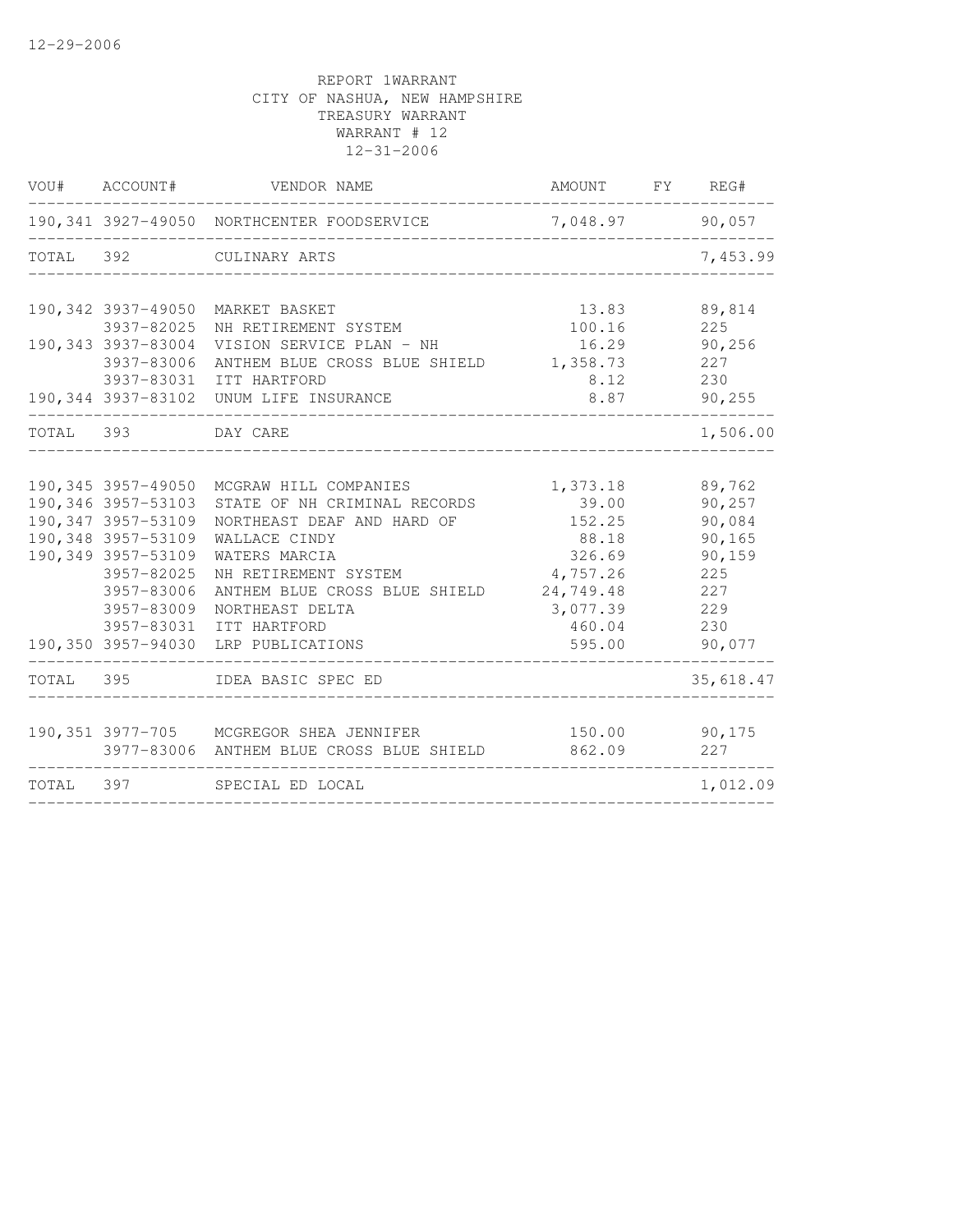| VOU#              | ACCOUNT#                                  | VENDOR NAME                                     | AMOUNT                    | FΥ | REG#                       |
|-------------------|-------------------------------------------|-------------------------------------------------|---------------------------|----|----------------------------|
| 215<br>216<br>217 | $412 - 180$<br>$412 - 180$<br>$412 - 180$ | CADAVID SILVIA L<br>OBAN RAYMOND P<br>WHEELS LT | 191.00<br>29.00<br>290.00 |    | 89,861<br>89,862<br>89,863 |
| TOTAL             | $412 - 18$                                | FINANCIAL SERVICES<br>AUTO PERMITS              |                           |    | 510.00                     |
| 218               | $413 - 204$                               | GRADY JAMES                                     | 7.50                      |    | 89,856                     |
| TOTAL             | $413 - 20$                                | CITY CLERK'S OFFICE<br>DOG LICENSES             |                           |    | 7.50                       |
|                   |                                           |                                                 |                           |    |                            |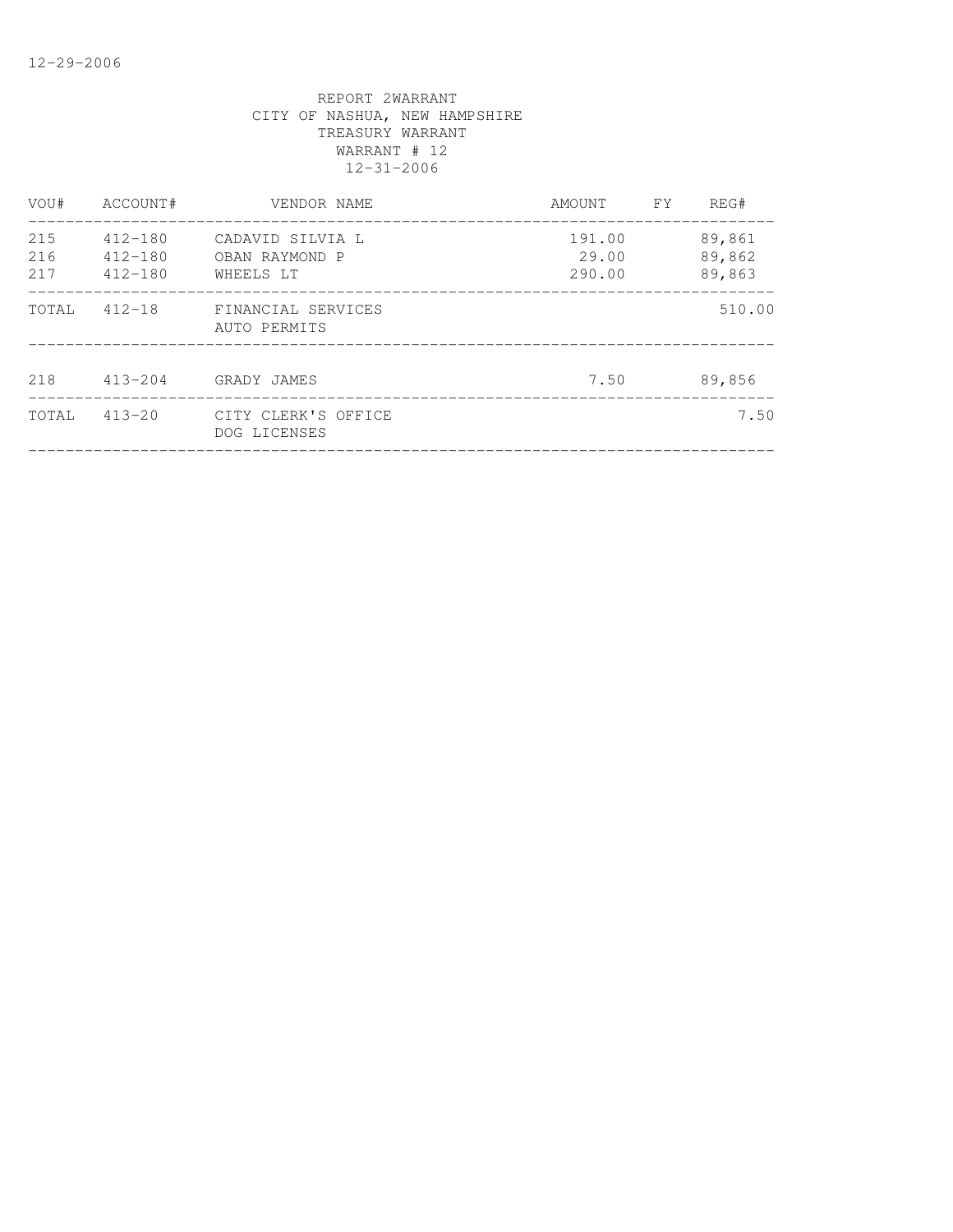| VOU#  | ACCOUNT#      | VENDOR NAME                    | AMOUNT     | FY | REG#       |
|-------|---------------|--------------------------------|------------|----|------------|
| 219   | 501-31050     | VERIZON WIRELESS               | 78.43      |    | 90,333     |
| TOTAL | 501           | MAYOR'S OFFICE                 |            |    | 78.43      |
| 220   | 502-66025     | GE CAPITAL INC                 | 133.00     |    | 89,988     |
| 221   | 502-51010     | HILLSBOROUGH COUNTY TREASURER  | 18.00      |    | 90,215     |
| 222   | 502-49025     | LEXIS NEXIS MATTHEW BENDER     | 68.70      |    | 90,307     |
| 223   | $502 - 41015$ | STAPLES BUSINESS ADVANTAGE     | 46.96      |    | 89,998     |
| TOTAL | 502           | LEGAL DEPARTMENT               |            |    | 266.66     |
| 223   | 503-41015     | STAPLES BUSINESS ADVANTAGE     | 67.74      |    | 89,998     |
| TOTAL | 503           | BOARD OF ALDERMEN              |            |    | 67.74      |
|       |               |                                |            |    |            |
| 224   | 505-81005     | ADULT LEARNING CENTER          | 7,500.00   |    | 89,982     |
| 225   | 505-81011     | AMERICAN RED CROSS             | 3,750.00   |    | 90,213     |
| 226   | 505-81120     | BOYS & GIRLS CLUB OF GREATER N | 5,000.00   |    | 89,678     |
| 227   | 505-81025     | GIRLS INC OF NEW HAMPSHIRE     | 6,750.00   |    | 90,069     |
| 228   | 505-81032     | HARBOR HOMES INC               | 19,000.00  |    | 89,819     |
| 229   | 505-81061     | NASHUA REGIONAL PLANNING COMMI | 14,962.50  |    | 90,223     |
| 230   | 505-81116     | SALVATION ARMY                 | 3,750.00   |    | 89,657     |
| 231   | 505-81014     | THE CAREGIVERS INC             | 2,000.00   |    | 89,947     |
| TOTAL | 505           | CIVIC & COMM. ACTIVITIES       |            |    | 62,712.50  |
| 232   | 506-31005     | PAETEC COMMUNICATIONS INC      | 5,040.23   |    | 90,300     |
| 233   | 506-31005     | VERIZON                        | 5,554.88   |    | 90,319     |
| 234   | 506-31005     | VERIZON ONLINE                 | 41.84      |    | 90,339     |
| TOTAL | 506           | TELECOMMUNICATIONS             |            |    | 10,636.95  |
| 235   | 507-82020     | NH RETIREMENT SYSTEM           | 174,402.34 |    | 225        |
| 235   | 507-82025     | NH RETIREMENT SYSTEM           | 140,458.32 |    | 225        |
| 235   | 507-82030     | NH RETIREMENT SYSTEM           | 113,821.20 |    | 225        |
| 235   | 507-82035     | NH RETIREMENT SYSTEM           | 127,904.17 |    | 225        |
| TOTAL | 507           | PENSIONS                       |            |    | 556,586.03 |
| 236   | 508-83100     | STATE OF NH - UC<br>W/C        | 2,756.00   |    | 89,928     |
| 236   | 508-83101     | STATE OF NH - UC<br>W/C        | 5,202.48   |    | 89,928     |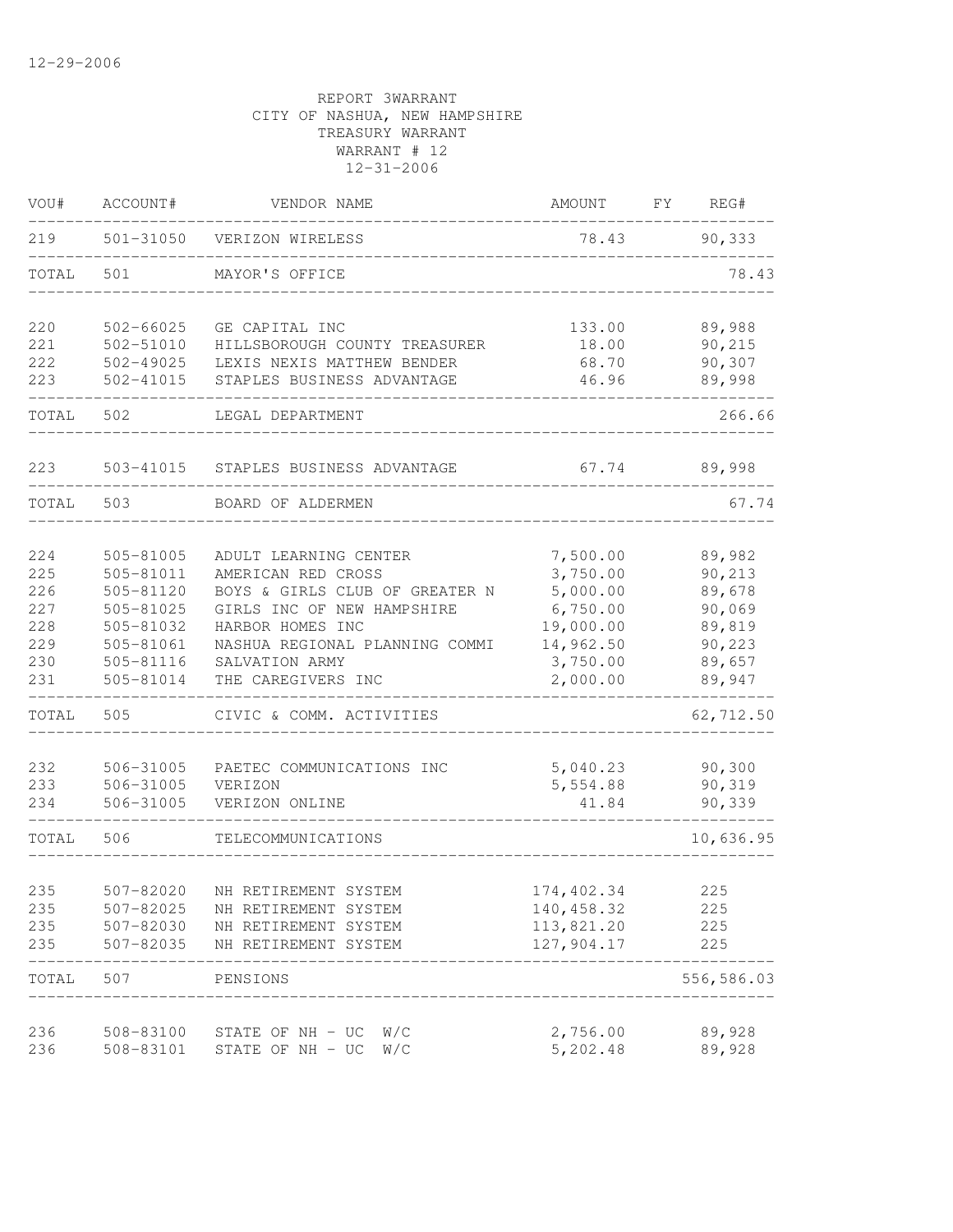| VOU#       | ACCOUNT#               | VENDOR NAME                                         | AMOUNT          | FY | REG#             |
|------------|------------------------|-----------------------------------------------------|-----------------|----|------------------|
| TOTAL      | 508                    | INSURANCE - POLICY COSTS                            |                 |    | 7,958.48         |
| 237        | 512-59095              | ANACOMP INC                                         | 419.01          |    | 89,681           |
| 238        | 512-41015              | ANCO ENGRAVED SIGNS & STAMPS I                      | 70.00           |    | 89,940           |
| 239        | 512-72060              | COCCI COMPUTER SERVICES INC                         | 150.00          |    | 89,796           |
| 240        | $512 - 66025$          | GE CAPITAL INC                                      | 270.00          |    | 89,988           |
| 241        | 512-49025              | <b>GFOA</b>                                         | 24.58           |    | 90,335           |
| 242        |                        | 512-49025 LOCAL GOVERNMENT CTR                      | 14.00           |    | 89,730           |
| 243        |                        | 512-43005 PRINTGRAPHICS OF MAINE                    | 600.00          |    | 223              |
| TOTAL      | 512                    | FINANCIAL SERVICES                                  |                 |    | 1,547.59         |
| 244        | 513-41015              | ANCO ENGRAVED SIGNS & STAMPS I                      | 69.30           |    | 89,940           |
| 245        | 513-43005              | ASSOCIATED BAG COMPANY                              | 7.05            |    | 89,768           |
| 245        | 513-49075              | ASSOCIATED BAG COMPANY                              | 23.00           |    | 89,768           |
| 246        | 513-43005              | J P COOKE CO                                        | 38.97           |    | 89,671           |
| 246        | 513-49075              | J P COOKE CO                                        | 730.00          |    | 89,671           |
| 247        | 513-95005              | NEW ENGLAND ARCHIVISTS                              | 30.00           |    | 90,326           |
| 248        |                        | 513-41015 NEW ENGLAND TIME & SYSTEMS INC            | 136.00          |    | 89,903           |
| 248        |                        | 513-43005 NEW ENGLAND TIME & SYSTEMS INC            | 6.47            |    | 89,903           |
| TOTAL 513  |                        | CITY CLERK'S OFFICE                                 |                 |    | 1,040.79         |
|            |                        | 249 515-41005 STAPLES BUSINESS ADVANTAGE            | 271.46          |    | 89,998           |
| TOTAL      | 515                    | HUMAN RESOURCES                                     |                 |    | 271.46           |
|            |                        |                                                     |                 |    |                  |
| 250        | 516-66025              | GE CAPITAL INC                                      | 116.47          |    | 89,988           |
| 251        | 516-54016              | JOBSINNH.COM                                        | 2,400.00        |    | 90,334           |
| 252        | 516-66030              | PITNEY BOWES                                        | 1,020.00        |    | 89,996           |
| 253        | 516-45240              | RIS PAPER COMPANY INC                               | 444.70          |    | 89,728           |
| 254        | 516-54016              | RUMBO                                               | 60.00           |    | 89,919           |
| 255        | 516-41015              | WB MASON COMPANY INC                                | 96.24           |    | 89,674           |
|            |                        | TOTAL 516 PURCHASING DEPARTMENT                     |                 |    | 4,137.41         |
|            |                        |                                                     |                 |    |                  |
| 256<br>257 | 517-59135              | BAIN PEST CONTROL SERVICE INC<br>BATTERIES PLUS 400 | 72.00<br>410.87 |    | 90,220<br>89,990 |
| 258        | 517-75023<br>517-69015 | FLAGS OVER AMERICA                                  | 120.60          |    | 89,647           |
| 259        | 517-42010              | HOME DEPOT CREDIT SERVICES                          | 89.80           |    | 90,318           |
| 259        | 517-75903              | HOME DEPOT CREDIT SERVICES                          | 29.79           |    | 90,318           |
| 260        | 517-75023              | LOWE'S                                              | 10.94           |    | 90,351           |
|            |                        |                                                     |                 |    |                  |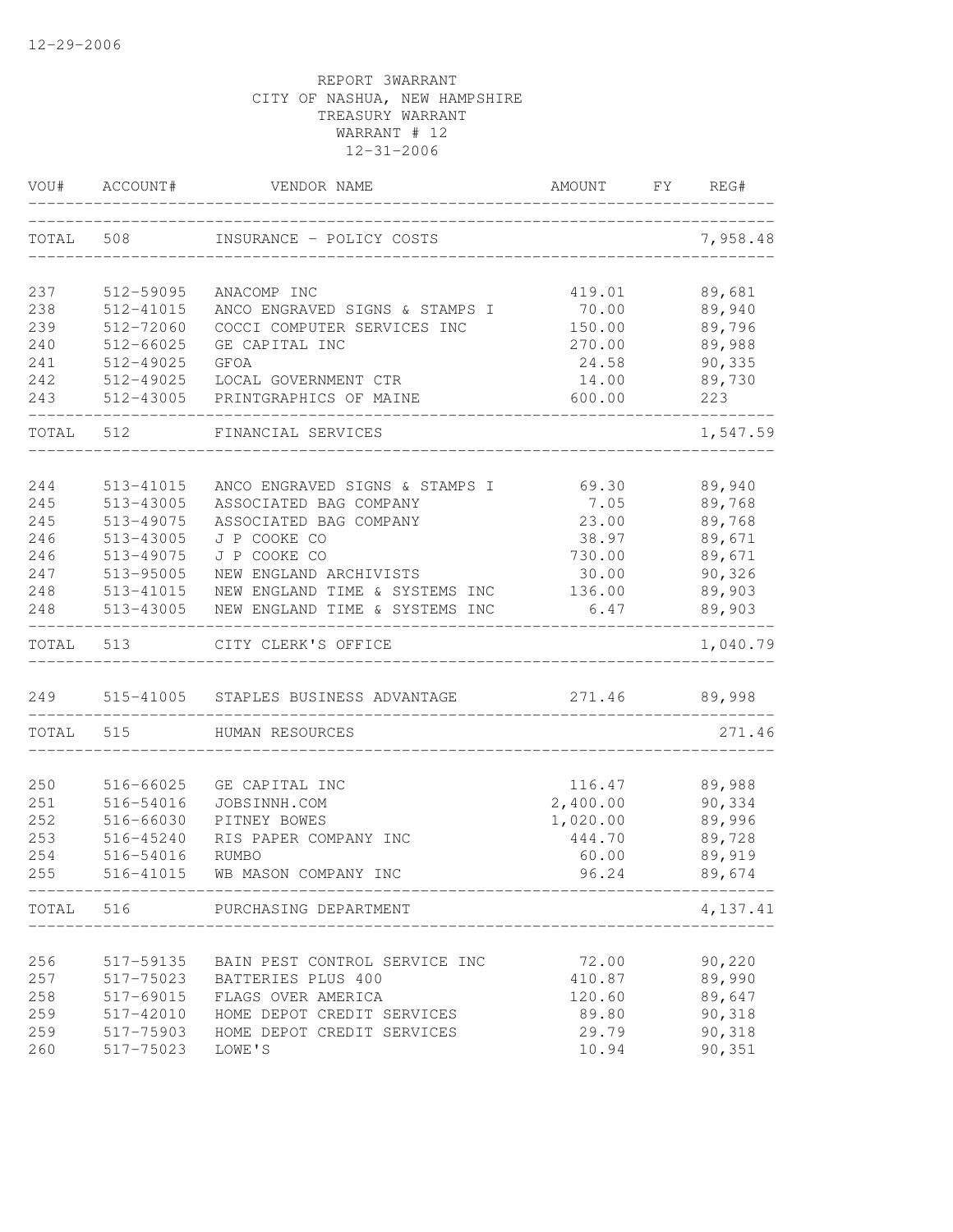| VOU#  | ACCOUNT#      | VENDOR NAME                    | AMOUNT   | FY. | REG#     |
|-------|---------------|--------------------------------|----------|-----|----------|
| 260   | 517-75902     | LOWE'S                         | 18.58    |     | 90,351   |
| 261   | 517-75105     | M & M ELECTRICAL SUPPLY CO INC | 22.74    |     | 90,196   |
| 262   | 517-33005     | PENNICHUCK WATER               | 692.58   |     | 90,324   |
| 263   | 517-32005     | PUBLIC SERVICE OF NH           | 7,260.47 |     | 90,355   |
| 264   | 517-59100     | SOUHEGAN COMMERCIAL CLEANING   | 192.00   |     | 89,917   |
| 265   | 517-75023     | STANLEY ELEVATOR COMPANY INC   | 189.00   |     | 90,221   |
| TOTAL | 517           | BUILDING MAINT - CITY ADMIN    |          |     | 9,109.37 |
| 266   | 519-95005     | LAKEMAN ROBERT                 | 150.00   |     | 89,955   |
| 267   | 519-94005     | MARINO ANGELO                  | 265.70   |     | 89,924   |
| 268   | 519-41015     | STAPLES BUSINESS ADVANTAGE     | 163.92   |     | 89,998   |
| 269   | 519-91005     | TURGISS GARY                   | 56.52    |     | 89,733   |
| 270   | 519-41005     | WB MASON COMPANY INC           | 656.62   |     | 89,674   |
| TOTAL | 519           | ASSESSORS                      |          |     | 1,292.76 |
|       |               |                                |          |     |          |
| 271   | 520-53100     | BOOTH HILARY                   | 520.00   |     | 89,958   |
| 272   | 520-59100     | ERICKSON CLEANING SERVICES LLC | 140.00   |     | 89,756   |
| 273   | 520-34015     | KEYSPAN ENERGY DELIVERY        | 1,290.52 |     | 90,322   |
| 274   | 520-32005     | PENNICHUCK WATER               | 36.66    |     | 90,324   |
| 275   | 520-32005     | PUBLIC SERVICE OF NH           | 294.10   |     | 90,355   |
| TOTAL | 520           | HUNT BUILDING                  |          |     | 2,281.28 |
|       |               |                                |          |     |          |
| 276   | 522-74030     | COCCI COMPUTER SERVICES INC    | 264.75   |     | 89,796   |
| 277   | 522-94040     | LLOYD NATHAN                   | 244.00   |     | 90,258   |
| TOTAL | 522           | INFORMATION TECHNOLOGY         |          |     | 508.75   |
| 278   | $524 - 64040$ | KLOGIX                         | 5,902.00 |     | 89,857   |
| TOTAL | 524           | COMPUTERS - CITYWIDE           |          |     | 5,902.00 |
|       |               |                                |          |     |          |
| 279   | 531-78007     | ADAMSON INDUSTRIES CORP        | 69.90    |     | 89,764   |
| 280   | 531-49075     | ANGIOLAZ INC                   | 117.95   |     | 89,907   |
| 281   | 531-78007     | B & S LOCKSMITHS INC           | 29.60    |     | 89,969   |
| 282   | $531 - 46040$ | BATTAGLIA BRIAN                | 84.97    |     | 90,273   |
| 283   | 531-94005     | <b>BAXTER KERRY</b>            | 35.60    |     | 90,259   |
| 284   | $531 - 46040$ | BEN'S UNIFORMS                 | 1,479.25 |     | 90,222   |
| 285   | $531 - 46040$ | BOULAY MICHAEL                 | 155.00   |     | 90,264   |
| 286   | 531-45920     | CAMERALAND LLC                 | 163.64   |     | 89,703   |
| 286   | 531-59045     | CAMERALAND LLC                 | 182.07   |     | 89,703   |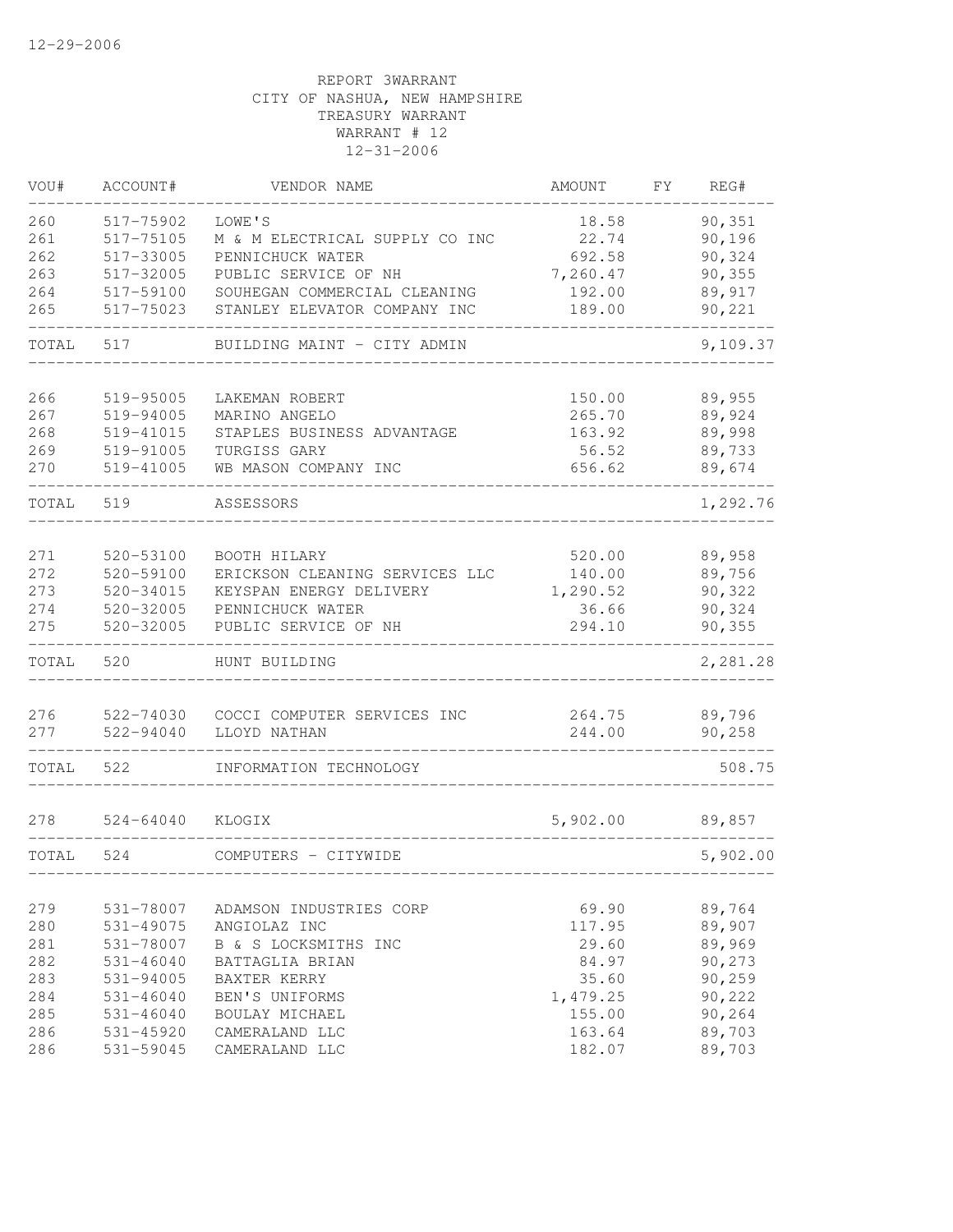| VOU# | ACCOUNT#      | VENDOR NAME                              | AMOUNT   | FΥ | REG#    |  |
|------|---------------|------------------------------------------|----------|----|---------|--|
| 287  |               | 531-59100 CANAL ST COLLECTIBLES & FRAMIN | 94.00    |    | 89,983  |  |
| 288  |               | 531-78007 CARPARTS OF NASHUA             | 15.37    |    | 89,650  |  |
| 289  | 531-31025     | CINFO PETER                              | 45.96    |    | 90,261  |  |
| 290  | 531-53125     | CONLEY DONALD                            | 250.00   |    | 90,268  |  |
| 291  | 531-78007     | DIAMOND TRIUMPH AUTO GLASS INC           | 25.00    |    | 89,624  |  |
| 291  | 531-78075     | DIAMOND TRIUMPH AUTO GLASS INC           | 25.00    |    | 89,624  |  |
| 292  | $531 - 46040$ | DONOVAN SEAN                             | 69.98    |    | 90,267  |  |
| 293  | $531 - 46040$ | ESKRIDGE MATTHEW E                       | 662.50   |    | 90,271  |  |
| 294  | 531-94010     | GAPHARDT CLARK                           | 402.66   |    | 90,266  |  |
| 295  | $531 - 46040$ | GEORGE'S APPAREL                         | 385.25   |    | 89,696  |  |
| 296  | 531-78065     | GOODYEAR WHOLESALE TIRE CENTER           | 443.84   |    | 89,965  |  |
| 297  | 531-45125     | GOVCONNECTION INC                        | 74.40    |    | 89,639  |  |
| 298  | 531-41015     | GRANITE STATE STAMPS INC                 | 21.87    |    | 90,195  |  |
| 299  | 531-78007     | GRAPPONE AUTO JUNCTION                   | 83.40    |    | 90,230  |  |
| 300  | 531-94005     | HAMILTON WILLIAM                         | 35.60    |    | 90,265  |  |
| 301  | 531-46040     | HARGREAVES JAMES                         | 199.98   |    | 90,272  |  |
| 302  | 531-74092     | HARRIS EQUIPMENT REPAIR SERVIC           | 202.47   |    | 90,206  |  |
| 303  | 531-53065     | HEFFERAN TIMOTHY                         | 146.24   |    | 90, 262 |  |
| 303  | 531-98029     | HEFFERAN TIMOTHY                         | 29.94    |    | 90, 262 |  |
| 304  | 531-42000     | HOME DEPOT CREDIT SERVICES               | 170.22   |    | 90,318  |  |
| 304  | 531-78007     | HOME DEPOT CREDIT SERVICES               | 7.87     |    | 90,318  |  |
| 305  | 531-75130     | J LAWRENCE HALL INC                      | 1,365.39 |    | 90,227  |  |
| 306  | 531-34015     | KEYSPAN ENERGY DELIVERY                  | 6,402.69 |    | 90,322  |  |
| 307  | 531-78007     | MAC MULKIN CHEVROLET INC                 | 175.18   |    | 90,201  |  |
| 308  | 531-53125     | MACLEOD ROBERT                           | 200.00   |    | 90,275  |  |
| 309  | 531-78065     | MAYNARD & LESIEUR INCORPORATED           | 2,981.60 |    | 90, 207 |  |
| 310  | 531-78007     | NORTHERN FOREIGN CAR PARTS INC           | 510.86   |    | 90,233  |  |
| 311  | 531-78007     | NYTECH SUPPLY CO                         | 92.38    |    | 89,670  |  |
| 312  | 531-46030     | OSTLER DANIEL C                          | 50.00    |    | 90, 263 |  |
| 313  | 531-31040     | PAETEC COMMUNICATIONS INC                | 351.20   |    | 90,300  |  |
| 313  | 531-74040     | PAETEC COMMUNICATIONS INC                | 616.78   |    | 90,300  |  |
| 314  | $531 - 46040$ | PAULSON E Z                              | 300.87   |    | 90, 260 |  |
| 315  | 531-33005     | PENNICHUCK WATER                         | 46.42    |    | 90,324  |  |
| 316  | 531-66030     | PITNEY BOWES                             | 372.00   |    | 89,996  |  |
| 317  | 531-32035     | PUBLIC SERVICE OF NH                     | 417.00   |    | 90, 355 |  |
| 318  | 531-94005     | RAD SYSTEMS                              | 400.00   |    | 90,331  |  |
| 319  | 531-42000     | REXEL CLS                                | 25.65    |    | 90, 152 |  |
| 320  | 531-78007     | ROBBINS AUTO PARTS INC                   | 7.32     |    | 89,839  |  |
| 321  | 531-94005     | ROCKHURST UNIVERSITY                     | 348.00   |    | 90,364  |  |
| 322  | 531-45125     | SENECA DATA                              | 212.50   |    | 89,846  |  |
| 323  | 531-34015     | SHATTUCK MALONE OIL CO                   | 208.65   |    | 90,295  |  |
| 324  | 531-41005     | STAPLES BUSINESS ADVANTAGE               | 440.71   |    | 89,998  |  |
| 324  | 531-41015     | STAPLES BUSINESS ADVANTAGE               | 1,519.68 |    | 89,998  |  |
| 325  | 531-42000     | THE DURKIN CO INC                        | 85.43    |    | 89,842  |  |
| 326  | 531-94005     | THERIAULT PETER                          | 1,635.00 |    | 90,274  |  |
| 327  | 531-91025     | THERIAULT PETER J                        | 40.05    |    | 90,269  |  |
| 328  | 531-94010     | THERRIEN TODD                            | 500.00   |    | 90,270  |  |
| 329  | 531-78007     | TOWERS MOTOR PARTS CORP                  | 221.60   |    | 89,966  |  |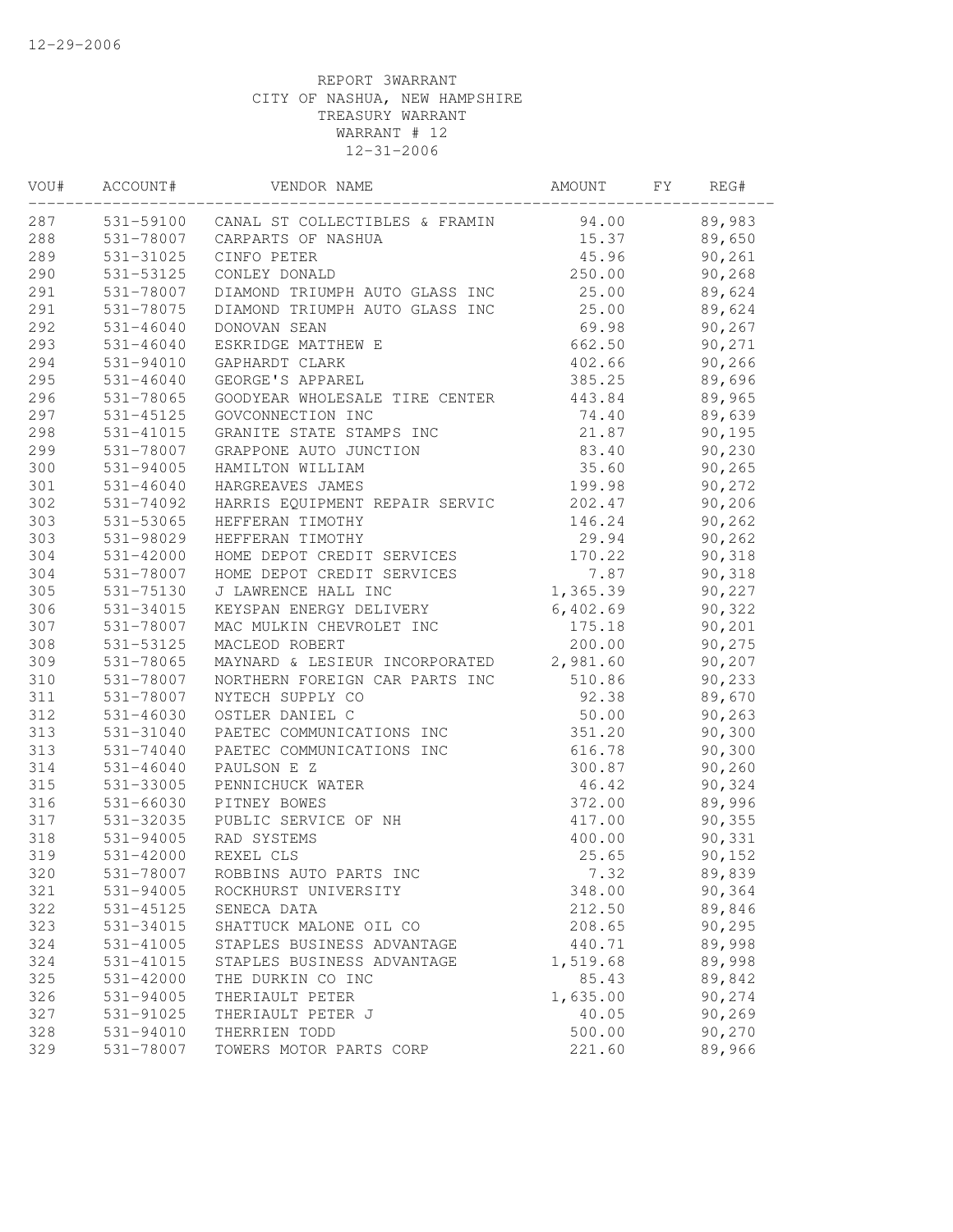| 531-95000<br>90,354<br>50.00<br>TREASURER STATE OF NH<br>531-43005<br>UNITED PARCEL SERVICE<br>27.36<br>90,372<br>90,319<br>531-31020<br>VERIZON<br>372.14<br>90,336<br>531-31025<br>VERIZON<br>140.99<br>49.28<br>90,333<br>531-31025<br>VERIZON WIRELESS<br>90,333<br>531-31040<br>439.92<br>VERIZON WIRELESS<br>120.00<br>89,830<br>531-75130<br>WATER CHEMICALS INC<br>126.09<br>90,321<br>531-74035<br>WEST PAYMENT CENTER<br>531<br>26,562.27<br>POLICE DEPARTMENT<br>337<br>50.40<br>89,990<br>532-79040<br>BATTERIES PLUS 400<br>338<br>532-73005<br>CASCO FOOD EQUIPMENT SERVICE I<br>70.00<br>89,751<br>89,745<br>339<br>532-78035<br>CHROMATE INDUSTRIAL CORP<br>163.76<br>340<br>532-74038<br>COMPUSA INC<br>170.00<br>90,045<br>89,930<br>341<br>532-46015<br>COTE STEPHEN<br>124.75<br>342<br>90,199<br>532-78080<br>D & R TOWING INC<br>60.00<br>343<br>532-78007<br>DECO INC<br>287.90<br>90,214<br>344<br>532-78105<br>DONOVAN SPRING COMPANY INC<br>89,679<br>1,490.09<br>345<br>532-78075<br>89,682<br>GREENFIELD INDUSTRIES INC<br>245.00<br>346<br>532-46045<br>HENRY STEVEN<br>34.00<br>89,936<br>347<br>8.86<br>90,318<br>532-69025<br>HOME DEPOT CREDIT SERVICES<br>347<br>532-75023<br>HOME DEPOT CREDIT SERVICES<br>19.94<br>90,318<br>2,193.68<br>348<br>532-74038<br>INSIGHT PUBLIC SECTOR<br>89,690<br>349<br>532-59135<br>J P CHEMICAL CO INC<br>150.00<br>89,791<br>350<br>532-78007<br>JACK YOUNG COMPANY INC<br>274.14<br>90,209<br>350<br>532-78015<br>JACK YOUNG COMPANY INC<br>90,209<br>3.16<br>351<br>532-34015<br>KEYSPAN ENERGY DELIVERY<br>5,703.08<br>90,322<br>352<br>532-75901<br>LANG DOOR & HARDWARE INC<br>750.00<br>89,904<br>353<br>M & M ELECTRICAL SUPPLY CO INC<br>306.10<br>90,196<br>532-75105<br>354<br>139.20<br>90,207<br>532-78065<br>MAYNARD & LESIEUR INCORPORATED<br>355<br>532-78020<br>NE DETROIT DIESEL-ALLISON INC<br>562.72<br>89,777<br>532-42010<br>NEW ENGLAND PAPER & SUPPLY<br>44.63<br>89,825<br>OVERHEAD DOOR CO OF MANCHESTER<br>99.00<br>89,950<br>532-75100<br>PAETEC COMMUNICATIONS INC<br>31.95<br>90,300<br>532-31040<br>532-33005<br>PENNICHUCK WATER<br>503.20<br>90,324<br>532-94010<br>PROULX MARK<br>375.00<br>89,902<br>3, 274.34<br>90,355<br>532-32005<br>PUBLIC SERVICE OF NH<br>21.96<br>532-79045<br>RADIO SHACK<br>90,302<br>604.59<br>90,152<br>532-78100<br>REXEL CLS<br>89,798<br>532-78007<br>SANEL AUTO PARTS CO<br>917.84<br>90,295<br>SHATTUCK MALONE OIL CO<br>1,486.75<br>532-34005<br>388.67<br>89,998<br>532-41015<br>STAPLES BUSINESS ADVANTAGE<br>89,998<br>366<br>532-45125<br>STAPLES BUSINESS ADVANTAGE<br>305.02<br>89,998<br>366<br>532-62025<br>STAPLES BUSINESS ADVANTAGE<br>54.30<br>367<br>532-78007<br>TOWERS MOTOR PARTS CORP<br>6.65<br>89,966<br>532-46045<br>TREMBLAY ERIC<br>250.00<br>89,991 | VOU#  | ACCOUNT# | VENDOR NAME | AMOUNT | FΥ | REG# |
|----------------------------------------------------------------------------------------------------------------------------------------------------------------------------------------------------------------------------------------------------------------------------------------------------------------------------------------------------------------------------------------------------------------------------------------------------------------------------------------------------------------------------------------------------------------------------------------------------------------------------------------------------------------------------------------------------------------------------------------------------------------------------------------------------------------------------------------------------------------------------------------------------------------------------------------------------------------------------------------------------------------------------------------------------------------------------------------------------------------------------------------------------------------------------------------------------------------------------------------------------------------------------------------------------------------------------------------------------------------------------------------------------------------------------------------------------------------------------------------------------------------------------------------------------------------------------------------------------------------------------------------------------------------------------------------------------------------------------------------------------------------------------------------------------------------------------------------------------------------------------------------------------------------------------------------------------------------------------------------------------------------------------------------------------------------------------------------------------------------------------------------------------------------------------------------------------------------------------------------------------------------------------------------------------------------------------------------------------------------------------------------------------------------------------------------------------------------------------------------------------------------------------------------------------------------------------------------------------------------------------------------------------------------------------------------------------------------------------------------------------------------------------------------------------------------------|-------|----------|-------------|--------|----|------|
|                                                                                                                                                                                                                                                                                                                                                                                                                                                                                                                                                                                                                                                                                                                                                                                                                                                                                                                                                                                                                                                                                                                                                                                                                                                                                                                                                                                                                                                                                                                                                                                                                                                                                                                                                                                                                                                                                                                                                                                                                                                                                                                                                                                                                                                                                                                                                                                                                                                                                                                                                                                                                                                                                                                                                                                                                      | 330   |          |             |        |    |      |
|                                                                                                                                                                                                                                                                                                                                                                                                                                                                                                                                                                                                                                                                                                                                                                                                                                                                                                                                                                                                                                                                                                                                                                                                                                                                                                                                                                                                                                                                                                                                                                                                                                                                                                                                                                                                                                                                                                                                                                                                                                                                                                                                                                                                                                                                                                                                                                                                                                                                                                                                                                                                                                                                                                                                                                                                                      | 331   |          |             |        |    |      |
|                                                                                                                                                                                                                                                                                                                                                                                                                                                                                                                                                                                                                                                                                                                                                                                                                                                                                                                                                                                                                                                                                                                                                                                                                                                                                                                                                                                                                                                                                                                                                                                                                                                                                                                                                                                                                                                                                                                                                                                                                                                                                                                                                                                                                                                                                                                                                                                                                                                                                                                                                                                                                                                                                                                                                                                                                      | 332   |          |             |        |    |      |
|                                                                                                                                                                                                                                                                                                                                                                                                                                                                                                                                                                                                                                                                                                                                                                                                                                                                                                                                                                                                                                                                                                                                                                                                                                                                                                                                                                                                                                                                                                                                                                                                                                                                                                                                                                                                                                                                                                                                                                                                                                                                                                                                                                                                                                                                                                                                                                                                                                                                                                                                                                                                                                                                                                                                                                                                                      | 333   |          |             |        |    |      |
|                                                                                                                                                                                                                                                                                                                                                                                                                                                                                                                                                                                                                                                                                                                                                                                                                                                                                                                                                                                                                                                                                                                                                                                                                                                                                                                                                                                                                                                                                                                                                                                                                                                                                                                                                                                                                                                                                                                                                                                                                                                                                                                                                                                                                                                                                                                                                                                                                                                                                                                                                                                                                                                                                                                                                                                                                      | 334   |          |             |        |    |      |
|                                                                                                                                                                                                                                                                                                                                                                                                                                                                                                                                                                                                                                                                                                                                                                                                                                                                                                                                                                                                                                                                                                                                                                                                                                                                                                                                                                                                                                                                                                                                                                                                                                                                                                                                                                                                                                                                                                                                                                                                                                                                                                                                                                                                                                                                                                                                                                                                                                                                                                                                                                                                                                                                                                                                                                                                                      | 334   |          |             |        |    |      |
|                                                                                                                                                                                                                                                                                                                                                                                                                                                                                                                                                                                                                                                                                                                                                                                                                                                                                                                                                                                                                                                                                                                                                                                                                                                                                                                                                                                                                                                                                                                                                                                                                                                                                                                                                                                                                                                                                                                                                                                                                                                                                                                                                                                                                                                                                                                                                                                                                                                                                                                                                                                                                                                                                                                                                                                                                      | 335   |          |             |        |    |      |
|                                                                                                                                                                                                                                                                                                                                                                                                                                                                                                                                                                                                                                                                                                                                                                                                                                                                                                                                                                                                                                                                                                                                                                                                                                                                                                                                                                                                                                                                                                                                                                                                                                                                                                                                                                                                                                                                                                                                                                                                                                                                                                                                                                                                                                                                                                                                                                                                                                                                                                                                                                                                                                                                                                                                                                                                                      | 336   |          |             |        |    |      |
|                                                                                                                                                                                                                                                                                                                                                                                                                                                                                                                                                                                                                                                                                                                                                                                                                                                                                                                                                                                                                                                                                                                                                                                                                                                                                                                                                                                                                                                                                                                                                                                                                                                                                                                                                                                                                                                                                                                                                                                                                                                                                                                                                                                                                                                                                                                                                                                                                                                                                                                                                                                                                                                                                                                                                                                                                      | TOTAL |          |             |        |    |      |
|                                                                                                                                                                                                                                                                                                                                                                                                                                                                                                                                                                                                                                                                                                                                                                                                                                                                                                                                                                                                                                                                                                                                                                                                                                                                                                                                                                                                                                                                                                                                                                                                                                                                                                                                                                                                                                                                                                                                                                                                                                                                                                                                                                                                                                                                                                                                                                                                                                                                                                                                                                                                                                                                                                                                                                                                                      |       |          |             |        |    |      |
|                                                                                                                                                                                                                                                                                                                                                                                                                                                                                                                                                                                                                                                                                                                                                                                                                                                                                                                                                                                                                                                                                                                                                                                                                                                                                                                                                                                                                                                                                                                                                                                                                                                                                                                                                                                                                                                                                                                                                                                                                                                                                                                                                                                                                                                                                                                                                                                                                                                                                                                                                                                                                                                                                                                                                                                                                      |       |          |             |        |    |      |
|                                                                                                                                                                                                                                                                                                                                                                                                                                                                                                                                                                                                                                                                                                                                                                                                                                                                                                                                                                                                                                                                                                                                                                                                                                                                                                                                                                                                                                                                                                                                                                                                                                                                                                                                                                                                                                                                                                                                                                                                                                                                                                                                                                                                                                                                                                                                                                                                                                                                                                                                                                                                                                                                                                                                                                                                                      |       |          |             |        |    |      |
|                                                                                                                                                                                                                                                                                                                                                                                                                                                                                                                                                                                                                                                                                                                                                                                                                                                                                                                                                                                                                                                                                                                                                                                                                                                                                                                                                                                                                                                                                                                                                                                                                                                                                                                                                                                                                                                                                                                                                                                                                                                                                                                                                                                                                                                                                                                                                                                                                                                                                                                                                                                                                                                                                                                                                                                                                      |       |          |             |        |    |      |
|                                                                                                                                                                                                                                                                                                                                                                                                                                                                                                                                                                                                                                                                                                                                                                                                                                                                                                                                                                                                                                                                                                                                                                                                                                                                                                                                                                                                                                                                                                                                                                                                                                                                                                                                                                                                                                                                                                                                                                                                                                                                                                                                                                                                                                                                                                                                                                                                                                                                                                                                                                                                                                                                                                                                                                                                                      |       |          |             |        |    |      |
|                                                                                                                                                                                                                                                                                                                                                                                                                                                                                                                                                                                                                                                                                                                                                                                                                                                                                                                                                                                                                                                                                                                                                                                                                                                                                                                                                                                                                                                                                                                                                                                                                                                                                                                                                                                                                                                                                                                                                                                                                                                                                                                                                                                                                                                                                                                                                                                                                                                                                                                                                                                                                                                                                                                                                                                                                      |       |          |             |        |    |      |
|                                                                                                                                                                                                                                                                                                                                                                                                                                                                                                                                                                                                                                                                                                                                                                                                                                                                                                                                                                                                                                                                                                                                                                                                                                                                                                                                                                                                                                                                                                                                                                                                                                                                                                                                                                                                                                                                                                                                                                                                                                                                                                                                                                                                                                                                                                                                                                                                                                                                                                                                                                                                                                                                                                                                                                                                                      |       |          |             |        |    |      |
|                                                                                                                                                                                                                                                                                                                                                                                                                                                                                                                                                                                                                                                                                                                                                                                                                                                                                                                                                                                                                                                                                                                                                                                                                                                                                                                                                                                                                                                                                                                                                                                                                                                                                                                                                                                                                                                                                                                                                                                                                                                                                                                                                                                                                                                                                                                                                                                                                                                                                                                                                                                                                                                                                                                                                                                                                      |       |          |             |        |    |      |
|                                                                                                                                                                                                                                                                                                                                                                                                                                                                                                                                                                                                                                                                                                                                                                                                                                                                                                                                                                                                                                                                                                                                                                                                                                                                                                                                                                                                                                                                                                                                                                                                                                                                                                                                                                                                                                                                                                                                                                                                                                                                                                                                                                                                                                                                                                                                                                                                                                                                                                                                                                                                                                                                                                                                                                                                                      |       |          |             |        |    |      |
|                                                                                                                                                                                                                                                                                                                                                                                                                                                                                                                                                                                                                                                                                                                                                                                                                                                                                                                                                                                                                                                                                                                                                                                                                                                                                                                                                                                                                                                                                                                                                                                                                                                                                                                                                                                                                                                                                                                                                                                                                                                                                                                                                                                                                                                                                                                                                                                                                                                                                                                                                                                                                                                                                                                                                                                                                      |       |          |             |        |    |      |
|                                                                                                                                                                                                                                                                                                                                                                                                                                                                                                                                                                                                                                                                                                                                                                                                                                                                                                                                                                                                                                                                                                                                                                                                                                                                                                                                                                                                                                                                                                                                                                                                                                                                                                                                                                                                                                                                                                                                                                                                                                                                                                                                                                                                                                                                                                                                                                                                                                                                                                                                                                                                                                                                                                                                                                                                                      |       |          |             |        |    |      |
|                                                                                                                                                                                                                                                                                                                                                                                                                                                                                                                                                                                                                                                                                                                                                                                                                                                                                                                                                                                                                                                                                                                                                                                                                                                                                                                                                                                                                                                                                                                                                                                                                                                                                                                                                                                                                                                                                                                                                                                                                                                                                                                                                                                                                                                                                                                                                                                                                                                                                                                                                                                                                                                                                                                                                                                                                      |       |          |             |        |    |      |
|                                                                                                                                                                                                                                                                                                                                                                                                                                                                                                                                                                                                                                                                                                                                                                                                                                                                                                                                                                                                                                                                                                                                                                                                                                                                                                                                                                                                                                                                                                                                                                                                                                                                                                                                                                                                                                                                                                                                                                                                                                                                                                                                                                                                                                                                                                                                                                                                                                                                                                                                                                                                                                                                                                                                                                                                                      |       |          |             |        |    |      |
|                                                                                                                                                                                                                                                                                                                                                                                                                                                                                                                                                                                                                                                                                                                                                                                                                                                                                                                                                                                                                                                                                                                                                                                                                                                                                                                                                                                                                                                                                                                                                                                                                                                                                                                                                                                                                                                                                                                                                                                                                                                                                                                                                                                                                                                                                                                                                                                                                                                                                                                                                                                                                                                                                                                                                                                                                      |       |          |             |        |    |      |
|                                                                                                                                                                                                                                                                                                                                                                                                                                                                                                                                                                                                                                                                                                                                                                                                                                                                                                                                                                                                                                                                                                                                                                                                                                                                                                                                                                                                                                                                                                                                                                                                                                                                                                                                                                                                                                                                                                                                                                                                                                                                                                                                                                                                                                                                                                                                                                                                                                                                                                                                                                                                                                                                                                                                                                                                                      |       |          |             |        |    |      |
|                                                                                                                                                                                                                                                                                                                                                                                                                                                                                                                                                                                                                                                                                                                                                                                                                                                                                                                                                                                                                                                                                                                                                                                                                                                                                                                                                                                                                                                                                                                                                                                                                                                                                                                                                                                                                                                                                                                                                                                                                                                                                                                                                                                                                                                                                                                                                                                                                                                                                                                                                                                                                                                                                                                                                                                                                      |       |          |             |        |    |      |
|                                                                                                                                                                                                                                                                                                                                                                                                                                                                                                                                                                                                                                                                                                                                                                                                                                                                                                                                                                                                                                                                                                                                                                                                                                                                                                                                                                                                                                                                                                                                                                                                                                                                                                                                                                                                                                                                                                                                                                                                                                                                                                                                                                                                                                                                                                                                                                                                                                                                                                                                                                                                                                                                                                                                                                                                                      |       |          |             |        |    |      |
|                                                                                                                                                                                                                                                                                                                                                                                                                                                                                                                                                                                                                                                                                                                                                                                                                                                                                                                                                                                                                                                                                                                                                                                                                                                                                                                                                                                                                                                                                                                                                                                                                                                                                                                                                                                                                                                                                                                                                                                                                                                                                                                                                                                                                                                                                                                                                                                                                                                                                                                                                                                                                                                                                                                                                                                                                      |       |          |             |        |    |      |
|                                                                                                                                                                                                                                                                                                                                                                                                                                                                                                                                                                                                                                                                                                                                                                                                                                                                                                                                                                                                                                                                                                                                                                                                                                                                                                                                                                                                                                                                                                                                                                                                                                                                                                                                                                                                                                                                                                                                                                                                                                                                                                                                                                                                                                                                                                                                                                                                                                                                                                                                                                                                                                                                                                                                                                                                                      |       |          |             |        |    |      |
|                                                                                                                                                                                                                                                                                                                                                                                                                                                                                                                                                                                                                                                                                                                                                                                                                                                                                                                                                                                                                                                                                                                                                                                                                                                                                                                                                                                                                                                                                                                                                                                                                                                                                                                                                                                                                                                                                                                                                                                                                                                                                                                                                                                                                                                                                                                                                                                                                                                                                                                                                                                                                                                                                                                                                                                                                      |       |          |             |        |    |      |
|                                                                                                                                                                                                                                                                                                                                                                                                                                                                                                                                                                                                                                                                                                                                                                                                                                                                                                                                                                                                                                                                                                                                                                                                                                                                                                                                                                                                                                                                                                                                                                                                                                                                                                                                                                                                                                                                                                                                                                                                                                                                                                                                                                                                                                                                                                                                                                                                                                                                                                                                                                                                                                                                                                                                                                                                                      |       |          |             |        |    |      |
|                                                                                                                                                                                                                                                                                                                                                                                                                                                                                                                                                                                                                                                                                                                                                                                                                                                                                                                                                                                                                                                                                                                                                                                                                                                                                                                                                                                                                                                                                                                                                                                                                                                                                                                                                                                                                                                                                                                                                                                                                                                                                                                                                                                                                                                                                                                                                                                                                                                                                                                                                                                                                                                                                                                                                                                                                      |       |          |             |        |    |      |
|                                                                                                                                                                                                                                                                                                                                                                                                                                                                                                                                                                                                                                                                                                                                                                                                                                                                                                                                                                                                                                                                                                                                                                                                                                                                                                                                                                                                                                                                                                                                                                                                                                                                                                                                                                                                                                                                                                                                                                                                                                                                                                                                                                                                                                                                                                                                                                                                                                                                                                                                                                                                                                                                                                                                                                                                                      | 356   |          |             |        |    |      |
|                                                                                                                                                                                                                                                                                                                                                                                                                                                                                                                                                                                                                                                                                                                                                                                                                                                                                                                                                                                                                                                                                                                                                                                                                                                                                                                                                                                                                                                                                                                                                                                                                                                                                                                                                                                                                                                                                                                                                                                                                                                                                                                                                                                                                                                                                                                                                                                                                                                                                                                                                                                                                                                                                                                                                                                                                      | 357   |          |             |        |    |      |
|                                                                                                                                                                                                                                                                                                                                                                                                                                                                                                                                                                                                                                                                                                                                                                                                                                                                                                                                                                                                                                                                                                                                                                                                                                                                                                                                                                                                                                                                                                                                                                                                                                                                                                                                                                                                                                                                                                                                                                                                                                                                                                                                                                                                                                                                                                                                                                                                                                                                                                                                                                                                                                                                                                                                                                                                                      | 358   |          |             |        |    |      |
|                                                                                                                                                                                                                                                                                                                                                                                                                                                                                                                                                                                                                                                                                                                                                                                                                                                                                                                                                                                                                                                                                                                                                                                                                                                                                                                                                                                                                                                                                                                                                                                                                                                                                                                                                                                                                                                                                                                                                                                                                                                                                                                                                                                                                                                                                                                                                                                                                                                                                                                                                                                                                                                                                                                                                                                                                      | 359   |          |             |        |    |      |
|                                                                                                                                                                                                                                                                                                                                                                                                                                                                                                                                                                                                                                                                                                                                                                                                                                                                                                                                                                                                                                                                                                                                                                                                                                                                                                                                                                                                                                                                                                                                                                                                                                                                                                                                                                                                                                                                                                                                                                                                                                                                                                                                                                                                                                                                                                                                                                                                                                                                                                                                                                                                                                                                                                                                                                                                                      | 360   |          |             |        |    |      |
|                                                                                                                                                                                                                                                                                                                                                                                                                                                                                                                                                                                                                                                                                                                                                                                                                                                                                                                                                                                                                                                                                                                                                                                                                                                                                                                                                                                                                                                                                                                                                                                                                                                                                                                                                                                                                                                                                                                                                                                                                                                                                                                                                                                                                                                                                                                                                                                                                                                                                                                                                                                                                                                                                                                                                                                                                      | 361   |          |             |        |    |      |
|                                                                                                                                                                                                                                                                                                                                                                                                                                                                                                                                                                                                                                                                                                                                                                                                                                                                                                                                                                                                                                                                                                                                                                                                                                                                                                                                                                                                                                                                                                                                                                                                                                                                                                                                                                                                                                                                                                                                                                                                                                                                                                                                                                                                                                                                                                                                                                                                                                                                                                                                                                                                                                                                                                                                                                                                                      | 362   |          |             |        |    |      |
|                                                                                                                                                                                                                                                                                                                                                                                                                                                                                                                                                                                                                                                                                                                                                                                                                                                                                                                                                                                                                                                                                                                                                                                                                                                                                                                                                                                                                                                                                                                                                                                                                                                                                                                                                                                                                                                                                                                                                                                                                                                                                                                                                                                                                                                                                                                                                                                                                                                                                                                                                                                                                                                                                                                                                                                                                      | 363   |          |             |        |    |      |
|                                                                                                                                                                                                                                                                                                                                                                                                                                                                                                                                                                                                                                                                                                                                                                                                                                                                                                                                                                                                                                                                                                                                                                                                                                                                                                                                                                                                                                                                                                                                                                                                                                                                                                                                                                                                                                                                                                                                                                                                                                                                                                                                                                                                                                                                                                                                                                                                                                                                                                                                                                                                                                                                                                                                                                                                                      | 364   |          |             |        |    |      |
|                                                                                                                                                                                                                                                                                                                                                                                                                                                                                                                                                                                                                                                                                                                                                                                                                                                                                                                                                                                                                                                                                                                                                                                                                                                                                                                                                                                                                                                                                                                                                                                                                                                                                                                                                                                                                                                                                                                                                                                                                                                                                                                                                                                                                                                                                                                                                                                                                                                                                                                                                                                                                                                                                                                                                                                                                      | 365   |          |             |        |    |      |
|                                                                                                                                                                                                                                                                                                                                                                                                                                                                                                                                                                                                                                                                                                                                                                                                                                                                                                                                                                                                                                                                                                                                                                                                                                                                                                                                                                                                                                                                                                                                                                                                                                                                                                                                                                                                                                                                                                                                                                                                                                                                                                                                                                                                                                                                                                                                                                                                                                                                                                                                                                                                                                                                                                                                                                                                                      | 366   |          |             |        |    |      |
|                                                                                                                                                                                                                                                                                                                                                                                                                                                                                                                                                                                                                                                                                                                                                                                                                                                                                                                                                                                                                                                                                                                                                                                                                                                                                                                                                                                                                                                                                                                                                                                                                                                                                                                                                                                                                                                                                                                                                                                                                                                                                                                                                                                                                                                                                                                                                                                                                                                                                                                                                                                                                                                                                                                                                                                                                      |       |          |             |        |    |      |
|                                                                                                                                                                                                                                                                                                                                                                                                                                                                                                                                                                                                                                                                                                                                                                                                                                                                                                                                                                                                                                                                                                                                                                                                                                                                                                                                                                                                                                                                                                                                                                                                                                                                                                                                                                                                                                                                                                                                                                                                                                                                                                                                                                                                                                                                                                                                                                                                                                                                                                                                                                                                                                                                                                                                                                                                                      |       |          |             |        |    |      |
|                                                                                                                                                                                                                                                                                                                                                                                                                                                                                                                                                                                                                                                                                                                                                                                                                                                                                                                                                                                                                                                                                                                                                                                                                                                                                                                                                                                                                                                                                                                                                                                                                                                                                                                                                                                                                                                                                                                                                                                                                                                                                                                                                                                                                                                                                                                                                                                                                                                                                                                                                                                                                                                                                                                                                                                                                      |       |          |             |        |    |      |
|                                                                                                                                                                                                                                                                                                                                                                                                                                                                                                                                                                                                                                                                                                                                                                                                                                                                                                                                                                                                                                                                                                                                                                                                                                                                                                                                                                                                                                                                                                                                                                                                                                                                                                                                                                                                                                                                                                                                                                                                                                                                                                                                                                                                                                                                                                                                                                                                                                                                                                                                                                                                                                                                                                                                                                                                                      | 368   |          |             |        |    |      |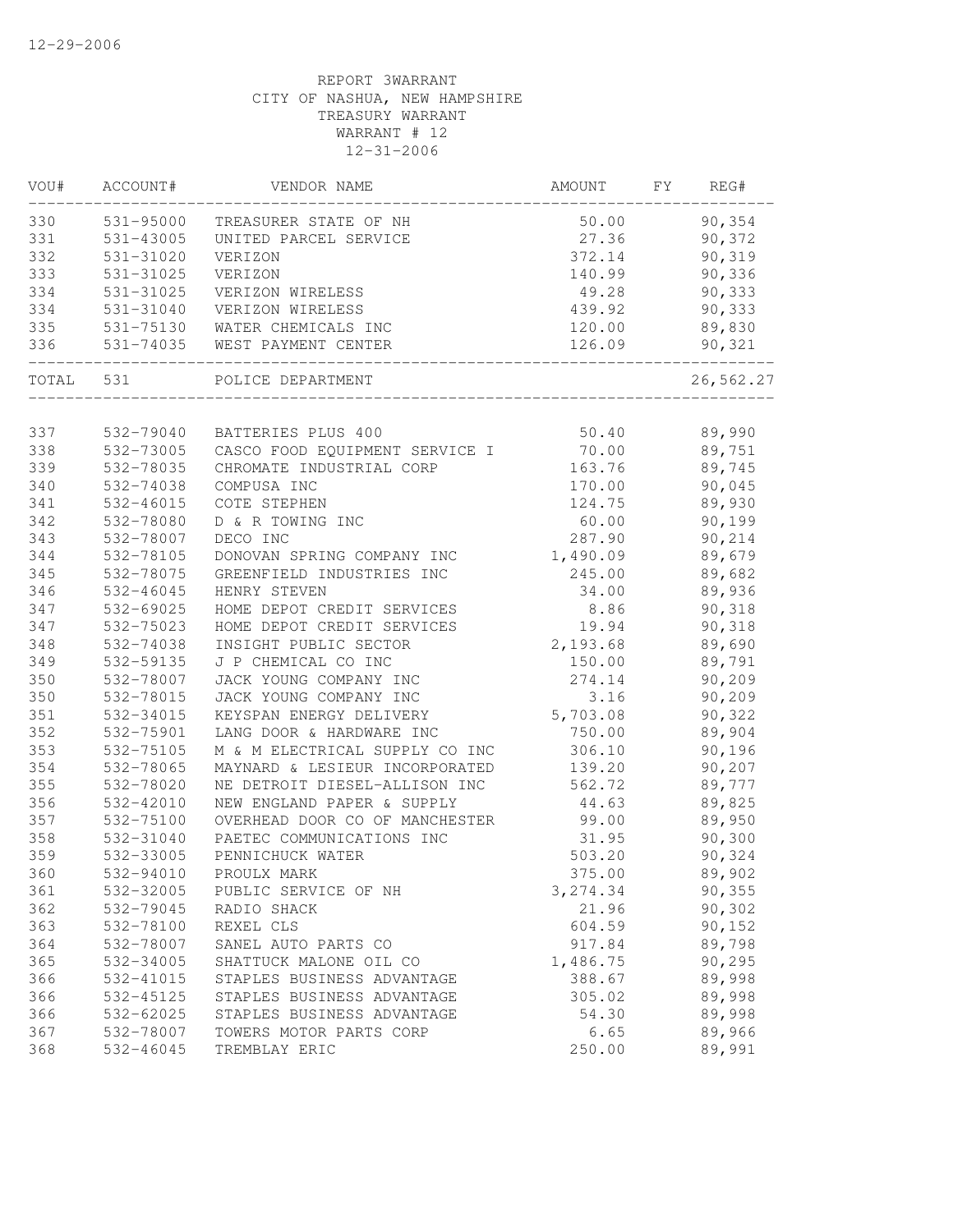| VOU#       | ACCOUNT#               | VENDOR NAME                                 | AMOUNT           | FY | REG#             |
|------------|------------------------|---------------------------------------------|------------------|----|------------------|
| 369        | 532-78095              | TST EQUIPMENT INC                           | 18.00            |    | 89,754           |
| 370        | 532-31040              | VERIZON WIRELESS                            | 39.68            |    | 90,333           |
| 371        | 532-94010              | WHOLEY MARK                                 | 211.50           |    | 89,717           |
| 372        | 532-78080              | YANKEE TRUCKS                               | 81.51            |    | 89,666           |
| TOTAL      | 532                    | FIRE DEPARTMENT                             |                  |    | 21,521.37        |
| 373        | 534-32020              | PUBLIC SERVICE OF NH                        | 169.92           |    | 90, 355          |
| TOTAL      | 534                    | STREET LIGHTING                             |                  |    | 169.92           |
| 374        | 535-94025              | LMK EMERGENCY PLANNING ASSOC                | 3,250.00         |    | 90,341           |
| TOTAL      | 535                    | EMERGENCY MANAGEMENT                        |                  |    | 3,250.00         |
| 375        | 536-32035              | PUBLIC SERVICE OF NH                        | 1,491.00         |    | 90, 355          |
| 376        | 536-31050              | VERIZON WIRELESS                            | 70.10            |    | 90,333           |
| TOTAL      | 536                    | CITYWIDE COMMUNICATIONS                     |                  |    | 1,561.10         |
| 377        | 541-33005              | PENNICHUCK WATER                            | 140.44           |    | 90,324           |
| 378        | 541-32005              | PUBLIC SERVICE OF NH                        | 1,047.82         |    | 90,355           |
| 379        | 541-34005              | SHATTUCK MALONE OIL CO                      | 769.74           |    | 90,295           |
| TOTAL      | 541                    | COMMUNITY SERVICES DIVISION                 |                  |    | 1,958.00         |
|            |                        |                                             |                  |    |                  |
| 380<br>381 | 542-91005<br>542-41015 | BAGLEY BOBBIE<br>STAPLES BUSINESS ADVANTAGE | 137.36<br>109.90 |    | 89,811<br>89,998 |
| TOTAL      | 542                    | COMMUNITY HEALTH                            |                  |    | 247.26           |
|            |                        |                                             |                  |    |                  |
| 382        | 543-49070              | MILLIPORE CORPORATION                       | 2,247.52         |    | 89,715           |
| 382        | 543-53025              | MILLIPORE CORPORATION                       | 866.00           |    | 89,715           |
| 383        |                        | 543-41015 STAPLES BUSINESS ADVANTAGE        | 142.68           |    | 89,998           |
| TOTAL      | 543                    | ENVIRONMENTAL HEALTH DEPT.                  |                  |    | 3,256.20         |
| 384        |                        | 544-91005 MACK ROBERT                       | 161.09           |    | 89,708           |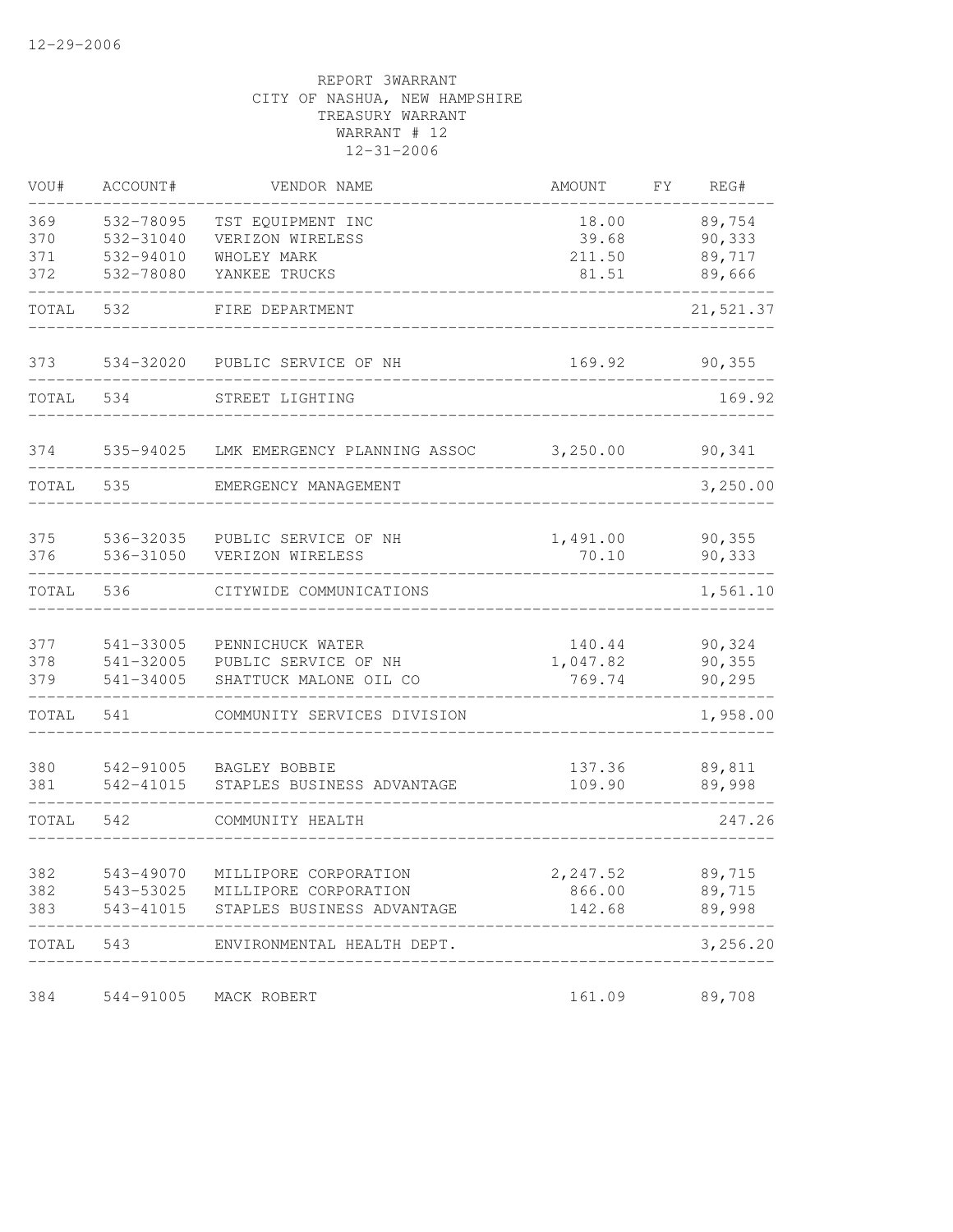| VOU#      | ACCOUNT#  | VENDOR NAME                    | AMOUNT   | FY | REG#   |
|-----------|-----------|--------------------------------|----------|----|--------|
| TOTAL 544 |           | WELFARE ADMINISTRATION         |          |    | 161.09 |
| 385       | 545-97020 | 185 MAIN ST LLC                | 660.88   |    | 89,845 |
| 386       | 545-97020 | 23-25 TEMPLE ST REALTY LLC     | 190.00   |    | 89,931 |
| 387       | 545-97020 | 525 AMHERST ST LLC             | 303.00   |    | 89,718 |
| 388       | 545-97020 | ABBOTT ST OXFORD HOUSE         | 540.00   |    | 89,920 |
| 389       | 545-97020 | AMHERST PARK APARTMENTS LLC    | 1,462.00 |    | 89,783 |
| 390       | 545-97020 | BC-AD PROPERTIES               | 188.25   |    | 89,794 |
| 391       | 545-97020 | BERNARD GINO                   | 694.25   |    | 89,910 |
| 392       | 545-97020 | BISHOP REAL ESTATE MGMT INC    | 1,030.28 |    | 89,779 |
| 393       | 545-97020 | BISSONNETTE JAMES              | 165.44   |    | 89,752 |
| 394       | 545-97020 | BONNETTE STEPHEN               | 656.80   |    | 89,732 |
| 395       | 545-97020 | BROOK VILLAGE NORTH ASSOCIATES | 325.00   |    | 89,847 |
| 396       | 545-97020 | CARROLL DOUGLAS                | 425.00   |    | 89,914 |
| 397       | 545-97020 | CENTRAL REALTY                 | 342.00   |    | 89,820 |
| 398       | 545-97020 | CITY VIEW MANAGEMENT CO INC    | 240.00   |    | 89,997 |
| 399       | 545-97020 | CLARK E G                      | 570.00   |    | 89,746 |
| 400       | 545-97020 | CLOCKTOWER HOUSING ASSOCIATES  | 421.36   |    | 90,375 |
| 401       | 545-97020 | COMBS DONALD                   | 656.80   |    | 89,832 |
| 402       | 545-97020 | CONNOLLY FRANCIS X             | 450.00   |    | 89,660 |
| 403       | 545-97020 | CONROY ARTHUR S                | 393.01   |    | 89,840 |
| 404       | 545-97020 | CONSTANT FAMILY LLC II         | 343.50   |    | 89,815 |
| 405       | 545-97020 | DAIGLE DONNA                   | 700.00   |    | 89,776 |
| 406       | 545-97020 | DAKIN TERRY                    | 560.00   |    | 89,949 |
| 407       | 545-97020 | DEOLEO MIGUEL                  | 625.00   |    | 89,976 |
| 408       | 545-97020 | DOBENS SUSAN                   | 319.10   |    | 89,712 |
| 409       | 545-97020 | DOWNTOWNER NELSON/DAVID A GREG | 656.80   |    | 89,662 |
| 410       | 545-97020 | DROUIN ROBERT G                | 418.00   |    | 89,933 |
| 411       | 545-97020 | DRURY DANA                     | 656.80   |    | 89,912 |
| 412       | 545-97020 | DUCHARME DIANE                 | 465.00   |    | 89,642 |
| 413       | 545-97020 | DURAND ROBERT N                | 54.65    |    | 89,935 |
| 414       | 545-97020 | E J REALTY TRUST               | 716.87   |    | 89,654 |
| 415       | 545-97020 | FORTEZZA REALTY LLC/SILVAGNI S | 575.00   |    | 89,915 |
| 416       | 545-97020 | FREEDOM APARTMENTS LLC         | 804.00   |    | 89,786 |
| 417       | 545-97020 | GARCIA GABRIEL                 | 750.00   |    | 89,906 |
| 418       | 545-97020 | GAUTHIER REALTY/CONNIE GAUTHIE | 2,065.81 |    | 89,993 |
| 419       | 545-97020 | JUNGKMAN ROBERT O              | 296.00   |    | 89,974 |
| 420       | 545-97015 | KEYSPAN ENERGY DELIVERY        | 477.44   |    | 90,367 |
| 421       | 545-97020 | LAMERAND ENTERPRISES/KYLE LAME | 284.92   |    | 89,961 |
| 422       | 545-97020 | LAVOIE HERVE E                 | 191.13   |    | 89,941 |
| 423       | 545-97020 | LAVOIE LEO M                   | 284.92   |    | 89,959 |
| 424       | 545-97020 | LILLIANS MOTEL                 | 539.00   |    | 89,641 |
| 425       | 545-97020 | LSB ASSOCIATES I LTD PRC       | 394.00   |    | 89,706 |
| 426       | 545-97020 | MEDEIROS WARREN                | 1,000.00 |    | 89,916 |
| 427       | 545-97020 | MORETTA RENAN                  | 307.65   |    | 89,913 |
| 428       | 545-97020 | MOTEL 6                        | 1,275.71 |    | 89,964 |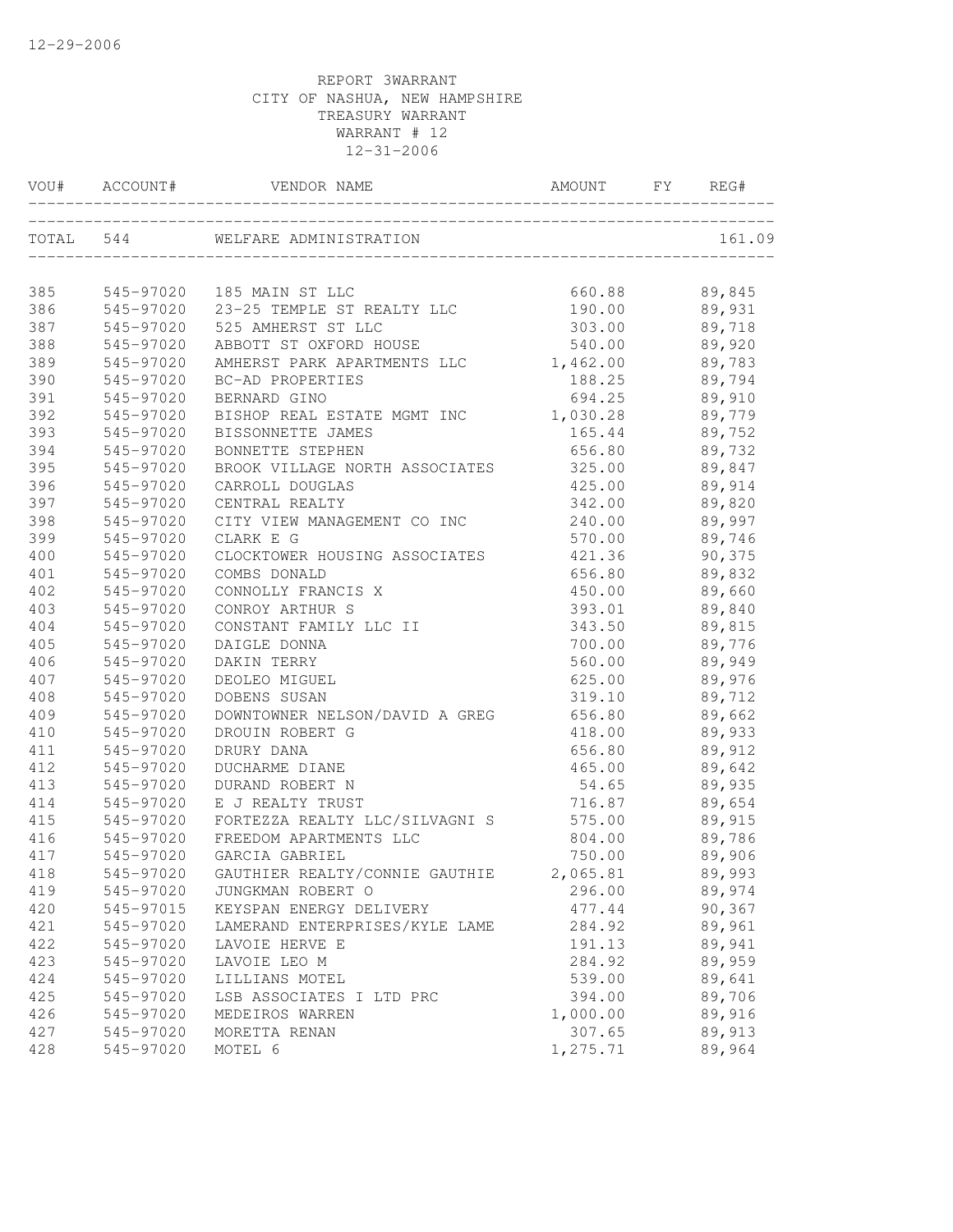| VOU#  | ACCOUNT#  | VENDOR NAME                          | AMOUNT   | FY | REG#      |
|-------|-----------|--------------------------------------|----------|----|-----------|
| 429   | 545-97020 | NADER ANTOINE                        | 550.00   |    | 89,911    |
| 430   | 545-97020 | NASHUA HOUSING AUTHORITY             | 1,387.50 |    | 89,970    |
| 431   | 545-97020 | NEIGHBORHOOD HOUSING SERVICES        | 229.75   |    | 89,697    |
| 432   | 545-97015 | PETERS PHARMACY                      | 77.89    |    | 89,652    |
| 433   | 545-97020 | POULIN JACQUES                       | 550.00   |    | 89,780    |
| 434   | 545-97015 | PUBLIC SERVICE CO OF NH              | 252.09   |    | 90,363    |
| 435   | 545-97020 | QUARATIELLO NICHOLAS                 | 330.00   |    | 89,630    |
| 436   | 545-97020 | QUIRION GILLES                       | 57.29    |    | 89,831    |
| 437   | 545-97015 | RICE'S PHARMACY INC                  | 223.30   |    | 90,377    |
| 438   | 545-97020 | RODRIGUEZ RAFAEL                     | 200.00   |    | 89,687    |
| 439   | 545-97020 | ROGERS SCOTT                         | 1,000.00 |    | 89,994    |
| 440   | 545-97020 | ROSA JUSSARA                         | 207.25   |    | 89,800    |
| 441   | 545-97020 | ROYAL CREST ESTATES                  | 309.71   |    | 89,707    |
| 442   | 545-97020 | SMART INVESTMENTS LLC                | 357.15   |    | 89,713    |
| 443   | 545-97015 | ST JOSEPH PHARMACY                   | 25.15    |    | 89,672    |
| 444   | 545-97020 | THOMPSON JOHN                        | 790.00   |    | 89,749    |
| 445   | 545-97020 | VILLACIS ANGELO                      | 375.00   |    | 89,772    |
| 446   | 545-97015 | WINGATE'S PHARMACY INC               | 8,458.19 |    | 90,297    |
| 447   | 545-97020 | WOOLBRIGHT RUSSELL                   | 797.06   |    | 90,276    |
| 448   | 545-97020 | WRN REAL ESTATE LLC                  | 442.75   |    | 89,944    |
| TOTAL | 545       | WELFARE COSTS                        |          |    | 41,095.45 |
| 449   |           | 551-91005 O'NEIL JAMES               | 143.29   |    | 89,851    |
| 450   |           | 551-31040 PAETEC COMMUNICATIONS INC  | 2.48     |    | 90,300    |
| 451   |           | 551-41015 STAPLES BUSINESS ADVANTAGE | 225.98   |    | 89,998    |
| TOTAL | 551       | PUBLIC WORKS DIV & ENGINEERING       |          |    | 371.75    |
| 452   | 552-75040 | ASAP FIRE & SAFETY CORPORATION       | 230.00   |    | 89,743    |
| 453   | 552-78100 | B & S LOCKSMITHS INC                 | 3.75     |    | 89,969    |
| 454   | 552-95005 | BABE RUTH LEAGUE INC                 | 729.00   |    | 90,305    |
| 455   | 552-78100 | BEST FORD                            | 123.58   |    | 89,651    |
| 456   | 552-75135 | CARPARTS OF NASHUA                   | 66.14    |    | 89,650    |
| 456   | 552-78007 | CARPARTS OF NASHUA                   | 49.97    |    | 89,650    |
| 457   | 552-64192 | COUNTRY HOME PRODUCTS INC            | 999.19   |    | 89,888    |
| 458   | 552-48015 | DENNIS K BURKE INC                   | 1,530.53 |    | 90,373    |
| 459   | 552-75021 | F W WEBB COMPANY                     | 213.00   |    | 89,710    |
| 459   | 552-75022 | F W WEBB COMPANY                     | 116.99   |    | 89,710    |
| 459   | 552-75135 | F W WEBB COMPANY                     | 165.60   |    | 89,710    |
| 460   | 552-64192 | HOME DEPOT CREDIT SERVICES           | 199.00   |    | 90,318    |
| 460   | 552-69035 | HOME DEPOT CREDIT SERVICES           | 5.97     |    | 90,318    |
| 460   | 552-75021 | HOME DEPOT CREDIT SERVICES           | 13.34    |    | 90,318    |
| 460   | 552-75022 | HOME DEPOT CREDIT SERVICES           | 436.47   |    | 90,318    |
| 460   | 552-75135 | HOME DEPOT CREDIT SERVICES           | 25.80    |    | 90,318    |
| 461   | 552-75135 | JOHNSON'S ELECTRIC SUPPLY            | 629.22   |    | 89,716    |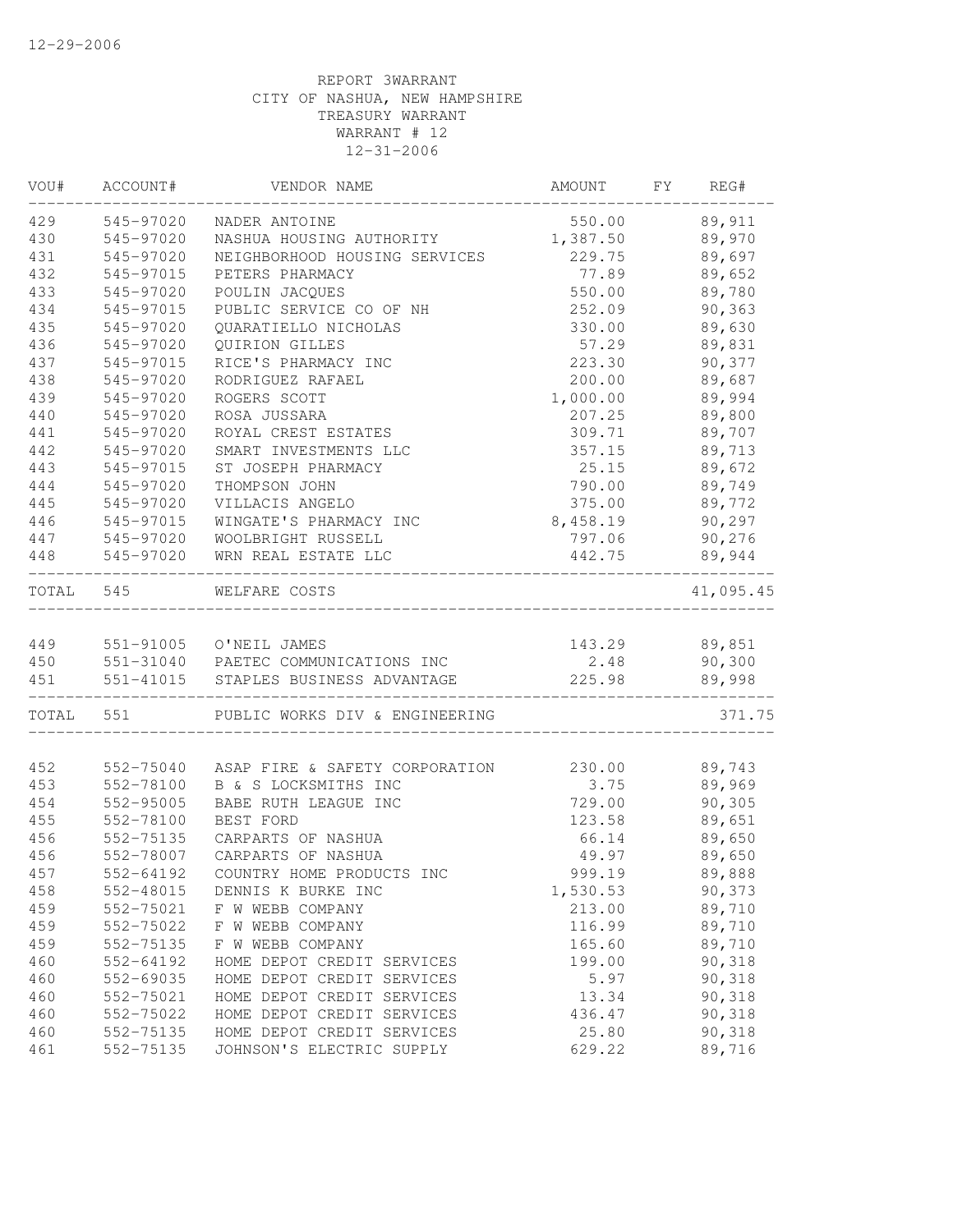| VOU#      | ACCOUNT#  | VENDOR NAME                         | AMOUNT    | FY | REG#      |
|-----------|-----------|-------------------------------------|-----------|----|-----------|
| 462       | 552-34015 | KEYSPAN ENERGY DELIVERY             | 1,401.75  |    | 90,322    |
| 463       | 552-46045 | LEHIGH SAFETY SHOE LLC              | 164.00    |    | 89,767    |
| 464       | 552-78007 | LIBERTY INTN'L TRUCKS OF NH LL      | 88.06     |    | 90, 205   |
| 465       | 552-75021 | M & M ELECTRICAL SUPPLY CO INC      | 47.30     |    | 90,196    |
| 465       | 552-75022 | M & M ELECTRICAL SUPPLY CO INC      | 55.85     |    | 90,196    |
| 466       | 552-74085 | NASHUA OUTDOOR POWER EQUIP          | 440.98    |    | 89,808    |
| 467       | 552-31040 | PAETEC COMMUNICATIONS INC           | 20.13     |    | 90,300    |
| 468       | 552-33005 | PENNICHUCK WATER                    | 475.64    |    | 90,324    |
| 468       | 552-33045 | PENNICHUCK WATER                    | 254.26    |    | 90,324    |
| 468       | 552-33050 | PENNICHUCK WATER                    | 6.14      |    | 90,324    |
| 469       | 552-32005 | PUBLIC SERVICE OF NH                | 114.12    |    | 90,355    |
| 469       | 552-32005 | PUBLIC SERVICE OF NH                | 2,185.81  |    | 90,356    |
| 470       | 552-78007 | SANEL AUTO PARTS CO                 | 17.81     |    | 89,798    |
| 471       | 552-48005 | SHATTUCK MALONE OIL CO              | 6,589.73  |    | 90, 295   |
| 472       | 552-41015 | STAPLES BUSINESS ADVANTAGE          | 71.67     |    | 89,998    |
| 473       |           | 552-46045 UNIFIRST CORPORATION      | 23.38     |    | 89,980    |
| 474       |           | 552-75021 UNITED SUPPLY COMPANY INC | 275.56    |    | 90,217    |
| TOTAL 552 |           | PARKS AND RECREATION                |           |    | 17,769.74 |
|           |           |                                     |           |    |           |
| 475       | 553-45175 | ARCSOURCE INC                       | 186.60    |    | 89,801    |
| 475       | 553-49075 | ARCSOURCE INC                       | 57.59     |    | 89,801    |
| 475       | 553-69025 | ARCSOURCE INC                       | 290.84    |    | 89,801    |
| 476       | 553-45015 | BROX INDUSTRIES INC                 | 1,846.44  |    | 89,680    |
| 476       | 553-45025 | BROX INDUSTRIES INC                 | 38.00     |    | 89,680    |
| 476       | 553-45190 | BROX INDUSTRIES INC                 | 283.54    |    | 89,680    |
| 477       | 553-78100 | CASEY & DUPUIS EQUIPMENT CORP       | 835.42    |    | 89,975    |
| 478       | 553-78100 | CASEY EQUIPMENT & RENTAL CORP       | 561.38    |    | 89,971    |
| 479       | 553-49075 | CCP INDUSTRIES INC                  | 221.52    |    | 89,807    |
| 480       | 553-45060 | CORRIVEAU ROUTHIER INC              | 618.40    |    | 90,198    |
| 481       | 553-48015 | DENNIS K BURKE INC                  | 25,984.63 |    | 90,373    |
| 482       | 553-78100 | <b>DUNN BATTERY</b>                 | 149.90    |    | 89,734    |
| 483       | 553-45010 | FELIX A MARINO CO INC               | 1,560.00  |    | 89,968    |
| 484       | 553-78100 | FREIGHTLINER OF NH INC              | 84.06     |    | 89,979    |
| 485       | 553-45060 | GATE CITY FENCE CO INC              | 465.00    |    | 89,755    |
| 486       | 553-72035 | GE CAPITAL INC                      | 85.00     |    | 89,988    |
| 487       | 553-78100 | GMS HYDRAULICS INC                  | 1,615.00  |    | 90,224    |
| 488       | 553-49075 | GRAINGER                            | 51.60     |    | 89,694    |
| 488       | 553-69025 | GRAINGER                            | 394.57    |    | 89,694    |
| 489       | 553-78100 | HOWARD P FAIRFIELD INC              | 1,987.61  |    | 90,145    |
| 490       | 553-34015 | KEYSPAN ENERGY DELIVERY             | 9,264.05  |    | 90,322    |
| 491       | 553-46045 | LEHIGH SAFETY SHOE LLC              | 244.70    |    | 89,767    |
| 492       | 553-49075 | LIBERTY INTN'L TRUCKS OF NH LL      | 84.96     |    | 90,205    |
| 492       | 553-78100 | LIBERTY INTN'L TRUCKS OF NH LL      | 653.73    |    | 90,205    |
| 493       | 553-78065 | MAYNARD & LESIEUR INCORPORATED      | 549.18    |    | 90,207    |
| 494       | 553-78100 | MCDEVITT TRUCKS INC                 | 374.25    |    | 89,992    |
| 495       | 553-49075 | NAPA AUTO PARTS                     | 7.00      |    | 89,960    |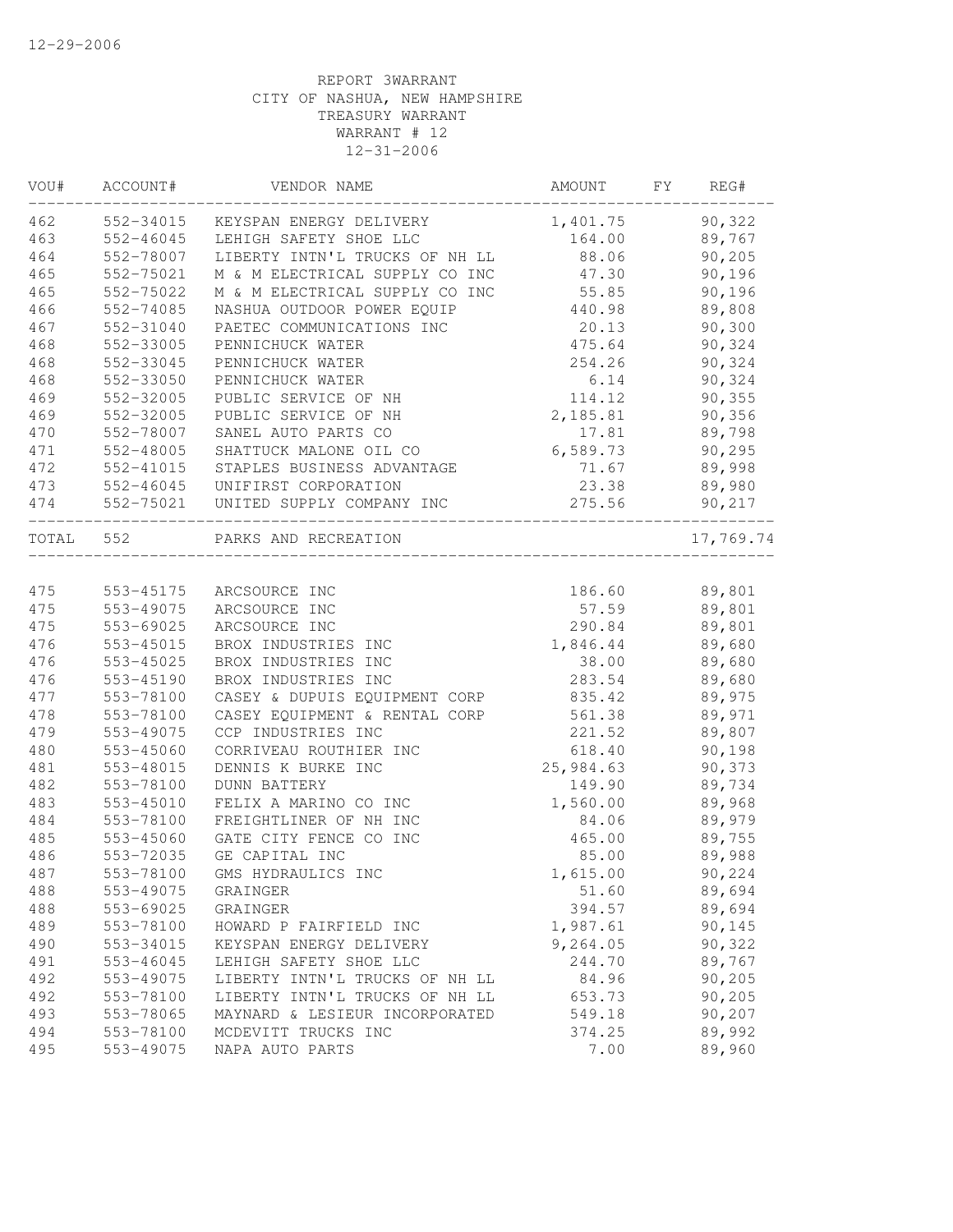| VOU#  | ACCOUNT#  | VENDOR NAME                    | AMOUNT    | FΥ | REG#      |
|-------|-----------|--------------------------------|-----------|----|-----------|
| 495   | 553-69025 | NAPA AUTO PARTS                | 23.59     |    | 89,960    |
| 495   | 553-78100 | NAPA AUTO PARTS                | 726.61    |    | 89,960    |
| 496   | 553-78100 | NASHUA OUTDOOR POWER EQUIP     | 11.57     |    | 89,808    |
| 497   | 553-31040 | PAETEC COMMUNICATIONS INC      | 18.46     |    | 90,300    |
| 498   | 553-78100 | R C HAZELTON CO INC            | 80.90     |    | 90,203    |
| 499   | 553-49075 | RO-BRAND PRODUCTS INC          | 168.22    |    | 89,973    |
| 499   | 553-78100 | RO-BRAND PRODUCTS INC          | 468.86    |    | 89,973    |
| 500   | 553-42010 | ROCHESTER MIDLAND CORPORATION  | 66.22     |    | 90,219    |
| 501   | 553-69025 | SANEL AUTO PARTS CO            | 42.01     |    | 89,798    |
| 501   | 553-78100 | SANEL AUTO PARTS CO            | 303.72    |    | 89,798    |
| 502   | 553-48005 | SHATTUCK MALONE OIL CO         | 15,465.22 |    | 90,295    |
| 503   | 553-41015 | STAPLES BUSINESS ADVANTAGE     | 119.09    |    | 89,998    |
| 504   | 553-78100 | SUBURBAN AUTO & TRUCK PARTS IN | 21.68     |    | 90,210    |
| 505   | 553-46045 | UNIFIRST CORPORATION           | 779.44    |    | 89,980    |
| 506   | 553-49075 | USP OF NEW ENGLAND             | 117.36    |    | 89,954    |
| 506   | 553-69025 | USP OF NEW ENGLAND             | 124.62    |    | 89,954    |
| 507   | 553-49075 | WINDWARD PETROLEUM             | 433.90    |    | 89,699    |
| TOTAL | 553       | STREET DEPARTMENT              |           |    | 67,466.44 |
|       |           |                                |           |    |           |
| 508   | 555-74170 | ELECTRIC LIGHT COMPANY INC     | 210.00    |    | 90,081    |
| 509   | 555-45288 | FASTENAL CO                    | 6.31      |    | 89,667    |
| 510   | 555-75023 | <b>GRAINGER</b>                | 24.68     |    | 89,769    |
| 511   | 555-74170 | HIGHWAY TECH                   | 485.00    |    | 89,789    |
| 512   | 555-69025 | HOME DEPOT CREDIT SERVICES     | 227.33    |    | 90,318    |
| 513   | 555-94005 | KENNAMER JEAN MARIE            | 404.07    |    | 90,277    |
| 514   | 555-45288 | M & M ELECTRICAL SUPPLY CO INC | 170.99    |    | 90,196    |
| 515   | 555-31040 | PAETEC COMMUNICATIONS INC      | 18.45     |    | 90,300    |
| 516   | 555-45285 | PERMA-LINE CORP OF NEW ENGLAND | 239.60    |    | 89,664    |
| 517   | 555-32025 | PUBLIC SERVICE OF NH           | 841.23    |    | 90,356    |
| 517   | 555-32025 | PUBLIC SERVICE OF NH           | 1,529.83  |    | 90,357    |
| 518   | 555-49075 | REXEL CLS                      | 667.83    |    | 90,152    |
| 519   | 555-46045 | UNIFIRST CORPORATION           | 125.74    |    | 89,980    |
| 520   | 555-64040 | UNIVERSITY OF FLORIDA          | 200.00    |    | 90,301    |
| 521   | 555-41015 | WB MASON COMPANY INC           | 147.99    |    | 89,674    |
| TOTAL | 555       | TRAFFIC DEPARTMENT             |           |    | 5,299.05  |
|       |           |                                |           |    |           |
| 522   | 557-75023 | CORRIVEAU ROUTHIER INC         | 31.92     |    | 90,198    |
| 523   | 557-69025 | HOME DEPOT CREDIT SERVICES     | 185.59    |    | 90,318    |
| 524   | 557-64035 | MUNICIPAL SUPPLY SALES CO      | 209.57    |    | 89,956    |
| 525   | 557-31040 | PAETEC COMMUNICATIONS INC      | 3.75      |    | 90,300    |
| 526   | 557-32005 | PUBLIC SERVICE OF NH           | 2,957.68  |    | 90,357    |
| 526   | 557-32005 | PUBLIC SERVICE OF NH           | 232.66    |    | 90,358    |
| 527   | 557-41015 | STAPLES BUSINESS ADVANTAGE     | 60.82     |    | 89,998    |
| 528   | 557-49075 | W E AUBUCHON COMPANY INC       | 8.37      |    | 89,659    |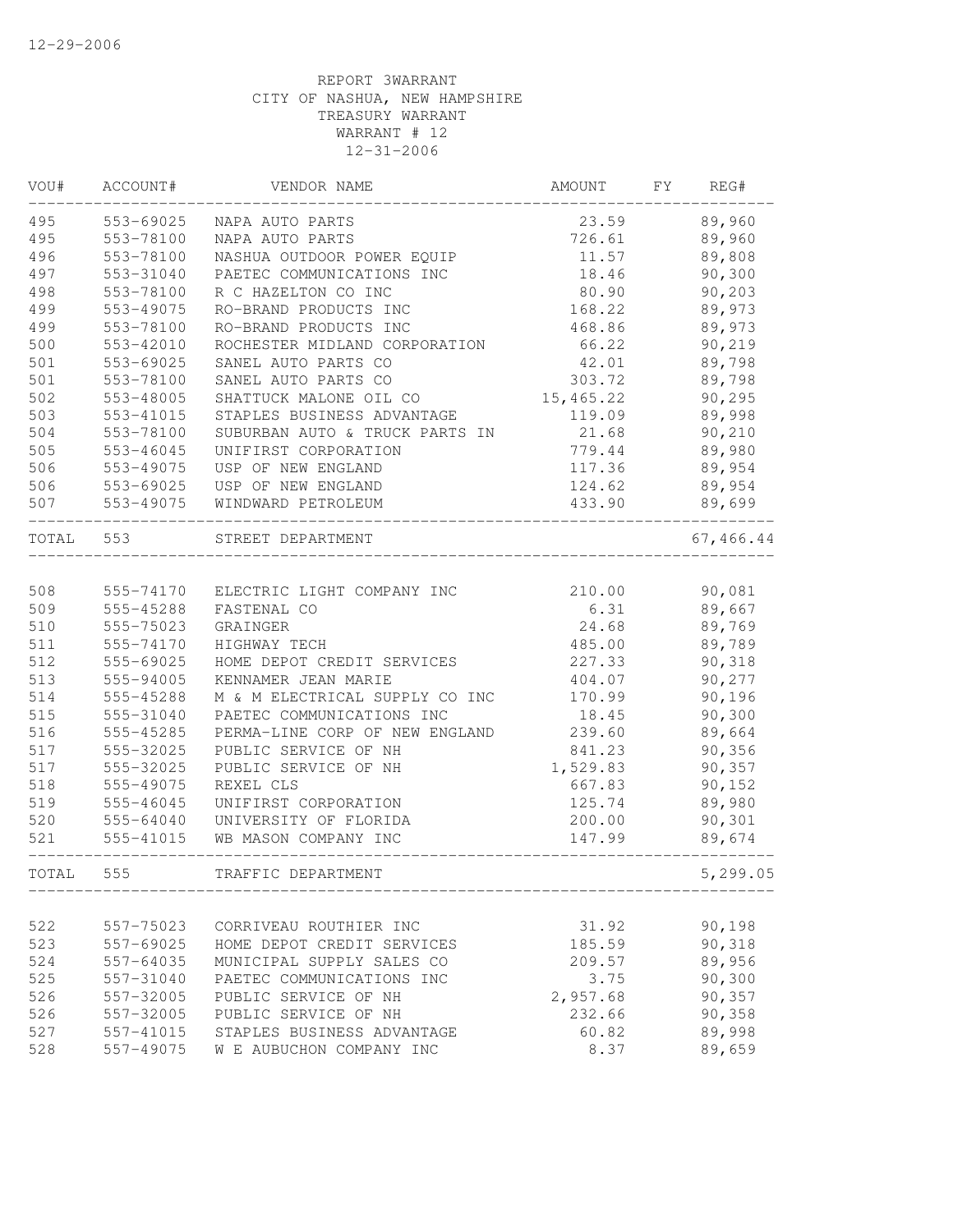| VOU#       | ACCOUNT#               | VENDOR NAME                                              | AMOUNT           | FY. | REG#             |
|------------|------------------------|----------------------------------------------------------|------------------|-----|------------------|
| TOTAL      | 557                    | PARKING LOTS                                             |                  |     | 3,690.36         |
| 529        | 561-48015              | DENNIS K BURKE INC                                       | 492.70           |     | 90,373           |
| 530<br>531 | 561-33005<br>561-45195 | PENNICHUCK WATER<br>STOKES SEEDS INC                     | 182.99<br>129.23 |     | 90,324<br>90,359 |
| TOTAL      | 561                    | EDGEWOOD CEMETERY                                        |                  |     | 804.92           |
|            |                        |                                                          |                  |     |                  |
| 532        | 562-33005              | PENNICHUCK WATER                                         | 86.62            |     | 90,324           |
| TOTAL      | 562                    | SUBURBAN CEMETERIES                                      |                  |     | 86.62            |
| 533        | 563-34015              | KEYSPAN ENERGY DELIVERY                                  | 63.00            |     | 90,322           |
| 534        | 563-31040              | PAETEC COMMUNICATIONS INC                                | 1.60             |     | 90,300<br>90,358 |
| 535<br>536 | 563-32005<br>563-78007 | PUBLIC SERVICE OF NH<br>SANEL AUTO PARTS CO              | 178.85<br>9.22   |     | 89,799           |
| TOTAL      | 563                    | WOODLAWN CEMETERY                                        |                  |     | 252.67           |
| 537        | 571-95005              | AMERICAN PLANNING ASSOC                                  | 400.00           |     | 90,374           |
| TOTAL      | 571                    | COMMUNITY DEVELOPMENT                                    |                  |     | 400.00           |
|            |                        |                                                          |                  |     |                  |
| 538<br>539 | 572-95005<br>572-95005 | AMERICAN PLANNING ASSOC<br>AMERICAN PLANNING ASSOCIATION | 180.00<br>299.00 |     | 90,343<br>90,314 |
| 540        | 572-43005              | FEDEX                                                    | 44.25            |     | 90,304           |
| TOTAL      | 572                    | PLANNING DEPARTMENT                                      |                  |     | 523.25           |
| 541        | 573-54025              | LPM HOLDING COMPANY INC                                  | 195.75           |     | 89,774           |
| 542        | 573-91005              | MINKARAH ABDALLAH JOHN                                   | 177.56           |     | 89,741           |
|            |                        | TOTAL 573 ECONOMIC DEVELOPMENT                           |                  |     | 373.31           |
| 543        | 575-45150              | AC MOORE INC                                             | 57.60            |     | 89,827           |
| 543        | 575-59100              | AC MOORE INC                                             | 20.20            |     | 89,827           |
| 544        | 575-45050              | ALIBRIS                                                  | 56.00            |     | 89,685           |
| 545        | 575-41015              | ALPHAGRAPHICS                                            | 3.00             |     | 89,804           |
| 546        | 575-45050              | AMAZON CREDIT PLAN                                       | 448.77           |     | 90,296           |
| 547        | 575-45050              | BAKER & TAYLOR                                           | 2,060.34         |     | 89,704           |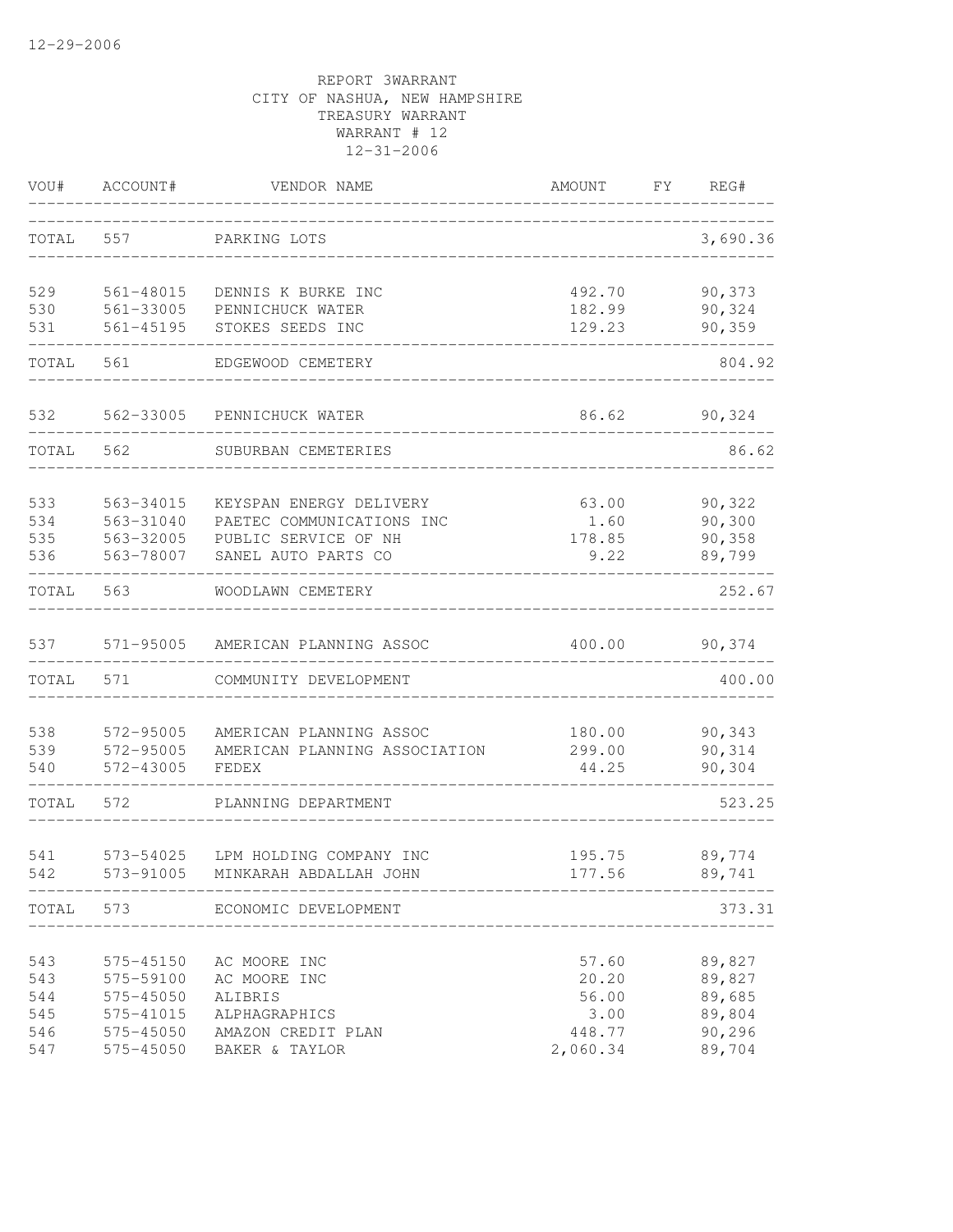| VOU#  | ACCOUNT#      | VENDOR NAME                        | AMOUNT   | FΥ | REG#                 |
|-------|---------------|------------------------------------|----------|----|----------------------|
| 547   | 575-45050     | BAKER & TAYLOR                     | 1,827.87 |    | 89,705               |
| 548   | 575-45050     | BAKER & TAYLOR ENT 510334          | 669.05   |    | 89,700               |
| 549   | 575-45220     | BRODART COMPANY                    | 43.40    |    | 90,204               |
| 550   | 575-41015     | CDW GOVERNMENT INC                 | 161.60   |    | 90,031               |
| 551   | 575-95005     | CODI                               | 75.00    |    | 90,328               |
| 552   | 575-45050     | CRABTREE PUBLISHING CO             | 75.60    |    | 89,691               |
| 553   | 575-45050     | D K AGENCIES P LTD                 | 498.90   |    | 90,280               |
| 554   | 575-75023     | HSM ELECTRONIC PROTECTION SERV     | 134.52   |    | 90,337               |
| 555   | 575-45050     | INSTRUCTIONAL VIDEO                | 16.99    |    | 89,784               |
| 556   | 575-34015     | KEYSPAN ENERGY DELIVERY            | 489.92   |    | 90,322               |
| 557   | 575-45050     | MULTI-CULTURAL BOOKS & VIDEOS      | 58.85    |    | 89,817               |
| 558   | 575-45050     | NADA APPRAISAL GUIDES              | 125.00   |    | 90,299               |
| 559   | 575-42005     | NASHUA PUBLIC LIBRARY              | 4.88     |    | 90,278               |
| 559   | 575-43005     | NASHUA PUBLIC LIBRARY              | 24.00    |    | 90,278               |
| 559   | 575-45150     | NASHUA PUBLIC LIBRARY              | 83.07    |    | 90,278               |
| 559   | 575-45220     | NASHUA PUBLIC LIBRARY              | 12.99    |    | 90,278               |
| 559   | 575-45315     | NASHUA PUBLIC LIBRARY              | 32.98    |    | 90,278               |
| 559   | 575-59100     | NASHUA PUBLIC LIBRARY              | 119.22   |    | 90,278               |
| 559   | 575-78100     | NASHUA PUBLIC LIBRARY              | 11.00    |    | 90,278               |
| 560   | 575-95005     | <b>NHLA</b>                        | 135.00   |    | 90,332               |
| 561   | 575-45050     | OCLC/FOREST PRESS                  | 290.00   |    | 89,698               |
| 562   | 575-45150     | ORIENTAL TRADING CO INC            | 54.70    |    | 90,038               |
| 563   | 575-31040     | PAETEC COMMUNICATIONS INC          | 10.07    |    | 90,300               |
| 564   | 575-33005     | PENNICHUCK WATER                   | 200.24   |    | 90,324               |
| 565   | 575-45050     | PETERSON'S                         | 237.36   |    | 89,943               |
| 566   | 575-57010     | PLYMOUTH ROCKET INC                | 275.00   |    | 90,308               |
| 567   | 575-32005     | PUBLIC SERVICE OF NH               | 139.76   |    | 90,358               |
| 568   | 575-45050     | RANDOM HOUSE INC                   | 84.00    |    | 90,000               |
| 569   | 575-45050     | RECORDED BOOKS LLC                 | 337.30   |    | 89,984               |
| 570   | 575-45090     | SALMON MARY                        | 30.04    |    | 90,279               |
| 571   | 575-45050     | SIMON & SCHUSTER                   | 28.28    |    | 89,695               |
| 572   | 575-45050     | STANDARD & POOR'S                  | 2,643.80 |    | 90,294               |
| 573   | 575-75023     | STANLEY ELEVATOR COMPANY INC       | 189.00   |    | 90,221               |
| 574   | 575-41005     | STAPLES BUSINESS ADVANTAGE         | 174.40   |    | 89,998               |
| 574   | 575-41015     | STAPLES BUSINESS ADVANTAGE         | 123.71   |    | 89,998               |
| 575   | 575-45050     | THESTREET.COM RATINGS INC          | 448.95   |    | 90,369               |
| 576   | 575-45050     | THOMSON GALE                       | 2,712.81 |    | 89,735               |
| 577   | 575-45050     | THOMSON HEALTHCARE                 | 59.95    |    | 90,325               |
| 578   | 575-73015     | TRUSTEES OF THE JV FLETCHER LI     | 200.00   |    | 89,921               |
| 579   | 575-45050     | VERIZON                            | 63.00    |    | 90,319               |
| 580   | 575-59100     | VITALLO RUSS                       | 200.00   |    | 90,281               |
| 581   | 575-45904     | W J BOOKSTORE                      | 320.00   |    | 90,320               |
| 582   | $575 - 45050$ | WEISS RATINGS INC                  | 448.95   |    | 90,368               |
| 583   |               | 575-94010 YOUNG ADULT LIBRARY ASSN | 135.00   |    | 90,370               |
| TOTAL | 575           | PUBLIC LIBRARIES                   |          |    | -------<br>16,652.07 |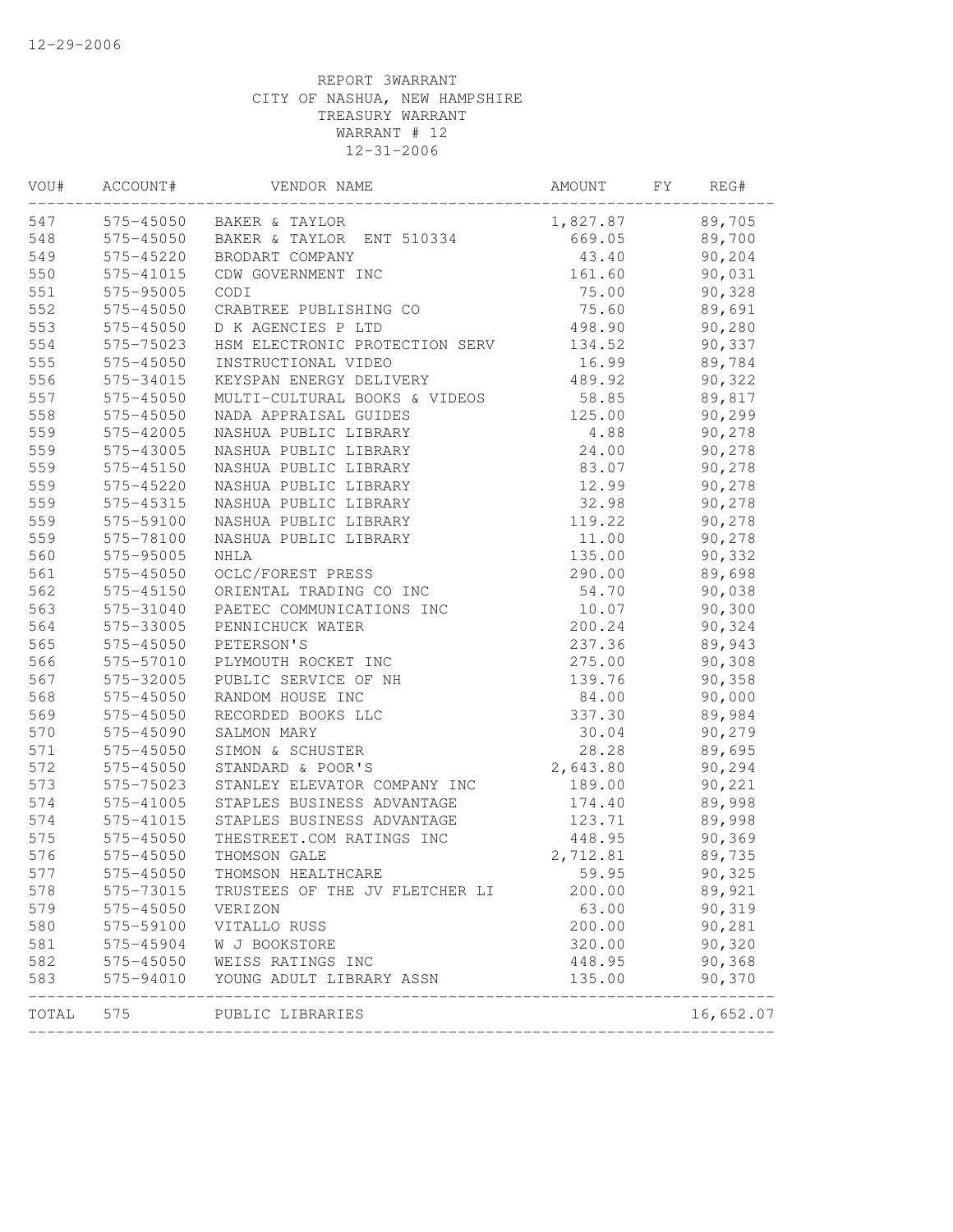| VOU#      | ACCOUNT#           | VENDOR NAME                                    | AMOUNT                              | FY | REG#     |
|-----------|--------------------|------------------------------------------------|-------------------------------------|----|----------|
| 584       | 576-95005          | AMERICAN INSTITUTE OF ARCHITEC                 | 465.00                              |    | 90,316   |
| 585       | 576-95005          | EASTERN STATES BLDG OFFICIALS                  | 50.00                               |    | 90,342   |
| 586       | 576-94005          | NH BUILDING OFFICIALS ASSN                     | 150.00                              |    | 90,323   |
| 587       | 576-91005          | SANTA MICHAEL                                  | 197.14                              |    | 89,628   |
| 588       | 576-95005          | TREASURER STATE OF NH                          | 210.00                              |    | 90,349   |
| 589       | 576-94005          | WILKINS MARCIA                                 | 55.95<br>__________________________ |    | 90,282   |
| TOTAL 576 |                    | BUILDING DEPARTMENT                            |                                     |    | 1,128.09 |
| 590       | 577-95010          | EDM PUBLISHERS INC                             | 98.78                               |    | 90,327   |
| 591       |                    | 577-95005 NATIONAL DISTRICT ATTORNEY'S A 75.00 |                                     |    | 90,313   |
| 592       | 577-95010          | QUINLAN PUBLISHING GROUP                       | 156.81                              |    | 90,362   |
| TOTAL 577 |                    | CODE ENFORCEMENT                               |                                     |    | 330.59   |
|           |                    |                                                |                                     |    |          |
|           | 190,352 581-72035  | 3M PZX1468                                     | 998.00                              |    | 90,088   |
|           | 190,353 581-95005  | AASA                                           | 366.00                              |    | 90,311   |
|           | 190,354 581-53101  | ADULT LEARNING CENTER                          | 25,000.00                           |    | 89,982   |
| 593       | 581-53100          | ANACOMP INC                                    | 86.25                               |    | 89,681   |
|           | 190,355 581-42130  | ARCSOURCE INC                                  | 61.60                               |    | 89,801   |
|           | 190, 356 581-49075 | B & S LOCKSMITHS INC                           | 288.50                              |    | 89,969   |
|           | 190,357 581-47010  | BARBER ELLEN                                   | 63.64                               |    | 90,065   |
|           | 190,358 581-75023  | BARCO PRODUCTS COMPANY                         | 1,969.00                            |    | 90,225   |
|           | 190,359 581-49030  | BARNES & NOBLE INC                             | 74.33                               |    | 89,627   |
|           | 190,359 581-49035  | BARNES & NOBLE INC                             | 134.88                              |    | 89,627   |
|           | 190,359 581-49050  | BARNES & NOBLE INC                             | 205.44                              |    | 89,627   |
|           | 190,360 581-42130  | BEARINGS SPECIALTY CO INC                      | 44.00                               |    | 89,987   |
|           | 190,361 581-49050  | BELLETETES INC                                 | 58.84                               |    | 89,793   |
|           | 190,361 581-49075  | BELLETETES INC                                 | 727.85                              |    | 89,793   |
|           | 190,362 581-49075  | BLAINE WINDOW HARDWARE INC                     | 720.24                              |    | 89,773   |
|           | 190,363 581-45910  | BOSTON GLOBE                                   | 46.62                               |    | 90,366   |
|           | 190,364 581-59130  | BOUCHARD WARREN                                | 108.00                              |    | 90,130   |
|           | 190,365 581-95005  | BOW HIGH SCHOOL                                | 90.00                               |    | 90,042   |
|           | 190,366 581-94010  | BOZEK NANCY                                    | 1,209.60                            |    | 90,039   |
|           | 190,367 581-94030  | BRENDLE JUDITH                                 | 200.00                              |    | 90,025   |
|           | 190,368 581-49910  | BROX INDUSTRIES INC                            | 48.52                               |    | 89,680   |
|           | 190,369 581-94030  | BULOW PAMELA                                   | 120.00                              |    | 90,138   |
|           | 190,370 581-91040  | BUREAU OF EDUCATION & RESEARCH                 | 185.00                              |    | 90, 105  |
|           | 190, 371 581-42130 | CAPP INC                                       | 600.00                              |    | 90,002   |
|           | 190,372 581-55015  | CARING HANDS TRANSPORTATION LL                 | 8,800.00                            |    | 90,156   |
|           | 190,373 581-91005  | CARON PAULINE                                  | 49.95                               |    | 90,116   |
|           | 190,374 581-49050  | CARPARTS OF NASHUA                             | 90.39                               |    | 90,197   |
|           | 190,375 581-55015  | CARSON KATHLEEN                                | 169.10                              |    | 89,644   |
|           | 190,376 581-41015  | CARTRIDGE WORLD                                | 67.24                               |    | 90,134   |
|           | 190,376 581-49050  | CARTRIDGE WORLD                                | 606.00                              |    | 90,134   |
|           | 190,376 581-64192  | CARTRIDGE WORLD                                | 22.50                               |    | 90,134   |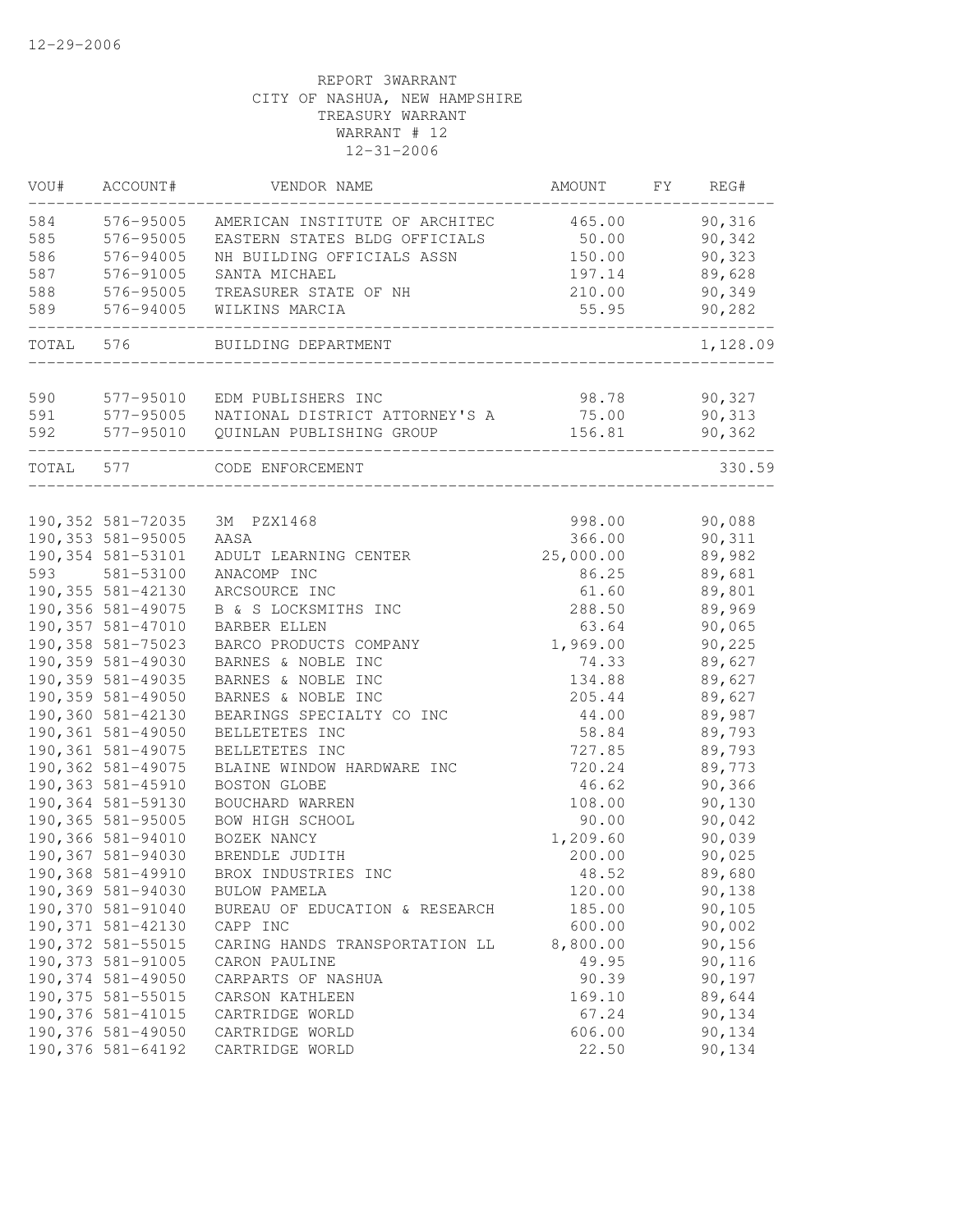| VOU# | ACCOUNT#           | VENDOR NAME                    | AMOUNT     | FY | REG#    |
|------|--------------------|--------------------------------|------------|----|---------|
|      | 190,377 581-56030  | CHRISTIAN PARTY RENTAL INC     | 265.94     |    | 89,812  |
|      | 190,378 581-53103  | CLARK ASSOCIATES/DEBBIE CLARK  | 27, 422.50 |    | 89,684  |
|      | 190,379 581-49075  | COLBURN PHYLLIS                | 39.77      |    | 90,120  |
|      | 190,380 581-59130  | COLLETTI ROBERT                | 54.00      |    | 90,137  |
|      | 190,381 581-91040  | COLLINS EDUCATION ASSOCIATES L | 175.00     |    | 90,091  |
|      | 190,382 581-53103  | COMPASSIONATE STAFFING LLC     | 1,147.50   |    | 89,818  |
|      | 190,383 581-51015  | COOPER JAMES                   | 570.00     |    | 89,631  |
|      | 190,384 581-44005  | COPY SHOP                      | 627.08     |    | 89,748  |
|      | 190,385 581-49050  | CRYSTAL ROCK BOTTLED WATER     | 45.70      |    | 90,192  |
|      | 190,386 581-49050  | CUDA DISTRIBUTORS NE           | 118.24     |    | 89,995  |
|      | 190,387 581-59130  | CUVELLIER RICHARD              | 162.00     |    | 89,720  |
|      | 190,388 581-53100  | D S CONSULTING SERVICES INC    | 3,459.05   |    | 90,170  |
|      | 190,389 581-94030  | DARROW DANA                    | 100.00     |    | 90,055  |
|      | 190,390 581-74092  | DAVID H BAILEY                 | 40.00      |    | 89,693  |
|      | 190,391 581-64192  | DELL MARKETING LP              | 228.09     |    | 89,726  |
|      | 190,392 581-49050  | DELTA EDUCATION                | 20.95      |    | 90,051  |
|      | 190,393 581-55015  | DERRY COOPERATIVE SCHOOL DISTR | 1,415.53   |    | 90, 157 |
|      | 190,394 581-49050  | DERRY MARSHALL                 | 41.95      |    | 89,692  |
|      | 190,395 581-51015  | DEVINE MILLIMET & BRANCH       | 28.98      |    | 89,806  |
|      | 190,396 581-53103  | DIVERSIFIED STAFFING           | 319.00     |    | 90,107  |
|      | 190,397 581-49910  | DONOVAN EQUIPMENT CO INC       | 190.56     |    | 89,677  |
|      | 190,398 581-49050  | DOWNES & READER HARDWOOD CO IN | 2,101.00   |    | 89,673  |
|      | 190,399 581-49050  | <b>DUFFY HEATHER</b>           | 57.62      |    | 90,066  |
|      | 190,400 581-49050  | DURACO INC                     | 453.73     |    | 90,098  |
|      | 190,401 581-83006  | EARL JULIA                     | 280.00     |    | 90,290  |
|      | 190,402 581-55015  | EASTER SEALS NEW HAMPSHIRE     | 1,076.00   |    | 89,986  |
|      | 190,402 581-84030  | EASTER SEALS NEW HAMPSHIRE     | 10,412.80  |    | 89,986  |
|      | 190,402 581-84055  | EASTER SEALS NEW HAMPSHIRE     | 19,558.20  |    | 89,986  |
|      | 190,403 581-84055  | ECKERD YOUTH ALTERNATIVES INC  | 1,326.16   |    | 89,727  |
|      | 190,404 581-45910  | EDUCATIONAL RESEARCH SERVICE   | 285.00     |    | 90,303  |
|      | 190,405 581-94030  | ELLIS JEANNETTE                | 70.17      |    | 90,109  |
|      | 190,406 581-49050  | ENGINEER SUPPLY LLC            | 85.74      |    | 89,882  |
|      | 190,407 581-59130  | ESTEY SCOTT                    | 74.00      |    | 90,183  |
|      | 190,408 581-42120  | F W WEBB COMPANY               | 130.30     |    | 89,710  |
|      | 190,409 581-91040  | FANTASIA ANGELO                | 95.38      |    | 90,114  |
|      | 190,410 581-53100  | FARRENKOPF RICHARD             | 61.14      |    | 90,101  |
|      | 190, 411 581-49075 | FASTENAL CO                    | 136.11     |    | 89,667  |
|      | 190, 412 581-42130 | FILTER SALES & SERVICE         | 666.52     |    | 90,030  |
|      | 190, 413 581-55010 | FIRST STUDENT INC              | 749.66     |    | 90,053  |
|      | 190, 414 581-55005 | FIRST STUDENT INC              | 1,305.85   |    | 90,060  |
|      | 190,414 581-55010  | FIRST STUDENT INC              | 513.91     |    | 90,060  |
|      | 190, 414 581-55015 | FIRST STUDENT INC              | 108,594.00 |    | 90,060  |
|      | 190, 414 581-55025 | FIRST STUDENT INC              | 204,965.56 |    | 90,060  |
|      | 190, 414 581-55035 | FIRST STUDENT INC              | 46.38      |    | 90,060  |
|      | 190, 415 581-51015 | FLYGARE SCHWARZ & CLOSSON      | 4,248.32   |    | 89,957  |
|      | 190, 416 581-49030 | FOLLETT EDUCATIONAL SERVICES   | 49.31      |    | 89,658  |
|      | 190, 417 581-49030 | FOLLETT LIBRARY RESOURCES      | 5,562.28   |    | 89,661  |
|      | 190,418 581-94030  | FONTAINE MICHELLE              | 95.00      |    | 89,989  |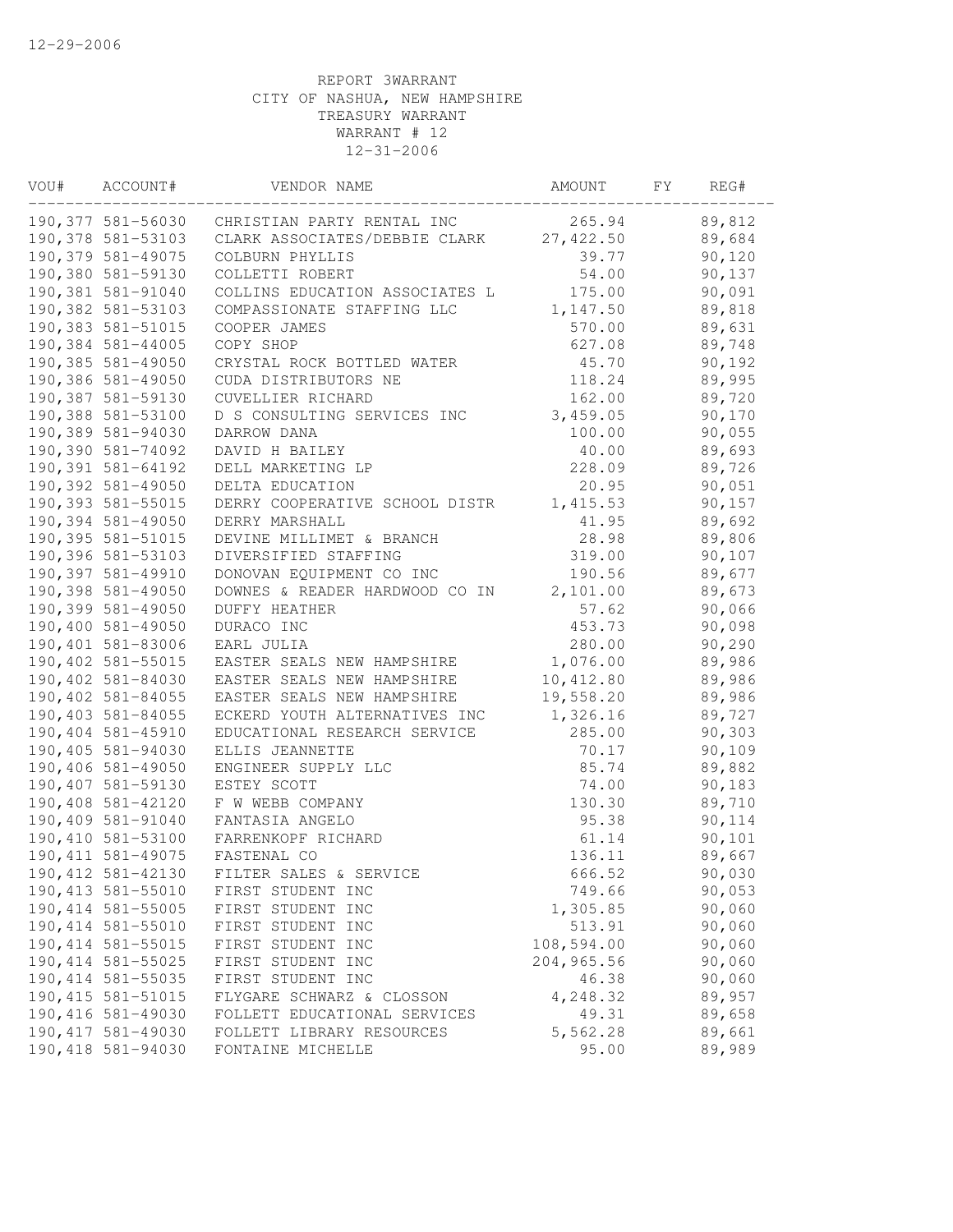| VOU# | ACCOUNT#           | VENDOR NAME                    | AMOUNT    | FY | REG#    |
|------|--------------------|--------------------------------|-----------|----|---------|
|      | 190,419 581-59130  | FROST MICHAEL                  | 74.00     |    | 90,139  |
|      | 190,420 581-53100  | GABRIEL KATIE                  | 39.00     |    | 90,188  |
|      | 190, 421 581-59130 | GADBOIS GERALD                 | 216.00    |    | 89,626  |
|      | 190,422 581-49050  | GAMBLE MUSIC CO                | 110.15    |    | 89,723  |
|      | 190, 423 581-84055 | GERMAINE LAWRENCE SCHOOL       | 6,108.60  |    | 90,079  |
|      | 190,424 581-53100  | GOODRUM GYM SERVICES           | 550.00    |    | 90,153  |
|      | 190,425 581-91005  | GOODWIN JENNIFER               | 106.69    |    | 90,016  |
|      | 190,426 581-91005  | GREENBERG ELLEN                | 45.00     |    | 90,181  |
|      | 190, 427 581-59130 | HALL KEN                       | 54.00     |    | 90,169  |
|      | 190,428 581-49095  | HARCOURT ASSESSMENT, INC       | 862.13    |    | 90,106  |
|      | 190,429 581-91005  | HARDING JAY                    | 207.03    |    | 90,034  |
|      | 190,430 581-74092  | HARRIS EQUIPMENT REPAIR SERVIC | 262.24    |    | 90, 206 |
|      | 190, 431 581-53100 | HAYES MICHAEL                  | 39.00     |    | 90,164  |
|      | 190,432 581-49050  | HEALTH EDCO INC                | 215.25    |    | 89,740  |
|      | 190,433 581-42130  | HEATING SPECIALTIES OF NH INC  | 66.10     |    | 90,200  |
|      | 190,434 581-59130  | HENDERSON MICHAEL              | 182.00    |    | 90,136  |
|      | 190,435 581-59130  | HENDERSON WILFRED              | 108.00    |    | 89,945  |
|      | 190,436 581-53100  | HIGH OUTPUT INC                | 840.00    |    | 90,085  |
|      | 190, 437 581-41015 | HIGHSMITH INC                  | 100.74    |    | 90,212  |
|      | 190,437 581-49050  | HIGHSMITH INC                  | 503.14    |    | 90,212  |
|      | 190,438 581-49050  | HOME DEPOT CREDIT SERVICES     | 323.01    |    | 90,075  |
|      | 190,439 581-49050  | HOME DEPOT CREDIT SERVICES     | 71.65     |    | 90,108  |
|      | 190,440 581-42130  | HONEYWELL INTERNATIONAL INC    | 1,024.86  |    | 90,131  |
|      | 190,441 581-49050  | HOUGHTON MIFFLIN GRT SOURCE    | 30.99     |    | 90,216  |
|      | 190,442 581-59130  | HURLEY DONALD                  | 108.00    |    | 90,129  |
|      | 190,443 581-59130  | HURLEY JR DANIEL               | 111.00    |    | 90,143  |
|      | 190,444 581-49910  | INDUSTRIAL DISTRIBUTION GROUP/ | 341.57    |    | 89,725  |
|      | 190, 445 581-41040 | INTEGRATED OFFICE SOLUTIONS    | 1,520.00  |    | 90,014  |
|      | 190,446 581-42110  | INTERSTATE BATTERIES OF SO NH  | 76.95     |    | 90,149  |
|      | 190,447 581-94010  | JAQUITH SCOTT                  | 398.40    |    | 90, 193 |
|      | 190,448 581-59130  | JOHNSON EVAN                   | 108.00    |    | 90,144  |
|      | 190,449 581-59130  | JONES PAUL                     | 54.00     |    | 90,171  |
|      | 190,450 581-49050  | KAR PRODUCTS                   | 1,094.42  |    | 90,100  |
|      | 190, 451 581-49075 | KEATING BAYRD STEPHANIE        | 42.05     |    | 90,122  |
|      | 190,452 581-44005  | KELLEY SOLUTIONS               | 678.44    |    | 89,938  |
|      | 190,453 581-49035  | KEY CURRICULUM PRESS           | 2,813.80  |    | 89,722  |
|      | 190,454 581-34015  | KEYSPAN ENERGY DELIVERY        | 61,995.85 |    | 90,054  |
|      | 190, 455 581-84055 | KING GEORGE SCHOOL             | 5,800.00  |    | 90,163  |
|      | 190,456 581-94030  | LALIBERTE MICHELE              | 50.00     |    | 90,074  |
|      | 190, 457 581-59130 | LATHAM FREDERICK               | 74.00     |    | 90,128  |
|      | 190,458 581-59130  | LAVIGUE MATTHEW                | 74.00     |    | 90,146  |
|      | 190,459 581-59130  | LENTINI SALVATORE              | 54.00     |    | 90,174  |
|      | 190,460 581-49035  | LIBRARY VIDEO COMPANY          | 128.24    |    | 90,010  |
|      | 190,460 581-49055  | LIBRARY VIDEO COMPANY          | 1, 113.40 |    | 90,010  |
|      | 190,461 581-49050  | LINGUISYSTEMS INC              | 374.84    |    | 89,760  |
|      | 190,462 581-59130  | LISS MARK                      | 54.00     |    | 90,133  |
|      | 190,463 581-49050  | LORD SUSAN C                   | 28.94     |    | 90,026  |
|      | 190,464 581-84055  | LUTHERAN COMMUNITY SERVICES OF | 798.45    |    | 90,071  |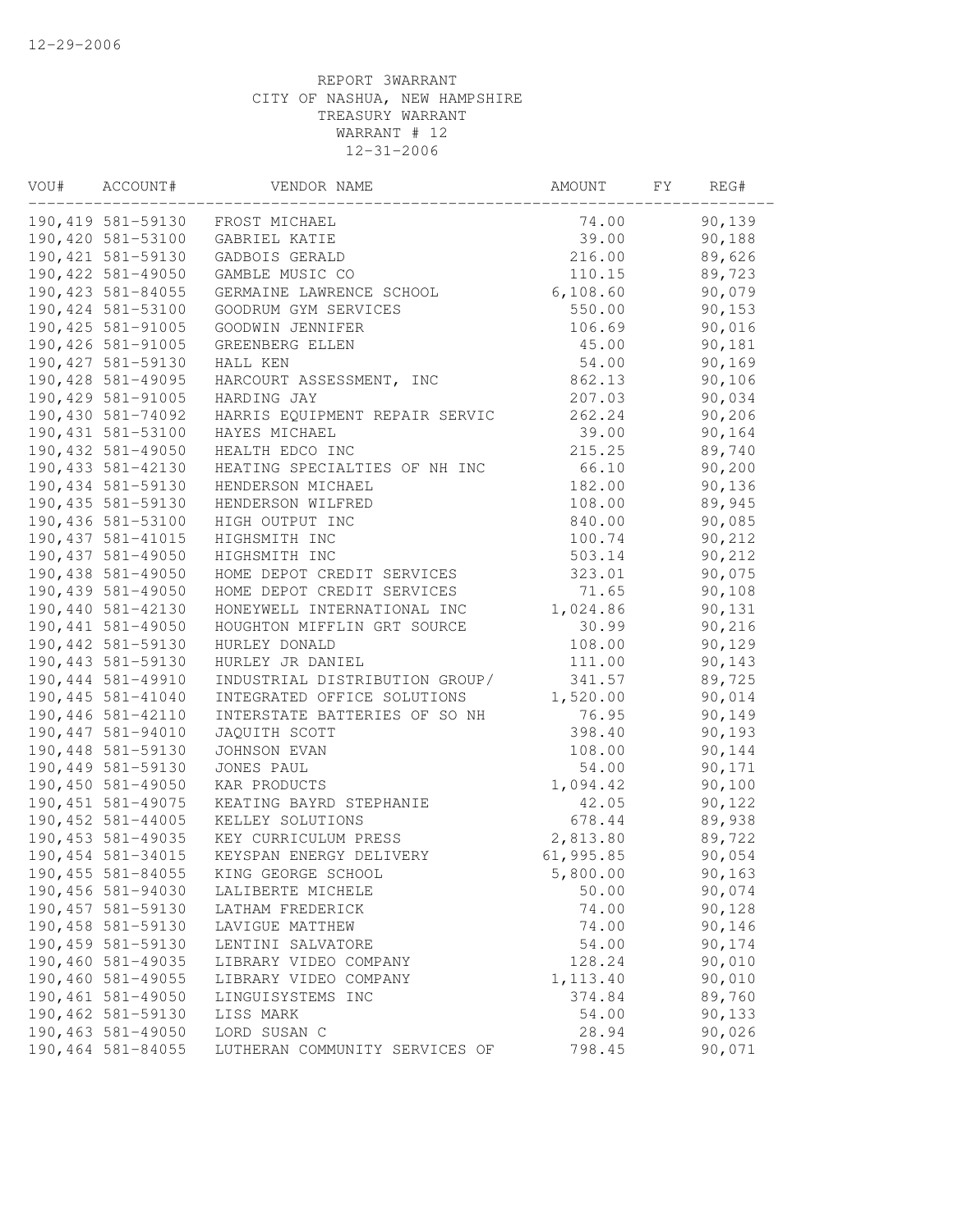| VOU# | ACCOUNT#           | VENDOR NAME                    | AMOUNT    | FY | REG#   |  |
|------|--------------------|--------------------------------|-----------|----|--------|--|
|      | 190,465 581-49050  | LYDON RICHARD                  | 221.33    |    | 90,086 |  |
|      | 190,466 581-42110  | M & M ELECTRICAL SUPPLY CO INC | 3,253.60  |    | 90,196 |  |
|      | 190,466 581-49050  | M & M ELECTRICAL SUPPLY CO INC | 507.60    |    | 90,196 |  |
|      | 190,467 581-49050  | MARKET BASKET                  | 266.35    |    | 89,814 |  |
|      | 190,468 581-59130  | MARRON JAMES                   | 88.00     |    | 90,168 |  |
|      | 190,469 581-94030  | MATHEMATICS OLYMPIADS          | 89.00     |    | 90,052 |  |
|      | 190,470 581-53100  | MATTIA JASON                   | 39.00     |    | 89,757 |  |
|      | 190, 471 581-53100 | MAYNARD COURTNEY               | 39.00     |    | 90,099 |  |
|      | 190, 472 581-59130 | MCCARTHY DENNIS                | 54.00     |    | 89,934 |  |
|      | 190, 473 581-49050 | MCGRAW HILL COMPANIES          | 241.96    |    | 89,762 |  |
|      | 190, 474 581-75023 | MD INSPECTION SERVICES INC     | 300.00    |    | 90,186 |  |
|      | 190, 475 581-94030 | MICHAELS PETER                 | 175.00    |    | 90,062 |  |
|      | 190,476 581-59130  | MOYLAN JAMES JR                | 84.00     |    | 89,963 |  |
|      | 190, 477 581-49050 | MSC INDUSTRIAL SUPPLY CO INC   | 413.12    |    | 90,043 |  |
|      | 190,478 581-53100  | MULTI-STATE BILLING            | 2.84      |    | 90,123 |  |
|      | 190,479 581-49050  | MUSIC SHOP INC                 | 122.48    |    | 89,714 |  |
|      | 190,480 581-75023  | NASHUA BUILDERS CHARITABLE TRU | 1,600.00  |    | 90,284 |  |
|      | 190,481 581-49910  | NASHUA OUTDOOR POWER EQUIP     | 100.00    |    | 89,808 |  |
| 594  | 581-45295          | NASHUA SCHOOL DISTRICT #42     | 1,485.00  |    | 236    |  |
| 594  | 581-91040          | NASHUA SCHOOL DISTRICT #42     | 75.00     |    | 236    |  |
|      | 190,482 581-56030  | NASHUA SCHOOL OF GYMNASTICS    | 1,000.00  |    | 89,810 |  |
|      | 190, 483 581-55015 | NASHUA TRANSIT SYSTEM          | 36.00     |    | 89,788 |  |
|      | 190,484 581-78007  | NASHUA WHOLESALE TIRE          | 420.00    |    | 89,759 |  |
|      | 190,485 581-95005  | NEACAC                         | 25.00     |    | 90,384 |  |
|      | 190,486 581-94030  | NELMS                          | 455.00    |    | 90,317 |  |
|      | 190,487 581-66005  | NEOPOST LEASING                | 145.22    |    | 90,089 |  |
|      | 190,488 581-59130  | NEVERETT WILLIAM               | 108.00    |    | 89,942 |  |
|      | 190,489 581-49050  | NEWS-2-YOU INC.                | 82.00     |    | 90,093 |  |
|      | 190,490 581-54015  | NEWS-LINE PUBLISHING INC       | 465.00    |    | 90,184 |  |
|      | 190,491 581-84055  |                                |           |    |        |  |
|      |                    | NFI MASSACHUSETTS INC          | 20,534.10 |    | 90,110 |  |
|      | 190,492 581-84055  | NFI NORTH INC                  | 1,503.72  |    | 90,003 |  |
|      | 190, 493 581-45295 | NH INDOOR TRACK LEAGUE         | 500.00    |    | 89,665 |  |
|      | 190,493 581-95005  | NH INDOOR TRACK LEAGUE         | 1,760.00  |    | 89,665 |  |
|      | 190,494 581-95005  | NHASBO                         | 420.00    |    | 90,379 |  |
|      | 190,495 581-59130  | NOON JAMES                     | 54.00     |    | 90,140 |  |
|      | 190,496 581-49050  | NORTHCENTER FOODSERVICE        | 273.22    |    | 90,057 |  |
|      | 190,497 581-83009  | NORTHEAST DELTA DENTAL         | 5,328.22  |    | 90,378 |  |
|      | 190,498 581-53103  | NURSES PRN INC                 | 200.00    |    | 89,686 |  |
|      | 190,499 581-94030  | OKONAK JACQUELINE              | 185.00    |    | 90,117 |  |
|      | 190,500 581-31005  | ONE COMMUNICATIONS             | 4,779.04  |    | 90,361 |  |
|      | 190,500 581-31040  | ONE COMMUNICATIONS             | 619.85    |    | 90,361 |  |
|      | 190,501 581-59130  | PAJU WILLIAM                   | 84.00     |    | 90,173 |  |
|      | 190,502 581-53100  | PALASKAS JOANNE                | 39.00     |    | 90,167 |  |
|      | 190,503 581-49050  | PAXTON-PATTERSON               | 170.00    |    | 89,821 |  |
|      | 190,504 581-49035  | PEARSON EDUCATION              | 193.50    |    | 90,092 |  |
|      | 190,505 581-49035  | PEARSON EDUCATION              | 2,043.55  |    | 90,096 |  |
|      | 190,506 581-33005  | PENNICHUCK WATER WORKS INC     | 2,323.27  |    | 90,306 |  |
|      | 190,507 581-43005  | PETERS PATRICIA                | 32.12     |    | 90,017 |  |
|      |                    |                                |           |    |        |  |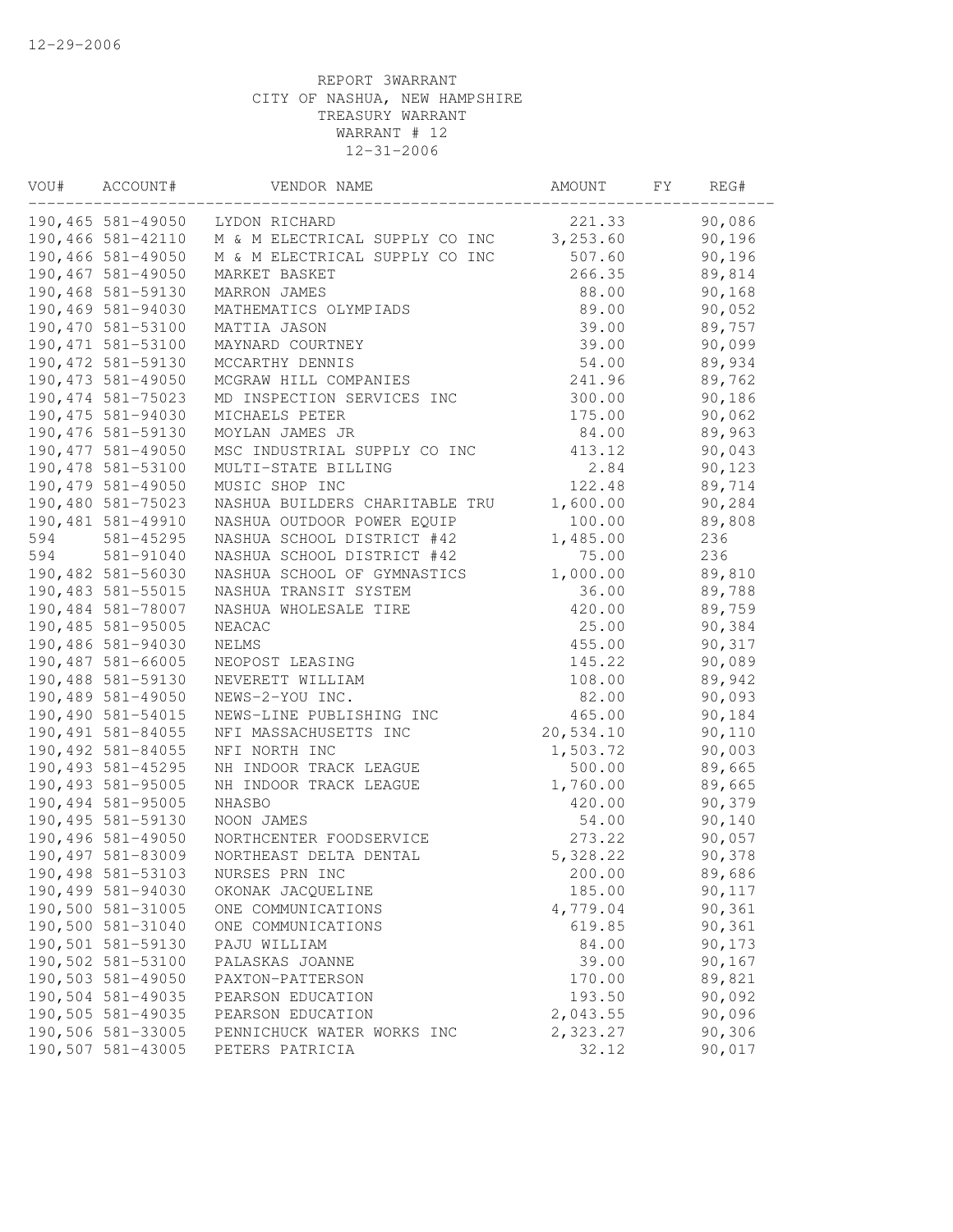| VOU# | ACCOUNT#           | VENDOR NAME                    | AMOUNT     | FΥ | REG#    |  |
|------|--------------------|--------------------------------|------------|----|---------|--|
|      | 190,508 581-47010  | PETTY CASH                     | 9.98       |    | 90,286  |  |
|      | 190,508 581-49050  | PETTY CASH                     | 50.50      |    | 90,286  |  |
|      | 190,509 581-41015  | PETTY CASH                     | 69.99      |    | 90,287  |  |
|      | 190,509 581-43005  | PETTY CASH                     | 23.18      |    | 90,287  |  |
|      | 190,510 581-98030  | PETTY CASH                     | 696.00     |    | 90,291  |  |
|      | 190, 511 581-49075 | PFIEFFER JAMES                 | 1,365.30   |    | 89,645  |  |
|      | 190,512 581-84055  | PINE HAVEN BOYS CENTER         | 8,067.78   |    | 90,007  |  |
|      | 190,513 581-64040  | PINKERTON ACADEMY              | 4,000.00   |    | 90,383  |  |
|      | 190,514 581-53100  | PITNEY BOWES                   | 465.00     |    | 89,996  |  |
|      | 190,515 581-43005  | PITNEY BOWES                   | 2,000.00   |    | 90,382  |  |
|      | 190,516 581-49050  | POWER TOOL & FASTENER INC      | 14.00      |    | 89,828  |  |
|      | 190, 517 581-55015 | PROVIDER ENTERPRISES INC (THE) | 22,680.00  |    | 90,046  |  |
|      | 190,518 581-32005  | PUBLIC SERVICE OF NH           | 95, 191.74 |    | 90,358  |  |
|      | 190,519 581-49050  | PURCHASE ADVANTAGE CARD        | 82.13      |    | 90,148  |  |
|      | 190,520 581-53085  | QUIMBY EYE CARE INC            | 257.50     |    | 90,005  |  |
|      | 190,521 581-42110  | RALPH PILL ELECTRIC SUPPLY COM | 18.67      |    | 90,202  |  |
|      | 190,522 581-84030  | REGIONAL SERVICES & EDUCATION  | 116.88     |    | 89,646  |  |
|      | 190,523 581-42110  | REXEL CLS                      | 28.27      |    | 90, 152 |  |
|      | 190,524 581-41015  | RICOH CORP                     | 264.00     |    | 90,041  |  |
|      | 190,524 581-49050  | RICOH CORP                     | 84.00      |    | 90,041  |  |
|      | 190,525 581-84055  | ROCHESTER SCHOOL DEPT          | 400.00     |    | 90,001  |  |
|      | 190,526 581-55015  | SAFEPASSAGE                    | 340.44     |    | 90,021  |  |
|      | 190,527 581-55015  | SAFEWAY TRAINING & TRANS SERV  | 2,070.00   |    | 90,067  |  |
|      | 190,528 581-49075  | SAM'S CLUB                     | 108.84     |    | 90,371  |  |
|      | 190,529 581-59130  | SANDSTRUM ERIC                 | 84.00      |    | 90,172  |  |
|      | 190,530 581-78007  | SANEL AUTO PARTS CO            | 351.51     |    | 89,799  |  |
|      | 190,531 581-91005  | SCHAPPLER PHILIP               | 45.28      |    | 90,022  |  |
|      | 190,532 581-47010  | SCHOOL HEALTH ALERT            | 179.00     |    | 90,018  |  |
|      | 190,533 581-49050  | SCHOOL SPECIALTY               | 3,587.84   |    | 90,036  |  |
|      | 190,533 581-63085  | SCHOOL SPECIALTY               | 63.88      |    | 90,036  |  |
|      | 190,534 581-42130  | SHIFFLER EQUIPMENT SALES INC   | 29.95      |    | 90,006  |  |
|      | 190,535 581-59130  | SIMONEAU KEVIN                 | 54.00      |    | 89,689  |  |
|      | 190,536 581-49050  | SMILE MAKERS                   | 28.35      |    | 90,028  |  |
|      | 190,537 581-94030  | SOMMESE RALPH                  | 60.00      |    | 90,182  |  |
|      | 190,538 581-51015  | SOULE LESLIE KIDDER SAYWARD &  | 389.50     |    | 89,655  |  |
|      | 190,539 581-49050  | SOUTHPAW ENTERPRISES           | 63.93      |    | 89,656  |  |
|      | 190,540 581-41015  | STAPLES BUSINESS ADVANTAGE     | 1,974.39   |    | 89,948  |  |
|      | 190,540 581-41045  | STAPLES BUSINESS ADVANTAGE     | 9,272.51   |    | 89,948  |  |
|      | 190,540 581-49050  | STAPLES BUSINESS ADVANTAGE     | 1,737.45   |    | 89,948  |  |
|      | 190,540 581-49110  | STAPLES BUSINESS ADVANTAGE     | 1,020.67   |    | 89,948  |  |
|      | 190,540 581-63085  | STAPLES BUSINESS ADVANTAGE     | 443.74     |    | 89,948  |  |
|      | 190,541 581-53100  | STATE OF NH CRIMINAL RECORDS   | 192.00     |    | 90,288  |  |
|      | 190,542 581-84055  | STETSON SCHOOL INC             | 4,467.75   |    | 90,124  |  |
|      | 190,543 581-94030  | STONEY CORINNE                 | 60.00      |    | 90,015  |  |
|      | 190,544 581-49050  | SWANN CHERRIE                  | 19.99      |    | 90,180  |  |
|      | 190,545 581-55015  | TANCRETI MICHAEL               | 3,426.50   |    | 89,937  |  |
|      | 190,546 581-59130  | THONE JOEL                     | 74.00      |    | 90,141  |  |
|      | 190,547 581-91005  | TOBBE GALE                     | 62.30      |    | 90,019  |  |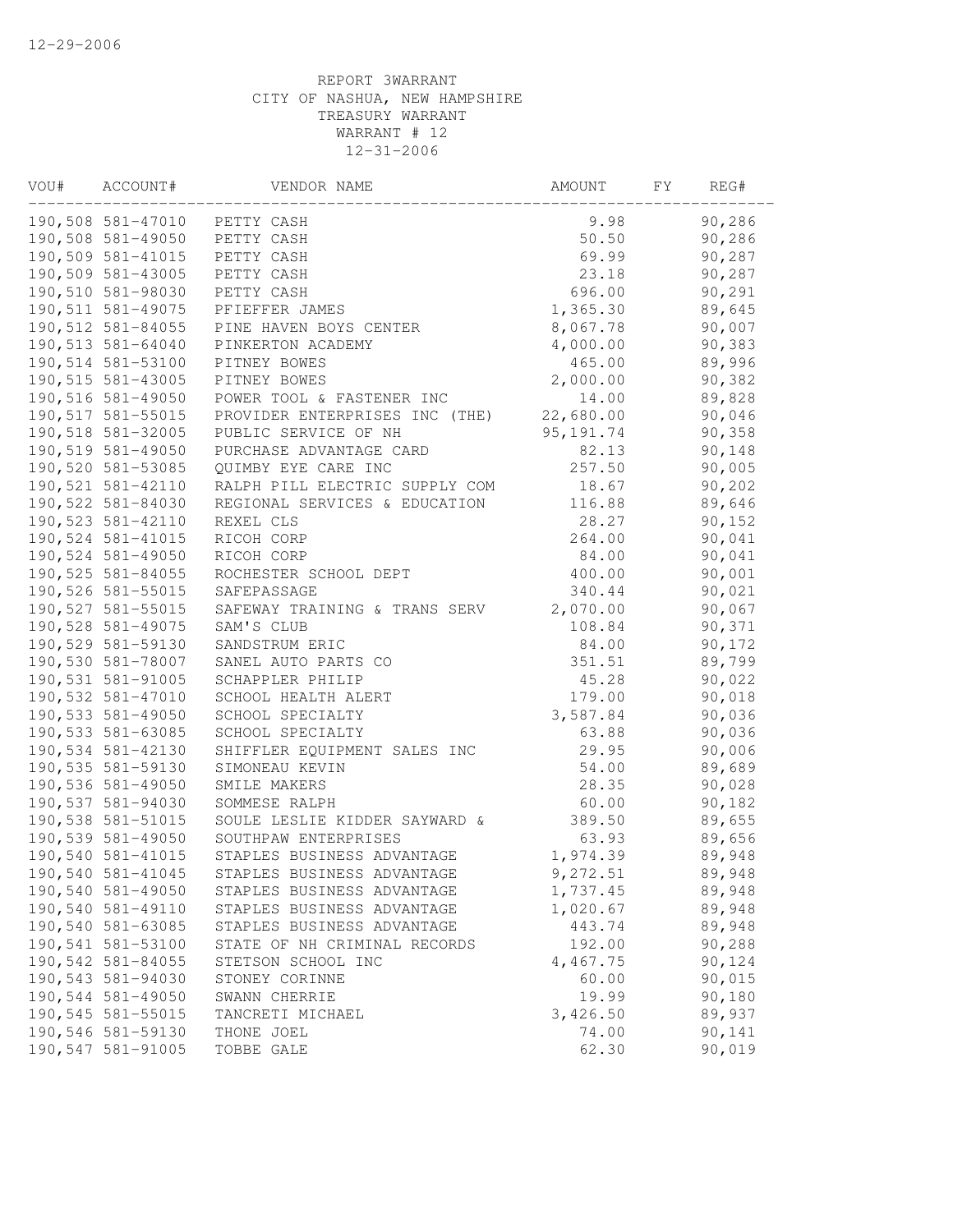| VOU#      | ACCOUNT#          | VENDOR NAME                                                                | AMOUNT   | FY<br>REG# |  |
|-----------|-------------------|----------------------------------------------------------------------------|----------|------------|--|
|           | 190,548 581-42120 | TOTAL AIR SUPPLY INC                                                       | 213.90   | 89,939     |  |
|           | 190,549 581-78007 | TOWERS MOTOR PARTS CORP                                                    | 376.09   | 89,966     |  |
|           | 190,550 581-84055 | TREASURER STATE OF NH                                                      | 7,211.52 | 90,032     |  |
|           | 190,551 581-78007 | TRIUMPH AUTO GLASS                                                         | 185.00   | 89,702     |  |
|           | 190,552 581-43005 | U S POSTAL SERVICES                                                        | 151.00   | 90,289     |  |
|           | 190,553 581-94010 | UBBEN MELISSA SUE                                                          | 1,130.40 | 89,649     |  |
|           | 190,554 581-83102 | UNUM LIFE INSURANCE                                                        | 2,749.40 | 90,283     |  |
|           | 190,555 581-59130 | VALAVANCE DANIEL                                                           | 74.00    | 89,967     |  |
|           | 190,556 581-47010 | VALUK JANET                                                                | 70.98    | 90,125     |  |
|           | 190,557 581-31005 | VERIZON                                                                    | 39.33    | 90,309     |  |
|           | 190,558 581-31005 | VERIZON                                                                    | 29.05    | 90,315     |  |
| 595       | 581-31005         | VERIZON                                                                    | 7,762.87 | 90,319     |  |
|           | 190,559 581-31005 | VERIZON                                                                    | 83.19    | 90,376     |  |
|           | 190,560 581-31005 | VERIZON                                                                    | 32.00    | 90,385     |  |
|           | 190,561 581-49075 | VETRI KATHLEEN                                                             | 243.32   | 90,097     |  |
|           | 190,562 581-75180 | VIKING ROOFING, INC.                                                       | 2,168.00 | 90,112     |  |
|           | 190,563 581-49075 | VINCENT SHARON                                                             | 45.10    | 90,094     |  |
|           | 190,564 581-83004 | VISION SERVICE PLAN - NH                                                   | 1,542.53 | 90,285     |  |
|           | 190,565 581-42130 | W W GRAINGER INC                                                           | 1,121.49 | 89,729     |  |
|           | 190,566 581-53103 | WALKER ANITA                                                               | 5,245.00 | 90,009     |  |
|           | 190,567 581-47010 | WALMART COMMUNITY                                                          | 95.97    | 89,999     |  |
|           | 190,567 581-49050 | WALMART COMMUNITY                                                          | 151.70   | 89,999     |  |
|           | 190,567 581-49075 | WALMART COMMUNITY                                                          | 262.58   | 89,999     |  |
|           | 190,568 581-49050 | WEST MUSIC                                                                 | 95.20    | 90,008     |  |
|           | 190,569 581-59130 | WILK EDWIN                                                                 | 74.00    | 90,147     |  |
|           | 190,570 581-47010 | WILLIAM V. MACGILL & COMPANY                                               | 277.22   | 89,747     |  |
|           | 190,571 581-49050 | WILSON LANGUAGE TRAINING CORP                                              | 124.30   | 90,103     |  |
|           | 190,572 581-49050 | WILSON LYNDSAY                                                             | 44.99    | 90,040     |  |
|           | 190,573 581-46040 | WORK N GEAR                                                                | 64.00    | 89,709     |  |
|           | 190,574 581-49055 | WORLD BOOK INC                                                             | 839.00   | 90,047     |  |
|           | 190,575 581-53100 | WUNSCH KACEY                                                               | 39.00    | 90,185     |  |
|           | 190,576 581-59130 | ZECHA JR FREDERICK<br>_____________________<br>___________________________ | 84.00    | 90,132     |  |
| TOTAL 581 |                   | SCHOOL DEPARTMENT                                                          |          | 784,370.36 |  |
|           |                   |                                                                            |          |            |  |
| 596       |                   | 590-23553 BROX INDUSTRIES INC/RETAINAGE                                    | 4,517.28 | 233        |  |
| 597       |                   | 590-24523 CAMP DRESSER & MCKEE INC                                         | 1,659.02 | 90,211     |  |
| 598       | 590-24532         | HESS COMMUNICATIONS SERVICES                                               | 4,140.00 | 89,972     |  |
| 599       | 590-24532         | LW BILLS/ALARM ENGINEERING                                                 | 2,100.00 | 89,816     |  |
| 600       | 590-24572         | HOUSTON ROGER                                                              | 62.64    | 89,927     |  |
| 601       | 590-24576         | SPRINT                                                                     | 306.02   | 90,312     |  |
| 601       | 590-24577         | SPRINT                                                                     | 153.69   | 90,312     |  |
|           | 190,577 590-24581 | TERMINIX                                                                   | 577.00   | 90,113     |  |
|           | 190,578 590-24581 | W E AUBUCHON CO INC                                                        | 6.73     | 90,380     |  |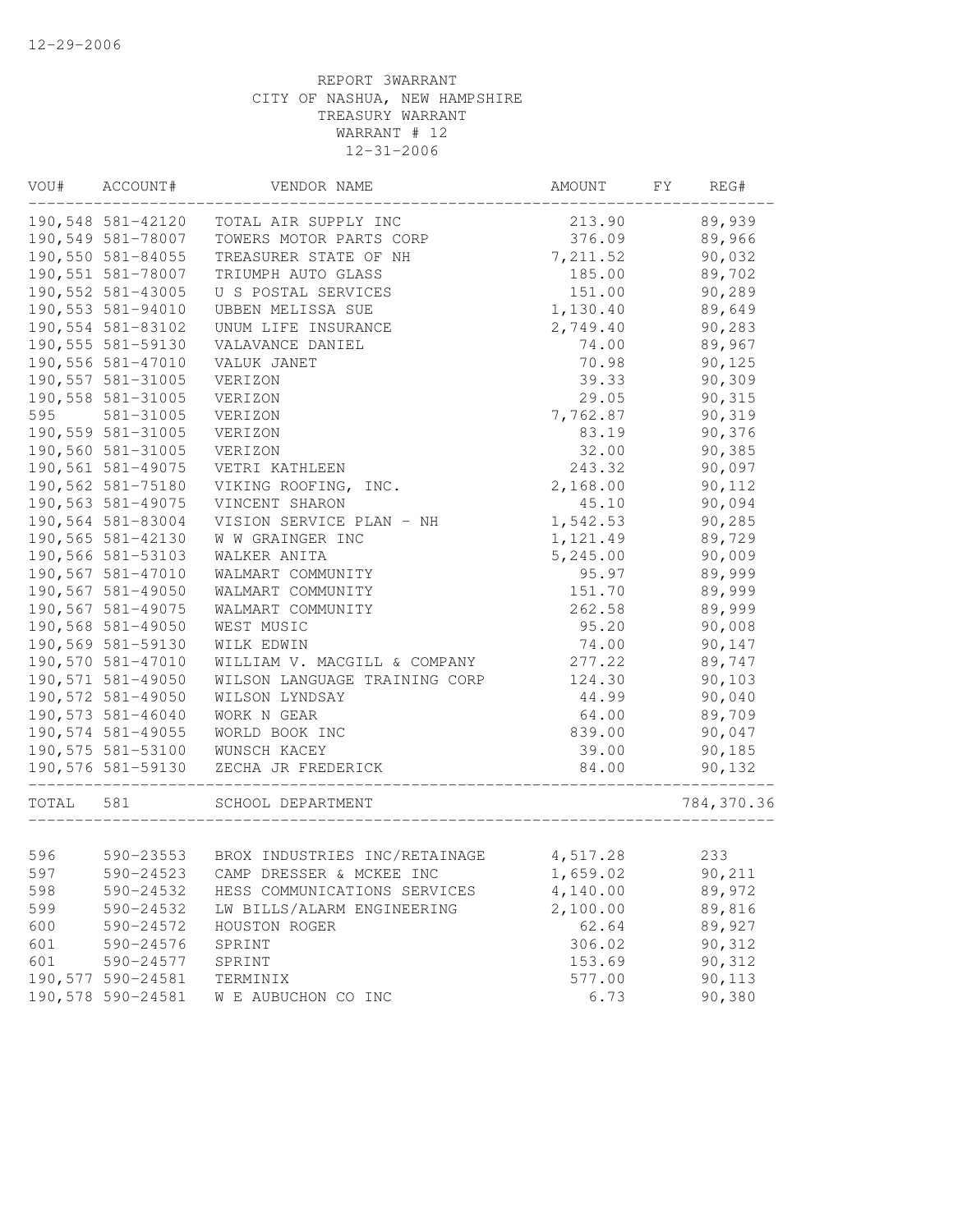|                                        |                                                                            | VOU# ACCOUNT# VENDOR NAME                                                                                                                      | AMOUNT FY                                             | REG#                                                     |
|----------------------------------------|----------------------------------------------------------------------------|------------------------------------------------------------------------------------------------------------------------------------------------|-------------------------------------------------------|----------------------------------------------------------|
|                                        |                                                                            | TOTAL 590 P/Y OBLIGATIONS                                                                                                                      |                                                       | 13,522.38                                                |
|                                        |                                                                            | 602 594-21005 HILLSBOROUGH COUNTY TREASURER 9,241,763.00 232                                                                                   |                                                       |                                                          |
|                                        |                                                                            | TOTAL 594 HILLSBOROUGH COUNTY TAX                                                                                                              |                                                       | 9,241,763.00                                             |
| 603<br>604<br>605<br>606<br>607<br>608 | 595-22015<br>595-22015<br>595-22020<br>595-22020<br>595-22020<br>595-22020 | DIONNE GAYLE & DAVID<br>SMYRNIOS GEORGE<br>DIONNE GAYLE & DAVID<br>MORAN KATHLEEN<br>THERRIEN DAVID & RENE G<br>ZANI CHERYL B & LAROSE RICHARD | 9.12<br>.24<br>1,126.08<br>217.06<br>860.06<br>238.27 | 89,900<br>89,897<br>89,900<br>89,855<br>89,898<br>89,901 |
| TOTAL 595                              |                                                                            | OVERLAY                                                                                                                                        |                                                       | 2,450.83                                                 |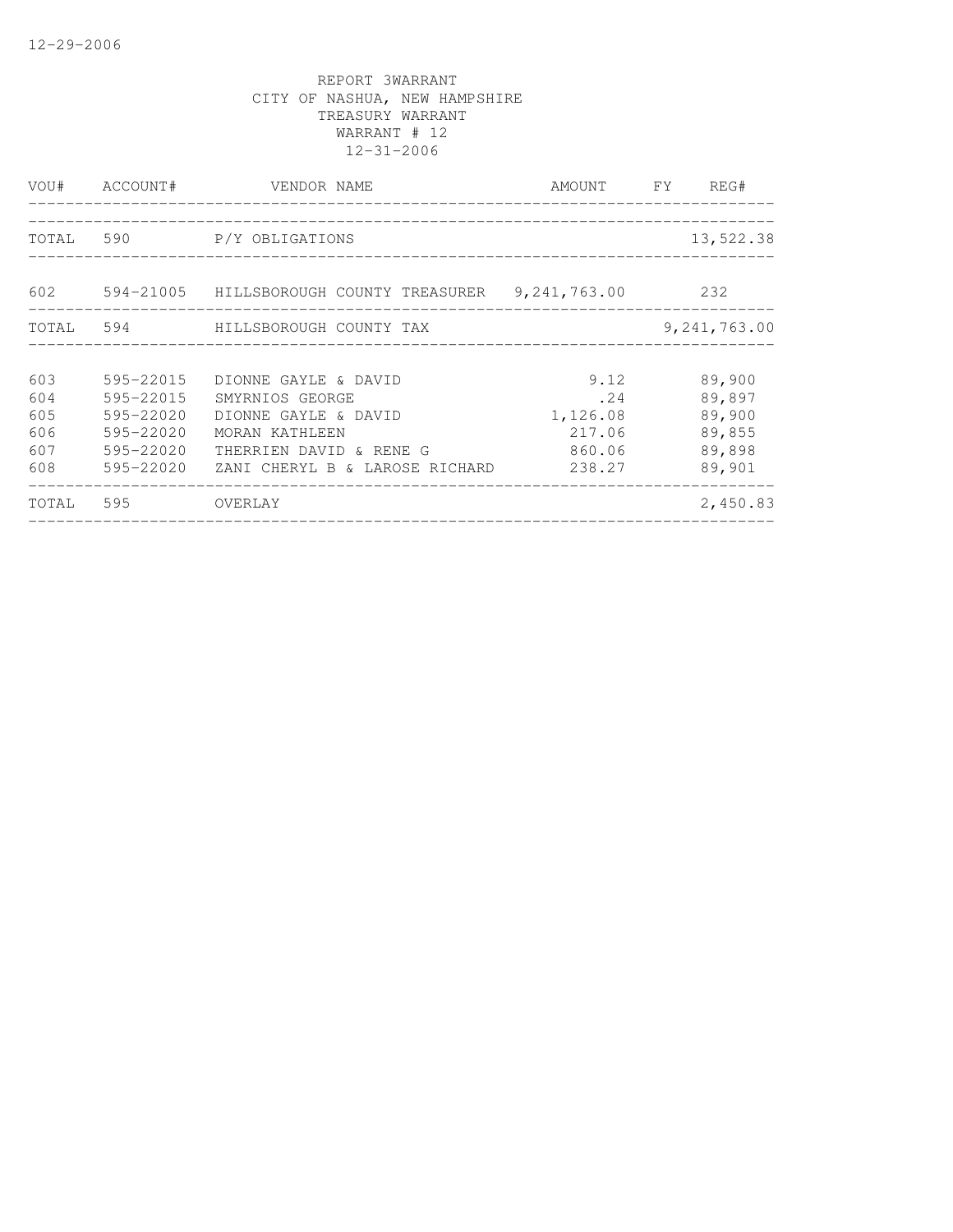| VOU#              | ACCOUNT#                   | VENDOR NAME                                                                    | AMOUNT                              | FY | REG#                       |
|-------------------|----------------------------|--------------------------------------------------------------------------------|-------------------------------------|----|----------------------------|
| 609               | $632 - 05$                 | BROX INDUSTRIES INC                                                            | 13,216.15                           |    | 89,680                     |
| TOTAL             | $632 - 05$                 | $CAP$ IMP - FIRE<br>DEFERRED BUILDING MAINT FY05                               |                                     |    | 13, 216.15                 |
| 609               | $632 - 06$                 | BROX INDUSTRIES INC                                                            | 11,783.85                           |    | 89,680                     |
| TOTAL             | $632 - 06$                 | CAP IMP - FIRE<br>DEFERRED BUILDING MAINT FY06                                 |                                     |    | 11,783.85                  |
| 609               | $651 - 37$                 | BROX INDUSTRIES INC                                                            | 30, 321.09                          |    | 89,680                     |
| TOTAL             | $651 - 37$                 | CAP IMP - PWD & ENGINEERS<br>STREET PAVING PROGRAM                             |                                     |    | 30, 321.09                 |
| 609<br>610        | $653 - 07$<br>$653 - 07$   | BROX INDUSTRIES INC<br>BROX INDUSTRIES INC/RETAINAGE                           | 94,067.92<br>1,661.50               |    | 89,680<br>233              |
| TOTAL             | $653 - 07$                 | CAP IMP - STREET DEPT<br>STREET PAVING PROGRAM FY06                            |                                     |    | 95,729.42                  |
| 190,579 681-09    |                            | DBU CONSTRUCTION INC                                                           | 4,500.00                            |    | 89,721                     |
| TOTAL             | $681 - 09$                 | CAP IMP - SCHOOL<br>DEFERRED MAINT/CAP IMPRVT FY06                             |                                     |    | 4,500.00                   |
| 190,580 681-34    |                            | SCHIAVI LEASING CORP                                                           | 900.00                              |    | 90,048                     |
| TOTAL             | $681 - 34$                 | CAP IMP - SCHOOL<br>PORTABLE CLASSROOMS                                        |                                     |    | 900.00                     |
| 611<br>612<br>613 | 699-07<br>699-07<br>699-07 | SANSOUCY GEORGE E PE LLC<br>UPTON & HATFIELD LLP<br>VEOLIA WATER NORTH AMERICA | 25,000.00<br>74,936.85<br>32,560.94 |    | 89,683<br>89,668<br>89,908 |
| TOTAL             | 699-07                     | WATER SUPPLY ACQUISITION                                                       |                                     |    | 132, 497.79                |
|                   |                            |                                                                                |                                     |    |                            |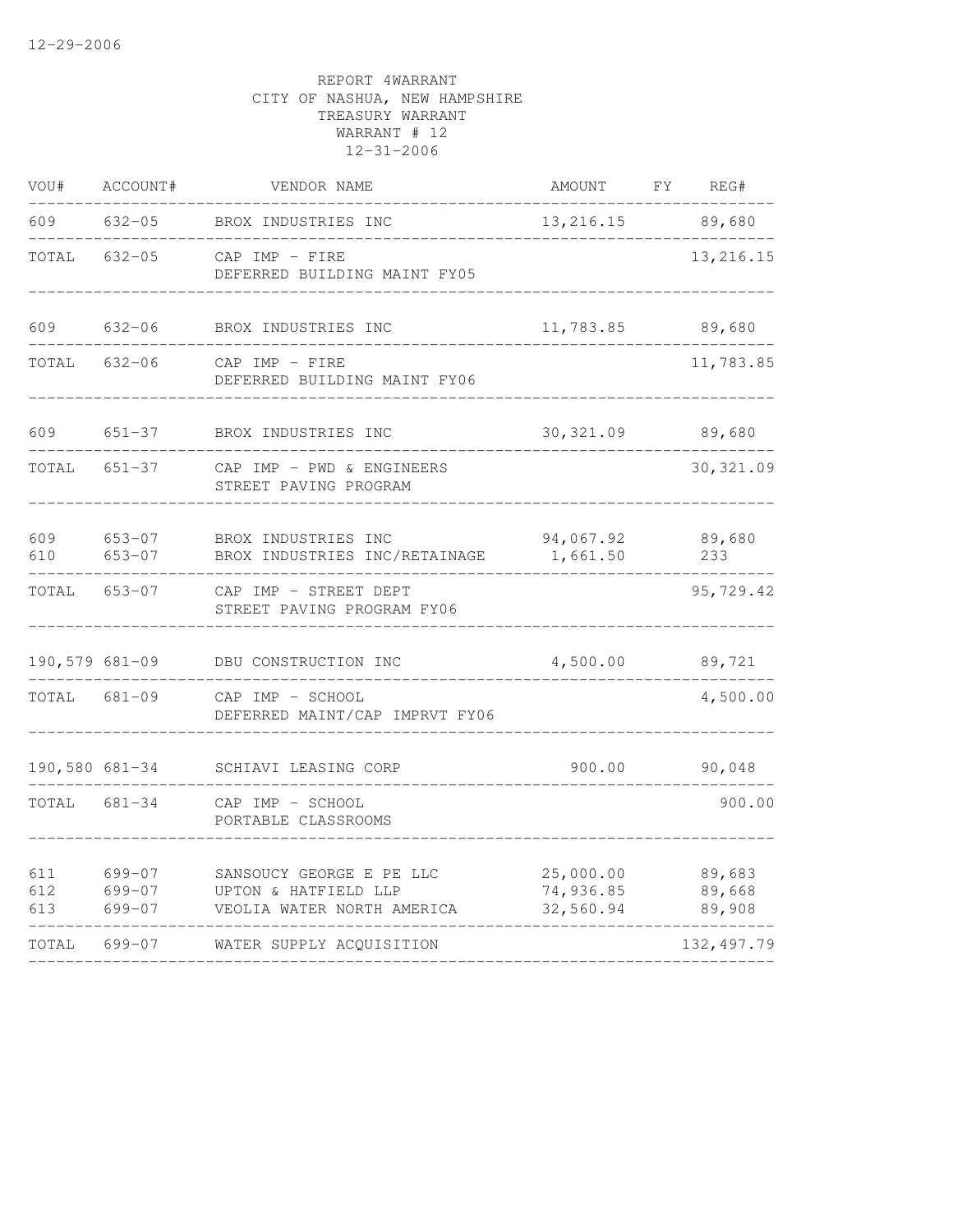| VOU#       | ACCOUNT#               | PROGRAM<br>VENDOR NAME                                   | AMOUNT             | FY REG#          |
|------------|------------------------|----------------------------------------------------------|--------------------|------------------|
| 614        | 731-53075              | 3705 INFORMATION MANAGEMENT CORP                         | 1,000.00           | 89,905           |
| 615        | 731-64040              | 3705 B & S LOCKSMITHS INC                                | 2,250.00           | 89,792           |
| 616        | 731-64047              | 3705 SENECA DATA                                         | 419.39             | 89,853           |
| TOTAL      | 731                    | CPF-POLICE DEPARTMENT                                    | 3,669.39           |                  |
| 617        | 751-53075              | 3731 NASHUA REGIONAL PLANNING COMMI                      | 10,544.90          | 90,310           |
| TOTAL      | 751                    | CPF-PWD & ENGINEERING                                    | 10,544.90          |                  |
| 618        | 752-53095              | 3711 MARSHALL GARY LLC                                   | 3, 169. 13         | 90,347           |
| TOTAL      | 752                    | CPF-PARKS & RECREATION                                   | 3,169.13           |                  |
| 619        |                        | 757-53075 3729 DESMAN ASSOCIATES                         | 6,839.58           | 89,844           |
|            |                        |                                                          |                    |                  |
| TOTAL      | 757                    | CPF-PARKING LOTS                                         | 6,839.58           |                  |
|            |                        |                                                          |                    |                  |
| 620<br>621 | 771-01310<br>771-01310 | 3734 OUTDOOR WORLD OF NE<br>3734 TUCKAHOE TURF FARMS INC | 2,739.60<br>209.00 | 90,063<br>89,663 |
| 622        | 771-53025              | 3750 VANASSE HANGEN BRUSTLIN INC                         | 1,269.60           | 89,633           |
| TOTAL      | 771                    | CPF - COMM DEVLPMNT DIV                                  | 4,218.20           |                  |
| 623        | 774-59100              | 3718 MORIN'S LANDSCAPING INC                             | 976.00             | 89,977           |
| TOTAL      | 774                    | CPF-URBAN PROGRAMS                                       | 976.00             |                  |
|            |                        |                                                          |                    |                  |
| 624        | 792-01310              | 3792 D&C CONSTRUCTION CO INC                             | 131, 175.00        | 89,859           |
| 625        | 792-01310              | 3792 D&C CONSTRUCTION CO INC/RETAIN                      | 14,575.00          | 242              |
| 626        | 792-01310              | 3798 METHUEN CONSTRUCTION CORP INC                       | 360, 325.00        | 89,805           |
| 626        | 792-01310              | 3799 METHUEN CONSTRUCTION CORP INC                       | 800, 419.50        | 89,805           |
| 627        | 792-01310              | 3799 METHUEN CONSTRUCTION CORP INC/                      | 88,935.50          | 243              |
| 628        |                        | 792-53030 3799 METCALF & EDDY                            | 53, 218.75         | 89,761           |
| 629        |                        | 792-53181 3794 BROX INDUSTRIES INC                       | 4,500.00           | 89,680           |
| 629        | 792-53183              | 3795 BROX INDUSTRIES INC                                 | 9,700.00           | 89,680           |
| TOTAL      | 792                    | CPF-WASTEWATER USER FUND                                 | 1,462,848.75       |                  |
|            |                        |                                                          |                    |                  |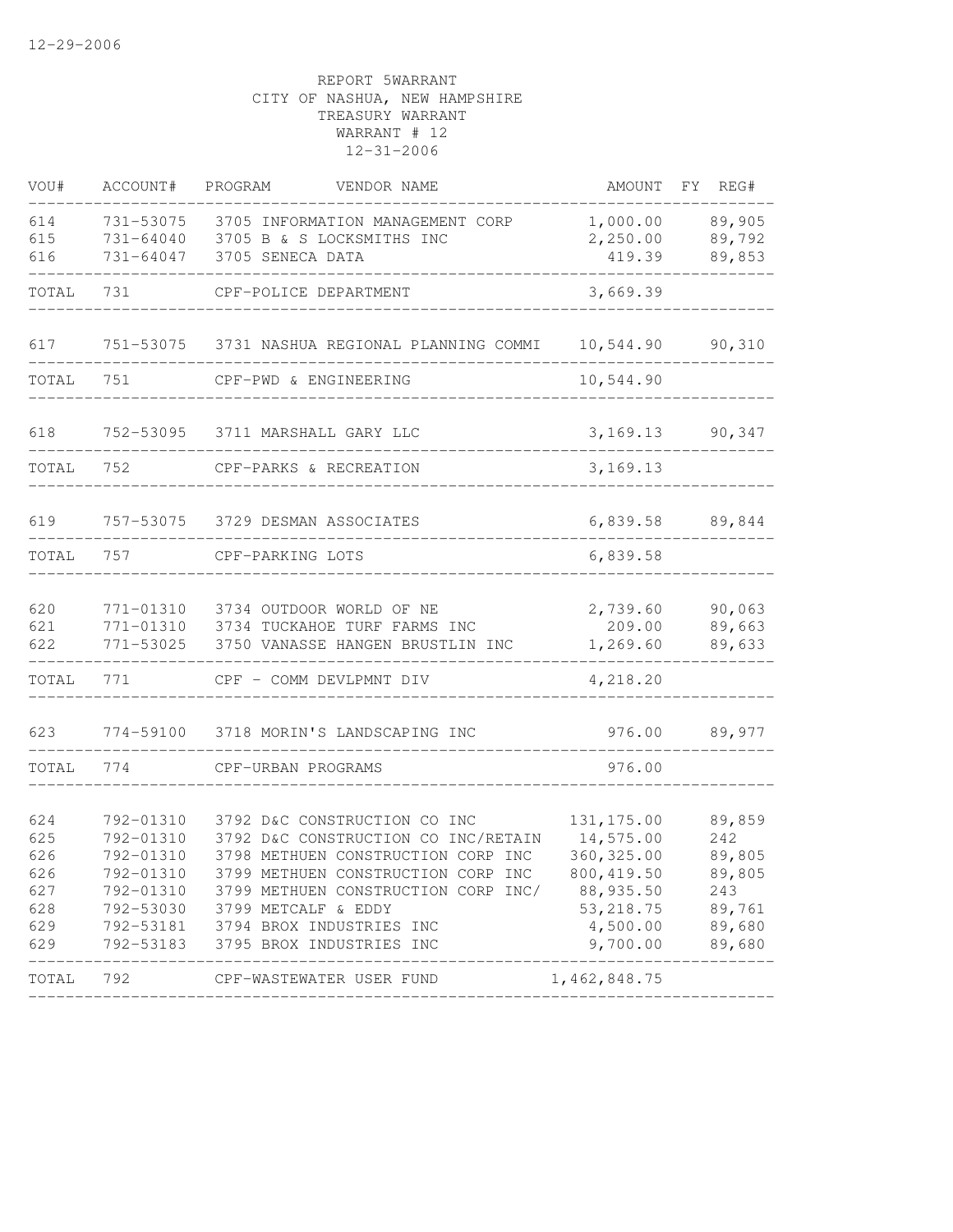| VOU#  | ACCOUNT#  | VENDOR NAME                    | AMOUNT    | FY | REG#      |
|-------|-----------|--------------------------------|-----------|----|-----------|
| 630   | 801-31005 | VERIZON                        | 74.48     |    | 90,319    |
| 631   | 801-31040 | PAETEC COMMUNICATIONS INC      | 7.29      |    | 90,300    |
| 632   | 801-32005 | PUBLIC SERVICE OF NH           | 997.87    |    | 90,358    |
| 633   | 801-41010 | WB MASON COMPANY INC           | 589.96    |    | 89,674    |
| 634   | 801-42000 | LISAY STEVEN E                 | 540.00    |    | 89,787    |
| 635   | 801-48005 | SHATTUCK MALONE OIL CO         | 11,364.39 |    | 90,295    |
| 635   | 801-48005 | SHATTUCK MALONE OIL CO         | 5,936.56  |    | 90,295    |
| 635   | 801-48005 | SHATTUCK MALONE OIL CO         | 1,696.16  |    | 90, 295   |
| 636   | 801-59100 | ADVANCED SCALE INC             | 1,300.00  |    | 89,688    |
| 637   | 801-59100 | AMHERST APPLIANCE REPAIR/STEVE | 370.00    |    | 90,340    |
| 638   | 801-59238 | ANACOMP INC                    | 16.02     |    | 89,681    |
| 639   | 801-59245 | D & R TOWING INC               | 160.00    |    | 90,199    |
| 640   | 801-59245 | DJ SALYER INC                  | 396.50    |    | 89,744    |
| 641   | 801-75023 | BANNER SYSTEMS OF MASSACHUSETT | 90.09     |    | 90,194    |
| 642   | 801-77020 | GMS HYDRAULICS INC             | 307.65    |    | 90,224    |
| 643   | 801-77020 | MCDEVITT TRUCKS INC            | 899.58    |    | 89,992    |
| 644   | 801-78065 | MAYNARD & LESIEUR INCORPORATED | 91.80     |    | 90,207    |
| 645   | 801-78100 | BAYNE MACHINE WORKS            | 2,265.88  |    | 89,781    |
| 646   | 801-78100 | CASEY & DUPUIS EQUIPMENT CORP  | 96.80     |    | 89,975    |
| 647   | 801-78100 | DONOVAN SPRING COMPANY INC     | 2,892.48  |    | 89,679    |
| 648   | 801-78100 | SANEL AUTO PARTS CO            | 57.28     |    | 89,799    |
| 648   | 801-78100 | SANEL AUTO PARTS CO            | 173.53    |    | 89,799    |
| 649   | 801-82025 | NH RETIREMENT SYSTEM           | 365.15    |    | 225       |
| 650   | 801-83106 | ANTHEM BLUE CROSS BLUE SHIELD  | 9,546.50  |    | 227       |
| 651   | 801-83130 | ITT HARTFORD                   | 76.40     |    | 230       |
| 652   | 801-83206 | ANTHEM BLUE CROSS BLUE SHIELD  | 14,904.55 |    | 227       |
| 653   | 801-83230 | ITT HARTFORD                   | 86.52     |    | 230       |
| 654   | 801-83306 | ANTHEM BLUE CROSS BLUE SHIELD  | 2,625.59  |    | 227       |
| 655   | 801-83330 | ITT HARTFORD                   | 93.19     |    | 230       |
| 656   | 801-83406 | ANTHEM BLUE CROSS BLUE SHIELD  | 5, 255.16 |    | 227       |
| 657   | 801-83430 | ITT HARTFORD                   | 46.34     |    | 230       |
| 658   | 801-91005 | CONVERSE KERRY                 | 163.23    |    | 89,629    |
| 659   | 801-96125 | GZA GEOENVIRONMENTAL INC       | 3, 255.35 |    | 90,049    |
| TOTAL | 801       | SOLID WASTE DISPOSAL           |           |    | 66,742.30 |
|       |           |                                |           |    |           |
| 660   | 802-31005 | VERIZON                        | 483.45    |    | 90,319    |
| 661   | 802-31040 | PAETEC COMMUNICATIONS INC      | 7.49      |    | 90,300    |
| 662   | 802-32005 | PUBLIC SERVICE OF NH           | 50,228.98 |    | 90,358    |
| 663   | 802-33005 | PENNICHUCK WATER               | 181.72    |    | 90,324    |
| 664   | 802-34015 | KEYSPAN ENERGY DELIVERY        | 15,589.79 |    | 90,322    |
| 665   | 802-42010 | CENTRAL PAPER PRODUCTS CO      | 93.60     |    | 90,218    |
| 666   | 802-45103 | JCI JONES CHEMICALS INC        | 2,229.70  |    | 89,836    |
| 667   | 802-45105 | HOLLAND COMPANY INC            | 2,820.94  |    | 89,736    |
| 668   | 802-45106 | KEMIRA WATER SOLUTIONS INC     | 3,556.08  |    | 89,841    |
| 669   | 802-46045 | UNIFIRST CORPORATION           | 39.48     |    | 89,980    |
| 669   | 802-46045 | UNIFIRST CORPORATION           | 479.09    |    | 89,980    |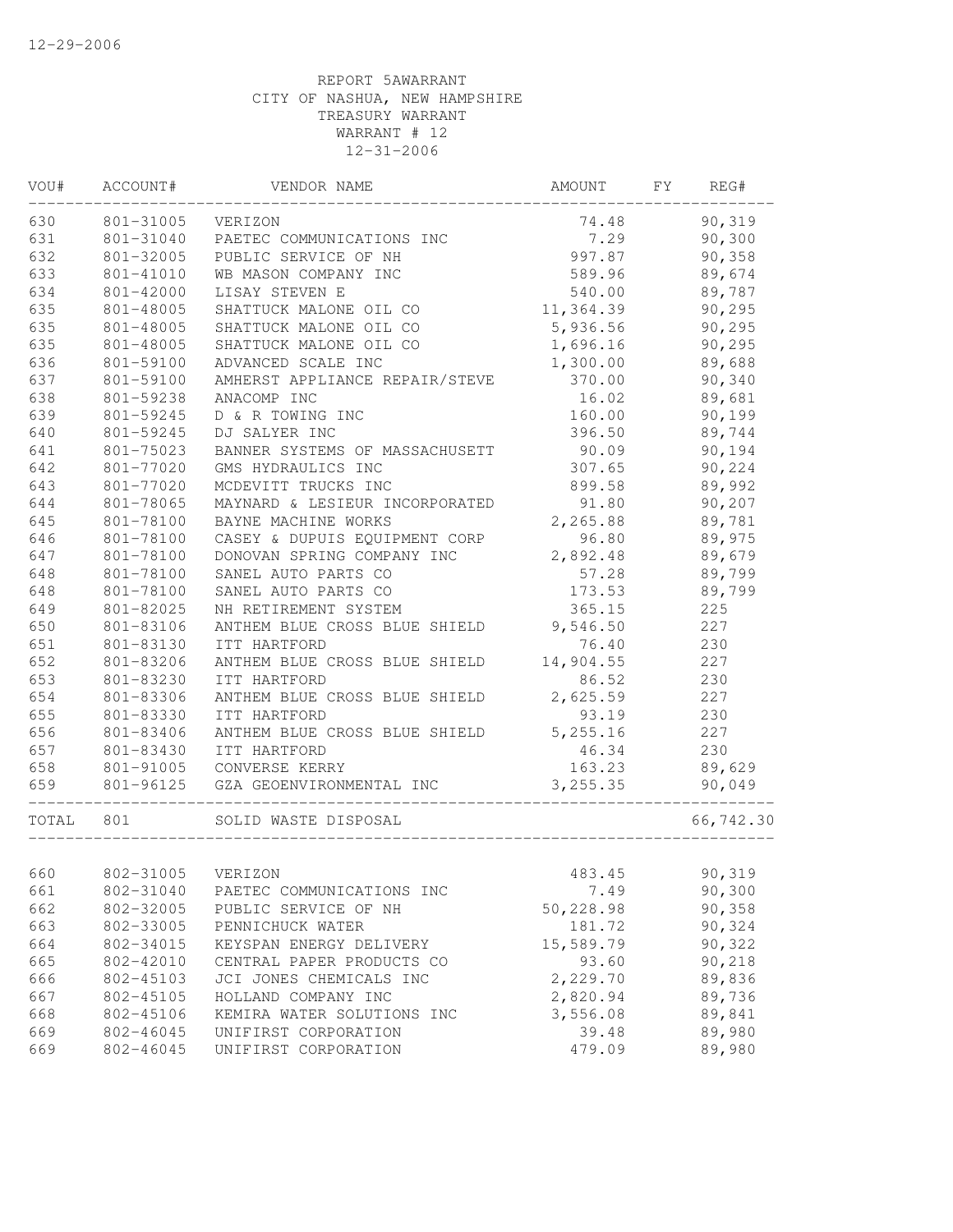| VOU#  | ACCOUNT#  | VENDOR NAME                    | AMOUNT    | FY<br>REG# |  |
|-------|-----------|--------------------------------|-----------|------------|--|
| 670   | 802-53030 | CHEMSERVE ENVIRONMENTAL ANALYS | 275.00    | 89,946     |  |
| 671   | 802-53030 | EASTERN ANALYTICAL INC         | 65.00     | 89,795     |  |
| 672   | 802-53075 | ADS ENVIRONMENTAL SVCS LLC     | 4,015.91  | 89,843     |  |
| 673   | 802-59225 | KENT CLEAN SEPTIC LLC          | 617.50    | 89,737     |  |
| 674   | 802-59230 | BROX INDUSTRIES INC            | 674.00    | 89,680     |  |
| 675   | 802-59230 | CORRIVEAU ROUTHIER INC         | 224.00    | 90,198     |  |
| 676   | 802-59230 | DUKE'S SALES & SERVICE         | 8,770.88  | 90,226     |  |
| 677   | 802-59238 | ANACOMP INC                    | 28.72     | 89,681     |  |
| 678   | 802-59265 | CITIZENS BANK OF NH            | 1,901.99  | 89,854     |  |
| 679   | 802-59320 | MAYNARD & LESIEUR INCORPORATED | 370.18    | 90,207     |  |
| 680   | 802-64192 | <b>CUES</b>                    | 134.56    | 89,753     |  |
| 681   | 802-64192 | DEPENDABLE LOCK SERVICE INC    | 48.00     | 89,981     |  |
| 682   | 802-64192 | FEDEX                          | 286.05    | 90,304     |  |
| 683   | 802-64192 | GRAINGER                       | 549.38    | 89,694     |  |
| 684   | 802-64192 | HOME DEPOT CREDIT SERVICES     | 220.88    | 90,318     |  |
| 684   | 802-64192 | HOME DEPOT CREDIT SERVICES     | 92.23     | 90,318     |  |
| 685   | 802-64192 | N H BRAGG & SONS INC           | 583.88    | 89,632     |  |
| 685   | 802-64192 | N H BRAGG & SONS INC           | 583.89    | 89,632     |  |
| 686   | 802-64192 | NASHUA OUTDOOR POWER EQUIP     | 946.84    | 89,808     |  |
| 687   | 802-77050 | MOTION INDUSTRIES INC          | 491.67    | 89,766     |  |
| 688   | 802-77050 | PINE MOTOR PARTS               | 196.09    | 90,208     |  |
| 689   | 802-77055 | FASTENAL CO                    | 35.23     | 89,667     |  |
| 690   | 802-77055 | GRAINGER                       | 70.56     | 89,694     |  |
| 691   | 802-77065 | KOMLINE-SANDERSON ENGINEERING  | 900.90    | 89,823     |  |
| 692   | 802-77066 | M & M ELECTRICAL SUPPLY CO INC | 96.38     | 90,196     |  |
| 693   | 802-77067 | UNITED SUPPLY COMPANY INC      | 80.92     | 90,217     |  |
| 694   | 802-77069 | HOME DEPOT CREDIT SERVICES     | 298.04    | 90,318     |  |
| 695   | 802-77069 | M & M ELECTRICAL SUPPLY CO INC | 255.45    | 90,196     |  |
| 696   | 802-77069 | SOUTHWORTH-MILTON INC          | 33.50     | 89,653     |  |
| 697   | 802-77070 | WINDWARD PETROLEUM             | 1,070.48  | 89,699     |  |
| 698   | 802-77072 | KRAFT POWER CORP               | 2,513.95  | 89,636     |  |
| 699   | 802-82025 | NH RETIREMENT SYSTEM           | 611.25    | 225        |  |
| 700   | 802-83006 | ANTHEM BLUE CROSS BLUE SHIELD  | 26,831.52 | 227        |  |
| 701   | 802-83030 | ITT HARTFORD                   | 407.76    | 230        |  |
| 702   | 802-94005 | TREASURER STATE OF NH          | 40.00     | 90,298     |  |
| 702   | 802-94005 | TREASURER STATE OF NH          | 725.00    | 90,298     |  |
| 702   | 802-95075 | TREASURER STATE OF NH          | 50.00     | 90,298     |  |
| 703   | 802-96004 | GODWIN PUMPS OF AMERICA INC    | 350.00    | 89,837     |  |
| 704   | 802-96004 | HORIZON SOLUTIONS CORP         | 1,590.23  | 89,637     |  |
| 705   | 802-96055 | MOTION INDUSTRIES INC          | 2,265.64  | 89,766     |  |
| 706   | 802-96518 | G H PHILBRICK SONS INC         | 1,860.00  | 89,822     |  |
| TOTAL | 802       | SEWERAGE DISPOSAL SYSTEM       |           | 136,873.78 |  |
|       |           |                                |           |            |  |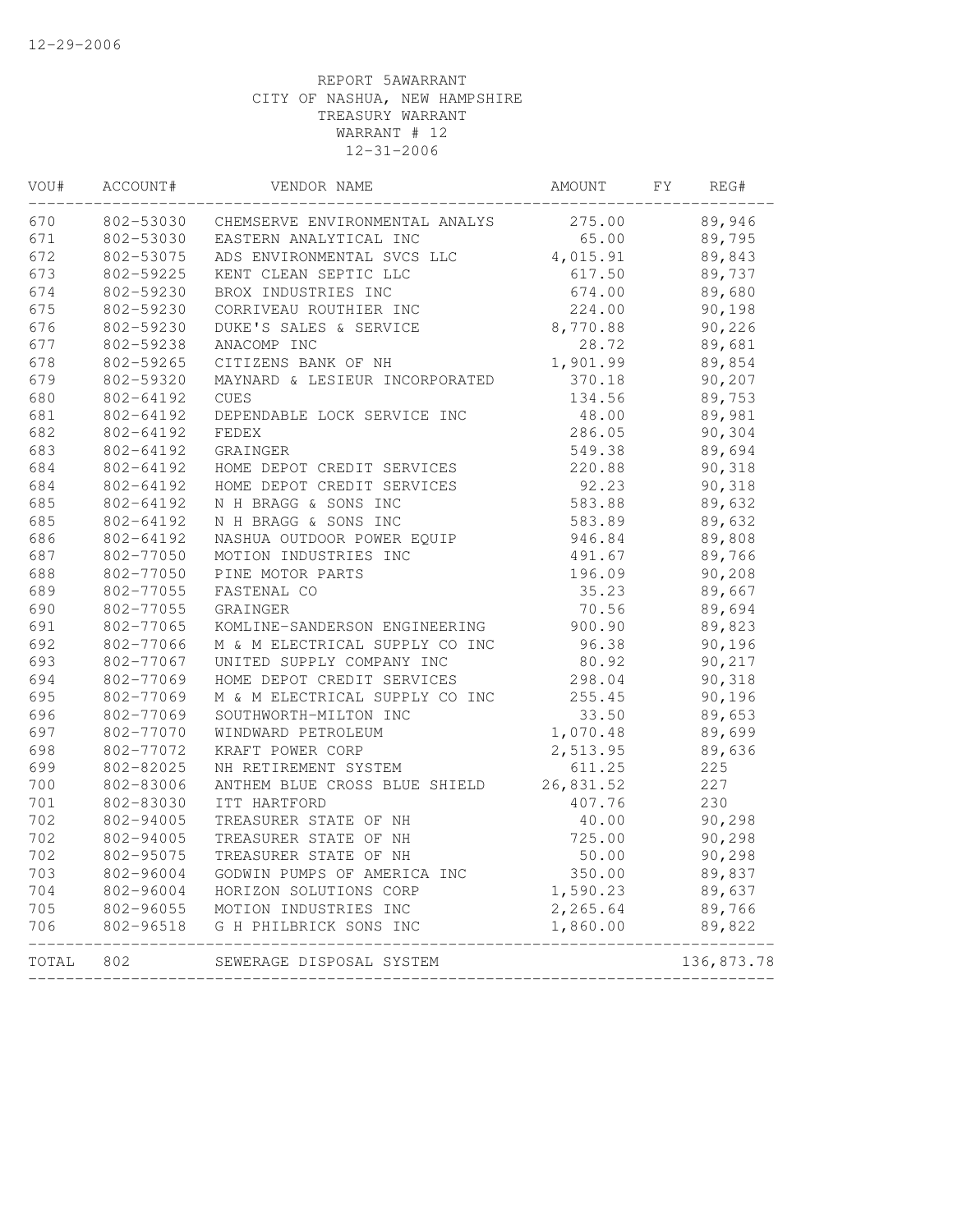| VOU#                            | ACCOUNT#                                                             | VENDOR NAME                                                                                                                | AMOUNT                                                   | FY | REG#                                           |
|---------------------------------|----------------------------------------------------------------------|----------------------------------------------------------------------------------------------------------------------------|----------------------------------------------------------|----|------------------------------------------------|
| 707<br>708                      | 941-01356<br>941-98029                                               | HUNT COMMUNITY SCHOLARSHIP FUN<br>BOARD OF HEALTH/PETTY CASH                                                               | 100.00<br>76.79                                          |    | 89,918<br>90,292                               |
| TOTAL                           | 941                                                                  | HEALTH & COMM SVCS TRUST FUND                                                                                              |                                                          |    | 176.79                                         |
| 709<br>710<br>711<br>712<br>713 | $951 - 05057$<br>951-05060<br>$951 - 22$<br>$951 - 22$<br>$951 - 23$ | FIDELITY MANAGEMENT TRUST CO<br>HOOKER & HOLCOMBE INC<br>HARBOR HOMES INC<br>PREMIUM BUILDERS INC<br>THIBEAULT CORPORATION | 31, 154.79<br>6,075.00<br>4,048.85<br>7,000.00<br>500.00 |    | 90,344<br>90,352<br>89,618<br>90,348<br>90,350 |
| TOTAL                           | 951                                                                  | PWD & ENG TRUST FUND                                                                                                       |                                                          |    | 48,778.64                                      |
| 714<br>715<br>716               | 952-05054<br>952-05058<br>952-91055                                  | HOME DEPOT CREDIT SERVICES<br>HANDY HOUSE INC<br>NASHUA ELKS CRUSADERS                                                     | 694.53<br>59.00<br>500.00                                |    | 90,318<br>90,338<br>90,346                     |
| TOTAL                           | 952                                                                  | PARK & RECREATION TRUST FUND                                                                                               |                                                          |    | 1,253.53                                       |
| 717                             |                                                                      | 953-45030 BROX INDUSTRIES INC/RETAINAGE                                                                                    | 1,174.80                                                 |    | 233                                            |
| TOTAL                           | 953                                                                  | STREET TRUST FUND                                                                                                          |                                                          |    | 1,174.80                                       |
| 718                             |                                                                      | 961-45185 HARDY DORIC INC                                                                                                  | 525.00                                                   |    | 89,809                                         |
| TOTAL                           | 961                                                                  | EDGEWOOD CEMETERY TRUST FUND                                                                                               |                                                          |    | 525.00                                         |
| 719                             | 975-64045                                                            | CDW GOVERNMENT INC                                                                                                         | 2,960.00                                                 |    | 90,031                                         |
| TOTAL                           | 975                                                                  | LIBRARY TRUST FUND                                                                                                         |                                                          |    | 2,960.00                                       |
|                                 |                                                                      |                                                                                                                            |                                                          |    |                                                |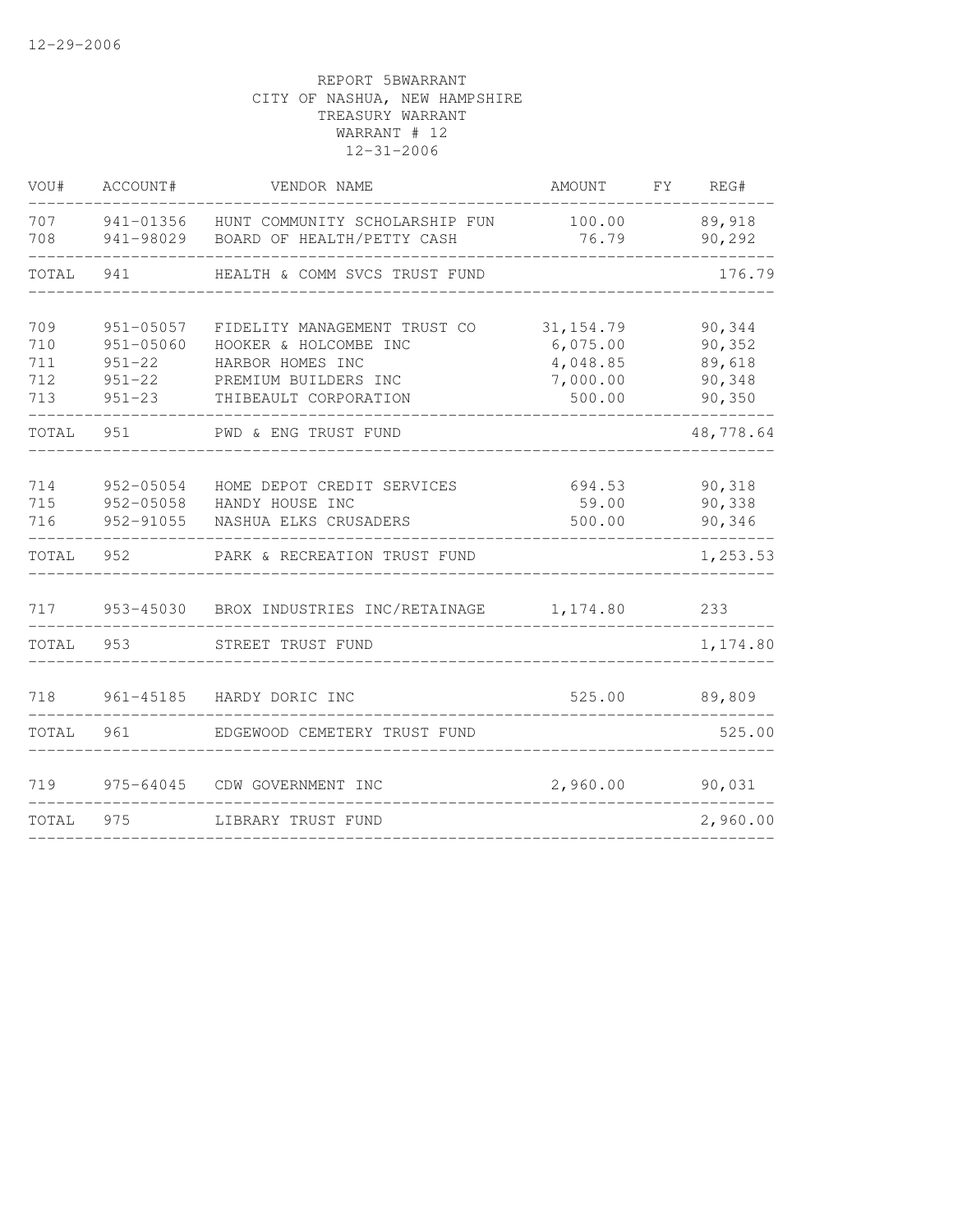|           | ACCOUNT#                 | PAYROLL WEEK ENDING                    | AMOUNT             |          |
|-----------|--------------------------|----------------------------------------|--------------------|----------|
|           | $151 - 41$<br>$151 - 41$ | $16 - DEC - 2006$<br>$23 - DEC - 2006$ | 1,841.95<br>171.22 |          |
| TOTAL 151 |                          | A/R POLICE OVERTIME                    |                    | 2,013.17 |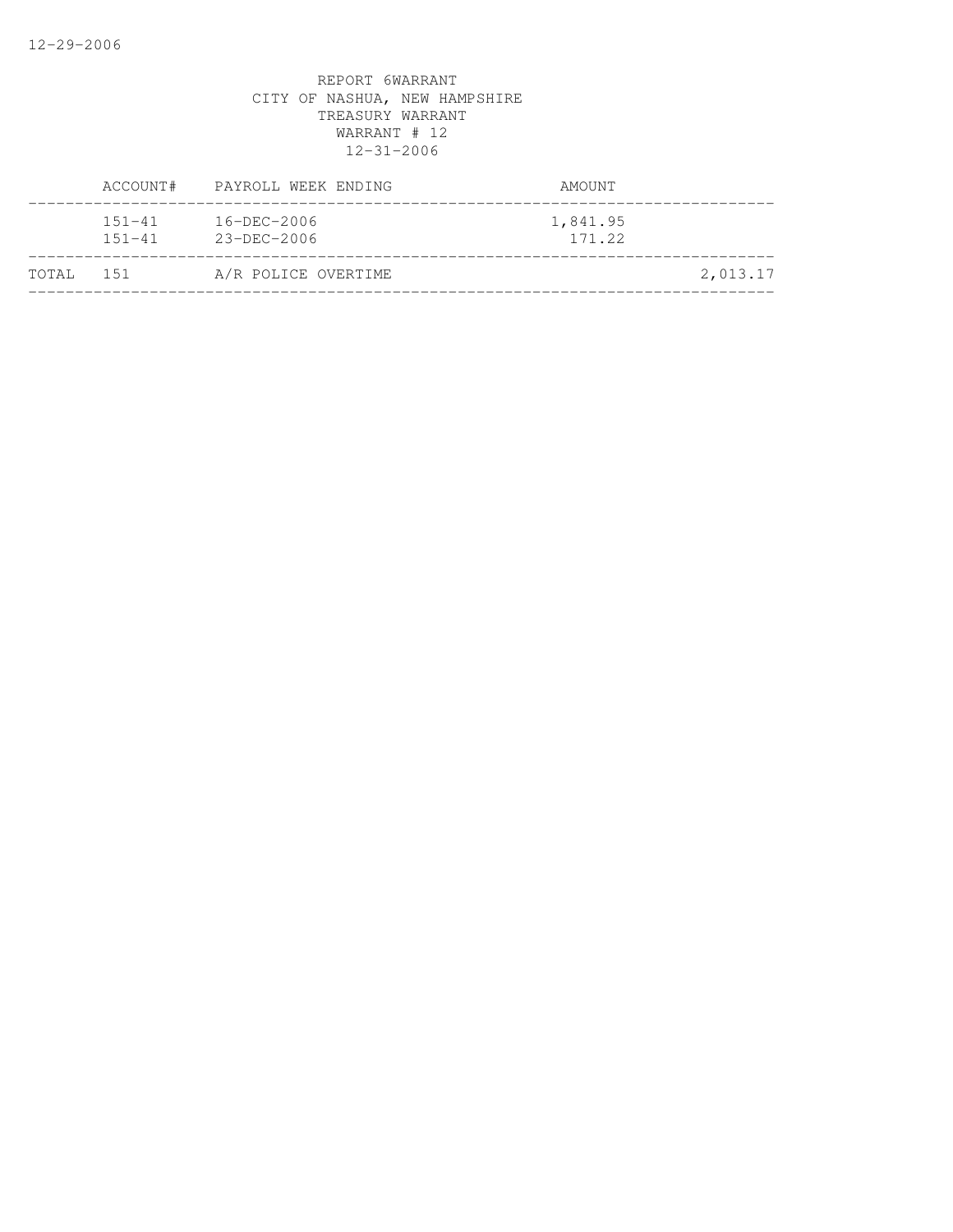|       |                          | ACCOUNT# PAYROLL WEEK ENDING                     | AMOUNT                  |          |
|-------|--------------------------|--------------------------------------------------|-------------------------|----------|
|       |                          | 3037-11515 16-DEC-2006                           | 696.17                  |          |
|       | TOTAL 303                | ALT - INCENTIVE FUND PROGRAM                     | _______________________ | 696.17   |
|       |                          | 305-11239  16-DEC-2006                           | 970.72                  |          |
|       |                          | 305-11239 23-DEC-2006                            | 970.72                  |          |
|       |                          | 305-59100 23-DEC-2006                            | 225.00                  |          |
|       | TOTAL 305                | SRF - CIVIC & COMM ACTIVITIES                    |                         | 2,166.44 |
|       |                          | 308-83051  16-DEC-2006                           | 2,130.68                |          |
|       |                          | 308-83051 23-DEC-2006                            | 2,130.68                |          |
|       | 308-83052                | 16-DEC-2006                                      | 698.75                  |          |
|       | 308-83052                | 23-DEC-2006                                      | 698.75                  |          |
|       |                          | 308-83102  16-DEC-2006                           | 1,921.59                |          |
|       |                          | 308-83102 23-DEC-2006                            | 1,860.33                |          |
|       | TOTAL 308                | SRF - INSURANCE<br>_____________________         |                         | 9,440.78 |
|       |                          |                                                  |                         |          |
|       |                          | 3086-11870  16-DEC-2006                          | 2,852.31                |          |
|       |                          | 3086-12006 16-DEC-2006                           | 1,812.59                |          |
|       |                          | 3086-13032 16-DEC-2006                           | 228.99                  |          |
|       |                          | 3086-13032 23-DEC-2006<br>3086-13133 16-DEC-2006 | 161.64<br>2,475.00      |          |
| TOTAL | 308                      | JAVITS GRANT PROGRAM                             |                         | 7,530.53 |
|       |                          |                                                  |                         |          |
|       | 3097-11162               | 16-DEC-2006                                      | 1,092.01                |          |
|       |                          | 3097-11162 23-DEC-2006                           | 1,092.01                |          |
|       | 3097-11408               | 16-DEC-2006                                      | 721.60                  |          |
|       | 3097-11408               | 23-DEC-2006                                      | 721.60                  |          |
|       | 3097-12112               | 16-DEC-2006                                      | 3,637.03                |          |
|       | 3097-12112               | 23-DEC-2006                                      | 2,826.61                |          |
|       |                          | 3097-12830 16-DEC-2006                           | 79.30                   |          |
|       | 3097-12830<br>3097-19138 | 23-DEC-2006                                      | 44.25<br>2,755.50       |          |
|       | 3097-19139               | 16-DEC-2006<br>16-DEC-2006                       | 8,158.45                |          |
|       | 3097-19140               | 16-DEC-2006                                      | 9,041.83                |          |
|       | 3097-19140               | 23-DEC-2006                                      | 8,544.91                |          |
|       | 3097-19540               | 16-DEC-2006                                      | 21, 213.82              |          |
|       | 3097-19540               | 23-DEC-2006                                      | 20,948.08               |          |
|       | 3097-19544               | $16 - DEC - 2006$                                | 713.30                  |          |
|       | 3097-19544               | 23-DEC-2006                                      | 549.38                  |          |
|       | 3097-19545               | 16-DEC-2006                                      | 885.45                  |          |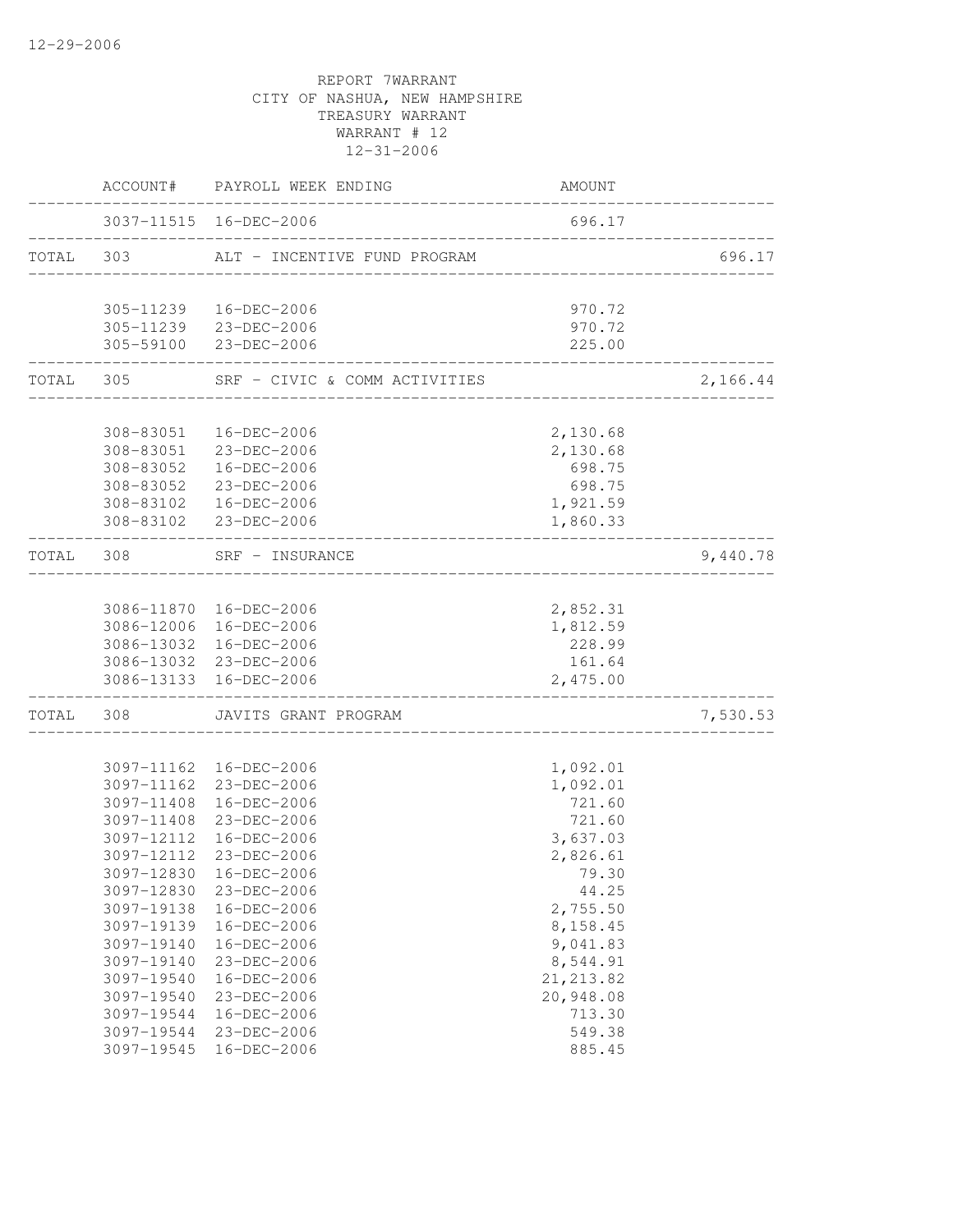|           |           | ACCOUNT# PAYROLL WEEK ENDING                              | AMOUNT          |           |
|-----------|-----------|-----------------------------------------------------------|-----------------|-----------|
|           |           | 3097-19545 23-DEC-2006                                    | 714.99          |           |
| TOTAL 309 |           | SRF - FOOD SERVICES                                       |                 | 83,740.12 |
|           |           | 3117-12006 16-DEC-2006                                    | 1,237.14        |           |
|           |           | 3117-12006 23-DEC-2006                                    | 637.86          |           |
|           |           | TOTAL 311 DRIVER'S EDUCATION<br>_________________________ |                 | 1,875.00  |
|           |           | 3118-12006 23-DEC-2006                                    | 37.14           |           |
|           |           | 3118-13133 23-DEC-2006<br>--------------------------      | 86.66           |           |
| TOTAL 311 |           | SUMMER SCHOOL<br>_______________________                  |                 | 123.80    |
|           | 312-11165 | 16-DEC-2006                                               | 745.98          |           |
|           | 312-11165 | 23-DEC-2006                                               | 745.98          |           |
|           | 312-11191 | 16-DEC-2006                                               | 703.92          |           |
|           | 312-11191 | 23-DEC-2006                                               | 703.92          |           |
|           | 312-11547 | 16-DEC-2006                                               | 1,948.01        |           |
|           | 312-11547 | 23-DEC-2006                                               | 1,948.01        |           |
|           | 312-12010 | 16-DEC-2006                                               | 86.03           |           |
|           | 312-12010 | 23-DEC-2006                                               | 86.03           |           |
|           | 312-12116 | 16-DEC-2006                                               | 551.93          |           |
|           | 312-12116 | 23-DEC-2006                                               | 551.93          |           |
|           |           | 312-12150  16-DEC-2006                                    | 100.00          |           |
|           |           | 312-12150 23-DEC-2006<br>312-13004  16-DEC-2006           | 80.00<br>833.48 |           |
| TOTAL 312 |           | SRF - FINANCIAL SERVICES                                  |                 | 9,085.22  |
|           |           | 3122-12006 16-DEC-2006                                    | 3,187.50        |           |
|           |           | 3122-12006 23-DEC-2006                                    | 450.00          |           |
| TOTAL 312 |           | ADULT ED/CONTINUING ED                                    |                 | 3,637.50  |
|           |           | 3245-12006 16-DEC-2006                                    | 535.00          |           |
|           |           | 3245-12006 23-DEC-2006                                    | 500.00          |           |
| TOTAL 324 |           | YOUTH SAFE HAVEN-PAL                                      |                 | 1,035.00  |
|           |           | 331-11245  16-DEC-2006                                    | 499.99          |           |
|           |           | 331-11245 23-DEC-2006                                     | 500.00          |           |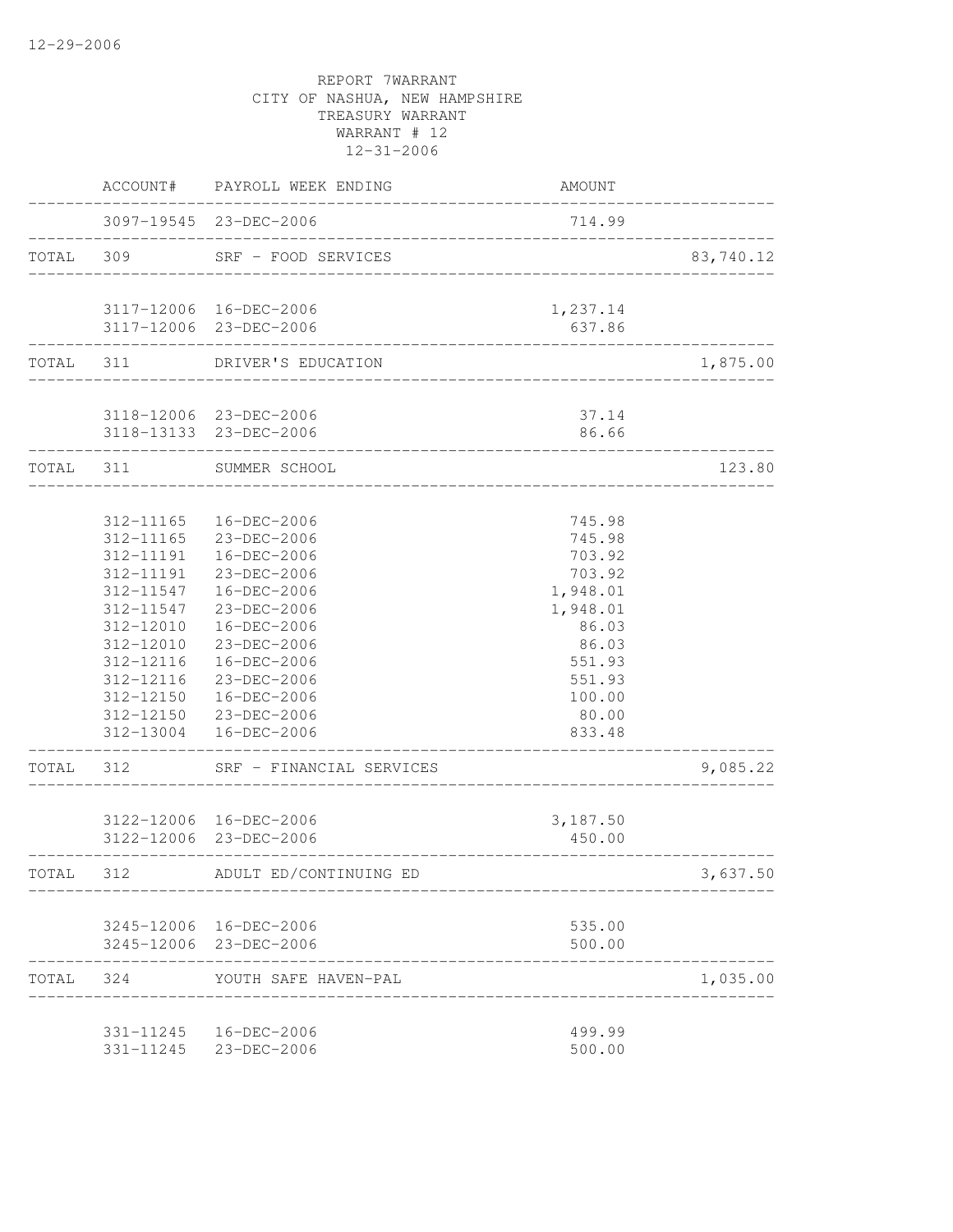|           | ACCOUNT#  | PAYROLL WEEK ENDING            | AMOUNT   |           |
|-----------|-----------|--------------------------------|----------|-----------|
|           | 331-11250 | 16-DEC-2006                    | 647.10   |           |
|           | 331-11250 | 23-DEC-2006                    | 647.10   |           |
|           | 331-11549 | 16-DEC-2006                    | 676.71   |           |
|           | 331-11549 | 23-DEC-2006                    | 676.71   |           |
|           | 331-11558 | 16-DEC-2006                    | 1,053.24 |           |
|           | 331-11558 | 23-DEC-2006                    | 1,053.23 |           |
|           | 331-11567 | 16-DEC-2006                    | 1,263.79 |           |
|           | 331-11567 | 23-DEC-2006                    | 1,263.79 |           |
|           | 331-12115 | 16-DEC-2006                    | 524.61   |           |
|           | 331-12115 | 23-DEC-2006                    | 524.61   |           |
|           |           | 331-13044  16-DEC-2006         | 2,192.74 |           |
|           |           | 331-13044 23-DEC-2006          | 1,921.18 |           |
|           |           | 331-18036  16-DEC-2006         | 6,813.39 |           |
|           |           | 331-18036 23-DEC-2006          | 6,474.70 |           |
| TOTAL 331 |           | SRF - POLICE DEPARTMENT        |          | 26,732.89 |
|           |           | 3317-19230 16-DEC-2006         | 600.00   |           |
| TOTAL 331 |           | TITLE I SCHL IMPR-FES          |          | 600.00    |
|           |           |                                |          |           |
|           |           | 332-13004 16-DEC-2006          | 21.45    |           |
|           |           | 332-18084  16-DEC-2006         | 373.87   |           |
| TOTAL 332 |           | SRF - FIRE DEPARTMENT          |          | 395.32    |
|           |           | 3337-12006 16-DEC-2006         | 667.75   |           |
|           |           | 3337-19230 16-DEC-2006         | 1,350.00 |           |
| TOTAL     | 333       | TITLE I SCHL IMPRV MT PLEASANT |          | 2,017.75  |
|           |           | 3340-12078 16-DEC-2006         | 2,400.00 |           |
| TOTAL 334 |           | ______________________         |          |           |
|           |           |                                |          | 2,400.00  |
|           |           | 3346-13133 16-DEC-2006         | $-18.75$ |           |
| TOTAL     | 334       | TITLE I SCHL IMPRV AMHERST ST  |          | $-18.75$  |
|           |           |                                |          |           |
|           |           | 3347-13133  16-DEC-2006        | 979.25   |           |
|           |           | 3347-13133 23-DEC-2006         | 123.86   |           |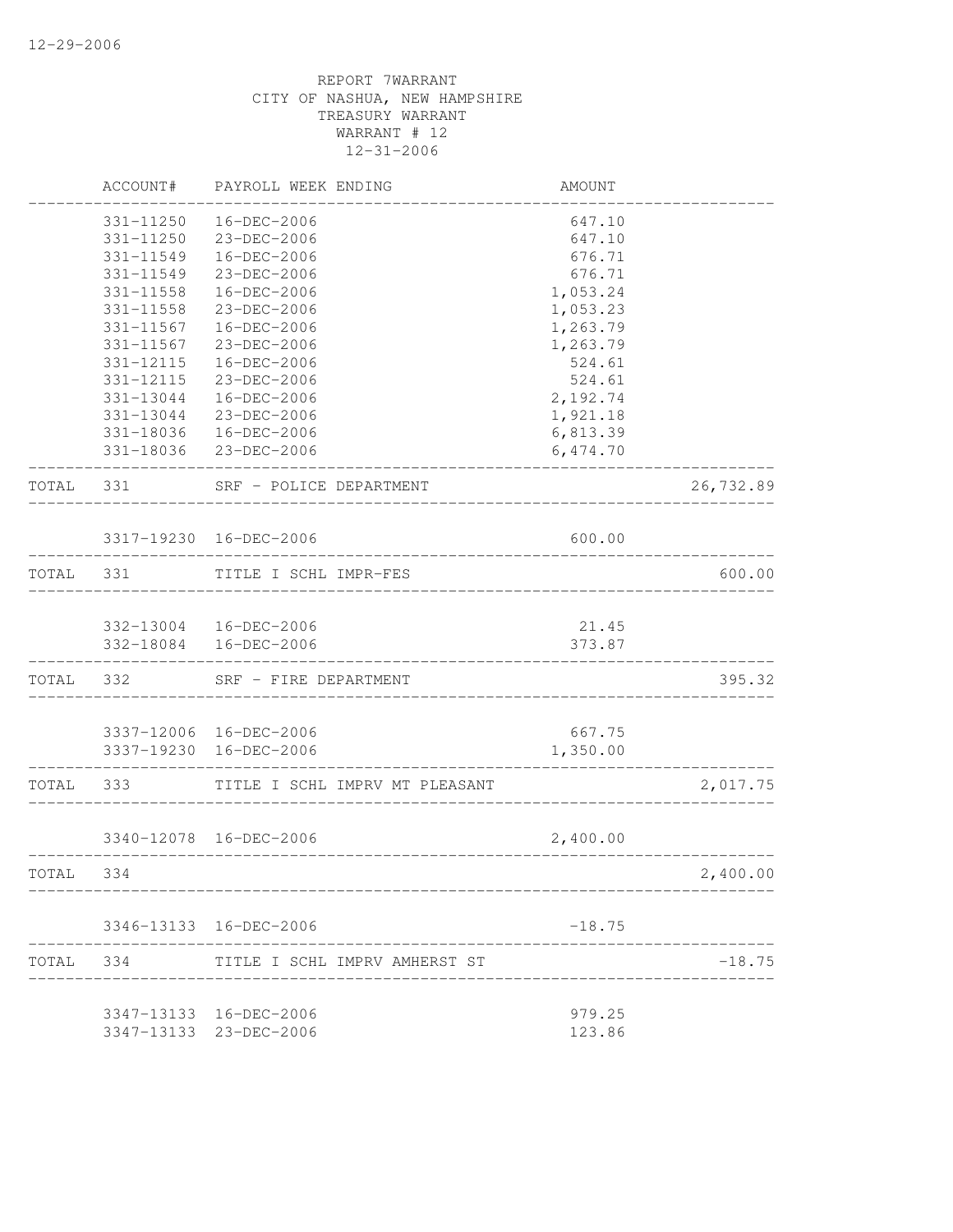|           | ACCOUNT#                           | PAYROLL WEEK ENDING                     | AMOUNT                 |           |
|-----------|------------------------------------|-----------------------------------------|------------------------|-----------|
|           |                                    | TOTAL 334 TITLE I SCHL IMPRV AMHERST ST |                        | 1,103.11  |
|           |                                    | 335-94025 23-DEC-2006                   | 600.00                 |           |
|           |                                    | __________________________________      |                        |           |
| TOTAL 335 |                                    | SRF - EMERGENCY MANAGEMENT              |                        | 600.00    |
|           |                                    | 3357-11870  16-DEC-2006                 | 2,585.34               |           |
|           |                                    | 3357-12006 16-DEC-2006                  | 49.70                  |           |
|           |                                    | 3357-12078 16-DEC-2006                  | 1,018.75               |           |
|           |                                    | 3357-12078 23-DEC-2006                  | 725.00                 |           |
|           |                                    | 3357-19230 16-DEC-2006                  | 206.25                 |           |
|           |                                    | 3357-19230 23-DEC-2006                  | 125.00<br>____________ |           |
| TOTAL 335 |                                    | TITLE IB READ 1ST MT PLEASANT           |                        | 4,710.04  |
|           |                                    |                                         |                        |           |
|           |                                    | 341-11107  16-DEC-2006                  | 667.80                 |           |
|           |                                    | 341-11107 23-DEC-2006                   | 667.80                 |           |
|           |                                    | 341-11235  16-DEC-2006                  | 1,871.29               |           |
|           | 341-11235                          | 23-DEC-2006                             | 1,871.30               |           |
|           | 341-11346                          | 16-DEC-2006                             | 210.33                 |           |
|           | 341-11346                          | 23-DEC-2006                             | 210.33                 |           |
|           | 341-11484                          | 16-DEC-2006                             | 1,600.00               |           |
|           | 341-11484                          | 23-DEC-2006                             | 1,600.00               |           |
|           | 341-11563                          | 16-DEC-2006                             | 904.58                 |           |
|           | 341-11563                          | 23-DEC-2006                             | 904.58                 |           |
|           | 341-11584                          | 16-DEC-2006                             | 118.26                 |           |
|           | 341-11584                          | 23-DEC-2006                             | 118.26                 |           |
|           | 341-12037                          | 16-DEC-2006                             | 100.03                 |           |
|           | 341-12037                          | 23-DEC-2006                             | 100.03                 |           |
|           | 341-12101                          | 16-DEC-2006                             | 371.52                 |           |
|           |                                    | 341-12101 23-DEC-2006                   | 371.52                 |           |
| TOTAL     | 341<br>--------------------------- | SRF - COMMUNITY SERVICES                |                        | 11,687.63 |
|           |                                    |                                         |                        |           |
|           | 342-11584                          | 16-DEC-2006                             | 1,733.35               |           |
|           | 342-11584                          | 23-DEC-2006                             | 1,733.35               |           |
|           | 342-12000                          | 16-DEC-2006                             | 705.00                 |           |
|           | 342-12000                          | 23-DEC-2006                             | 615.00                 |           |
|           | $342 - 12040$                      | 16-DEC-2006                             | 888.00                 |           |
|           | $342 - 12040$                      | 23-DEC-2006                             | 888.00                 |           |
|           | 342-12081                          | 16-DEC-2006                             | 80.50                  |           |
|           | 342-12081                          | 23-DEC-2006                             | 69.00                  |           |
|           | 342-12113                          | 16-DEC-2006                             | 189.00                 |           |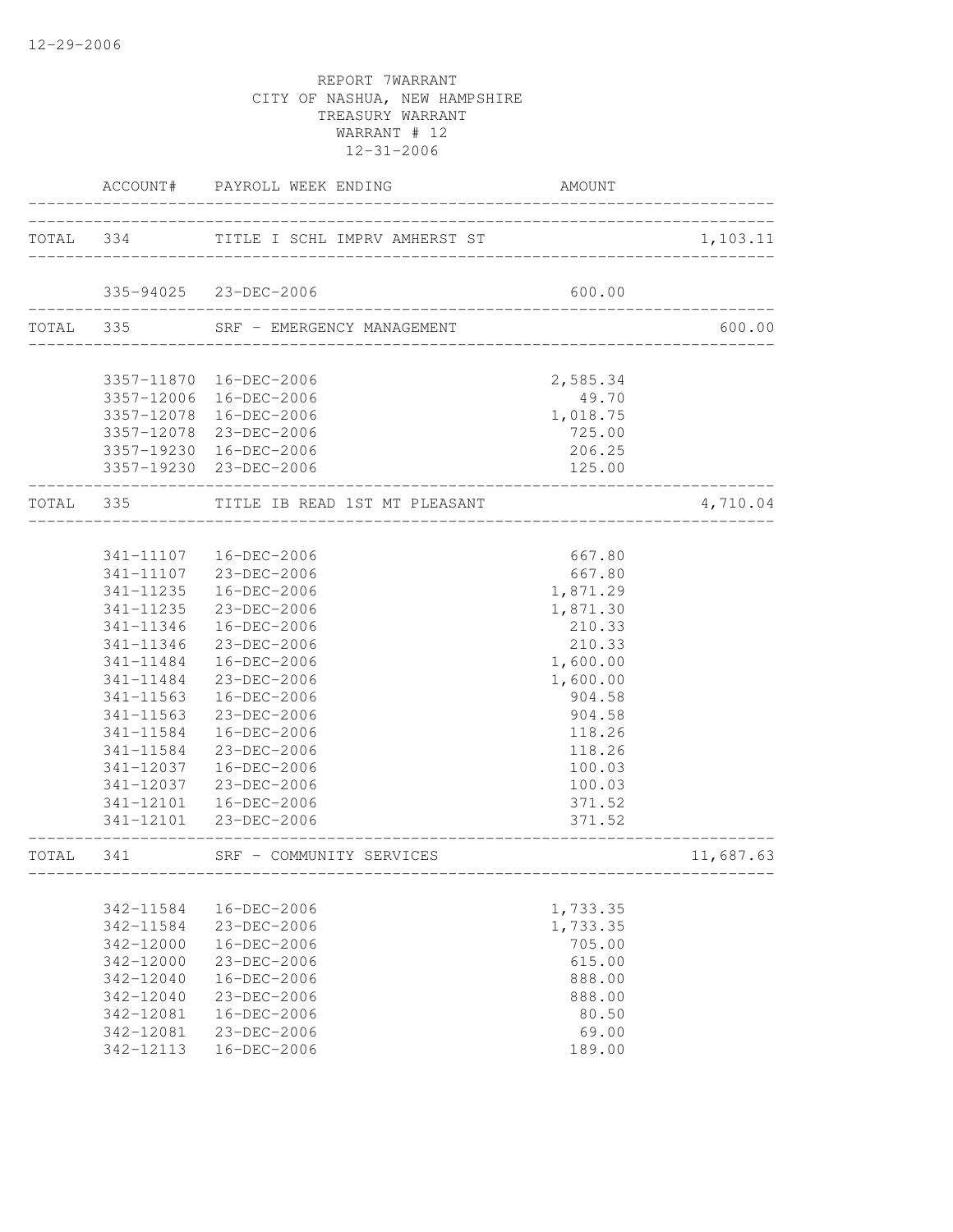| AMOUNT   | PAYROLL WEEK ENDING                                                                                                  | ACCOUNT#   |                                                                                                                                                                                                                                                                                                                                                                                                                                                                                                                                                                                                                                    |
|----------|----------------------------------------------------------------------------------------------------------------------|------------|------------------------------------------------------------------------------------------------------------------------------------------------------------------------------------------------------------------------------------------------------------------------------------------------------------------------------------------------------------------------------------------------------------------------------------------------------------------------------------------------------------------------------------------------------------------------------------------------------------------------------------|
|          |                                                                                                                      |            |                                                                                                                                                                                                                                                                                                                                                                                                                                                                                                                                                                                                                                    |
| 234.60   |                                                                                                                      |            |                                                                                                                                                                                                                                                                                                                                                                                                                                                                                                                                                                                                                                    |
| 234.60   |                                                                                                                      |            |                                                                                                                                                                                                                                                                                                                                                                                                                                                                                                                                                                                                                                    |
|          |                                                                                                                      |            |                                                                                                                                                                                                                                                                                                                                                                                                                                                                                                                                                                                                                                    |
| 7,800.00 |                                                                                                                      |            |                                                                                                                                                                                                                                                                                                                                                                                                                                                                                                                                                                                                                                    |
|          |                                                                                                                      |            | TOTAL 344                                                                                                                                                                                                                                                                                                                                                                                                                                                                                                                                                                                                                          |
|          |                                                                                                                      |            |                                                                                                                                                                                                                                                                                                                                                                                                                                                                                                                                                                                                                                    |
|          |                                                                                                                      |            |                                                                                                                                                                                                                                                                                                                                                                                                                                                                                                                                                                                                                                    |
|          |                                                                                                                      |            |                                                                                                                                                                                                                                                                                                                                                                                                                                                                                                                                                                                                                                    |
|          |                                                                                                                      |            |                                                                                                                                                                                                                                                                                                                                                                                                                                                                                                                                                                                                                                    |
|          |                                                                                                                      |            |                                                                                                                                                                                                                                                                                                                                                                                                                                                                                                                                                                                                                                    |
|          |                                                                                                                      |            |                                                                                                                                                                                                                                                                                                                                                                                                                                                                                                                                                                                                                                    |
|          |                                                                                                                      |            |                                                                                                                                                                                                                                                                                                                                                                                                                                                                                                                                                                                                                                    |
| 4,135.02 |                                                                                                                      |            |                                                                                                                                                                                                                                                                                                                                                                                                                                                                                                                                                                                                                                    |
|          |                                                                                                                      |            |                                                                                                                                                                                                                                                                                                                                                                                                                                                                                                                                                                                                                                    |
| $-35.00$ |                                                                                                                      |            |                                                                                                                                                                                                                                                                                                                                                                                                                                                                                                                                                                                                                                    |
|          |                                                                                                                      |            | TOTAL 347                                                                                                                                                                                                                                                                                                                                                                                                                                                                                                                                                                                                                          |
|          |                                                                                                                      |            |                                                                                                                                                                                                                                                                                                                                                                                                                                                                                                                                                                                                                                    |
| $-20.00$ |                                                                                                                      |            |                                                                                                                                                                                                                                                                                                                                                                                                                                                                                                                                                                                                                                    |
|          |                                                                                                                      |            | TOTAL 347                                                                                                                                                                                                                                                                                                                                                                                                                                                                                                                                                                                                                          |
|          |                                                                                                                      |            |                                                                                                                                                                                                                                                                                                                                                                                                                                                                                                                                                                                                                                    |
|          |                                                                                                                      |            |                                                                                                                                                                                                                                                                                                                                                                                                                                                                                                                                                                                                                                    |
|          |                                                                                                                      |            |                                                                                                                                                                                                                                                                                                                                                                                                                                                                                                                                                                                                                                    |
| 150.00   |                                                                                                                      |            |                                                                                                                                                                                                                                                                                                                                                                                                                                                                                                                                                                                                                                    |
|          | TITLE 11A TEACHER QUALITY                                                                                            | 350        | TOTAL                                                                                                                                                                                                                                                                                                                                                                                                                                                                                                                                                                                                                              |
| 1,672.96 |                                                                                                                      | 3516-11802 |                                                                                                                                                                                                                                                                                                                                                                                                                                                                                                                                                                                                                                    |
|          | TITLE IID ENHANCE ED THRU TECH                                                                                       |            | TOTAL                                                                                                                                                                                                                                                                                                                                                                                                                                                                                                                                                                                                                              |
|          | 140.00<br>$-140.00$<br>547.13<br>547.13<br>35.00<br>5,916.55<br>5,056.89<br>20.00<br>17,958.64<br>2,492.31<br>310.00 | ---------- | 342-12113 23-DEC-2006<br>342-12582  16-DEC-2006<br>342-12582 23-DEC-2006<br>TOTAL 342 SRF - COMMUNITY HEALTH<br>3440-12078 16-DEC-2006<br>AFTER SCHOOL PROGRAM<br>3447-10200 16-DEC-2006<br>3447-10200 23-DEC-2006<br>3447-11162  16-DEC-2006<br>3447-11162 23-DEC-2006<br>3447-11200 23-DEC-2006<br>3447-11860 16-DEC-2006<br>3447-12006 16-DEC-2006<br>3447-12006 23-DEC-2006<br>TOTAL 344 TITLE IV SDF 21ST CENTURY<br>347-12006  16-DEC-2006<br>3477-12006 16-DEC-2006<br>3477-12006 23-DEC-2006<br>3507-11726 16-DEC-2006<br>3507-11805 16-DEC-2006<br>3507-12201 16-DEC-2006<br>3507-13133 16-DEC-2006<br>16-DEC-2006<br>351 |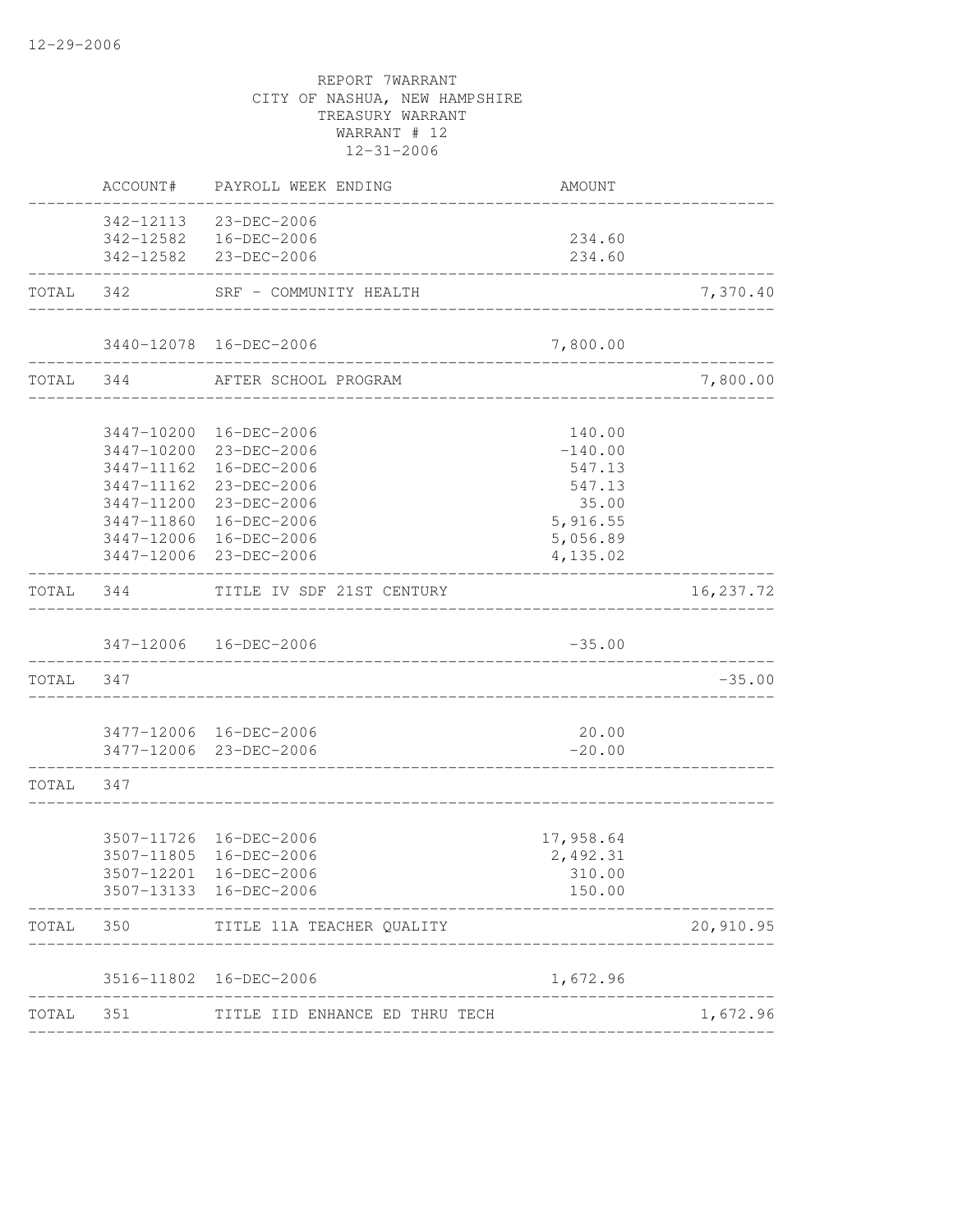|           |            | ACCOUNT# PAYROLL WEEK ENDING                     | AMOUNT                             |           |
|-----------|------------|--------------------------------------------------|------------------------------------|-----------|
|           |            | 352-59055  16-DEC-2006                           | 563.19                             |           |
|           |            | 352-59055 23-DEC-2006                            | 563.19                             |           |
| TOTAL 352 |            | SRF - PARKS AND RECREATION                       |                                    | 1,126.38  |
|           |            |                                                  |                                    |           |
|           |            | 3557-11870 16-DEC-2006                           | 2,585.34                           |           |
|           | 3557-12006 | 3557-12001 23-DEC-2006<br>16-DEC-2006            | 124.00                             |           |
|           |            |                                                  | 1,938.48                           |           |
|           | 3557-12078 | 16-DEC-2006                                      | 168.75                             |           |
|           |            | 3557-12201 16-DEC-2006                           | 186.00                             |           |
|           |            | 3557-13004 16-DEC-2006                           | 225.00                             |           |
|           |            | 3557-19230 16-DEC-2006<br>3557-19230 23-DEC-2006 | 1,475.00<br>150.00                 |           |
|           |            | TOTAL 355 TITLE IB READING 1ST FES               |                                    | 6,852.57  |
|           |            |                                                  |                                    |           |
|           | 374-01210  | 16-DEC-2006                                      | 1,812.46                           |           |
|           |            | 374-01210 23-DEC-2006                            | 1,832.42                           |           |
|           | 374-0703P  | 16-DEC-2006                                      | 608.65                             |           |
|           | 374-0703P  | 23-DEC-2006                                      | 325.60                             |           |
|           | 374-0704P  | 16-DEC-2006                                      | 254.37                             |           |
|           | 374-0704P  | 23-DEC-2006                                      | 537.42                             |           |
|           | 374-0705M  | 23-DEC-2006                                      | 260.00                             |           |
|           | 374-0705P  | 16-DEC-2006                                      | 936.07                             |           |
|           | 374-0705P  | 23-DEC-2006                                      | 782.06                             |           |
|           | 374-07235  | 16-DEC-2006                                      | 1,123.19                           |           |
|           | 374-07235  | 23-DEC-2006                                      | 924.97                             |           |
|           | 374-0734P  | 16-DEC-2006                                      | 1,070.30                           |           |
|           | 374-0734P  | 23-DEC-2006                                      | 1,419.39                           |           |
|           | 374-09003  | 16-DEC-2006                                      | 149.81                             |           |
|           |            | 374-09003 23-DEC-2006                            | 133.01<br>-----------------------  |           |
|           | TOTAL 374  | SRF - URBAN PROGRAMS                             | __________________________________ | 12,169.72 |
|           |            |                                                  | 5,262.49                           |           |
|           | 3767-11802 | 3767-11726 16-DEC-2006<br>16-DEC-2006            |                                    |           |
|           | 3767-11870 | 16-DEC-2006                                      | 1,831.69<br>2,539.61               |           |
|           | 3767-12111 | 16-DEC-2006                                      | 3,602.10                           |           |
|           | 3767-12111 | 23-DEC-2006                                      | 3,376.44                           |           |
|           | 3767-12126 | 16-DEC-2006                                      | 482.70                             |           |
|           | 3767-12126 | 23-DEC-2006                                      | 482.70                             |           |
|           | 3767-12198 | 16-DEC-2006                                      | 41, 459.10                         |           |
|           | 3767-12201 | $16 - DEC - 2006$                                | 567.30                             |           |
|           | 3767-12201 | 23-DEC-2006                                      | 453.84                             |           |
|           | 3767-13133 | 16-DEC-2006                                      | 990.25                             |           |
|           |            |                                                  |                                    |           |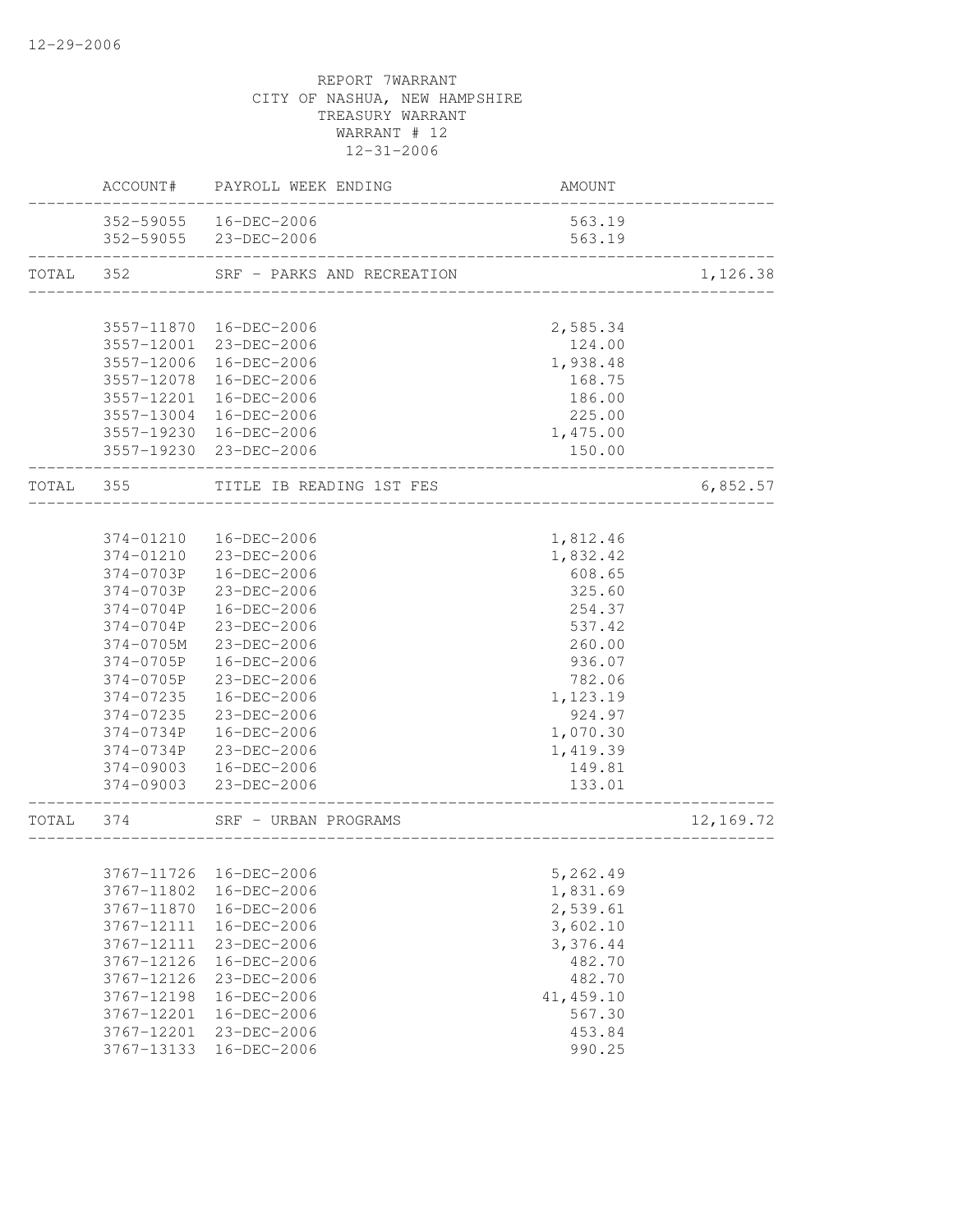|           | ACCOUNT#                 | PAYROLL WEEK ENDING                              | AMOUNT           |           |
|-----------|--------------------------|--------------------------------------------------|------------------|-----------|
|           |                          | 3767-1333  16-DEC-2006                           | 16.75            |           |
|           |                          | 3767-19000 16-DEC-2006                           | 4,234.47         |           |
|           |                          | 3767-19000 23-DEC-2006                           | 1,533.11         |           |
| TOTAL     | 376                      | TITLE I ESEA                                     |                  | 66,832.55 |
|           |                          |                                                  |                  |           |
|           |                          | 3777-13133 16-DEC-2006<br>3777-13133 23-DEC-2006 | 225.00           |           |
|           |                          | 3777-19230 16-DEC-2006                           | 1,942.00         |           |
|           |                          | 3777-19230 23-DEC-2006                           | 918.75           |           |
| TOTAL 377 |                          | TITLE III ENHANCE ENG LANGUAGE                   |                  | 3,085.75  |
|           |                          |                                                  |                  |           |
|           |                          | 3887-11870  16-DEC-2006                          | 133.66           |           |
|           |                          | 3887-12126 16-DEC-2006                           | 179.70           |           |
|           |                          | 3887-12126 23-DEC-2006                           | 179.70           |           |
|           |                          | TOTAL 388 TITLE V INNOVATIVE PROGRAMS            |                  | 493.06    |
|           |                          |                                                  |                  |           |
|           |                          | 3907-12198 16-DEC-2006                           | 356.46           |           |
|           | TOTAL 390                | VOC ED SECONDARY PERKINS                         |                  | 356.46    |
|           |                          |                                                  |                  |           |
|           |                          | 3927-13133 16-DEC-2006                           | 400.00           |           |
| TOTAL 392 |                          | CULINARY ARTS                                    |                  | 400.00    |
|           |                          | 3937-19000 16-DEC-2006                           | 439.94           |           |
|           |                          | ___________________________                      |                  |           |
| TOTAL 393 |                          | DAY CARE                                         |                  | 439.94    |
|           |                          |                                                  |                  |           |
|           |                          | 3957-11726 16-DEC-2006                           | 62, 355.18       |           |
|           | 3957-11726               | 23-DEC-2006                                      | 7,617.78         |           |
|           | 3957-12078               | 16-DEC-2006                                      | 400.00           |           |
|           | 3957-12201               | 16-DEC-2006                                      | 534.00           |           |
|           | 3957-12201               | 23-DEC-2006                                      | 360.88           |           |
|           | 3957-13133<br>3957-13137 | 16-DEC-2006<br>16-DEC-2006                       | 275.00<br>275.00 |           |
| TOTAL     | 395                      | IDEA BASIC SPEC ED                               |                  | 71,817.84 |
|           |                          |                                                  |                  |           |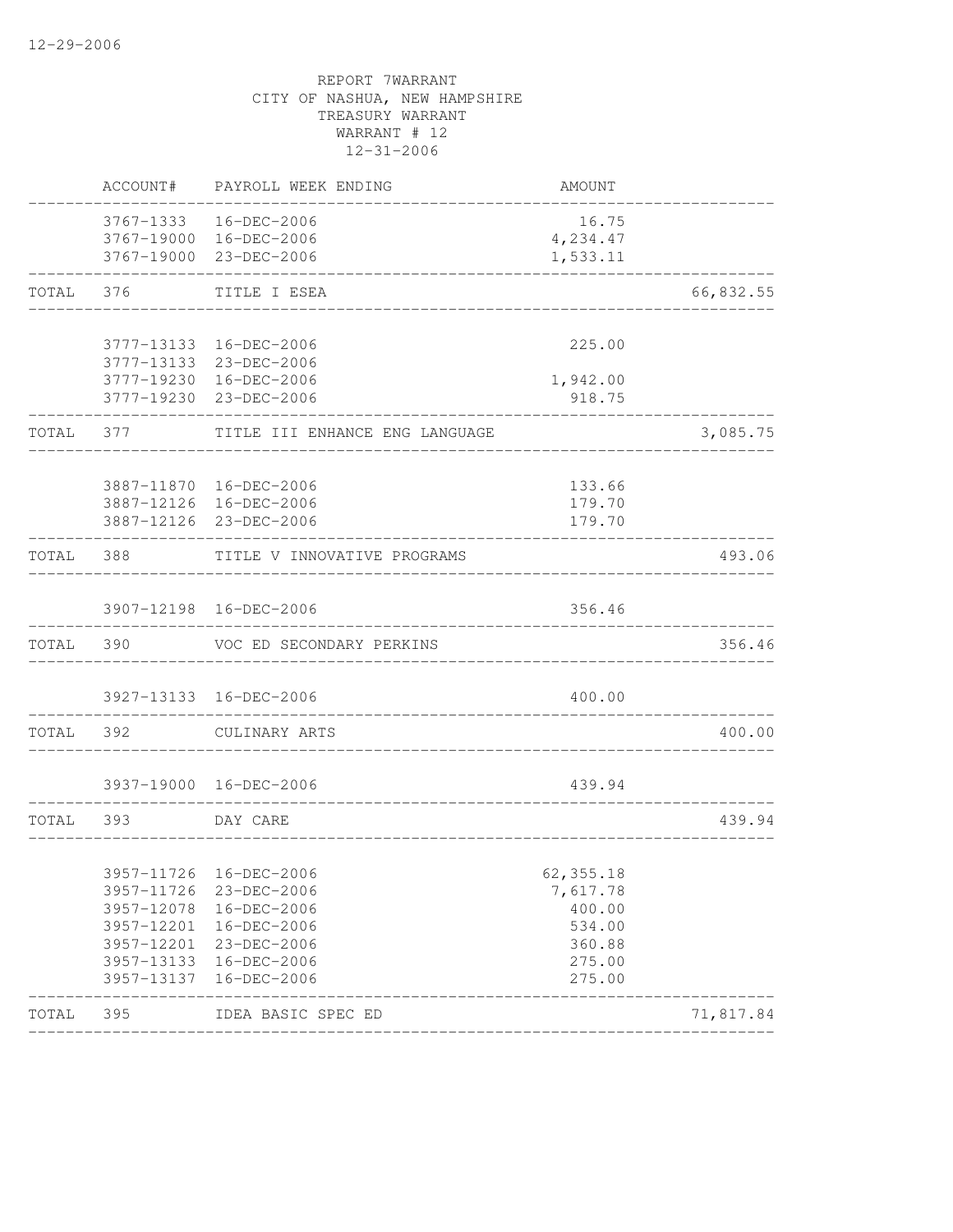|            |                            | 1,372.92<br>1,438.80                                                                                               |             |
|------------|----------------------------|--------------------------------------------------------------------------------------------------------------------|-------------|
| 396        | IDEA PRESCHOOL SPEC ED     |                                                                                                                    | 2,811.72    |
| 3977-13137 | 16-DEC-2006<br>16-DEC-2006 | 6,396.34<br>6,298.27<br>269.01<br>263.52                                                                           |             |
| 397        | SPECIAL ED LOCAL           |                                                                                                                    | 13, 227. 14 |
|            |                            | 3967-12111 16-DEC-2006<br>3967-12111 23-DEC-2006<br>3977-12111<br>3977-12111 23-DEC-2006<br>3977-13137 23-DEC-2006 |             |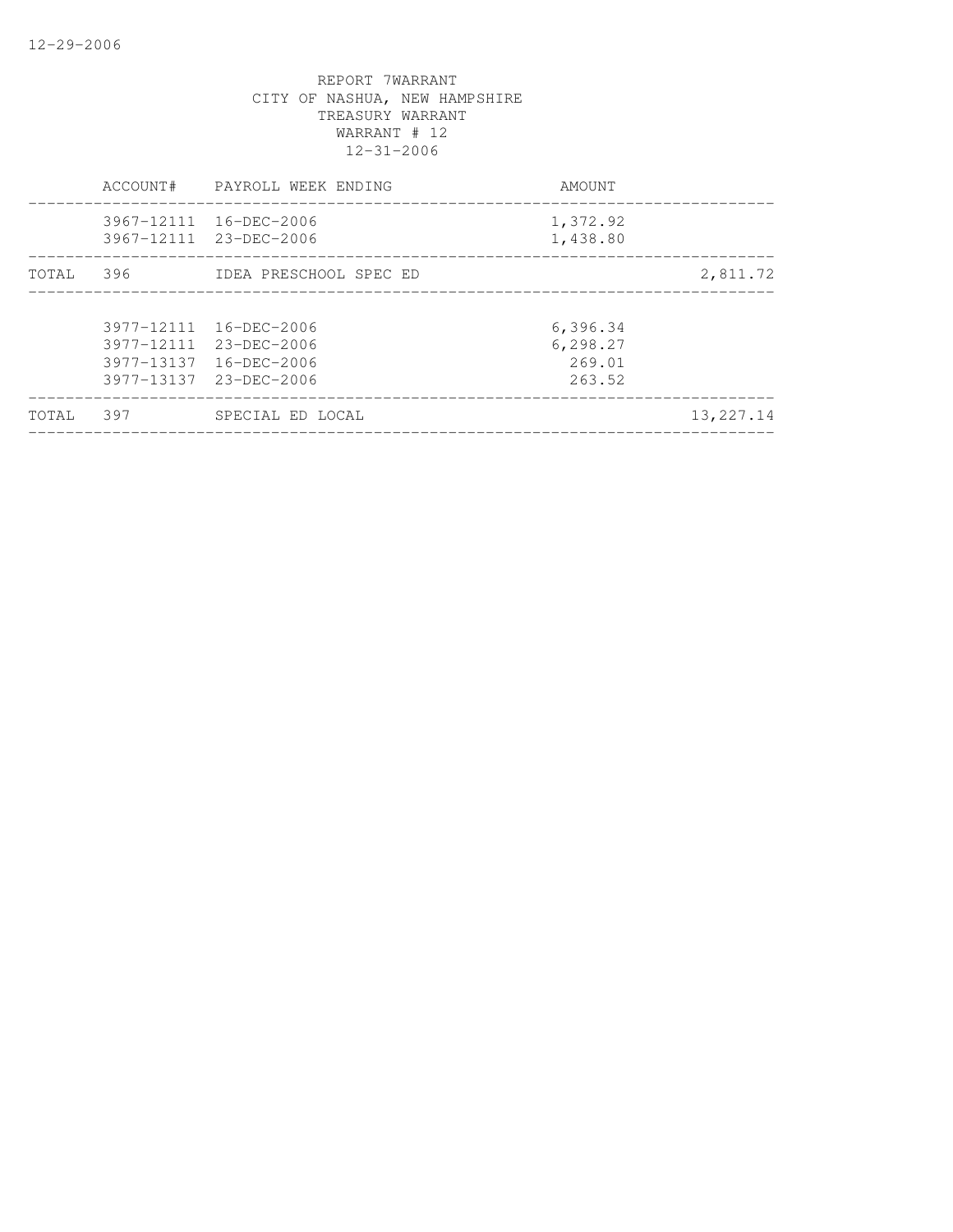| ACCOUNT#  | PAYROLL WEEK ENDING                                                                         | AMOUNT                                                                                                                                                                                                                                                                                                      |                                                                                                        |
|-----------|---------------------------------------------------------------------------------------------|-------------------------------------------------------------------------------------------------------------------------------------------------------------------------------------------------------------------------------------------------------------------------------------------------------------|--------------------------------------------------------------------------------------------------------|
| 501-11033 | 16-DEC-2006                                                                                 | 999.84                                                                                                                                                                                                                                                                                                      |                                                                                                        |
| 501-11033 | 23-DEC-2006                                                                                 | 999.84                                                                                                                                                                                                                                                                                                      |                                                                                                        |
| 501-11370 | 16-DEC-2006                                                                                 | 676.42                                                                                                                                                                                                                                                                                                      |                                                                                                        |
| 501-11370 | 23-DEC-2006                                                                                 | 676.42                                                                                                                                                                                                                                                                                                      |                                                                                                        |
| 501-11471 | 16-DEC-2006                                                                                 | 1,808.81                                                                                                                                                                                                                                                                                                    |                                                                                                        |
| 501-11471 | 23-DEC-2006                                                                                 | 1,808.81                                                                                                                                                                                                                                                                                                    |                                                                                                        |
| 501-11472 | 16-DEC-2006                                                                                 | 970.78                                                                                                                                                                                                                                                                                                      |                                                                                                        |
| 501-11472 | 23-DEC-2006                                                                                 | 970.78                                                                                                                                                                                                                                                                                                      |                                                                                                        |
| 501-11611 |                                                                                             | 471.06                                                                                                                                                                                                                                                                                                      |                                                                                                        |
| 501-11611 | 23-DEC-2006                                                                                 | 471.06                                                                                                                                                                                                                                                                                                      |                                                                                                        |
| 501       | MAYOR'S OFFICE                                                                              |                                                                                                                                                                                                                                                                                                             | 9,853.82                                                                                               |
|           |                                                                                             |                                                                                                                                                                                                                                                                                                             |                                                                                                        |
|           |                                                                                             |                                                                                                                                                                                                                                                                                                             |                                                                                                        |
|           |                                                                                             |                                                                                                                                                                                                                                                                                                             |                                                                                                        |
|           |                                                                                             |                                                                                                                                                                                                                                                                                                             |                                                                                                        |
|           |                                                                                             |                                                                                                                                                                                                                                                                                                             |                                                                                                        |
|           |                                                                                             |                                                                                                                                                                                                                                                                                                             |                                                                                                        |
|           |                                                                                             |                                                                                                                                                                                                                                                                                                             |                                                                                                        |
|           |                                                                                             |                                                                                                                                                                                                                                                                                                             |                                                                                                        |
|           |                                                                                             |                                                                                                                                                                                                                                                                                                             |                                                                                                        |
| 502       | LEGAL DEPARTMENT                                                                            |                                                                                                                                                                                                                                                                                                             | 12,847.38                                                                                              |
|           |                                                                                             |                                                                                                                                                                                                                                                                                                             |                                                                                                        |
|           | 16-DEC-2006                                                                                 | 1,097.88                                                                                                                                                                                                                                                                                                    |                                                                                                        |
|           |                                                                                             | 1,097.88                                                                                                                                                                                                                                                                                                    |                                                                                                        |
|           |                                                                                             | 452.27                                                                                                                                                                                                                                                                                                      |                                                                                                        |
|           |                                                                                             | 452.28                                                                                                                                                                                                                                                                                                      |                                                                                                        |
| 503       | BOARD OF ALDERMEN                                                                           |                                                                                                                                                                                                                                                                                                             | 3,100.31                                                                                               |
|           |                                                                                             | 546.13                                                                                                                                                                                                                                                                                                      |                                                                                                        |
| 507       | PENSIONS                                                                                    |                                                                                                                                                                                                                                                                                                             | 546.13                                                                                                 |
|           |                                                                                             |                                                                                                                                                                                                                                                                                                             |                                                                                                        |
| 511-11103 | 16-DEC-2006                                                                                 | 844.02                                                                                                                                                                                                                                                                                                      |                                                                                                        |
| 511-11103 |                                                                                             |                                                                                                                                                                                                                                                                                                             |                                                                                                        |
|           |                                                                                             | 1,613.99                                                                                                                                                                                                                                                                                                    |                                                                                                        |
| 511-11234 | 23-DEC-2006                                                                                 | 1,613.99                                                                                                                                                                                                                                                                                                    |                                                                                                        |
|           |                                                                                             |                                                                                                                                                                                                                                                                                                             |                                                                                                        |
|           | 502-11113<br>502-11113<br>$502 - 11195$<br>502-11195<br>502-11219<br>502-11219<br>502-11518 | 16-DEC-2006<br>16-DEC-2006<br>23-DEC-2006<br>16-DEC-2006<br>23-DEC-2006<br>16-DEC-2006<br>23-DEC-2006<br>502-11518<br>16-DEC-2006<br>23-DEC-2006<br>503-11071<br>503-11071 23-DEC-2006<br>503-12092  16-DEC-2006<br>503-12092 23-DEC-2006<br>507-82010 23-DEC-2006<br>23-DEC-2006<br>511-11234  16-DEC-2006 | 1,404.16<br>1,404.15<br>1,871.29<br>1,871.29<br>1,651.74<br>1,651.74<br>1,496.51<br>1,496.50<br>844.02 |

512-11005 16-DEC-2006 772.07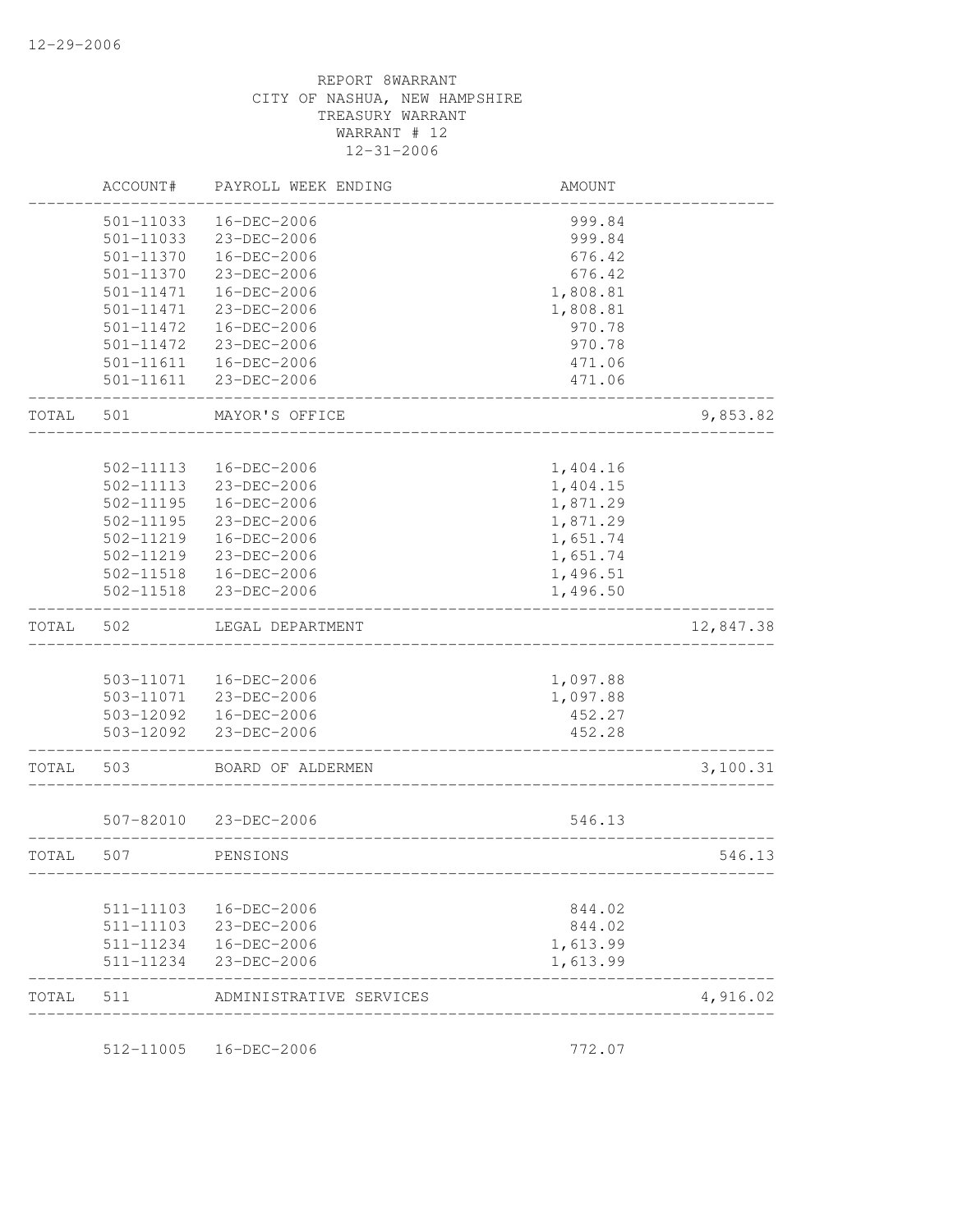|       | ACCOUNT#      | PAYROLL WEEK ENDING | AMOUNT   |           |
|-------|---------------|---------------------|----------|-----------|
|       | 512-11005     | 23-DEC-2006         | 772.08   |           |
|       | 512-11008     | 16-DEC-2006         | 255.38   |           |
|       | 512-11008     | 23-DEC-2006         | 255.38   |           |
|       | 512-11050     | 16-DEC-2006         | 1,262.92 |           |
|       | 512-11050     | 23-DEC-2006         | 631.46   |           |
|       | 512-11064     | 16-DEC-2006         | 917.31   |           |
|       | 512-11064     | 23-DEC-2006         | 917.31   |           |
|       | 512-11073     | 16-DEC-2006         | 2,009.56 |           |
|       | 512-11073     | 23-DEC-2006         | 2,009.56 |           |
|       | $512 - 11165$ | 16-DEC-2006         | 1,079.74 |           |
|       | 512-11165     | 23-DEC-2006         | 1,079.73 |           |
|       | 512-11173     | 16-DEC-2006         | 1,272.29 |           |
|       | 512-11173     | 23-DEC-2006         | 1,272.29 |           |
|       | 512-11177     | 16-DEC-2006         | 1,816.79 |           |
|       | 512-11177     | 23-DEC-2006         | 1,816.79 |           |
|       | 512-11222     | 16-DEC-2006         | 892.85   |           |
|       | 512-11222     | 23-DEC-2006         | 892.85   |           |
|       | 512-11224     | 16-DEC-2006         | 850.75   |           |
|       | 512-11224     | 23-DEC-2006         | 850.75   |           |
|       | 512-11232     | 16-DEC-2006         | 899.91   |           |
|       | $512 - 11265$ | 16-DEC-2006         | 772.39   |           |
|       | 512-11265     | 23-DEC-2006         | 772.39   |           |
|       | 512-11531     | 16-DEC-2006         | 1,434.83 |           |
|       | 512-11531     | 23-DEC-2006         | 1,434.82 |           |
|       | 512-11581     | 16-DEC-2006         | 647.25   |           |
|       | 512-11581     | 23-DEC-2006         | 647.25   |           |
|       | 512-11714     | 16-DEC-2006         | 915.39   |           |
|       | 512-11714     | 23-DEC-2006         | 915.39   |           |
|       | 512-11740     | 16-DEC-2006         | 1,471.26 |           |
|       | 512-11740     | 23-DEC-2006         | 1,471.26 |           |
|       | 512-12010     | 16-DEC-2006         | 258.08   |           |
|       | 512-12010     | 23-DEC-2006         | 258.08   |           |
|       | 512-12017     | 16-DEC-2006         | 506.48   |           |
|       | 512-12017     | 23-DEC-2006         | 633.10   |           |
|       | 512-12019     | 16-DEC-2006         | 267.71   |           |
|       | 512-12019     | 23-DEC-2006         | 160.62   |           |
|       | 512-12033     | 16-DEC-2006         | 539.28   |           |
|       | 512-12033     | $23 - DEC - 2006$   | 539.28   |           |
|       | 512-12052     | 16-DEC-2006         | 701.61   |           |
|       | 512-12052     | 23-DEC-2006         | 690.03   |           |
|       | 512-12150     | 16-DEC-2006         | 100.00   |           |
|       | 512-12150     | 23-DEC-2006         | 80.00    |           |
|       | 512-12167     | 16-DEC-2006         | 575.62   |           |
|       | 512-12167     | 23-DEC-2006         | 575.62   |           |
| TOTAL | 512           | FINANCIAL SERVICES  |          | 38,895.51 |
|       |               |                     |          |           |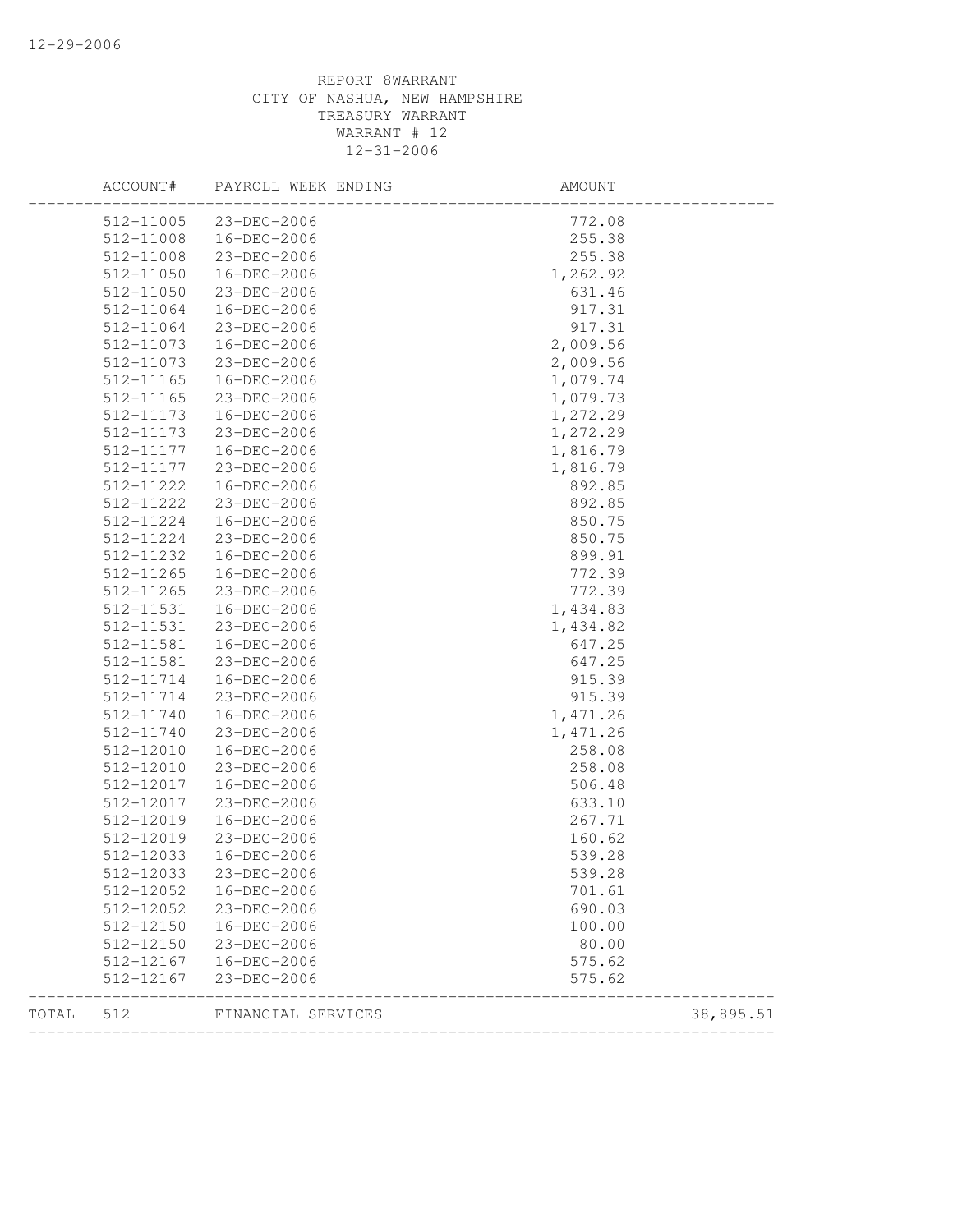|       | ACCOUNT#                   | PAYROLL WEEK ENDING        | AMOUNT            |           |
|-------|----------------------------|----------------------------|-------------------|-----------|
|       | 513-11117                  | 16-DEC-2006                | 1,431.98          |           |
|       | 513-11117                  | 23-DEC-2006                | 1,431.98          |           |
|       | 513-11171                  | 16-DEC-2006                | 1,829.82          |           |
|       | 513-11171                  | 23-DEC-2006                | 1,829.82          |           |
|       | 513-11213                  | 16-DEC-2006                | 1,103.01          |           |
|       | 513-11213                  | 23-DEC-2006                | 1,103.01          |           |
|       | 513-11223                  | 16-DEC-2006                | 757.67            |           |
|       | 513-11223                  | 23-DEC-2006                | 757.67            |           |
|       | 513-18018                  | 23-DEC-2006                | 131.25            |           |
|       |                            | 513-18021 23-DEC-2006      | 156.25            |           |
|       |                            | 513-18024 23-DEC-2006      | 131.25            |           |
| TOTAL | 513                        | CITY CLERK'S OFFICE        |                   | 10,663.71 |
|       |                            |                            |                   |           |
|       | 515-11031                  | 16-DEC-2006                | 970.71            |           |
|       | 515-11031                  | 23-DEC-2006                | 970.71            |           |
|       | 515-11350                  | 16-DEC-2006                | 837.71            |           |
|       | 515-11350                  | 23-DEC-2006                | 837.71            |           |
|       | 515-11447                  | 16-DEC-2006                | 1,560.86          |           |
|       | 515-11447                  | 23-DEC-2006                | 1,560.86          |           |
|       |                            | 515-12001  16-DEC-2006     | 614.96            |           |
|       | 515-12001                  | 23-DEC-2006                | 614.96            |           |
| TOTAL | 515                        | HUMAN RESOURCES            |                   | 7,968.48  |
|       |                            |                            |                   |           |
|       | 516-11147                  | 16-DEC-2006                | 612.63            |           |
|       | 516-11147                  | 23-DEC-2006                | 382.89            |           |
|       | 516-11148                  | 16-DEC-2006                | 805.63            |           |
|       | 516-11148                  | 23-DEC-2006                | 805.64            |           |
|       | 516-11459                  | 16-DEC-2006                | 1,431.98          |           |
|       | 516-11459                  | 23-DEC-2006                | 1,431.98          |           |
|       | 516-11573                  | 16-DEC-2006                | 799.04            |           |
|       | 516-11573                  | 23-DEC-2006                | 799.04            |           |
| TOTAL | 516                        | PURCHASING DEPARTMENT      | _________________ | 7,068.83  |
|       |                            |                            |                   |           |
|       | 517-11198                  | 16-DEC-2006                | 555.62            |           |
|       | 517-11198                  | 23-DEC-2006                | 555.62            |           |
|       | 517-11201                  | $16 - DEC - 2006$          | 568.44            |           |
|       | 517-11201                  | 23-DEC-2006                | 568.44            |           |
|       | 517-11203                  | 16-DEC-2006                | 535.69            |           |
|       | 517-11203                  | 23-DEC-2006                | 535.69            |           |
|       | $517 - 11420$              | $16 - DEC - 2006$          | 751.62            |           |
|       | $517 - 11420$<br>517-12063 | 23-DEC-2006<br>16-DEC-2006 | 751.62<br>255.19  |           |
|       |                            |                            |                   |           |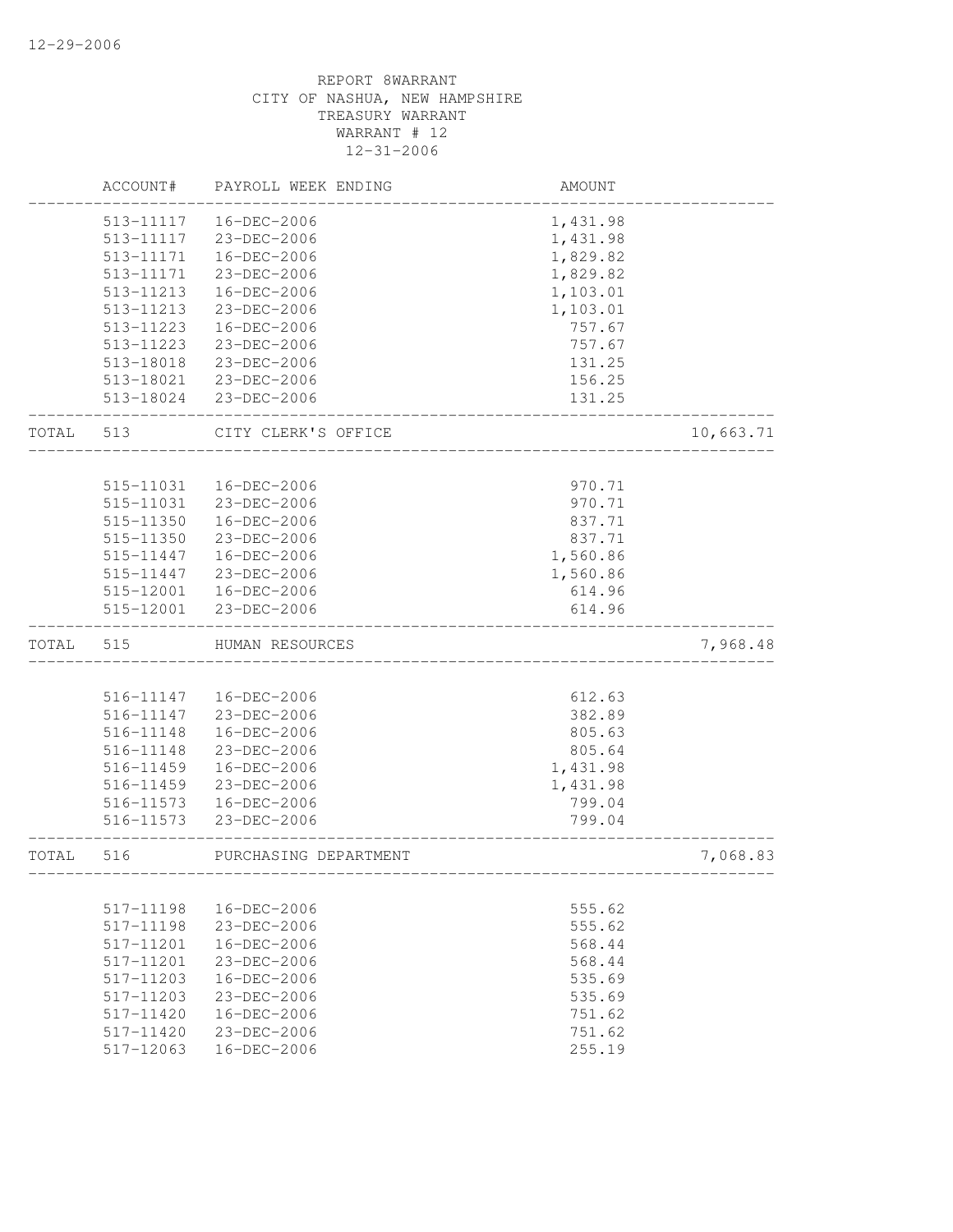|       |                        | 517-12063 23-DEC-2006                           | 255.19               |           |
|-------|------------------------|-------------------------------------------------|----------------------|-----------|
|       |                        |                                                 |                      | 5,333.12  |
|       |                        |                                                 |                      |           |
|       |                        | 518-11116  16-DEC-2006                          | 1,064.08<br>1,064.08 |           |
|       |                        | 518-11116 23-DEC-2006<br>518-11441  16-DEC-2006 | 257.30               |           |
|       |                        | 518-11441 23-DEC-2006                           | 257.30               |           |
|       |                        | 518-11442  16-DEC-2006                          | 1,007.23             |           |
|       |                        | 518-11442 23-DEC-2006                           | 1,007.23             |           |
|       |                        | 518-11578  16-DEC-2006                          | 844.02               |           |
|       |                        | 518-11578 23-DEC-2006                           | 844.02               |           |
|       |                        | 518-11590  16-DEC-2006                          | 749.90               |           |
|       | 518-11590              | $23 - DEC - 2006$                               | 749.90               |           |
|       |                        |                                                 | 1,012.79             |           |
|       |                        |                                                 | 1,012.79             |           |
|       |                        | TOTAL 518 INSURANCE - ADMINISTRATION            |                      | 9,870.64  |
|       |                        |                                                 |                      |           |
|       |                        | 519-11014  16-DEC-2006                          | 954.40               |           |
|       |                        | 519-11014 23-DEC-2006                           | 954.40               |           |
|       |                        | 519-11016  16-DEC-2006                          | 830.36               |           |
|       |                        | 519-11016 23-DEC-2006                           | 830.36               |           |
|       |                        | 519-11017  16-DEC-2006                          | 698.14               |           |
|       | 519-11017              | 23-DEC-2006                                     | 698.14               |           |
|       |                        | 519-11115  16-DEC-2006                          | 1,701.29             |           |
|       |                        | 519-11115 23-DEC-2006                           | 1,701.30             |           |
|       |                        | 519-11146  16-DEC-2006                          | 742.35<br>742.35     |           |
|       | 519-11146<br>519-11153 | 23-DEC-2006<br>16-DEC-2006                      | 534.90               |           |
|       | 519-11153              | 23-DEC-2006                                     | 534.90               |           |
|       | 519-11154              | 16-DEC-2006                                     | 545.73               |           |
|       | 519-11154              | 23-DEC-2006                                     | 545.73               |           |
|       | 519-11205              | 16-DEC-2006                                     | 680.08               |           |
|       | 519-11205              | 23-DEC-2006                                     | 680.08               |           |
|       |                        | 519-11241  16-DEC-2006                          | 1,238.34             |           |
|       |                        | 519-11241 23-DEC-2006                           | 1,238.34             |           |
|       |                        | 519-18006 23-DEC-2006                           | 375.00               |           |
| TOTAL | 519                    | ASSESSORS                                       |                      | 16,226.19 |
|       |                        |                                                 |                      |           |
|       | 522-11142              | 16-DEC-2006                                     | 1,104.29             |           |
|       | 522-11142              | 23-DEC-2006                                     | 1,104.29             |           |
|       | 522-11429              | 16-DEC-2006                                     | 1,651.74             |           |
|       | 522-11429              | 23-DEC-2006                                     | 1,651.75             |           |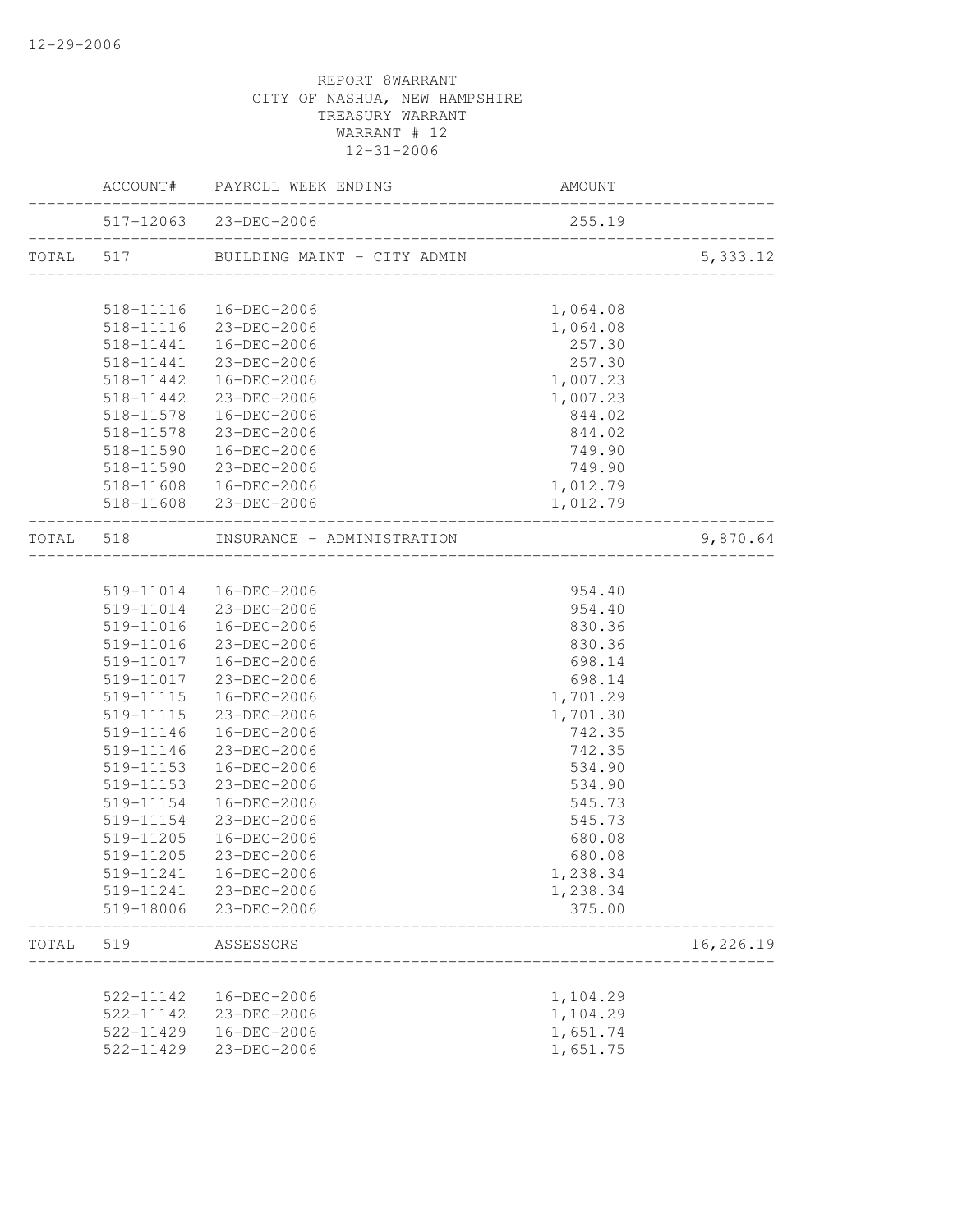|           | ACCOUNT#  | PAYROLL WEEK ENDING                                    | AMOUNT   |           |
|-----------|-----------|--------------------------------------------------------|----------|-----------|
|           | 522-11488 | 16-DEC-2006                                            | 1,438.68 |           |
|           |           | 522-11488 23-DEC-2006                                  | 1,438.68 |           |
|           |           | 522-11721  16-DEC-2006                                 | 1,322.71 |           |
|           | 522-11721 | 23-DEC-2006                                            | 1,322.71 |           |
|           | 522-11724 | 16-DEC-2006                                            | 1,205.29 |           |
|           |           | 522-11724 23-DEC-2006                                  | 1,205.29 |           |
|           |           | 522-11729  16-DEC-2006                                 | 2,801.27 |           |
|           |           | 522-11729 23-DEC-2006                                  | 2,801.27 |           |
| TOTAL     | 522       | INFORMATION TECHNOLOGY                                 |          | 19,047.97 |
|           |           |                                                        |          |           |
|           |           | 523-11332  16-DEC-2006                                 | 852.60   |           |
|           |           | 523-11332 23-DEC-2006<br>_____________________________ | 852.60   |           |
| TOTAL 523 |           | GIS                                                    |          | 1,705.20  |
|           |           |                                                        |          |           |
|           | 531-11065 | 16-DEC-2006                                            | 1,003.00 |           |
|           |           | 531-11065 23-DEC-2006                                  | 1,003.00 |           |
|           |           | 531-11085  16-DEC-2006                                 | 783.88   |           |
|           | 531-11085 | 23-DEC-2006                                            | 783.88   |           |
|           | 531-11114 | 16-DEC-2006                                            | 2,062.65 |           |
|           | 531-11114 | 23-DEC-2006                                            | 2,062.65 |           |
|           | 531-11118 | 16-DEC-2006                                            | 870.05   |           |
|           | 531-11118 | 23-DEC-2006                                            | 870.05   |           |
|           | 531-11129 | 16-DEC-2006                                            | 1,826.55 |           |
|           | 531-11129 | 23-DEC-2006                                            | 1,826.57 |           |
|           | 531-11201 | 16-DEC-2006                                            | 1,231.75 |           |
|           | 531-11201 | 23-DEC-2006                                            | 1,231.74 |           |
|           | 531-11203 | 16-DEC-2006                                            | 551.70   |           |
|           | 531-11203 | 23-DEC-2006                                            | 551.70   |           |
|           | 531-11206 | 16-DEC-2006                                            | 1,914.13 |           |
|           | 531-11206 | 23-DEC-2006                                            | 1,914.14 |           |
|           | 531-11226 | 16-DEC-2006                                            | 740.51   |           |
|           | 531-11226 | 23-DEC-2006                                            | 740.51   |           |
|           | 531-11245 | 16-DEC-2006                                            | 15.52    |           |
|           | 531-11245 | 23-DEC-2006                                            | 15.52    |           |
|           | 531-11477 | 16-DEC-2006                                            | 1,230.65 |           |
|           | 531-11477 | 23-DEC-2006                                            | 1,230.65 |           |
|           | 531-11489 | 16-DEC-2006                                            | 1,045.05 |           |
|           | 531-11489 | 23-DEC-2006                                            | 1,045.06 |           |
|           | 531-11490 | 16-DEC-2006                                            | 844.15   |           |
|           | 531-11490 | 23-DEC-2006                                            | 844.15   |           |
|           | 531-11498 | 16-DEC-2006                                            | 769.07   |           |
|           | 531-11498 | 23-DEC-2006                                            | 769.06   |           |
|           | 531-11516 | 16-DEC-2006                                            | 786.25   |           |
|           | 531-11516 | 23-DEC-2006                                            | 786.25   |           |
|           |           |                                                        |          |           |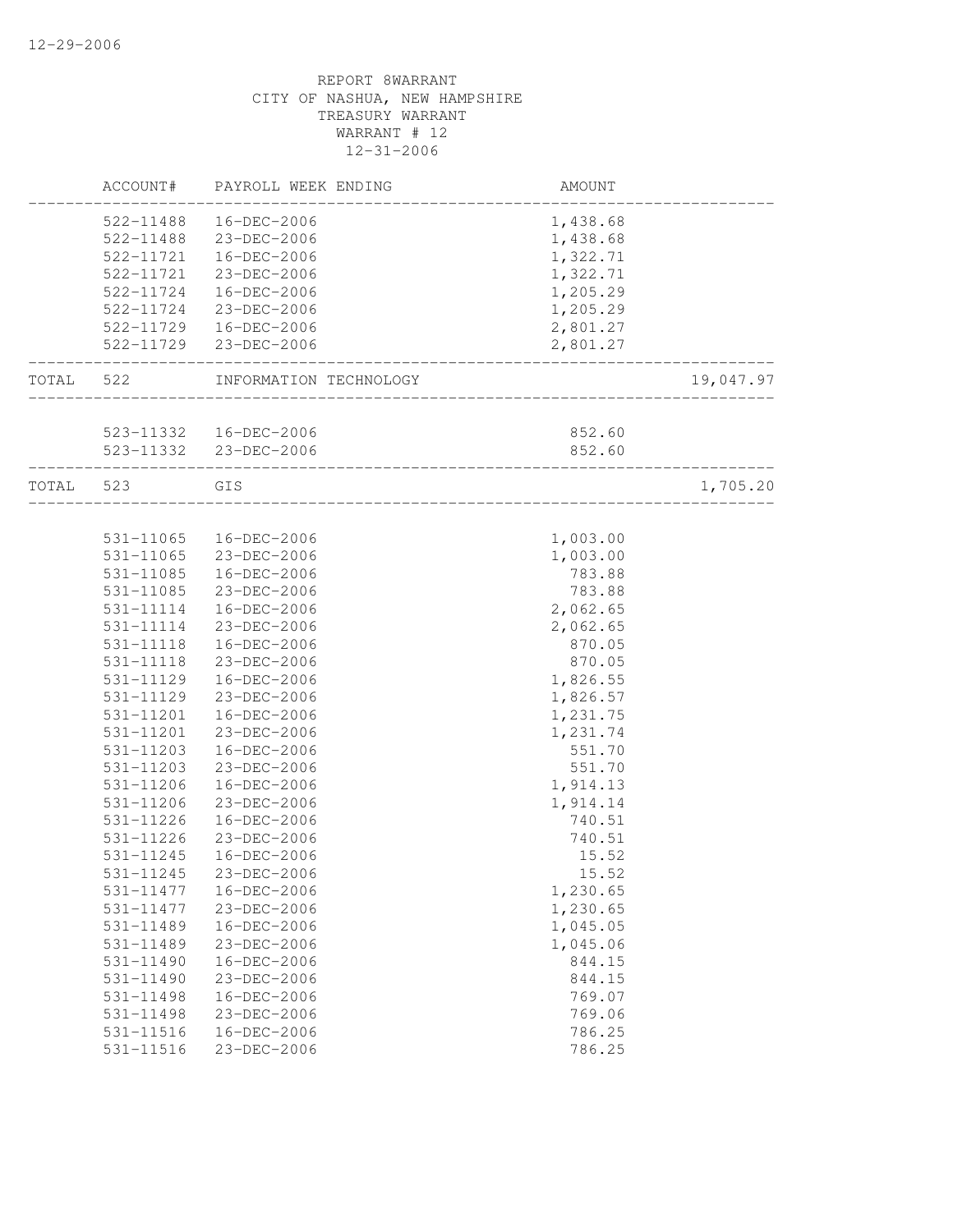| ACCOUNT#      | PAYROLL WEEK ENDING | AMOUNT    |
|---------------|---------------------|-----------|
| 531-11534     | 16-DEC-2006         | 1,238.35  |
| 531-11534     | 23-DEC-2006         | 1,238.34  |
| 531-11535     | 16-DEC-2006         | 11,718.39 |
| 531-11535     | 23-DEC-2006         | 11,718.39 |
| 531-11537     | 16-DEC-2006         | 12,316.04 |
| 531-11537     | 23-DEC-2006         | 12,316.05 |
| 531-11538     | 16-DEC-2006         | 783.88    |
| 531-11538     | 23-DEC-2006         | 783.88    |
| 531-11539     | 16-DEC-2006         | 1,313.75  |
| 531-11539     | 23-DEC-2006         | 1,313.75  |
| 531-11544     | 16-DEC-2006         | 1,869.10  |
| 531-11544     | 23-DEC-2006         | 1,869.10  |
| 531-11549     | 16-DEC-2006         | 7,666.02  |
| 531-11549     | 23-DEC-2006         | 7,666.00  |
| 531-11550     | 16-DEC-2006         | 769.30    |
| 531-11550     | 23-DEC-2006         | 769.30    |
| 531-11552     | 16-DEC-2006         | 7,048.40  |
| 531-11552     | 23-DEC-2006         | 3,524.20  |
| $531 - 11555$ | 16-DEC-2006         | 21,791.00 |
| $531 - 11555$ | 23-DEC-2006         | 25,753.00 |
| 531-11558     | 16-DEC-2006         | 67,865.51 |
| 531-11558     | 23-DEC-2006         | 67,865.57 |
| 531-11561     | 16-DEC-2006         | 11,350.12 |
| 531-11561     | 23-DEC-2006         | 11,350.12 |
| 531-11567     | 16-DEC-2006         | 27,803.54 |
| 531-11567     | 23-DEC-2006         | 27,803.57 |
| 531-11569     | 16-DEC-2006         | 1,032.13  |
| 531-11569     | 23-DEC-2006         | 1,032.13  |
| 531-11585     | 16-DEC-2006         | 1,554.71  |
| 531-11585     | 23-DEC-2006         | 1,554.70  |
| 531-11587     | 16-DEC-2006         | 1,717.59  |
| 531-11587     | 23-DEC-2006         | 1,717.59  |
| 531-11618     | 16-DEC-2006         | 1,626.12  |
| $531 - 11618$ | 23-DEC-2006         | 1,626.13  |
| 531-11622     | 16-DEC-2006         | 2,738.69  |
| 531-11622     | 23-DEC-2006         | 2,738.70  |
| 531-11632     | 16-DEC-2006         | 1,221.10  |
| 531-11632     | 23-DEC-2006         | 1,221.10  |
| 531-11633     | 16-DEC-2006         | 2,804.10  |
| 531-11633     | 23-DEC-2006         | 2,624.02  |
| 531-11635     | 16-DEC-2006         | 803.90    |
| 531-11635     | 23-DEC-2006         | 803.90    |
| 531-11664     | 16-DEC-2006         | 1,003.00  |
| 531-11664     | 23-DEC-2006         | 1,003.00  |
| 531-11665     | 16-DEC-2006         | 719.43    |
| $531 - 11665$ | 23-DEC-2006         | 719.43    |
| 531-11699     | 16-DEC-2006         | 837.71    |
| 531-11699     | 23-DEC-2006         | 837.71    |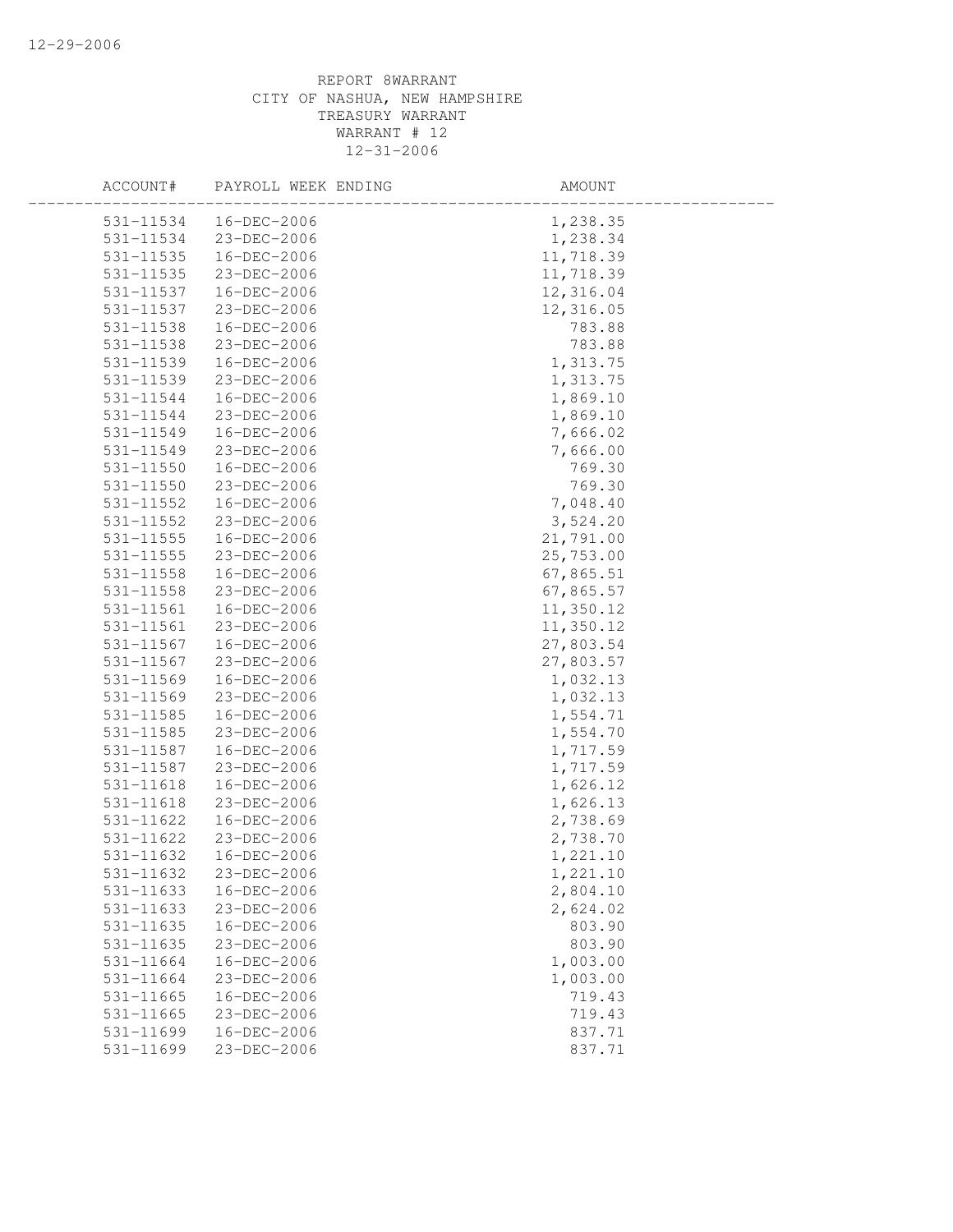|       | ACCOUNT#  | PAYROLL WEEK ENDING | AMOUNT    |             |
|-------|-----------|---------------------|-----------|-------------|
|       | 531-11719 | 16-DEC-2006         | 795.35    |             |
|       | 531-11719 | 23-DEC-2006         | 795.34    |             |
|       | 531-11722 | 16-DEC-2006         | 546.35    |             |
|       | 531-11722 | 23-DEC-2006         | 546.35    |             |
|       | 531-11732 | 16-DEC-2006         | 572.05    |             |
|       | 531-11732 | 23-DEC-2006         | 572.05    |             |
|       | 531-11733 | 16-DEC-2006         | 2,088.55  |             |
|       | 531-11733 | 23-DEC-2006         | 2,088.55  |             |
|       | 531-12020 | 16-DEC-2006         | 875.50    |             |
|       | 531-12020 | 23-DEC-2006         | 875.50    |             |
|       | 531-12042 | 16-DEC-2006         | 1,103.52  |             |
|       | 531-12042 | 23-DEC-2006         | 805.36    |             |
|       | 531-12066 | 16-DEC-2006         | 786.71    |             |
|       | 531-12066 | 23-DEC-2006         | 629.36    |             |
|       | 531-12067 | 16-DEC-2006         | 659.14    |             |
|       | 531-12067 | 23-DEC-2006         | 659.14    |             |
|       | 531-12068 | 16-DEC-2006         | 1,311.74  |             |
|       | 531-12068 | 23-DEC-2006         | 1,311.74  |             |
|       | 531-12071 | 16-DEC-2006         | 229.50    |             |
|       | 531-12071 | 23-DEC-2006         | 229.50    |             |
|       | 531-12119 | 16-DEC-2006         | 990.67    |             |
|       | 531-12119 | 23-DEC-2006         | 990.67    |             |
|       | 531-13004 | 16-DEC-2006         | 4,082.48  |             |
|       | 531-13004 | 23-DEC-2006         | 2,121.48  |             |
|       | 531-13038 | 16-DEC-2006         | 3,006.02  |             |
|       | 531-13038 | 23-DEC-2006         | 1,134.86  |             |
|       | 531-13040 | 16-DEC-2006         | 2,898.13  |             |
|       | 531-13040 | 23-DEC-2006         | 3, 149.89 |             |
|       | 531-13044 | 16-DEC-2006         | 3,046.97  |             |
|       | 531-13044 | 23-DEC-2006         | 1,236.84  |             |
|       | 531-13047 | 16-DEC-2006         | 19,185.29 |             |
|       | 531-13047 | 23-DEC-2006         | 11,383.14 |             |
|       | 531-13048 | 16-DEC-2006         | 6,097.71  |             |
|       | 531-13048 | 23-DEC-2006         | 2,460.24  |             |
|       | 531-17003 | 23-DEC-2006         | 1,300.00  |             |
|       | 531-17006 | 16-DEC-2006         | 2,400.00  |             |
|       | 531-17006 | 23-DEC-2006         | 2,700.00  |             |
| TOTAL | 531       | POLICE DEPARTMENT   |           | 496, 457.09 |
|       |           |                     |           |             |
|       | 532-11024 | 16-DEC-2006         | 1,911.09  |             |
|       | 532-11024 | 23-DEC-2006         | 1,911.10  |             |
|       | 532-11040 | 16-DEC-2006         | 1,793.53  |             |
|       | 532-11040 | 23-DEC-2006         | 1,793.53  |             |
|       | 532-11063 | 16-DEC-2006         | 1,292.19  |             |
|       | 532-11063 | 23-DEC-2006         | 1,242.12  |             |
|       | 532-11066 | 16-DEC-2006         | 1,205.58  |             |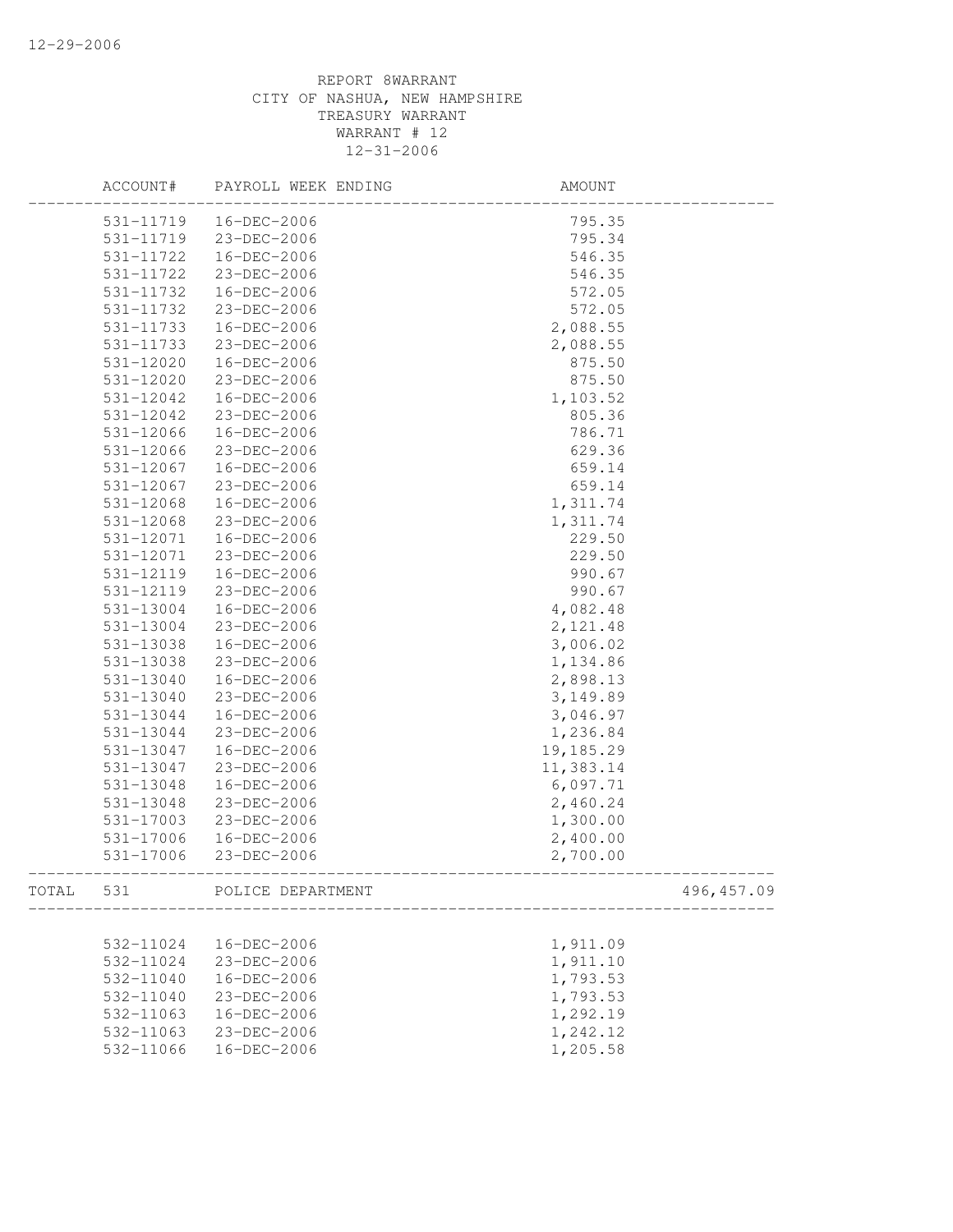| ACCOUNT#  | PAYROLL WEEK ENDING | AMOUNT     |  |
|-----------|---------------------|------------|--|
| 532-11066 | 23-DEC-2006         | 1,205.58   |  |
| 532-11069 | 16-DEC-2006         | 2,435.39   |  |
| 532-11069 | 23-DEC-2006         | 2,435.38   |  |
| 532-11111 | 16-DEC-2006         | 1,999.17   |  |
| 532-11111 | 23-DEC-2006         | 1,999.17   |  |
| 532-11207 | 16-DEC-2006         | 4,479.36   |  |
| 532-11207 | 23-DEC-2006         | 4,479.36   |  |
| 532-11281 | 16-DEC-2006         | 854.92     |  |
| 532-11281 | 23-DEC-2006         | 854.92     |  |
| 532-11284 | 16-DEC-2006         | 1,555.42   |  |
| 532-11284 | 23-DEC-2006         | 1,555.42   |  |
| 532-11285 | 16-DEC-2006         | 7,440.48   |  |
| 532-11285 | 23-DEC-2006         | 7,440.48   |  |
| 532-11291 | 16-DEC-2006         | 6, 157.96  |  |
| 532-11291 | 23-DEC-2006         | 6, 225.43  |  |
| 532-11298 | 16-DEC-2006         | 1,246.12   |  |
| 532-11298 | 23-DEC-2006         | 1,246.12   |  |
| 532-11300 | 16-DEC-2006         | 33, 226.48 |  |
| 532-11300 | 23-DEC-2006         | 33, 226.48 |  |
| 532-11303 | 16-DEC-2006         | 1,090.35   |  |
| 532-11303 | 23-DEC-2006         | 1,090.35   |  |
| 532-11305 | 16-DEC-2006         | 4,394.45   |  |
| 532-11305 | 23-DEC-2006         | 4,394.45   |  |
| 532-11309 | 16-DEC-2006         | 98,303.39  |  |
| 532-11309 | 23-DEC-2006         | 98, 385.33 |  |
| 532-11660 | 16-DEC-2006         | 1,385.40   |  |
| 532-11660 | 23-DEC-2006         | 1,385.40   |  |
| 532-11663 | 16-DEC-2006         | 1,344.65   |  |
| 532-11663 | 23-DEC-2006         | 1,344.65   |  |
| 532-11666 | 16-DEC-2006         | 1,331.35   |  |
| 532-11666 | 23-DEC-2006         | 1,331.35   |  |
| 532-11669 | 16-DEC-2006         | 931.77     |  |
| 532-11669 | 23-DEC-2006         | 931.77     |  |
| 532-12070 | 16-DEC-2006         | 17, 314.59 |  |
| 532-12070 | 23-DEC-2006         | 21,795.02  |  |
| 532-13003 | 16-DEC-2006         | 1,048.25   |  |
| 532-13003 | 23-DEC-2006         | 356.83     |  |
| 532-13004 | $16 - DEC - 2006$   | 216.14     |  |
| 532-13004 | 23-DEC-2006         | 179.85     |  |
| 532-13018 | 16-DEC-2006         | 2,690.57   |  |
| 532-13018 | 23-DEC-2006         | 1,540.82   |  |
| 532-13024 | 16-DEC-2006         | 595.80     |  |
| 532-13024 | 23-DEC-2006         | 507.07     |  |
| 532-13050 | 16-DEC-2006         | 6,764.95   |  |
| 532-13050 | 23-DEC-2006         | 8,280.48   |  |
| 532-19231 | $16 - DEC - 2006$   | 1,152.45   |  |
| 532-19231 | 23-DEC-2006         | 1,152.45   |  |
| 532-19232 | 16-DEC-2006         | 1,654.06   |  |
|           |                     |            |  |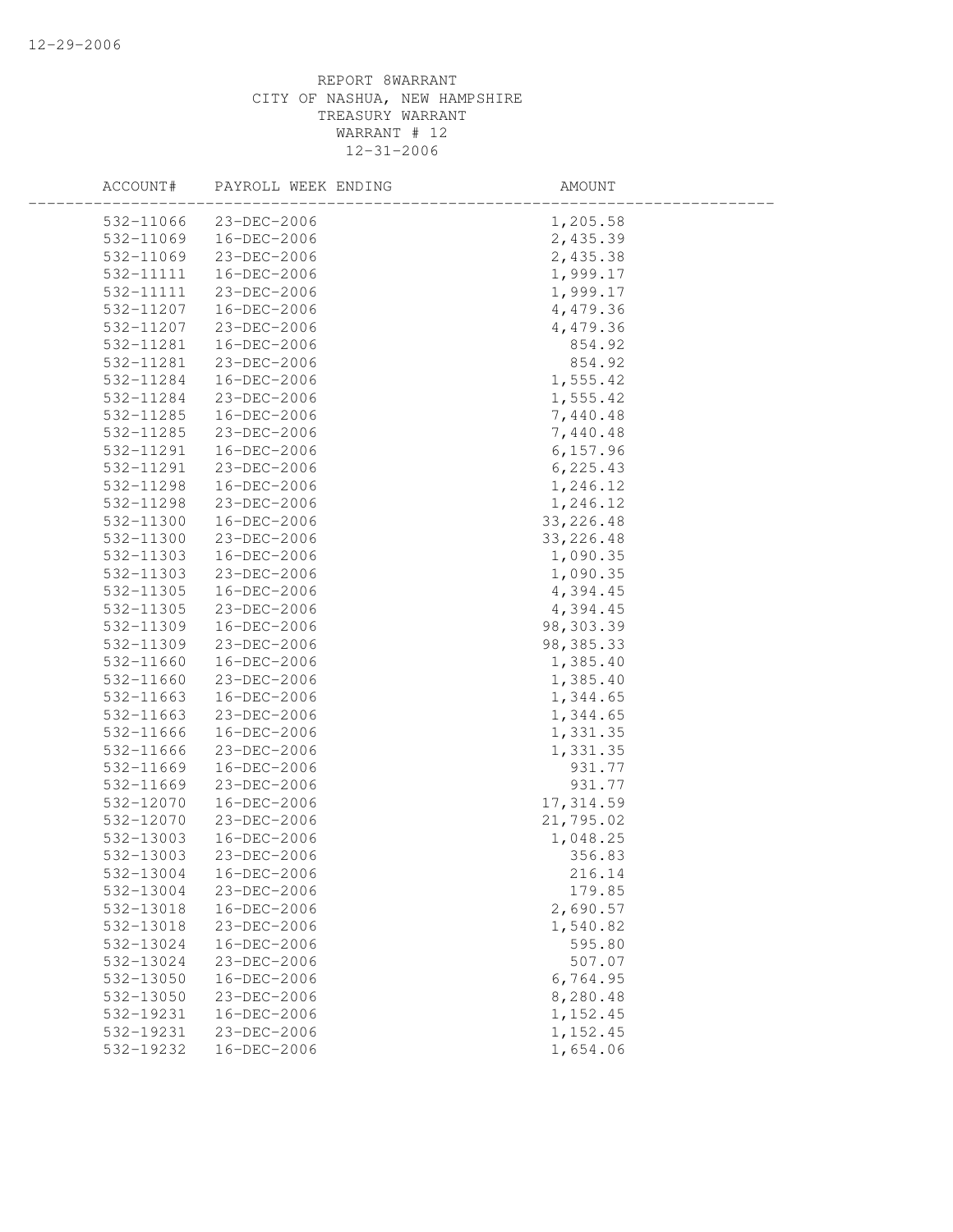|       | ACCOUNT#  | PAYROLL WEEK ENDING                            | AMOUNT    |            |
|-------|-----------|------------------------------------------------|-----------|------------|
|       | 532-19232 | 23-DEC-2006                                    | 1,654.06  |            |
|       | 532-19233 | 16-DEC-2006                                    | 2,670.07  |            |
|       | 532-19233 | 23-DEC-2006                                    | 2,670.07  |            |
|       |           | 532-19234  16-DEC-2006                         | 1,679.65  |            |
|       | 532-19234 | 23-DEC-2006                                    | 1,679.65  |            |
| TOTAL | 532       | FIRE DEPARTMENT                                |           | 424,460.27 |
|       |           |                                                |           |            |
|       |           | 533-13004 16-DEC-2006<br>533-13004 23-DEC-2006 | 214.08    |            |
|       |           |                                                | $-214.08$ |            |
| TOTAL | 533       |                                                |           |            |
|       |           | 535-81023 23-DEC-2006                          | 49.06     |            |
|       |           |                                                |           |            |
| TOTAL | 535       | EMERGENCY MANAGEMENT                           |           | 49.06      |
|       |           | 536-11178  16-DEC-2006                         | 1,272.29  |            |
|       |           | 536-11178 23-DEC-2006                          | 1,272.29  |            |
|       | 536-13004 | $16 - DEC - 2006$                              | 104.22    |            |
| TOTAL | 536       | CITYWIDE COMMUNICATIONS                        |           | 2,648.80   |
|       |           |                                                |           |            |
|       | 541-11008 | 16-DEC-2006                                    | 629.82    |            |
|       | 541-11008 | 23-DEC-2006                                    | 629.81    |            |
|       | 541-11048 | 16-DEC-2006                                    | 888.34    |            |
|       | 541-11048 | 23-DEC-2006                                    | 888.34    |            |
|       | 541-11104 | 16-DEC-2006                                    | 914.99    |            |
|       | 541-11104 | 23-DEC-2006                                    | 914.99    |            |
|       | 541-11240 | 16-DEC-2006                                    | 1,763.87  |            |
|       | 541-11240 | 23-DEC-2006                                    | 1,763.87  |            |
|       | 541-11346 | 16-DEC-2006                                    | 408.29    |            |
|       | 541-11346 | 23-DEC-2006                                    | 408.29    |            |
| TOTAL | 541       | COMMUNITY SERVICES DIVISION                    |           | 9,210.61   |
|       | 542-11426 | 16-DEC-2006                                    | 1,226.25  |            |
|       | 542-11426 | 23-DEC-2006                                    | 1,103.62  |            |
|       | 542-11583 | 16-DEC-2006                                    | 230.00    |            |
|       | 542-11583 | 23-DEC-2006                                    | 69.00     |            |
|       | 542-11584 | 16-DEC-2006                                    | 2,600.63  |            |
|       | 542-11584 | 23-DEC-2006                                    | 2,600.64  |            |
|       | 542-12109 | 16-DEC-2006                                    | 108.00    |            |
|       |           |                                                |           |            |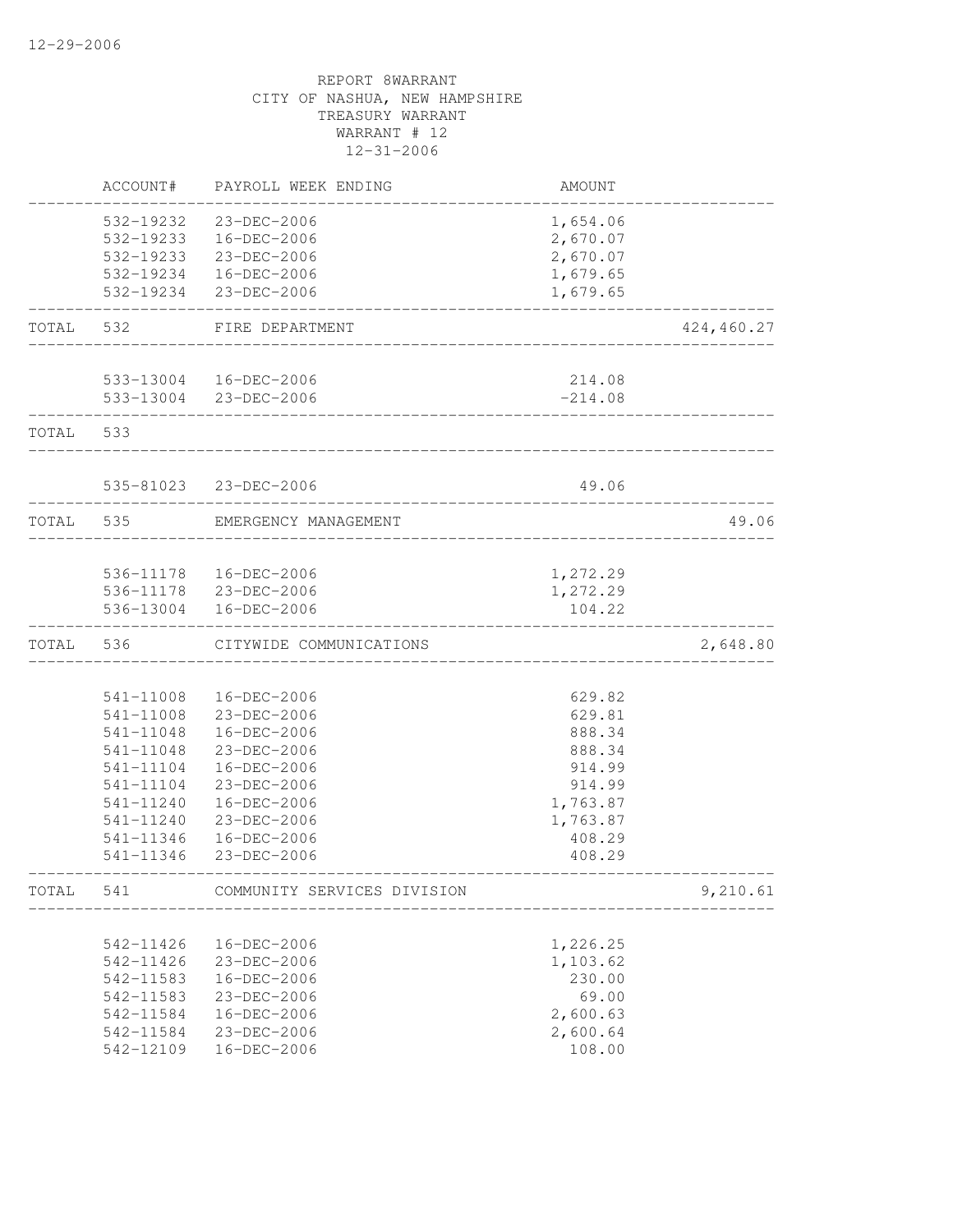|           |               | ACCOUNT# PAYROLL WEEK ENDING | AMOUNT                             |            |
|-----------|---------------|------------------------------|------------------------------------|------------|
|           |               | 542-12109 23-DEC-2006        | 108.00                             |            |
|           |               | 542-12582  16-DEC-2006       | 899.90                             |            |
|           |               | 542-12582 23-DEC-2006        | 899.90                             |            |
| TOTAL 542 |               | COMMUNITY HEALTH             | _______________________________    | 9,845.94   |
|           |               |                              |                                    |            |
|           | 543-11380     | 16-DEC-2006                  | 840.29                             |            |
|           |               | 543-11380 23-DEC-2006        | 840.29                             |            |
|           |               | 543-11438  16-DEC-2006       | 1,390.27                           |            |
|           | 543-11438     | 23-DEC-2006                  | 1,390.27                           |            |
|           | 543-11601     | $16 - DEC - 2006$            | 1,136.10                           |            |
|           | 543-11601     | 23-DEC-2006                  | 1,136.10                           |            |
|           | 543-11602     | 16-DEC-2006                  | 795.56                             |            |
|           | 543-11602     | 23-DEC-2006                  | 795.57                             |            |
|           | 543-11604     | 16-DEC-2006                  | 749.90                             |            |
|           | 543-11604     | 23-DEC-2006                  | 749.90                             |            |
|           | 543-11605     | 16-DEC-2006                  | 856.19                             |            |
|           |               | 543-11605 23-DEC-2006        | 856.19                             |            |
| TOTAL 543 |               | ENVIRONMENTAL HEALTH DEPT.   |                                    | 11,536.63  |
|           |               |                              |                                    |            |
|           |               | 544-11008  16-DEC-2006       | 668.17                             |            |
|           |               | 544-11008 23-DEC-2006        | 668.17                             |            |
|           | 544-11099     | 16-DEC-2006                  | 1,989.90                           |            |
|           | 544-11099     | 23-DEC-2006                  | 1,989.90                           |            |
|           | 544-11112     | 16-DEC-2006                  | 755.51                             |            |
|           | 544-11112     | 23-DEC-2006                  | 755.51                             |            |
|           | 544-11367     | 16-DEC-2006                  | 749.90                             |            |
|           | 544-11367     | 23-DEC-2006                  | 749.90                             |            |
|           | 544-11777     | 16-DEC-2006                  | 1,167.25                           |            |
|           | 544-11777     | 23-DEC-2006                  | 1,167.25                           |            |
|           | 544-12101     | 16-DEC-2006                  | 242.92                             |            |
|           | 544-12101     | 23-DEC-2006                  | 242.92                             |            |
| TOTAL     | 544           | WELFARE ADMINISTRATION       |                                    | 11, 147.30 |
|           |               |                              | ---------------------------------- |            |
|           | 551-11008     | 16-DEC-2006                  | 612.61                             |            |
|           | 551-11008     | 23-DEC-2006                  | 612.61                             |            |
|           | 551-11028     | 16-DEC-2006                  | 526.86                             |            |
|           | 551-11028     | 23-DEC-2006                  | 526.86                             |            |
|           | 551-11057     | $16 - DEC - 2006$            | 783.39                             |            |
|           | 551-11057     | $23 - DEC - 2006$            | 783.39                             |            |
|           | $551 - 11094$ | 16-DEC-2006                  | 266.72                             |            |
|           | 551-11094     | 23-DEC-2006                  | 266.72                             |            |
|           | 551-11208     | 16-DEC-2006                  | 728.76                             |            |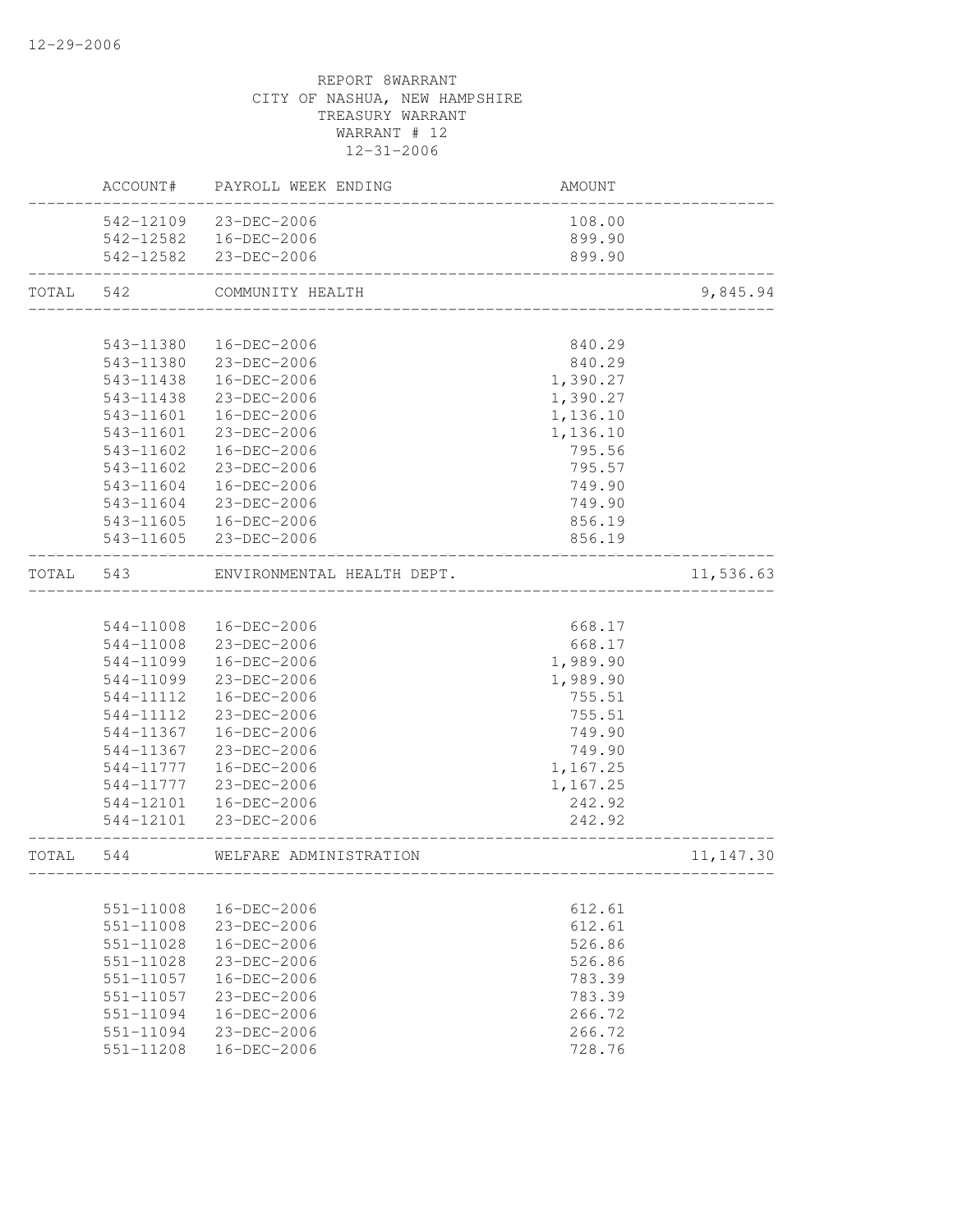|       | ACCOUNT#      | PAYROLL WEEK ENDING            | AMOUNT   |           |
|-------|---------------|--------------------------------|----------|-----------|
|       | 551-11208     | 23-DEC-2006                    | 728.76   |           |
|       | 551-11211     | 16-DEC-2006                    | 537.77   |           |
|       | 551-11212     | 16-DEC-2006                    | 1,313.75 |           |
|       | 551-11212     | 23-DEC-2006                    | 1,313.75 |           |
|       | 551-11249     | 16-DEC-2006                    | 1,544.27 |           |
|       | 551-11249     | 23-DEC-2006                    | 1,544.27 |           |
|       | 551-11273     | 16-DEC-2006                    | 2,382.02 |           |
|       | 551-11273     | 23-DEC-2006                    | 2,382.01 |           |
|       | 551-11435     | 16-DEC-2006                    | 825.87   |           |
|       | $551 - 11435$ | 23-DEC-2006                    | 825.87   |           |
|       | 551-11462     | 16-DEC-2006                    | 827.33   |           |
|       | $551 - 11462$ | 23-DEC-2006                    | 919.25   |           |
|       | 551-11638     | 16-DEC-2006                    | 1,064.08 |           |
|       | 551-11638     | 23-DEC-2006                    | 1,064.08 |           |
|       | 551-13004     | 16-DEC-2006                    | 123.29   |           |
|       | 551-13004     | 23-DEC-2006                    | 73.44    |           |
|       | 551-18015     | 23-DEC-2006                    | 1,840.00 |           |
|       |               | 551-91010 23-DEC-2006          | 1,990.00 |           |
| TOTAL | 551           | PUBLIC WORKS DIV & ENGINEERING |          | 26,407.73 |
|       |               |                                |          |           |
|       | 552-11051     | 16-DEC-2006                    | 1,275.49 |           |
|       | 552-11051     | 23-DEC-2006                    | 1,275.49 |           |
|       | 552-11052     | 16-DEC-2006                    | 325.75   |           |
|       | 552-11052     | 23-DEC-2006                    | 116.34   |           |
|       | 552-11077     | 16-DEC-2006                    | 1,170.18 |           |
|       | 552-11077     | 23-DEC-2006                    | 1,170.18 |           |
|       | 552-11087     | 16-DEC-2006                    | 777.61   |           |
|       | 552-11087     | 23-DEC-2006                    | 765.76   |           |
|       | 552-11143     | 16-DEC-2006                    | 784.00   |           |
|       | 552-11143     | 23-DEC-2006                    | 784.00   |           |
|       | 552-11324     | 16-DEC-2006                    | 3,604.95 |           |
|       | 552-11324     | 23-DEC-2006                    | 3,604.92 |           |
|       | 552-11339     | 16-DEC-2006                    | 2,689.61 |           |
|       | 552-11339     | 23-DEC-2006                    | 2,689.61 |           |
|       | 552-11342     | 16-DEC-2006                    | 706.00   |           |
|       | 552-11342     | 23-DEC-2006                    | 706.00   |           |
|       | 552-11343     | 16-DEC-2006                    | 2,352.00 |           |
|       | 552-11343     | 23-DEC-2006                    | 2,352.00 |           |
|       | 552-11407     | 16-DEC-2006                    | 4,884.00 |           |
|       | 552-11407     | 23-DEC-2006                    | 4,923.61 |           |
|       | 552-11492     | 16-DEC-2006                    | 746.80   |           |
|       | 552-11492     | 23-DEC-2006                    | 746.80   |           |
|       | 552-11548     | 16-DEC-2006                    | 916.13   |           |
|       | 552-11548     | 23-DEC-2006                    | 916.14   |           |
|       | 552-11580     | 16-DEC-2006                    | 772.39   |           |
|       | 552-11580     | 23-DEC-2006                    | 772.39   |           |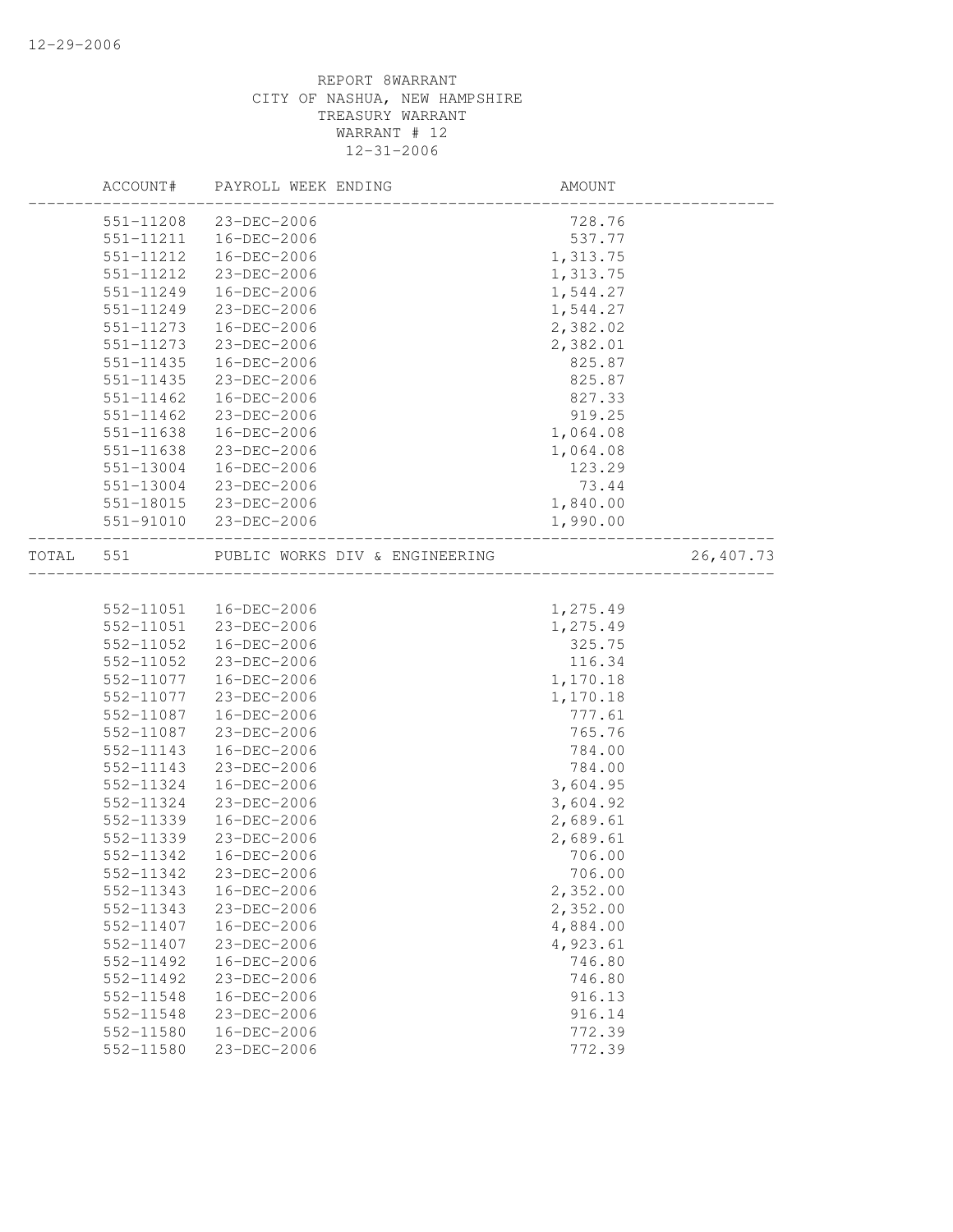|           |           | ACCOUNT# PAYROLL WEEK ENDING | AMOUNT                            |           |
|-----------|-----------|------------------------------|-----------------------------------|-----------|
|           |           | 552-11618  16-DEC-2006       | 568.25                            |           |
|           |           | 552-11618 23-DEC-2006        | 568.26                            |           |
|           |           | 552-11750  16-DEC-2006       | 717.61                            |           |
|           |           | 552-11750 23-DEC-2006        | 717.60                            |           |
|           |           | 552-13004  16-DEC-2006       | 589.33                            |           |
|           | 552-13004 | 23-DEC-2006                  | 236.60                            |           |
|           | 552-13067 | 16-DEC-2006                  | 4,612.83                          |           |
|           |           | 552-13067 23-DEC-2006        | 3,271.66                          |           |
|           |           | 552-17010  16-DEC-2006       | 1,100.00<br>_____________________ |           |
| TOTAL 552 |           | PARKS AND RECREATION         | _____________________             | 54,210.29 |
|           |           |                              |                                   |           |
|           |           | 553-11041  16-DEC-2006       | 897.56                            |           |
|           |           | 553-11041 23-DEC-2006        | 897.56                            |           |
|           | 553-11078 | 16-DEC-2006                  | 1,353.17                          |           |
|           | 553-11078 | 23-DEC-2006                  | 1,353.17                          |           |
|           | 553-11098 | 16-DEC-2006                  | 937.66                            |           |
|           |           | 553-11098 23-DEC-2006        | 937.65                            |           |
|           |           | 553-11192  16-DEC-2006       | 833.00                            |           |
|           |           | 553-11192 23-DEC-2006        | 833.01                            |           |
|           |           | 553-11279  16-DEC-2006       | 5,463.50                          |           |
|           |           | 553-11279 23-DEC-2006        | 5,926.28                          |           |
|           | 553-11327 | 16-DEC-2006                  | 3,604.93                          |           |
|           | 553-11327 | 23-DEC-2006                  | 3,604.96                          |           |
|           | 553-11336 | 16-DEC-2006                  | 967.45                            |           |
|           | 553-11336 | 23-DEC-2006                  | 967.45                            |           |
|           |           | 553-11375  16-DEC-2006       | 2,689.60                          |           |
|           |           | 553-11375 23-DEC-2006        | 2,704.48                          |           |
|           |           | 553-11465  16-DEC-2006       | 3,016.96                          |           |
|           | 553-11465 | 23-DEC-2006                  | 2,561.44                          |           |
|           | 553-11474 | 16-DEC-2006                  | 4,208.00                          |           |
|           | 553-11474 | 23-DEC-2006                  | 4,208.00                          |           |
|           | 553-11475 | 16-DEC-2006                  | 1,695.20                          |           |
|           | 553-11475 | 23-DEC-2006                  | 1,697.60                          |           |
|           | 553-11630 | 16-DEC-2006                  | 717.60                            |           |
|           | 553-11630 | 23-DEC-2006                  | 717.60                            |           |
|           | 553-11648 | 16-DEC-2006                  | 732.23                            |           |
|           | 553-11648 | 23-DEC-2006                  | 732.24                            |           |
|           | 553-11678 | $16 - DEC - 2006$            | 1,515.40                          |           |
|           | 553-11678 | 23-DEC-2006                  | 1,515.40                          |           |
|           | 553-11759 | 16-DEC-2006                  | 12,229.68                         |           |
|           | 553-11759 | 23-DEC-2006                  | 12,041.24                         |           |
|           | 553-11768 | 16-DEC-2006                  | 713.60                            |           |
|           | 553-11768 | 23-DEC-2006                  | 713.60                            |           |
|           | 553-11771 | 16-DEC-2006                  | 1,683.20                          |           |
|           | 553-11771 | 23-DEC-2006                  | 1,683.20                          |           |
|           | 553-12128 | 16-DEC-2006                  | 246.23                            |           |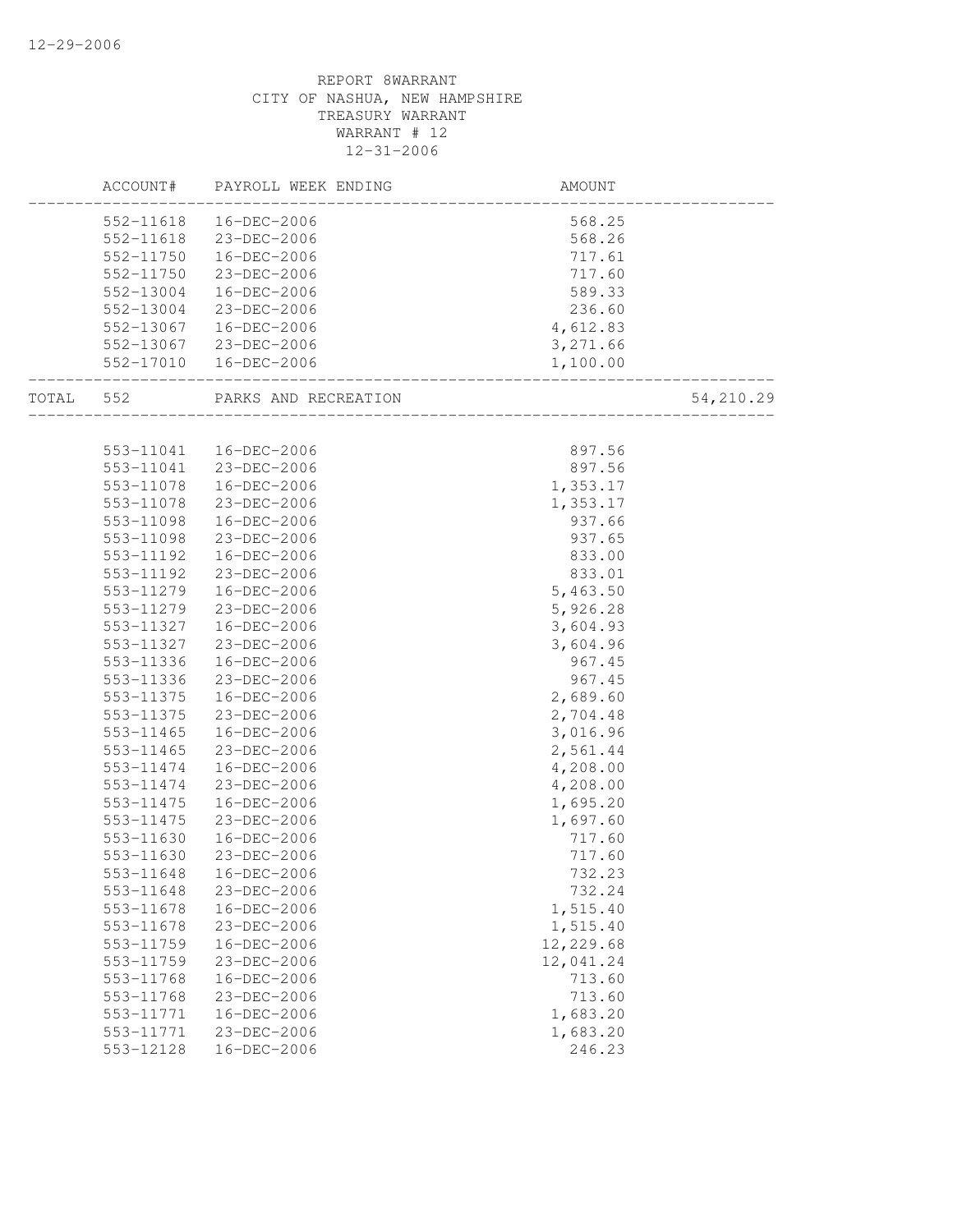|       | ACCOUNT#                   | PAYROLL WEEK ENDING                            | AMOUNT           |            |
|-------|----------------------------|------------------------------------------------|------------------|------------|
|       | 553-12128                  | 23-DEC-2006                                    | 246.23           |            |
|       | 553-13004                  | 16-DEC-2006                                    | 428.16           |            |
|       |                            | 553-13004 23-DEC-2006                          | 1,748.05         |            |
|       |                            | 553-13901  16-DEC-2006                         | 11,215.95        |            |
|       |                            | 553-13901 23-DEC-2006                          | 10,494.09        |            |
|       |                            | 553-17002  16-DEC-2006                         | 500.00           |            |
| TOTAL | 553                        | STREET DEPARTMENT                              |                  | 111,232.33 |
|       |                            |                                                |                  |            |
|       | 555-11024                  | 16-DEC-2006                                    | 663.48           |            |
|       |                            | 555-11024 23-DEC-2006                          | 663.48           |            |
|       | 555-11058                  | 16-DEC-2006                                    | 888.73           |            |
|       | 555-11058                  | 23-DEC-2006                                    | 888.73           |            |
|       | 555-11461                  | 16-DEC-2006                                    | 1,349.78         |            |
|       | 555-11461                  | 23-DEC-2006                                    | 1,349.78         |            |
|       | 555-11505                  | 16-DEC-2006                                    | 1,170.18         |            |
|       | 555-11505                  | 23-DEC-2006                                    | 1,170.18         |            |
|       | 555-11639                  | 16-DEC-2006                                    | 746.80           |            |
|       | 555-11639                  | 23-DEC-2006                                    | 746.80           |            |
|       | 555-11640                  | 16-DEC-2006                                    | 678.21           |            |
|       | 555-11640                  | 23-DEC-2006                                    | 695.60           |            |
|       | 555-11738                  | 16-DEC-2006                                    | 1,760.00         |            |
|       | 555-11738                  | 23-DEC-2006                                    | 1,760.00         |            |
|       | 555-11745                  | 16-DEC-2006                                    | 738.80           |            |
|       | 555-11745                  | 23-DEC-2006                                    | 738.80           |            |
|       | 555-11746                  | 16-DEC-2006                                    | 999.84           |            |
|       | 555-11746                  | 23-DEC-2006                                    | 999.84           |            |
|       |                            | 555-13004 16-DEC-2006<br>555-13004 23-DEC-2006 | 115.50<br>330.31 |            |
| TOTAL | 555                        | TRAFFIC DEPARTMENT                             |                  | 18, 454.84 |
|       |                            |                                                |                  |            |
|       |                            | 557-11161  16-DEC-2006                         | 746.80           |            |
|       | 557-11161                  | 23-DEC-2006                                    | 746.80           |            |
| TOTAL | 557                        | PARKING LOTS                                   |                  | 1,493.60   |
|       |                            |                                                |                  |            |
|       | 561-11345                  | 16-DEC-2006                                    | 1,199.60         |            |
|       | 561-11345                  | 23-DEC-2006                                    | 1,199.60         |            |
|       | 561-11651                  | $16 - DEC - 2006$                              | 751.62           |            |
|       | $561 - 11651$              | 23-DEC-2006                                    | 751.62           |            |
|       | 561-11658<br>$561 - 11658$ | 16-DEC-2006                                    | 915.39<br>915.39 |            |
|       |                            | 23-DEC-2006<br>23-DEC-2006                     |                  |            |
|       | 561-91010                  |                                                | 100.00           |            |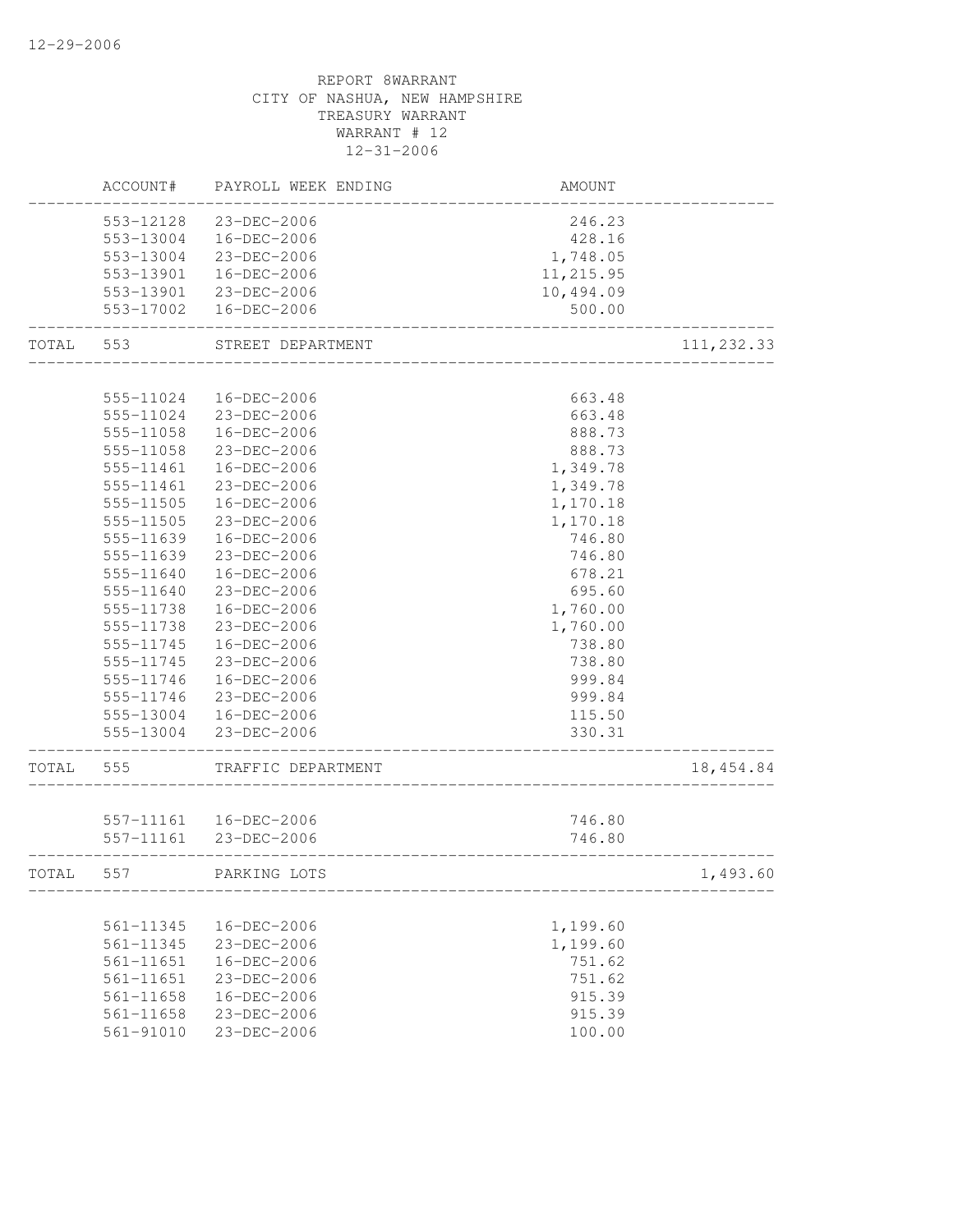|           |                        | ACCOUNT# PAYROLL WEEK ENDING                                           | <b>AMOUNT</b>                                    |           |
|-----------|------------------------|------------------------------------------------------------------------|--------------------------------------------------|-----------|
|           |                        | TOTAL 561 EDGEWOOD CEMETERY                                            |                                                  | 5,833.22  |
|           |                        | 562-11651 23-DEC-2006                                                  | 1,592.00                                         |           |
|           |                        | TOTAL 562 SUBURBAN CEMETERIES                                          | ________________<br>____________________________ | 1,592.00  |
|           |                        |                                                                        |                                                  |           |
|           |                        | 563-11345  16-DEC-2006<br>563-11345 23-DEC-2006                        | 1,033.45                                         |           |
|           |                        | 563-11651  16-DEC-2006                                                 | 1,033.45<br>687.84                               |           |
|           |                        | 563-11651 23-DEC-2006                                                  | 687.84                                           |           |
|           |                        | 563-11657  16-DEC-2006                                                 | 862.84                                           |           |
|           |                        | 563-11657 23-DEC-2006                                                  | 862.84                                           |           |
|           |                        | TOTAL 563 WOODLAWN CEMETERY                                            | ________________________                         | 5,168.26  |
|           |                        |                                                                        |                                                  |           |
|           |                        | 571-11174  16-DEC-2006                                                 | 773.34                                           |           |
|           |                        | 571-11174 23-DEC-2006<br>571-11237  16-DEC-2006                        | 773.32<br>1,816.79                               |           |
|           |                        | 571-11237 23-DEC-2006                                                  | 1,816.79                                         |           |
|           |                        | TOTAL 571 COMMUNITY DEVELOPMENT<br>___________________________________ |                                                  | 5,180.24  |
|           |                        |                                                                        |                                                  |           |
|           |                        | 572-11024  16-DEC-2006                                                 | 457.57                                           |           |
|           |                        | 572-11024 23-DEC-2006                                                  | 457.57                                           |           |
|           |                        | 572-11215  16-DEC-2006                                                 | 3,359.47                                         |           |
|           | 572-11215              | 23-DEC-2006                                                            | 3,359.49                                         |           |
|           | 572-11238              | 16-DEC-2006                                                            | 750.83                                           |           |
|           | 572-11238              | 23-DEC-2006                                                            | 750.84                                           |           |
|           | 572-11450<br>572-11450 | 16-DEC-2006<br>23-DEC-2006                                             | 1,560.86<br>1,560.87                             |           |
|           | 572-11522              | 16-DEC-2006                                                            | 742.35                                           |           |
|           | 572-11522              | 23-DEC-2006                                                            | 742.35                                           |           |
|           |                        | 572-11525  16-DEC-2006                                                 | 732.91                                           |           |
|           |                        | 572-11525 23-DEC-2006                                                  | 916.14                                           |           |
|           |                        | 572-58005  16-DEC-2006                                                 | 100.00                                           |           |
|           | 572-58005              | 23-DEC-2006                                                            | 200.00                                           |           |
| TOTAL 572 |                        | PLANNING DEPARTMENT                                                    |                                                  | 15,691.25 |
|           |                        |                                                                        |                                                  |           |
|           |                        | 573-11444  16-DEC-2006                                                 | 1,373.56<br>1,373.56                             |           |
|           | 573-12029              | 573-11444 23-DEC-2006<br>16-DEC-2006                                   | 300.64                                           |           |
|           |                        |                                                                        |                                                  |           |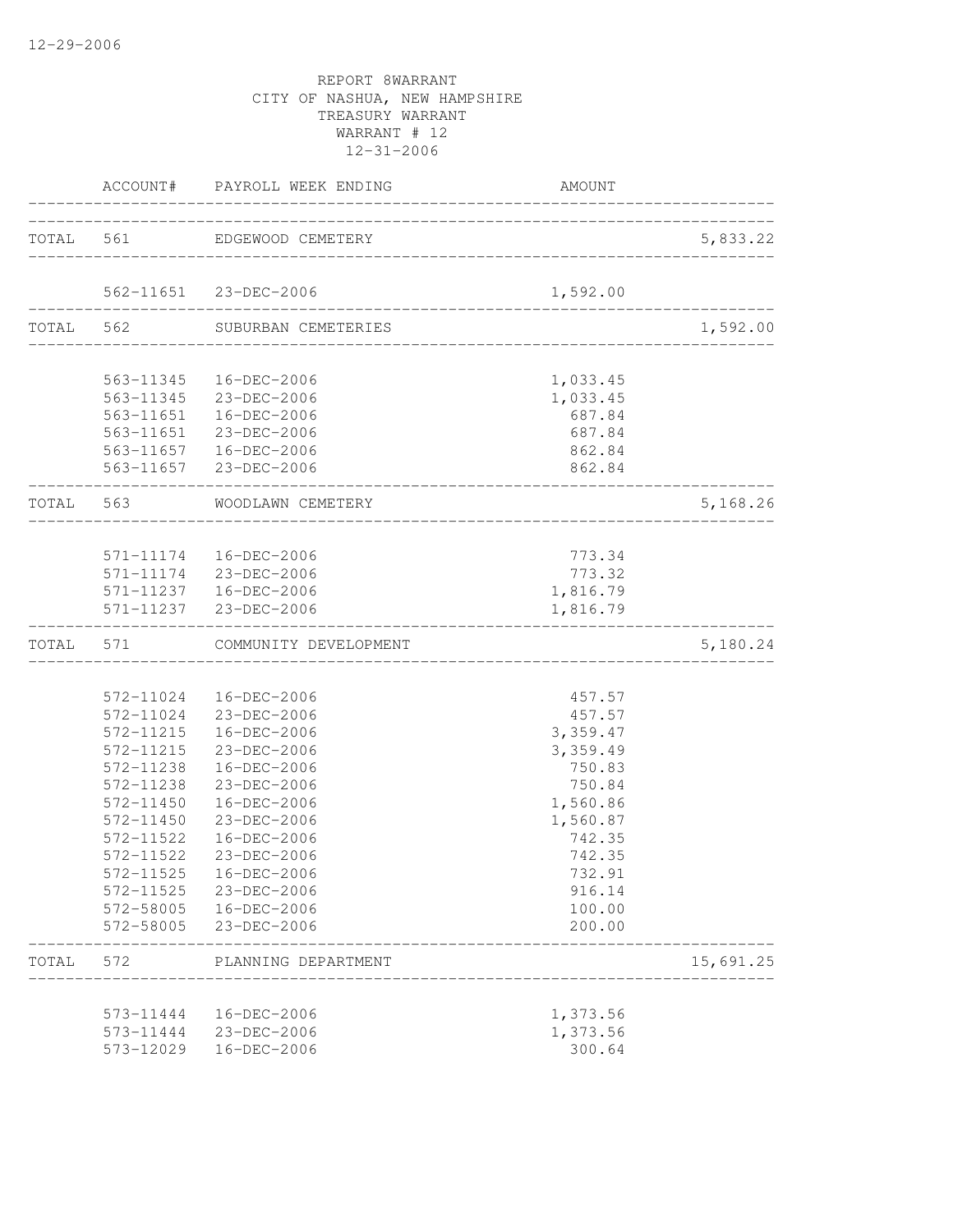|           |           | ACCOUNT# PAYROLL WEEK ENDING                            | AMOUNT                                |           |
|-----------|-----------|---------------------------------------------------------|---------------------------------------|-----------|
|           |           | 573-12029 23-DEC-2006<br>______________________________ | 300.64                                |           |
| TOTAL 573 |           | ECONOMIC DEVELOPMENT                                    |                                       | 3,348.40  |
|           |           |                                                         |                                       |           |
|           | 575-11032 | 16-DEC-2006                                             | 643.17                                |           |
|           |           | 575-11032 23-DEC-2006                                   | 643.17                                |           |
|           | 575-11062 | 16-DEC-2006                                             | 559.14                                |           |
|           | 575-11062 | 23-DEC-2006                                             | 559.14                                |           |
|           | 575-11189 | 16-DEC-2006                                             | 981.93                                |           |
|           | 575-11189 | 23-DEC-2006                                             | 981.93                                |           |
|           | 575-11246 | 16-DEC-2006                                             | 1,763.87                              |           |
|           | 575-11246 | 23-DEC-2006                                             | 1,763.87                              |           |
|           | 575-11387 | 16-DEC-2006                                             | 5,320.91                              |           |
|           | 575-11387 | 23-DEC-2006                                             | 5,320.92                              |           |
|           | 575-11393 | 16-DEC-2006                                             | 3,321.62                              |           |
|           | 575-11393 | 23-DEC-2006                                             | 3,321.62                              |           |
|           | 575-11400 | 16-DEC-2006                                             | 7,547.76                              |           |
|           | 575-11400 | 23-DEC-2006                                             | 7,547.79                              |           |
|           | 575-11401 | 16-DEC-2006                                             | 4,533.74                              |           |
|           | 575-11401 | 23-DEC-2006                                             | 4,595.34                              |           |
|           | 575-11403 | 16-DEC-2006                                             | 772.39                                |           |
|           | 575-11403 | 23-DEC-2006                                             | 772.39                                |           |
|           | 575-11404 | 16-DEC-2006                                             | 694.68                                |           |
|           | 575-11404 | 23-DEC-2006                                             | 694.68                                |           |
|           | 575-12087 | 16-DEC-2006                                             | 421.07                                |           |
|           | 575-12087 | 23-DEC-2006                                             | 421.07                                |           |
|           | 575-12090 | 16-DEC-2006                                             | 744.78                                |           |
|           | 575-12090 | 23-DEC-2006                                             | 744.78                                |           |
|           | 575-12114 | 16-DEC-2006                                             | 1,077.50                              |           |
|           | 575-12114 | 23-DEC-2006                                             | 1,017.16                              |           |
|           |           | 575-13035  16-DEC-2006                                  | 104.20                                |           |
|           |           | 575-13035 23-DEC-2006                                   | 29.41<br>____________________________ |           |
| TOTAL 575 |           | PUBLIC LIBRARIES                                        | ________________________              | 56,900.03 |
|           |           |                                                         |                                       |           |
|           |           | 576-11059  16-DEC-2006                                  | 1,238.34                              |           |
|           | 576-11059 | 23-DEC-2006                                             | 1,238.34                              |           |
|           | 576-11138 | 16-DEC-2006                                             | 256.68                                |           |
|           | 576-11138 | 23-DEC-2006                                             | 270.63                                |           |
|           | 576-11221 | 16-DEC-2006                                             | 983.88                                |           |
|           | 576-11221 | 23-DEC-2006                                             | 983.88                                |           |
|           | 576-11315 | 16-DEC-2006                                             | 598.60                                |           |
|           | 576-11315 | 23-DEC-2006                                             | 598.60                                |           |
|           | 576-11361 | 16-DEC-2006                                             | 3,710.51                              |           |
|           | 576-11361 | 23-DEC-2006                                             | 3,710.51                              |           |
|           | 576-11362 | 16-DEC-2006                                             | 1,215.38                              |           |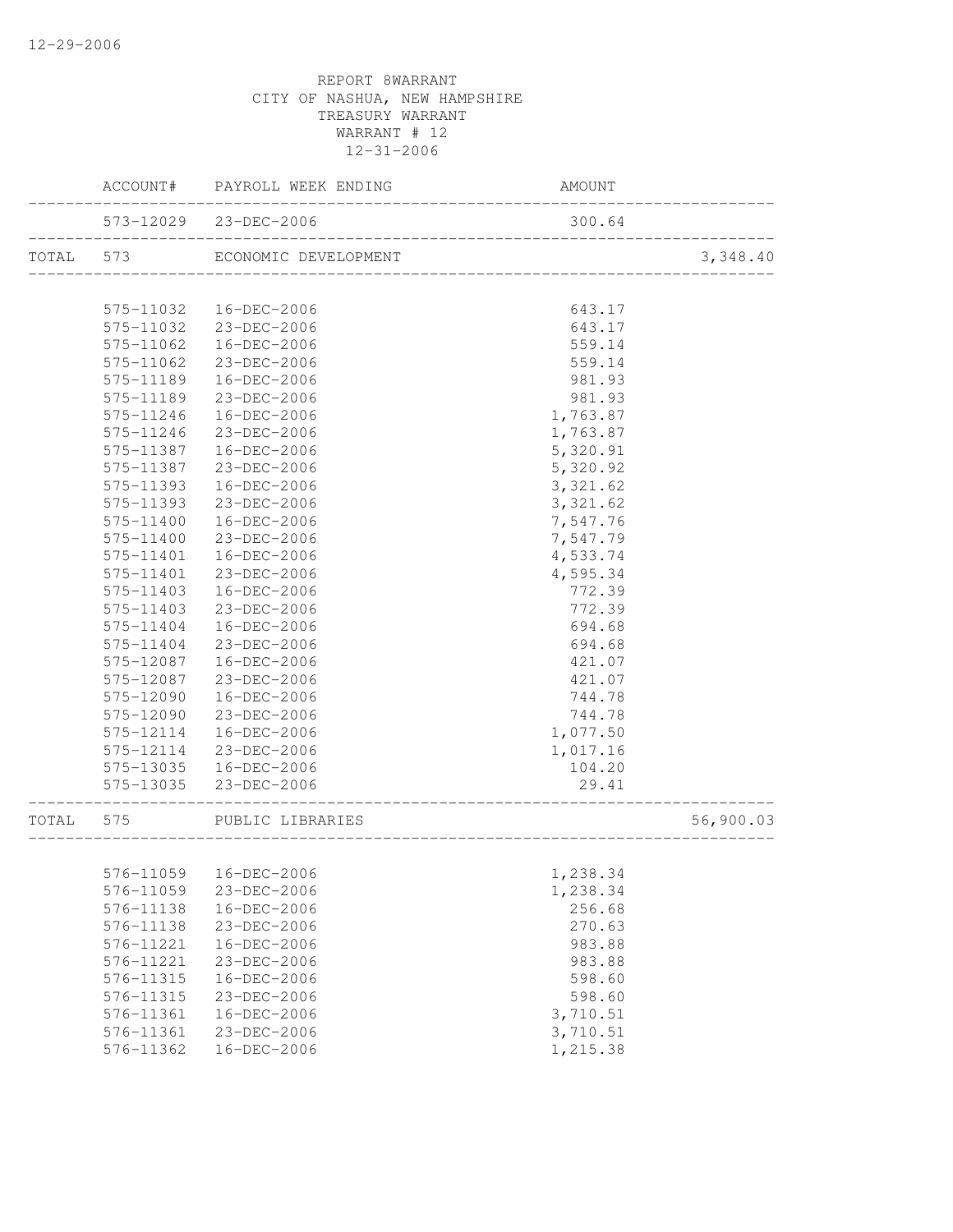|           | ACCOUNT#               | PAYROLL WEEK ENDING        | AMOUNT                 |           |
|-----------|------------------------|----------------------------|------------------------|-----------|
|           |                        | 576-11362 23-DEC-2006      | 1,194.96               |           |
|           |                        | 576-13004 23-DEC-2006      | 18.14                  |           |
|           |                        | 576-91010 23-DEC-2006      | 1,900.00               |           |
| TOTAL 576 |                        | BUILDING DEPARTMENT        |                        | 17,918.45 |
|           |                        |                            |                        |           |
|           |                        | 577-11067  16-DEC-2006     | 1,072.97               |           |
|           |                        | 577-11067 23-DEC-2006      | 1,072.97               |           |
|           |                        | 577-11163  16-DEC-2006     | 844.13                 |           |
|           | 577-11163              | 23-DEC-2006                | 844.14                 |           |
|           |                        | 577-11183  16-DEC-2006     | 937.65                 |           |
|           |                        | 577-11183 23-DEC-2006      | 937.65                 |           |
|           |                        | 577-91010 23-DEC-2006      | 510.00                 |           |
|           |                        | TOTAL 577 CODE ENFORCEMENT |                        | 6, 219.51 |
|           |                        |                            |                        |           |
|           |                        | 581-11012  16-DEC-2006     | 5,686.38               |           |
|           |                        | 581-11075  16-DEC-2006     | 3,916.00               |           |
|           | 581-11081              | 16-DEC-2006                | 1,962.34               |           |
|           | $581 - 11162$          | 16-DEC-2006                | 49,697.75              |           |
|           | 581-11162              | 23-DEC-2006                | 49, 149. 18            |           |
|           | 581-11204              | 16-DEC-2006                | 11,629.60              |           |
|           | 581-11204              | 23-DEC-2006                | 11,629.60              |           |
|           | 581-11348              | 16-DEC-2006                | 71,601.53              |           |
|           | 581-11366              | 16-DEC-2006                | 48,077.22              |           |
|           | 581-11366              | 23-DEC-2006                | 46,980.94              |           |
|           | 581-11396              | 16-DEC-2006<br>23-DEC-2006 | 34,830.88              |           |
|           | 581-11396              |                            | 3,296.39               |           |
|           | 581-11408<br>581-11408 | 16-DEC-2006                | 14,888.14              |           |
|           | 581-11486              | 23-DEC-2006<br>16-DEC-2006 | 14,951.98<br>33,667.64 |           |
|           | 581-11515              | 16-DEC-2006                | 1,231.75               |           |
|           | 581-11570              | 16-DEC-2006                | 54,972.50              |           |
|           | 581-11572              | 16-DEC-2006                | 45, 954.09             |           |
|           | 581-11579              | 16-DEC-2006                | 34,072.74              |           |
|           | 581-11628              | 16-DEC-2006                | 1,215.20               |           |
|           | 581-11628              | 23-DEC-2006                | 1,093.68               |           |
|           | 581-11675              | 16-DEC-2006                | 4,807.69               |           |
|           | 581-11709              | 16-DEC-2006                | 8,831.15               |           |
|           | 581-11711              | 16-DEC-2006                | 2,461.54               |           |
|           | 581-11726              | 16-DEC-2006                | 1, 451, 727.37         |           |
|           | 581-11726              | 23-DEC-2006                | 15,328.79              |           |
|           | 581-11800              | $16 - DEC - 2006$          | 26,949.81              |           |
|           | 581-11801              | 16-DEC-2006                | 14,576.85              |           |
|           | 581-11802              | 16-DEC-2006                | 12, 128.59             |           |
|           | 581-11803              | 16-DEC-2006                | 13, 416.74             |           |
|           |                        |                            |                        |           |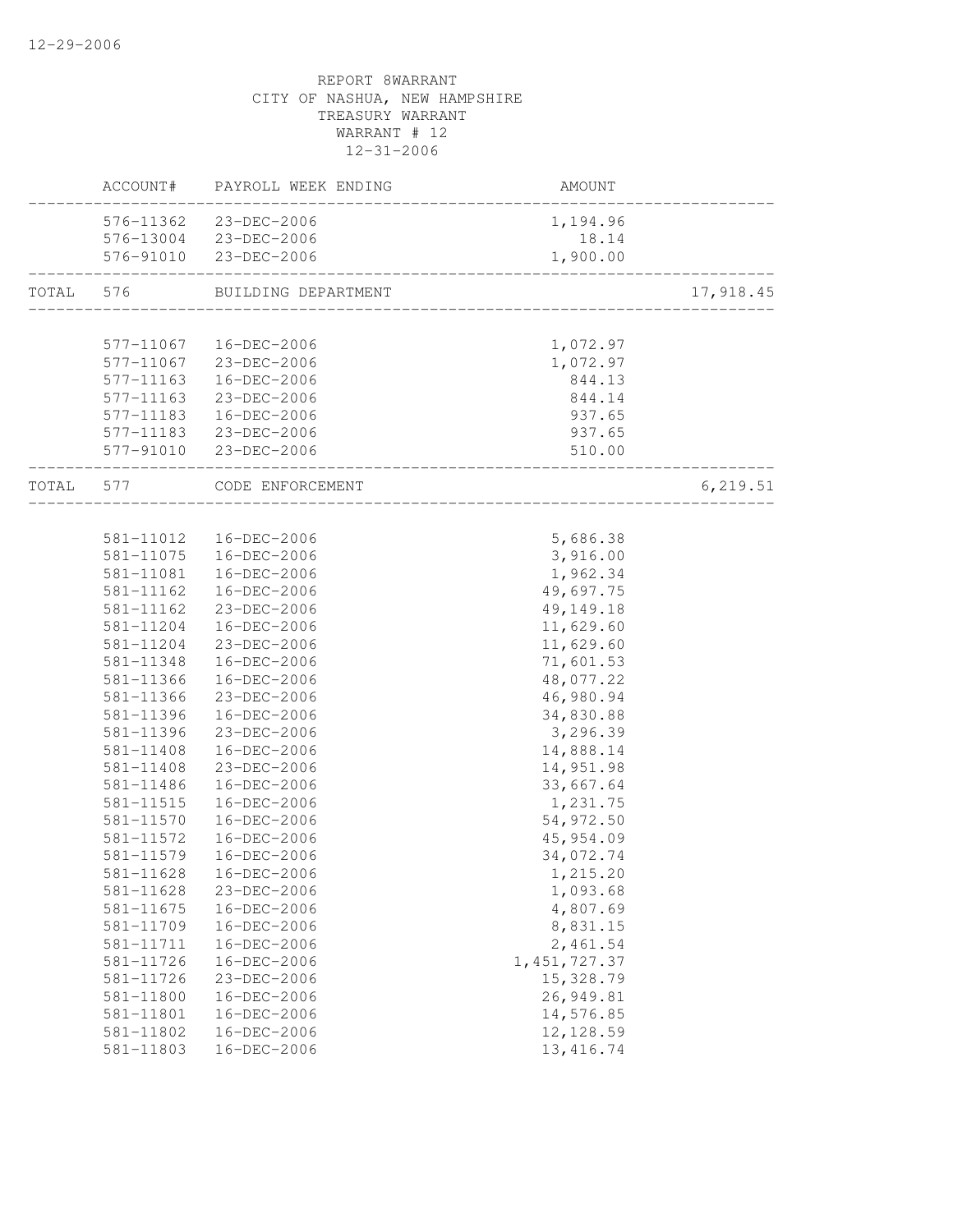| ACCOUNT#  | PAYROLL WEEK ENDING | AMOUNT      |  |
|-----------|---------------------|-------------|--|
| 581-11803 | 23-DEC-2006         | 621.96      |  |
| 581-11804 | 16-DEC-2006         | 15,463.28   |  |
| 581-11805 | 16-DEC-2006         | 31,496.17   |  |
| 581-11812 | 16-DEC-2006         | 2,086.42    |  |
| 581-11830 | 16-DEC-2006         | 1,560.58    |  |
| 581-11850 | 16-DEC-2006         | 2,509.08    |  |
| 581-11850 | 23-DEC-2006         | 4,134.31    |  |
| 581-11860 | 16-DEC-2006         | 5,662.42    |  |
| 581-12021 | 16-DEC-2006         | 2,238.63    |  |
| 581-12021 | 23-DEC-2006         | $-1,067.00$ |  |
| 581-12060 | 16-DEC-2006         | 2,799.45    |  |
| 581-12060 | 23-DEC-2006         | 2,246.43    |  |
| 581-12078 | 16-DEC-2006         | 2,437.50    |  |
| 581-12078 | 23-DEC-2006         | 262.50      |  |
| 581-12081 | 16-DEC-2006         | 662.84      |  |
| 581-12084 | 16-DEC-2006         | 4,012.50    |  |
| 581-12084 | 23-DEC-2006         | 625.00      |  |
| 581-12087 | 16-DEC-2006         | 1,598.40    |  |
| 581-12087 | 23-DEC-2006         | 1,598.40    |  |
| 581-12111 | 16-DEC-2006         | 112,978.71  |  |
| 581-12111 | 23-DEC-2006         | 113,035.59  |  |
| 581-12112 | 16-DEC-2006         | 6,198.55    |  |
| 581-12112 | 23-DEC-2006         | 5,375.24    |  |
| 581-12126 | 16-DEC-2006         | 4,086.80    |  |
| 581-12126 | 23-DEC-2006         | 4,176.87    |  |
| 581-12135 | 16-DEC-2006         | 4,714.27    |  |
| 581-12135 | 23-DEC-2006         | 4,334.74    |  |
| 581-12136 | 16-DEC-2006         | 496.51      |  |
| 581-12136 | 23-DEC-2006         | 638.78      |  |
| 581-12138 | 23-DEC-2006         | 134.78      |  |
| 581-12141 | 16-DEC-2006         | 950.80      |  |
| 581-12141 | 23-DEC-2006         | 600.64      |  |
| 581-12153 | 16-DEC-2006         | 73.50       |  |
| 581-12198 | 16-DEC-2006         | 13,021.78   |  |
| 581-12198 | 23-DEC-2006         | 338.16      |  |
| 581-12201 | 16-DEC-2006         | 19,545.88   |  |
| 581-12201 | 23-DEC-2006         | 12,297.07   |  |
| 581-13004 | 16-DEC-2006         | 1,300.00    |  |
| 581-13004 | 23-DEC-2006         | 377.40      |  |
| 581-13021 | 16-DEC-2006         | 530.31      |  |
| 581-13021 | 23-DEC-2006         | 364.21      |  |
| 581-13032 | 16-DEC-2006         | 825.37      |  |
| 581-13032 | 23-DEC-2006         | 586.36      |  |
| 581-13120 | 16-DEC-2006         | 3,631.96    |  |
| 581-13120 | 23-DEC-2006         | 2,031.09    |  |
| 581-13133 | 16-DEC-2006         | 906.25      |  |
| 581-13137 | 16-DEC-2006         | 952.50      |  |
| 581-13137 | 23-DEC-2006         | 630.00      |  |
|           |                     |             |  |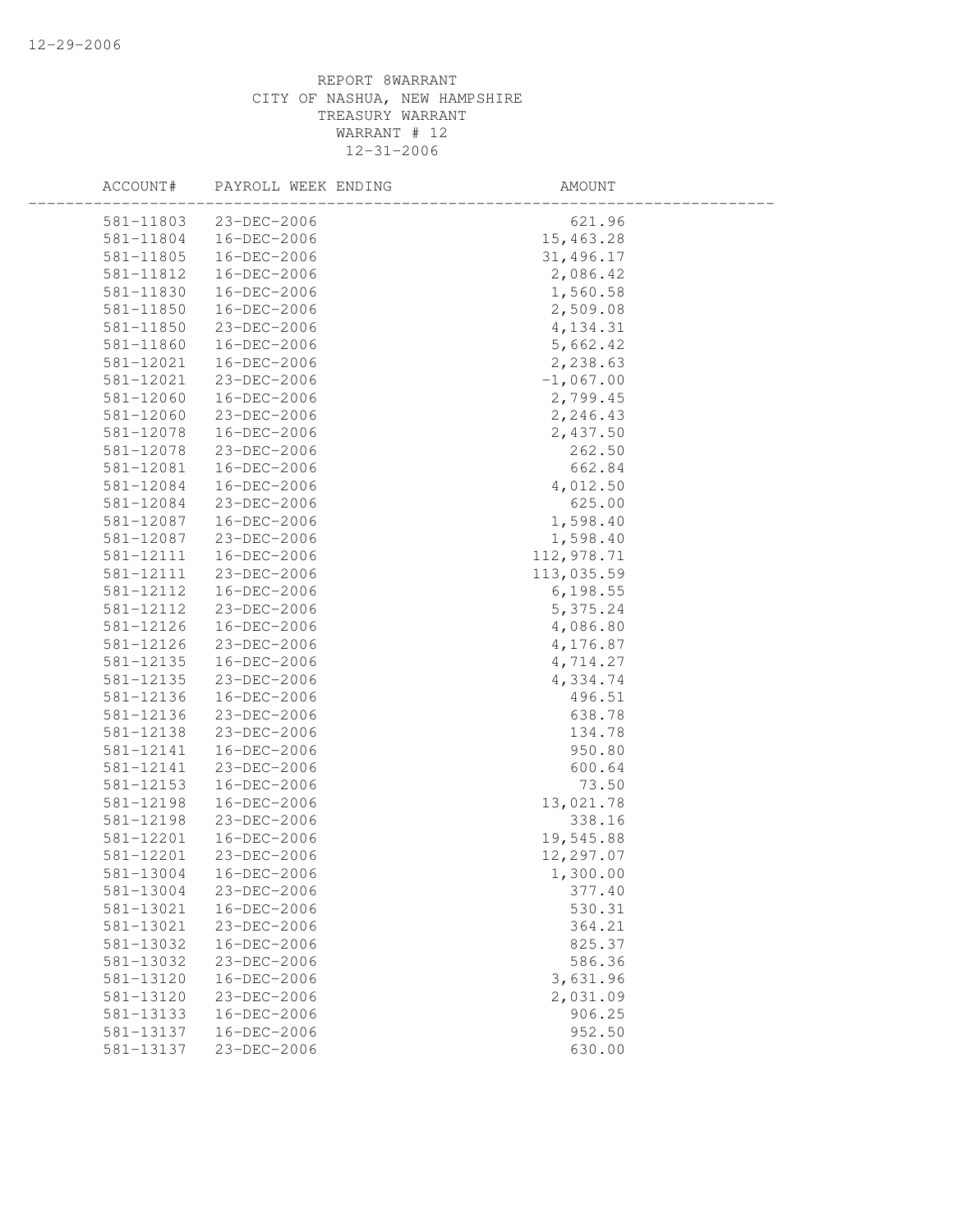|       | ACCOUNT#                                    | PAYROLL WEEK ENDING                                         | AMOUNT                            |              |
|-------|---------------------------------------------|-------------------------------------------------------------|-----------------------------------|--------------|
|       | 581-18008<br>$581 - 19000$<br>$581 - 19240$ | $23 - DEC - 2006$<br>$16 - DEC - 2006$<br>$16 - DEC - 2006$ | 8,280.00<br>11,207.23<br>2,015.29 |              |
|       | $581 - 91010$                               | $16 - DEC - 2006$                                           | 854.00                            |              |
| TOTAL | 581                                         | SCHOOL DEPARTMENT                                           |                                   | 2,509,173.57 |
|       | $590 - 23575$<br>590-23575                  | $16 - DEC - 2006$<br>23-DEC-2006                            | 1,031.14<br>1,018.96              |              |
| TOTAL | 590                                         | P/Y OBLIGATIONS                                             |                                   | 2,050.10     |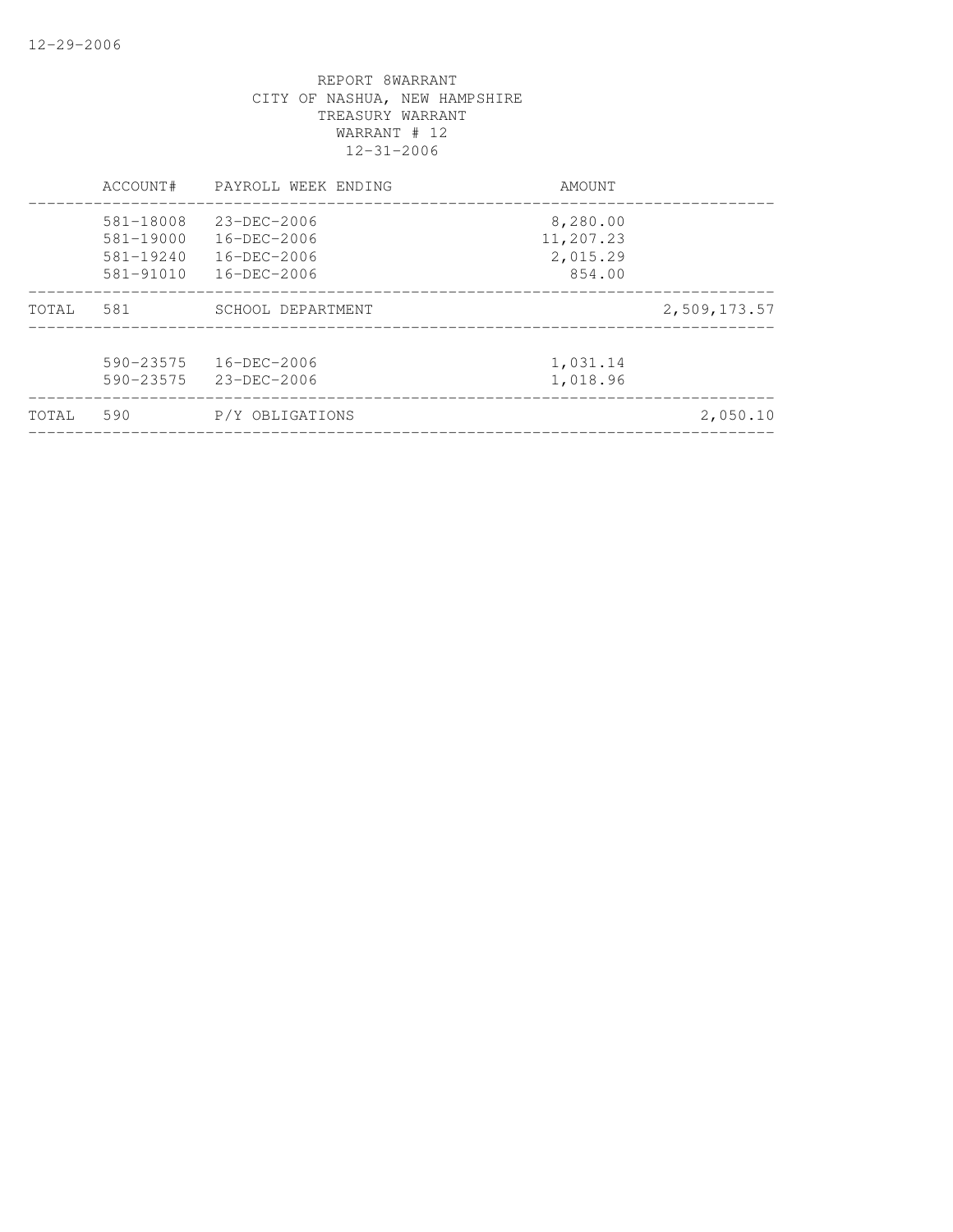|           | ACCOUNT# PAYROLL WEEK ENDING |  | AMOUNT |
|-----------|------------------------------|--|--------|
|           |                              |  |        |
| TOTAL 951 |                              |  |        |
|           |                              |  |        |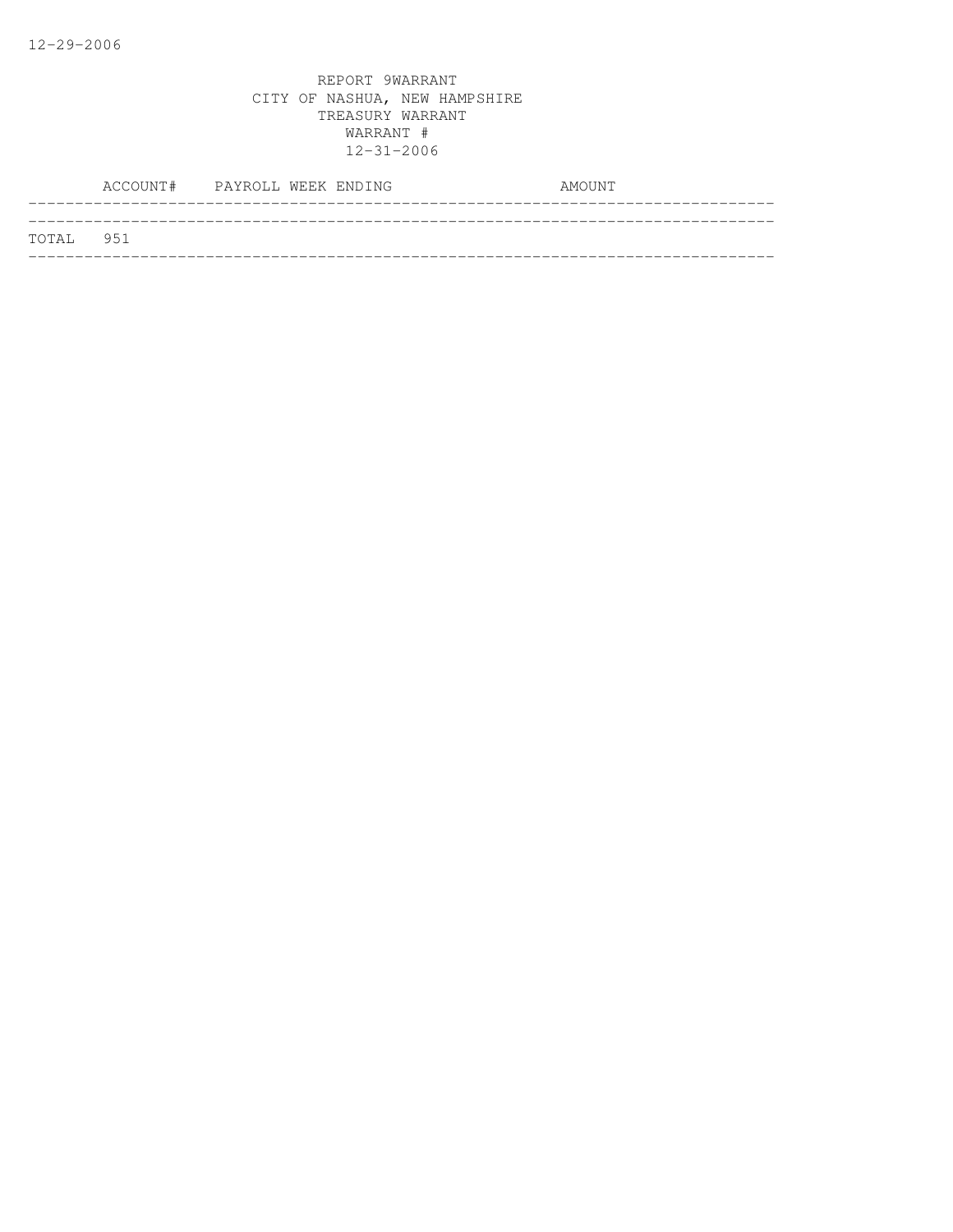| ACCOUNT#  | PAYROLL WEEK ENDING    | AMOUNT    |  |
|-----------|------------------------|-----------|--|
| 801-11008 | 16-DEC-2006            | 509.14    |  |
| 801-11008 | 23-DEC-2006            | 509.14    |  |
| 801-11094 | 16-DEC-2006            | 88.91     |  |
| 801-11094 | 23-DEC-2006            | 88.91     |  |
| 801-11101 | 16-DEC-2006            | 1,732.80  |  |
| 801-11101 | 23-DEC-2006            | 1,700.31  |  |
| 801-11193 | 16-DEC-2006            | 871.65    |  |
| 801-11193 | 23-DEC-2006            | 871.65    |  |
| 801-11208 | 16-DEC-2006            | 88.87     |  |
| 801-11208 | 23-DEC-2006            | 88.87     |  |
| 801-11211 | 16-DEC-2006            | 76.83     |  |
| 801-11222 | 16-DEC-2006            | 191.32    |  |
| 801-11222 | 23-DEC-2006            | 191.32    |  |
| 801-11249 | 16-DEC-2006            | 127.18    |  |
| 801-11249 | 23-DEC-2006            | 127.18    |  |
| 801-11271 | 16-DEC-2006            | 942.44    |  |
| 801-11271 | 23-DEC-2006            | 942.44    |  |
| 801-11276 | 16-DEC-2006            | 1,568.00  |  |
| 801-11276 | 23-DEC-2006            | 1,568.00  |  |
| 801-11321 | 16-DEC-2006            | 1,033.09  |  |
| 801-11321 | 23-DEC-2006            | 1,033.09  |  |
| 801-11334 | 16-DEC-2006            | 901.23    |  |
|           | 801-11334 23-DEC-2006  | 901.23    |  |
|           | 801-11383  16-DEC-2006 | 5,265.67  |  |
| 801-11435 | 16-DEC-2006            | 247.76    |  |
| 801-11435 | 23-DEC-2006            | 247.76    |  |
| 801-11595 | 16-DEC-2006            | 5,986.40  |  |
| 801-11595 | 16-DEC-2006            | 2,968.00  |  |
| 801-11595 | 23-DEC-2006            | 5,936.00  |  |
| 801-11595 | 23-DEC-2006            | 2,968.00  |  |
| 801-11596 | 16-DEC-2006            | 3, 245.23 |  |
| 801-11596 | 23-DEC-2006            | 3,136.00  |  |
| 801-11598 | 16-DEC-2006            | 776.80    |  |
| 801-11598 | 23-DEC-2006            | 776.80    |  |
| 801-11606 | 16-DEC-2006            | 629.46    |  |
| 801-11606 | 23-DEC-2006            | 629.46    |  |
| 801-11618 | 16-DEC-2006            | 534.44    |  |
| 801-11618 | 23-DEC-2006            | 534.44    |  |
| 801-11647 | 16-DEC-2006            | 208.54    |  |
| 801-11647 | 23-DEC-2006            | 208.54    |  |
| 801-11765 | 16-DEC-2006            | 713.60    |  |
| 801-11765 | 23-DEC-2006            | 713.60    |  |
| 801-13004 | 16-DEC-2006            | 4,158.82  |  |
| 801-13004 | 16-DEC-2006            | 1,645.51  |  |
| 801-13004 | 16-DEC-2006            | 15.03     |  |
| 801-13004 | 16-DEC-2006            | 125.22    |  |
| 801-13004 | 23-DEC-2006            | 3,903.26  |  |
| 801-13004 | 23-DEC-2006            | 341.32    |  |
|           |                        |           |  |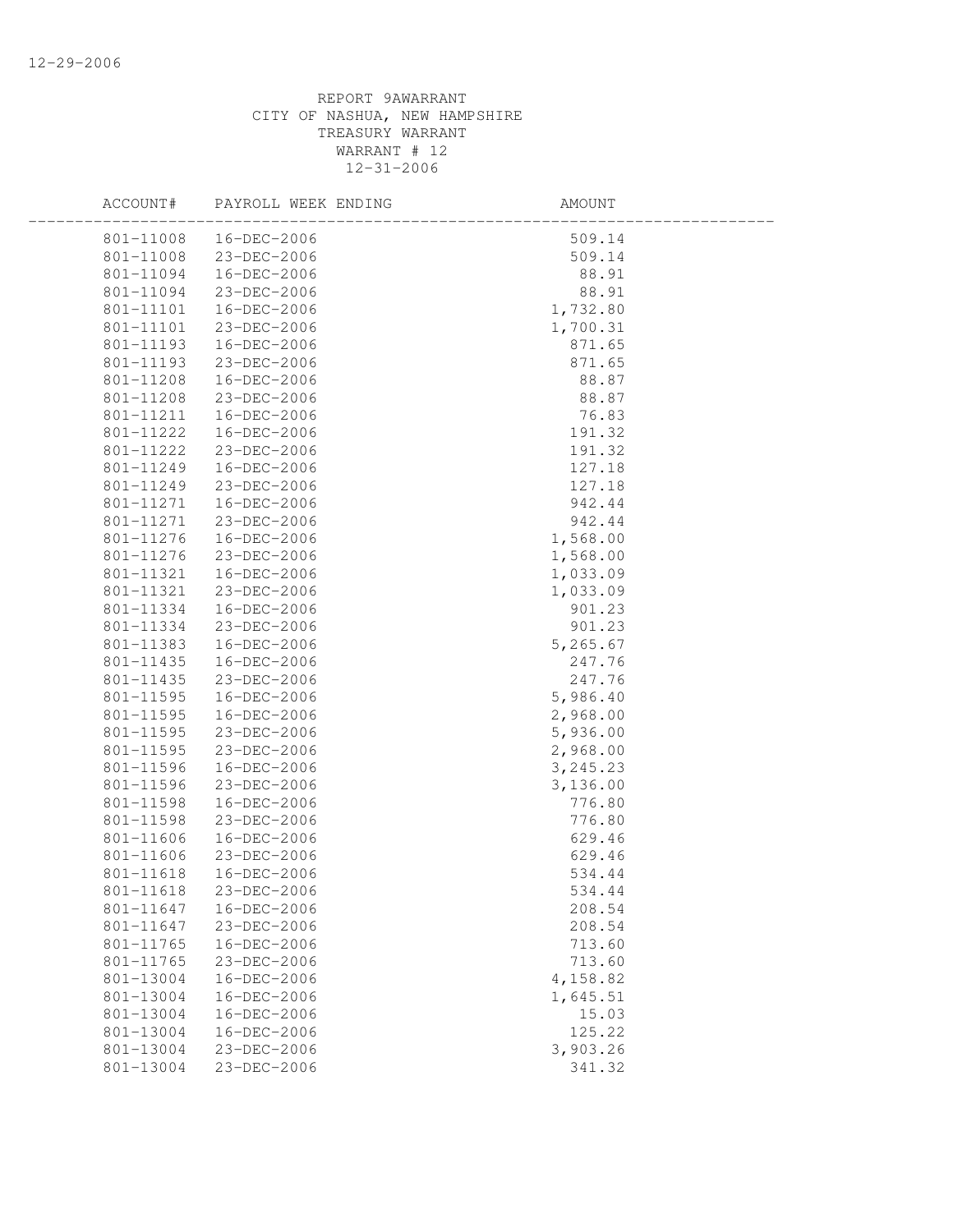|           |           | ACCOUNT# PAYROLL WEEK ENDING | AMOUNT                                                    |           |
|-----------|-----------|------------------------------|-----------------------------------------------------------|-----------|
|           |           | 801-13004 23-DEC-2006        | 110.23                                                    |           |
|           |           | 801-13004 23-DEC-2006        | 62.61                                                     |           |
|           |           | 801-59236  16-DEC-2006       | 350.34                                                    |           |
|           | 801-59236 | 23-DEC-2006                  | 350.34                                                    |           |
|           |           | 801-59237  16-DEC-2006       | 337.45                                                    |           |
|           |           | 801-59237 23-DEC-2006        | 337.45                                                    |           |
|           |           | 801-59240  16-DEC-2006       | 131.05                                                    |           |
|           |           | 801-59240 23-DEC-2006        | . 131<br>. 131<br>-----------------------------<br>131.05 |           |
| TOTAL 801 |           | SOLID WASTE DISPOSAL         | ___________________                                       | 63,879.78 |
|           |           |                              |                                                           |           |
|           |           | 802-11028  16-DEC-2006       | 358.26                                                    |           |
|           |           | 802-11028  16-DEC-2006       | 168.60                                                    |           |
|           | 802-11028 | 23-DEC-2006                  | 358.26                                                    |           |
|           | 802-11028 | 23-DEC-2006                  | 168.59                                                    |           |
|           | 802-11064 | 16-DEC-2006                  | 131.05                                                    |           |
|           | 802-11064 | 16-DEC-2006                  | 131.05                                                    |           |
|           | 802-11064 | 23-DEC-2006                  | 131.05                                                    |           |
|           | 802-11064 | 23-DEC-2006                  | 131.05                                                    |           |
|           |           | 802-11091  16-DEC-2006       | 999.84                                                    |           |
|           | 802-11091 | 23-DEC-2006                  | 999.84                                                    |           |
|           | 802-11092 | 16-DEC-2006                  | 727.20                                                    |           |
|           | 802-11092 | 23-DEC-2006                  | 8,853.03                                                  |           |
|           | 802-11094 | 16-DEC-2006                  | 266.70                                                    |           |
|           | 802-11094 | 16-DEC-2006                  | 266.72                                                    |           |
|           | 802-11094 | 23-DEC-2006                  | 266.71                                                    |           |
|           | 802-11094 | 23-DEC-2006                  | 266.72                                                    |           |
|           | 802-11096 | 16-DEC-2006                  | 816.65                                                    |           |
|           | 802-11096 | 23-DEC-2006                  | 816.65                                                    |           |
|           | 802-11102 | 16-DEC-2006                  | 789.31                                                    |           |
|           | 802-11102 | 23-DEC-2006                  | 888.85                                                    |           |
|           | 802-11105 | 16-DEC-2006                  | 911.12                                                    |           |
|           | 802-11105 | 23-DEC-2006                  | 974.65                                                    |           |
|           | 802-11155 | 16-DEC-2006                  | 892.02                                                    |           |
|           | 802-11155 | 23-DEC-2006                  | 892.02                                                    |           |
|           |           | 802-11157  16-DEC-2006       | 2,352.00                                                  |           |
|           | 802-11157 | 23-DEC-2006                  | 2,352.00                                                  |           |
|           | 802-11158 | 16-DEC-2006                  | 1,683.20                                                  |           |
|           | 802-11158 | 23-DEC-2006                  | 1,656.90                                                  |           |
|           | 802-11208 | 16-DEC-2006                  | 35.55                                                     |           |
|           | 802-11208 | $16 - DEC - 2006$            | 35.55                                                     |           |
|           | 802-11208 | 23-DEC-2006                  | 35.55                                                     |           |
|           | 802-11208 | 23-DEC-2006                  | 35.55                                                     |           |
|           | 802-11211 | 16-DEC-2006                  | 460.96                                                    |           |
|           | 802-11211 | 16-DEC-2006                  | 460.96                                                    |           |
|           | 802-11222 | 16-DEC-2006                  | 191.32                                                    |           |
|           | 802-11222 | 23-DEC-2006                  | 191.32                                                    |           |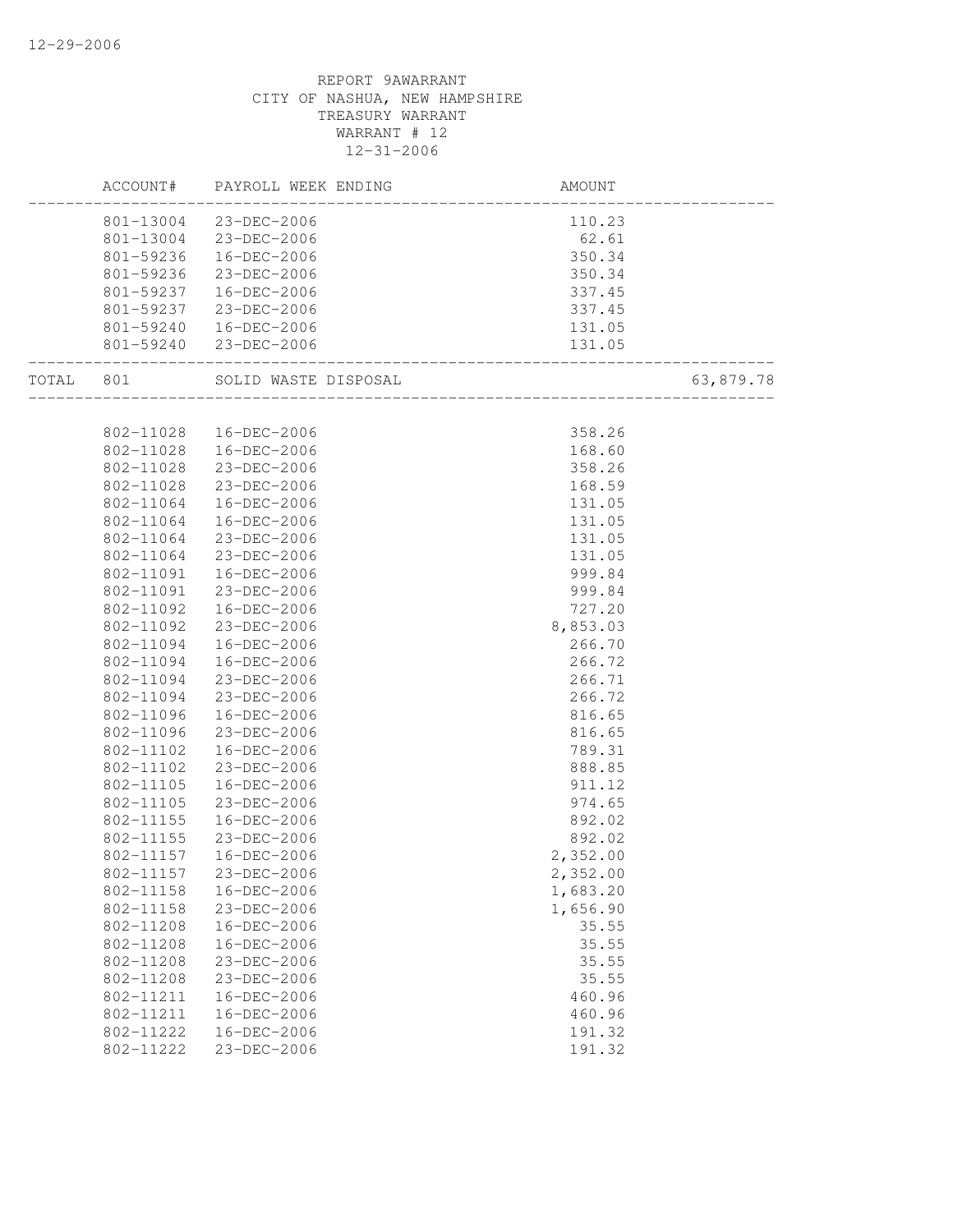| ACCOUNT#  | PAYROLL WEEK ENDING | AMOUNT   |  |
|-----------|---------------------|----------|--|
| 802-11249 | 16-DEC-2006         | 72.67    |  |
| 802-11249 | 16-DEC-2006         | 72.67    |  |
| 802-11249 | 23-DEC-2006         | 72.67    |  |
| 802-11249 | 23-DEC-2006         | 72.67    |  |
| 802-11260 | 16-DEC-2006         | 880.00   |  |
| 802-11260 | 23-DEC-2006         | 880.00   |  |
| 802-11270 | 16-DEC-2006         | 944.44   |  |
| 802-11270 | 23-DEC-2006         | 944.44   |  |
| 802-11330 | 16-DEC-2006         | 967.44   |  |
| 802-11330 | 23-DEC-2006         | 967.45   |  |
| 802-11333 | 16-DEC-2006         | 948.48   |  |
| 802-11333 | 23-DEC-2006         | 948.48   |  |
| 802-11435 | 16-DEC-2006         | 412.94   |  |
| 802-11435 | 16-DEC-2006         | 165.17   |  |
| 802-11435 | 23-DEC-2006         | 412.94   |  |
| 802-11435 | 23-DEC-2006         | 165.17   |  |
| 802-11480 | 16-DEC-2006         | 3,282.24 |  |
| 802-11480 | 23-DEC-2006         | 3,366.40 |  |
| 802-11507 | 16-DEC-2006         | 746.80   |  |
| 802-11507 | 23-DEC-2006         | 746.80   |  |
| 802-11513 | 16-DEC-2006         | 5,953.60 |  |
| 802-11513 | 23-DEC-2006         | 5,944.00 |  |
| 802-11514 | 16-DEC-2006         | 1,776.90 |  |
| 802-11514 | 23-DEC-2006         | 1,764.80 |  |
| 802-11681 | 16-DEC-2006         | 285.68   |  |
| 802-11681 | 16-DEC-2006         | 1,142.73 |  |
| 802-11681 | 23-DEC-2006         | 285.68   |  |
| 802-11681 | 23-DEC-2006         | 1,142.73 |  |
| 802-11693 | 16-DEC-2006         | 1,046.17 |  |
| 802-11693 | 23-DEC-2006         | 1,046.17 |  |
| 802-11763 | 16-DEC-2006         | 159.11   |  |
| 802-11763 | 16-DEC-2006         | 636.45   |  |
| 802-11763 | 23-DEC-2006         | 159.11   |  |
| 802-11763 | 23-DEC-2006         | 636.45   |  |
| 802-11764 | 16-DEC-2006         | 1,070.89 |  |
| 802-11764 | 23-DEC-2006         | 1,070.88 |  |
| 802-12203 | 23-DEC-2006         | 246.00   |  |
| 802-13004 | $16 - DEC - 2006$   | 68.61    |  |
| 802-13004 | 16-DEC-2006         | 1,618.81 |  |
| 802-13004 | 23-DEC-2006         | 149.49   |  |
| 802-13004 | 23-DEC-2006         | 1,367.68 |  |
| 802-17002 | 23-DEC-2006         | 500.00   |  |
| 802-59236 | 16-DEC-2006         | 350.33   |  |
| 802-59236 | 23-DEC-2006         | 350.33   |  |
| 802-59237 | 16-DEC-2006         | 920.41   |  |
| 802-59237 | 23-DEC-2006         | 920.41   |  |
|           |                     |          |  |